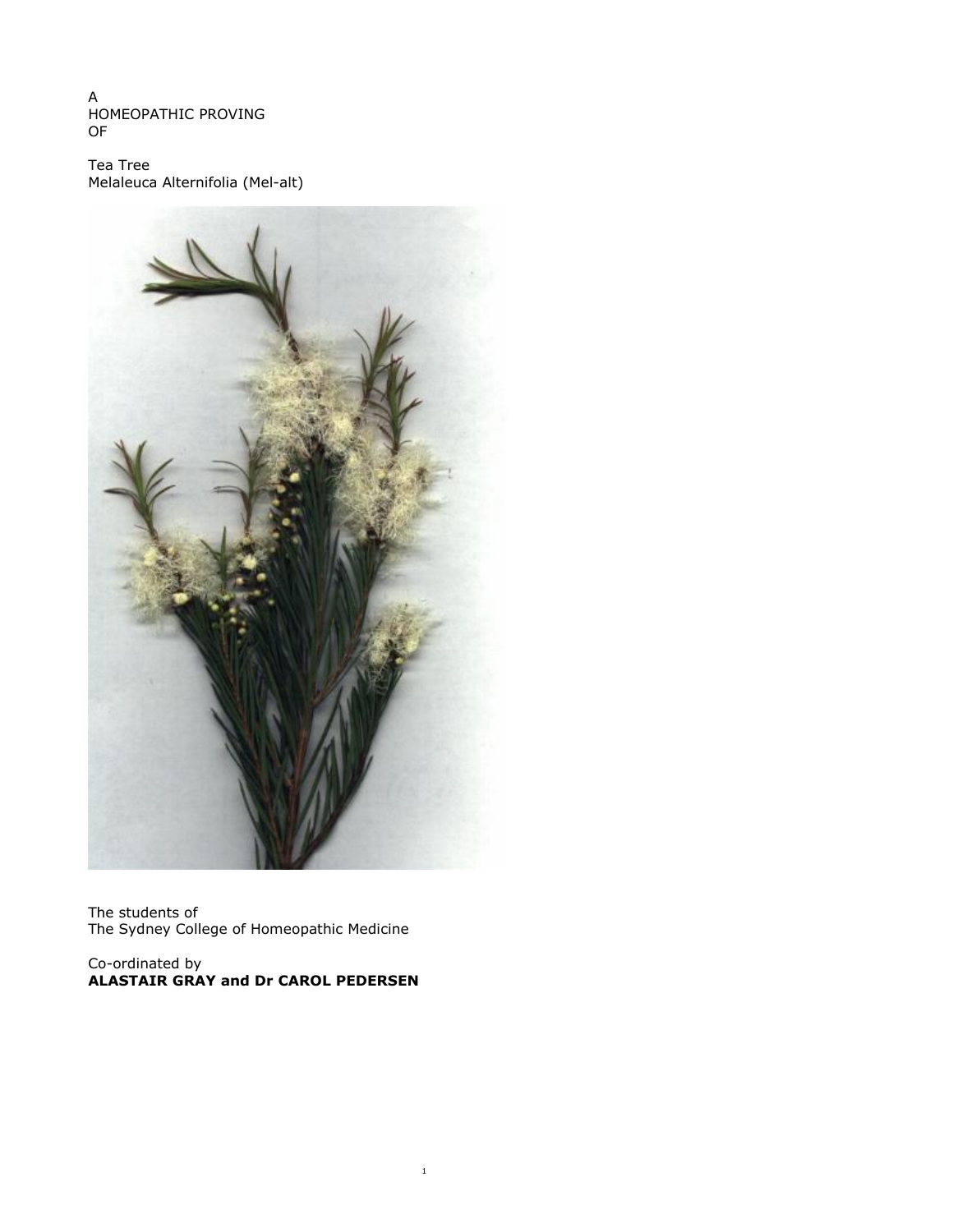# TABLE OF CONTENTS

## Prologue

# Introduction

# This Remedy

- 1. The choice of this remedy
- 2. Methodology Employed in the Proving of Tea Tree
- 3. Traditional Use/Modern use
- 4. Toxicology of Tea tree
- 5. The substance; Tea Tree
- 6. Themes from the proving of Tea Tree

# The Proving

# 7. Primary Core Symptoms only

12. The Full Proving Document both Primary and Secondary Symptoms

2

8. The Chronology of the Major Provers

# The Rubrics

9. The Rubrics

# Epilogue

15. Thanks and Acknowledgments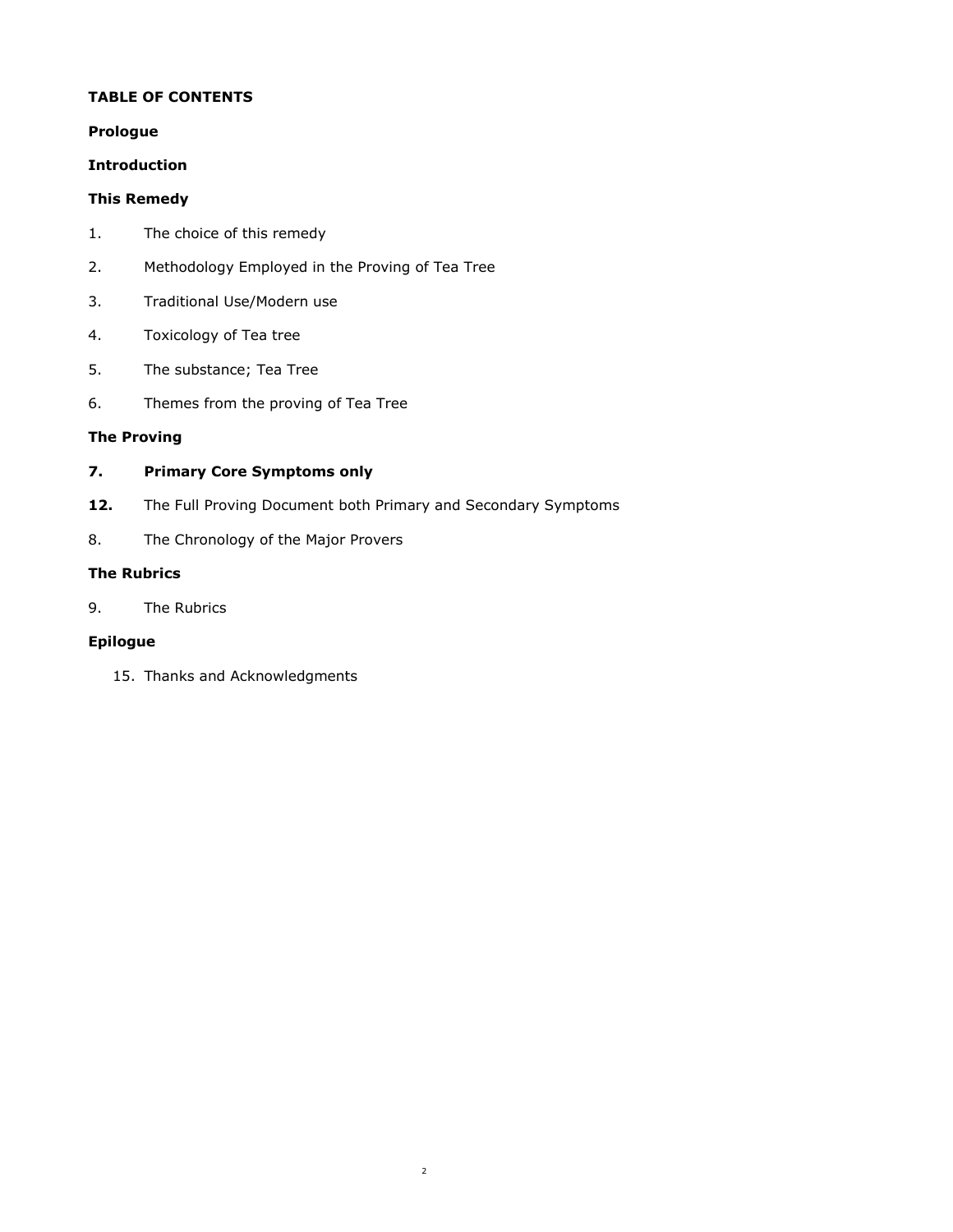### A HOMEOPATHIC PROVING OF

### Tea Tree Melaleuca Alternifolia (Mel-alt)

### THIS REMEDY

| Researched by:       | Dr Carol Pederson                                     |
|----------------------|-------------------------------------------------------|
| Compiled by:         | Pam Sutton and Alastair Gray                          |
|                      |                                                       |
| SUBSTANCE PROVED:    | <i>Melaleuca alternifolia; Medicinal Tea tree Oil</i> |
| GENUS:               | Melaleuca alternafolia                                |
| SPECIES:             | Myrtaceae                                             |
| <b>COMMON NAMES:</b> | Tea tree, Paperbark                                   |

### 1. The choice of this remedy

The medicine for the proving of 2001 at the Sydney College of Homeopathic Medicine was double blind. Neither the principal of the college nor myself as co-ordinator of the proving were aware of what the proving substance was. It was chosen, selected, distributed and prepared by a third party.

### 2. Methodology of the trial

See the introduction of this book.

### Blinding

 The trial was truly double blind in that neither the participants, control group, coordinator, supervisor, or principal of the college knew the actual substance being proved. It was only unblinded after five weeks of trialing the medicine.

### Pharmacy

The medicine selected for proving, Tea Tree, was prepared according to Hahnemannian guidelines as laid down in the Organon of Medicine. The whole plant was chosen not just the oil, which has the recognised toxicological effect.

### Homeopathic Remedy

Julia Twohig and Brauers Biotherapeutics. Thanks to Julia Twohig for having the remedy made, and ensuring the pharmacy was impeccable. The medicine can be ordered from Brauers Biotherapeutics Tanunda South Australia 1300308108

### Prover Population

There were a total of 23 participants. There were 17 women and 6 men ranging in age from 27 to 58 years. Twelve provers received verum and there were 11 supervisors for those provers.

3

| 1              | m | 6с              |
|----------------|---|-----------------|
| 2              | f | 6c              |
| 3              | f | 6c              |
| 4              | f | 6c              |
| 5              | m | 30c             |
| 6              | f | 30c             |
| $\overline{7}$ | f | 30 <sub>c</sub> |
| 8              | f | 30c             |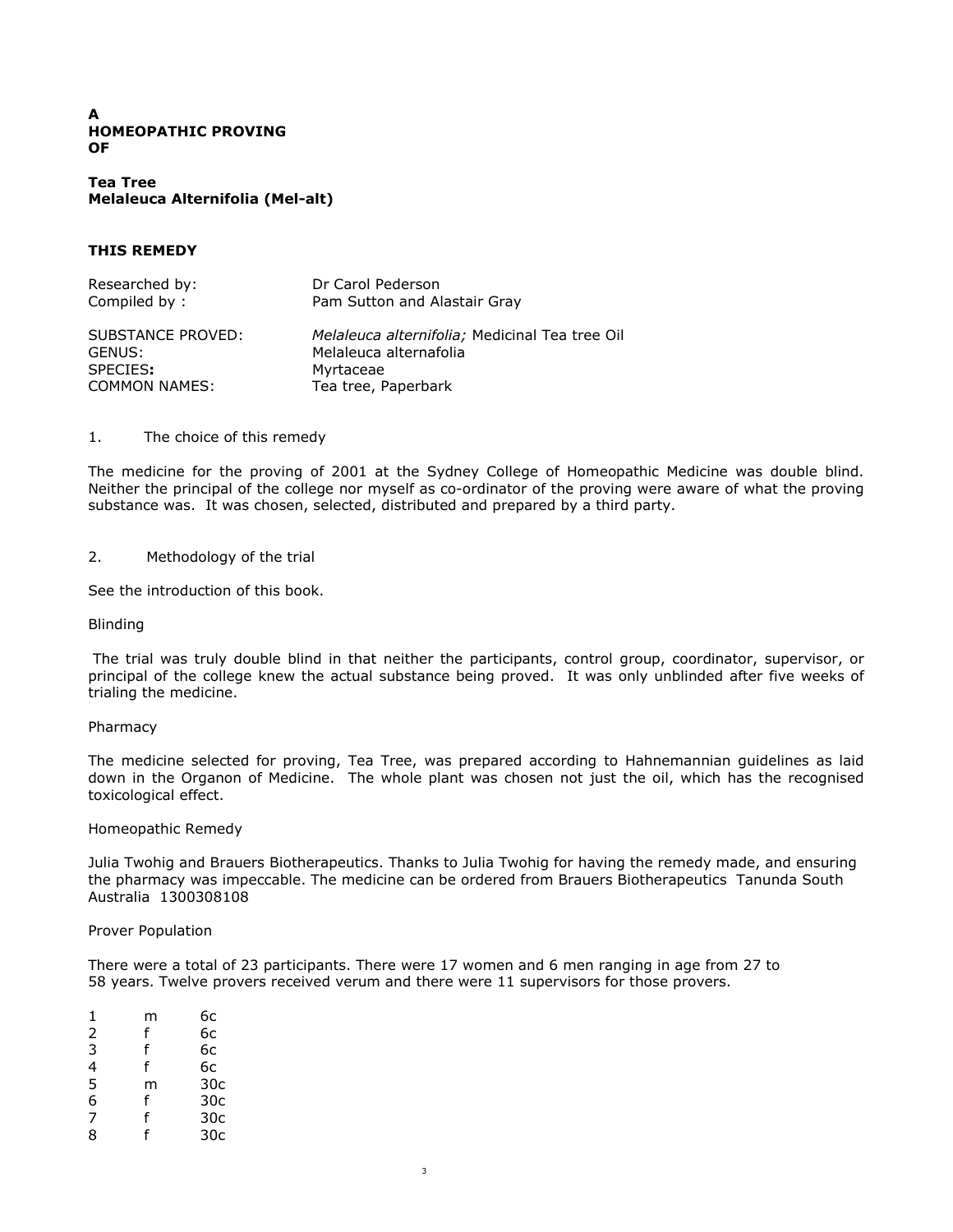| m | 30c    |
|---|--------|
| f | 6c     |
| m | 6c     |
| f | 30c    |
| m | S      |
| f | S      |
|   | S      |
| f | S      |
| f | S      |
| f | S      |
| f | S      |
| f | S      |
| m | s      |
| f | S      |
|   | s      |
|   | f<br>f |

There were no dropouts from this homeopathic drug proving.

- 3. Traditional and modern use of Tea Tree
- Aboriginal
- White European
- Wartime
- Medicinal and other
- Modern use
- What it's used for now in cosmetics
- Antiseptics

#### History

The Australian aborigines have used tea tree oil for thousands of years to cure headaches, pain, colds and also as an insect repellent.

It is generally thought botanist Sir Joseph Banks, on Captain James Cook's ship Endeavour, which landed in Sydney's Botany Bay in 1770, named the paperbark trees around the bay "tea trees"; he possibly even drank a brew made from the leaves.

In 1922 Technological Museum chemist Arthur Penfold documented the oil's antiseptic qualities in a paper presented to the Royal Society of New South Wales – rating it far stronger than any of the "medical" antiseptics of the time. In fact it was found to have a Redealwalker co-efficient of 11-13, meaning tea tree oil is 11 to 13 times stronger than carbolic acid for killing bacteria and fungi. All this, and it didn't harm the skin!

Tea tree oil was standard Army-issue during World War II because of its antiseptic qualities, particularly in the presence of pus and fungi. Athlete's foot was rife in the damp, dark war conditions but tea tree oil healed many a soldier's tinea. During this time, all tea tree oil supplies were commandeered by the Australian Defence Force and people working within the tea tree industry were exempt from military service!

Not only was it helping heal the front-line wounded, but also the oil was added to machine cutting oils in munition factories to reduce injury infection rates.

It is generally thought the post-war introduction of new synthetic drugs brought about the demise in the use of the "medicine kit in a bottle". However, the Government had a large part to play essentially using up all available supplies. Hence, with the discovery of penicillin and other antibiotics, tea tree oil was largely forgotten and relegated to the folk medicine cabinets – until recently that is, with many people (both scientists and the general public) rediscovering the benefits of natural remedies.

4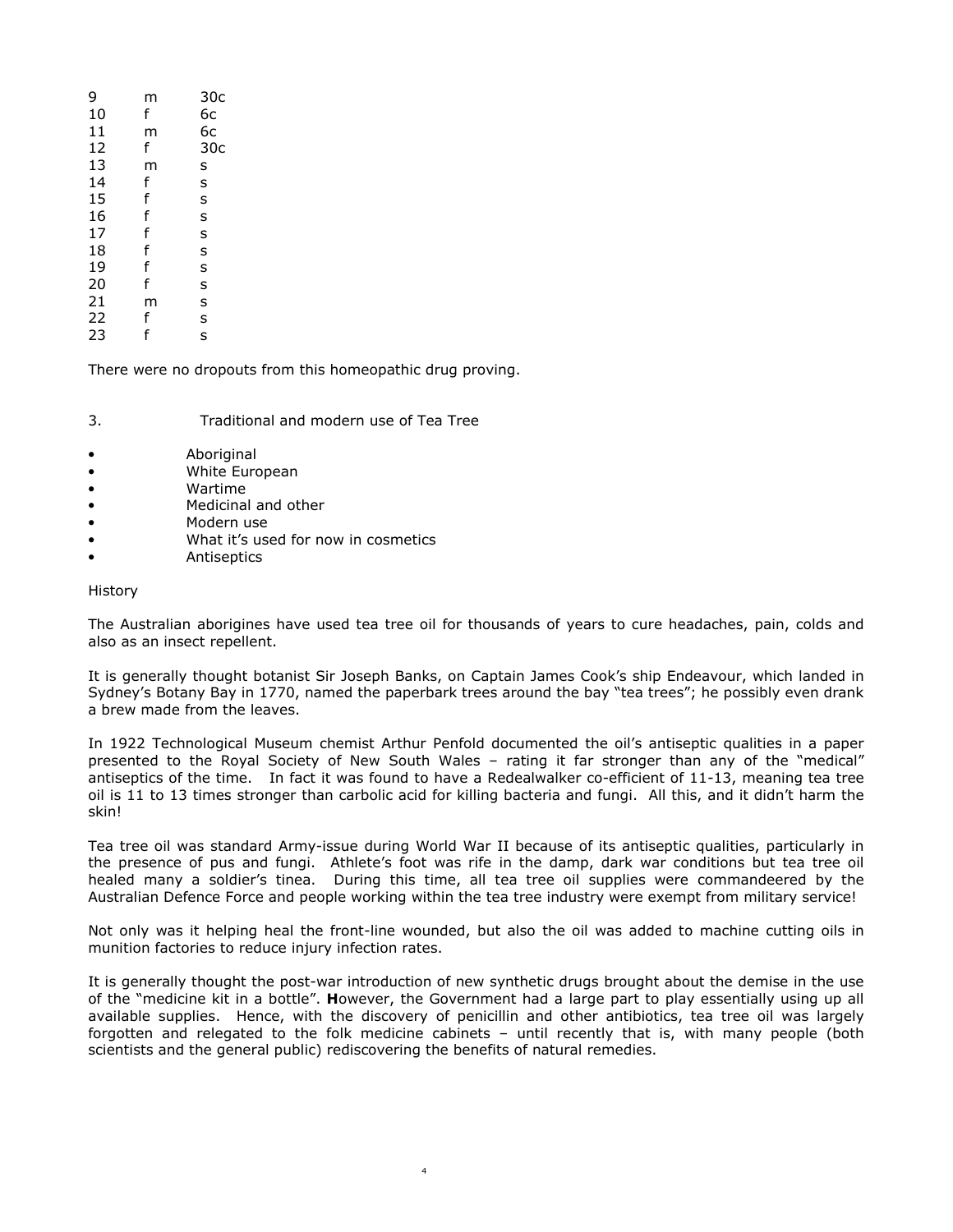Since the 1930s there have been many scientific documents presented by various research institutions to attest to the oil's efficacy in treating a wide range of conditions – from ringworm and thrush to tonsillitis and large diabetic ulcers.

In 1985, a study treating Candida albicans, proved the oil's ability rapidly and successfully to cure the leucorrhea and vaginal infections.

A comparative study between tea tree oil (5%) and benzoyl peroxide (5%) to treat acne showed the tea tree oil significantly reduced the lesions and produced fewer unwanted side effects.

After it was discovered in the 1990s that tea tree oil – in concentrations as low as 1% - killed Legionella bacteria (responsible for causing a type of pneumonia) often transmitted through air conditioning units, tea tree oil is now dissolved in liquid carbon dioxide and used in these systems to control bacteria and fungi. 4.Toxicology of Tea Tree

- The properties of the oil
- Adverse reactions and poisonings
- Modern trials

### Poisonings:

Several cases of melaleuca oil poisoning have been documented.

A 17-month-old boy ingested less than 10mls of oil and developed ataxia and drowsiness. Confusion and inability to walk after ingesting less than 10mls of 100% oil was reported in a 23-month-old boy. He was asymptomatic within 5 hours of ingestion.

However, there have been several cases of melaleuca oil poisonings in animals when the oil was applied topically to cats and dogs. Typical physical signs were depression, weakness, difficulty in coordination and muscle tremors.

Interesting notes:

Since 1990 US Patents have been granted to more than 15 treatments containing melaleuca oil.

### 5. Tea Tree – the substance

### Description

Melaleuca is of Greek origin: mela (black) and leuca (white), which refers to the flaky bark of some species, revealing blackened lower bark and white upper bark, probably resulting from fire. Alternifolia = alternating leaves; ternifolia = leaves in 3.

While a few melaleuca species are medium to large-sized trees, most are small to medium shrubs. Peak flowering time for most species is spring, with the occasional spasmodic flowering out-of-season.

The stamens make more of a visual impact than the small and inconspicuous petals, with the most common colours being red, pink, mauve, purple and yellow. The flower clusters occur either at branch terminals or in short spikes along the branches.

After flowering, woody seed capsules develop. These three-celled pods are usually tightly closed unless stimulated by fire or the plant dies, at which stage the capsules burst open, shedding the small seeds.

Tea tree oil itself is clear, colourless to pale yellow, and has more than 100 constituents, though the main 2 are Terpinen-4-ol (35-40%) and Cineole (2-15%). It is the presence of Terpinen-4-ol which gives the oil its nutmeg-like aroma.

### Distribution:

Though Melaleuca species are found worldwide, the only place where Melaleuca Alternafolia is found naturally is in a small area of northern New South Wales. They are popular in landscape design in both Australia and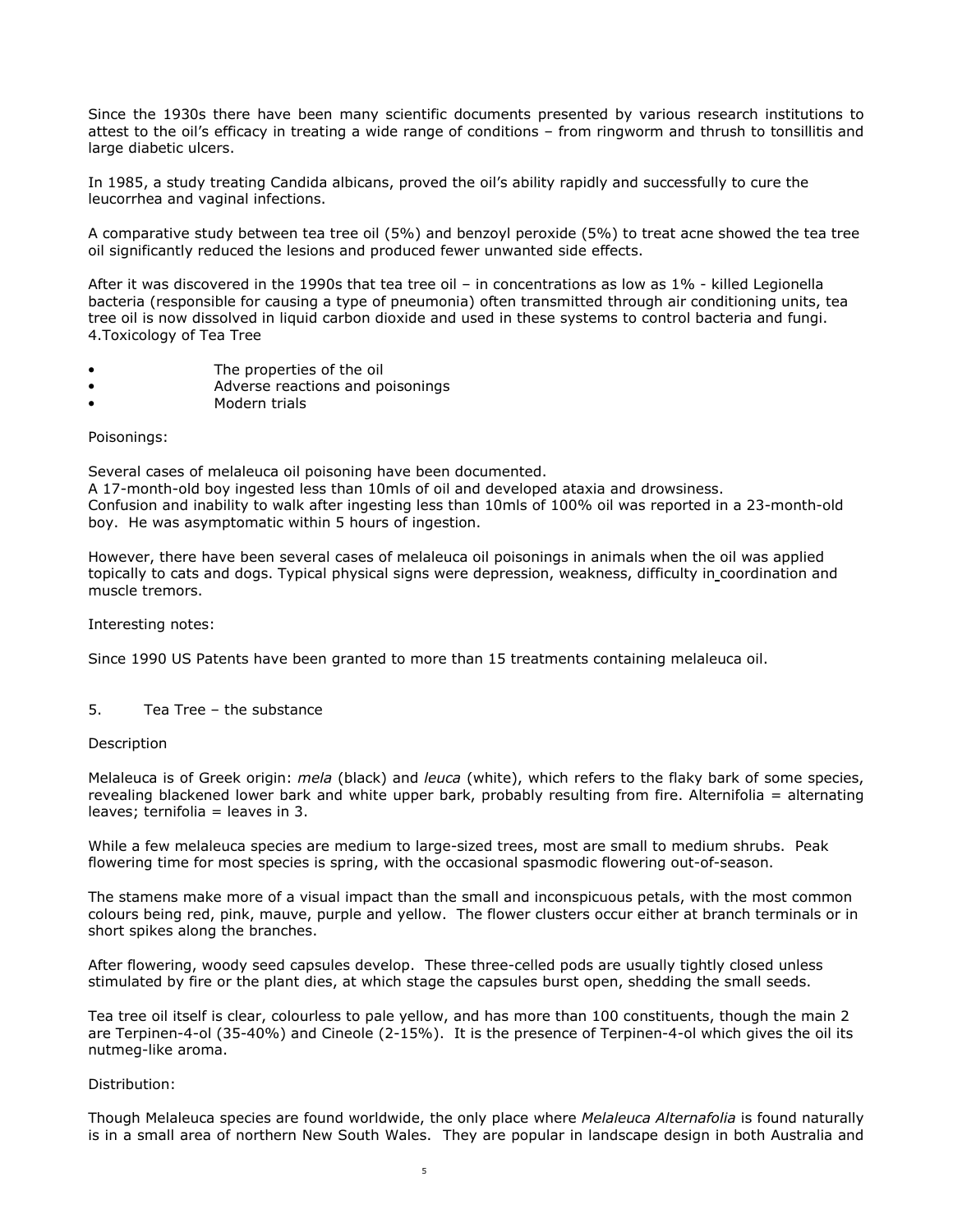overseas. Range: Australia - New South Wales, Queensland. An evergreen shrub growing to 6m by 4m. It is hardy to zone 9. It is in leaf all year, in flower in June. The flowers are hermaphrodite (have both male and female organs) and are pollinated by insects.

#### Habitat;

Melaleuca are often found around swamps or along watercourse edges, and also found in open forest, woodlands or shrublands. The plant prefers light (sandy), medium (loamy) and heavy (clay) soils and requires well-drained soil. The plant prefers acid and neutral soils. It cannot grow in the shade. It requires moist soil. Habitats and Possible Locations; Woodland, Sunny Edge.

### Commercial Applications:

Melaleuca Alternafolia is the most common species in commercial enterprise and is used extensively in producing tea tree oil, with the last 10-15 years seeing a significant increase in both commercial operations and domestic usage. Large commercial plantations produce about 100 tonnes of tea tree oil annually.

It's been said that thousands of trees will be needed for future harvests, as they have just 1-2% yield by weight (leaves and branches) after distillation. At more than \$60 a kilogram, much of Australia's tea tree oil is sold to the United States.

Tea tree oil is used in a wide range of products, particularly personal grooming items, such as hair shampoos and conditioners, soap, creams, gels, lotions, toothpaste, liniments, balms, insect repellents and germicides. It's also hailed as an effective treatment for skin complaints such as acne, impetigo, psoriasis, dandruff and boils, and has been noted to relieve pain from haemorrhoids, scalds and burns. It is the predominant active ingredient in many natural head lice treatments and is also known to deter ticks and leeches.

#### Clinical Features

Tea tree oil has many unique properties. It is a broad-spectrum anti-microbial, killing many bacteria, including some strains of staphylococcus and streptococcus. It does this by damaging the bacteria's cellular membrane and subsequently denaturing the cell contents.

The oil has excellent solvent properties, deeply penetrating the skin into infected tissue, acting solely on the source of infection, and leaving the surface clean and healthy. It dissolves pus and still works effectively in its presence and also acts as a mild anti-inflammatory.

According to microbiologist Professor Tom Riley and PhD student Christina Carson of the University of Western Australia, tea tree oil is an extremely effective antiseptic and disinfectant and is useful in treating acne. There is also limited clinical evidence about its effectiveness at treating vaginal infections.

The other area of growing interest is the oil's apparent effectiveness in treating the increasing numbers of hospital-acquired infections due to methicillin-resistant strains of S. aureaus (MRSA).

 Professor Riley says despite increasing interest in using tea tree oil therapeutically, the industry suffers because of a "paucity of information in appropriate peer-reviewed journals". He says this is the main reason why the US Government has knocked backed industry submissions to the FDA to register tea tree oil for over-the-counter sales. He cites one of the main reasons was due to lack of published in vitro efficacy data.

However, the conclusions drawn from published research to date all point to the oil as having significant antimicrobial activity – albeit in a laboratory setting. Riley points out the next step is to conduct randomized clinical trials - which though expensive - "the potential benefits to the industry should justify the expense".

"It has a good future, if managed properly," Riley says. "Some manufacturers claim it is useful for every type of complaint, making it sound a bit like snake oil. But with proper research we can confirm its great value for specific treatments."

Dr James Rowe, of Technical Consultancy Services says "unlike antibiotics there is no evidence of geneticallyacquired immunity and the oil is effective in the presence of blood, pus, necrotic tissue and mucous discharge"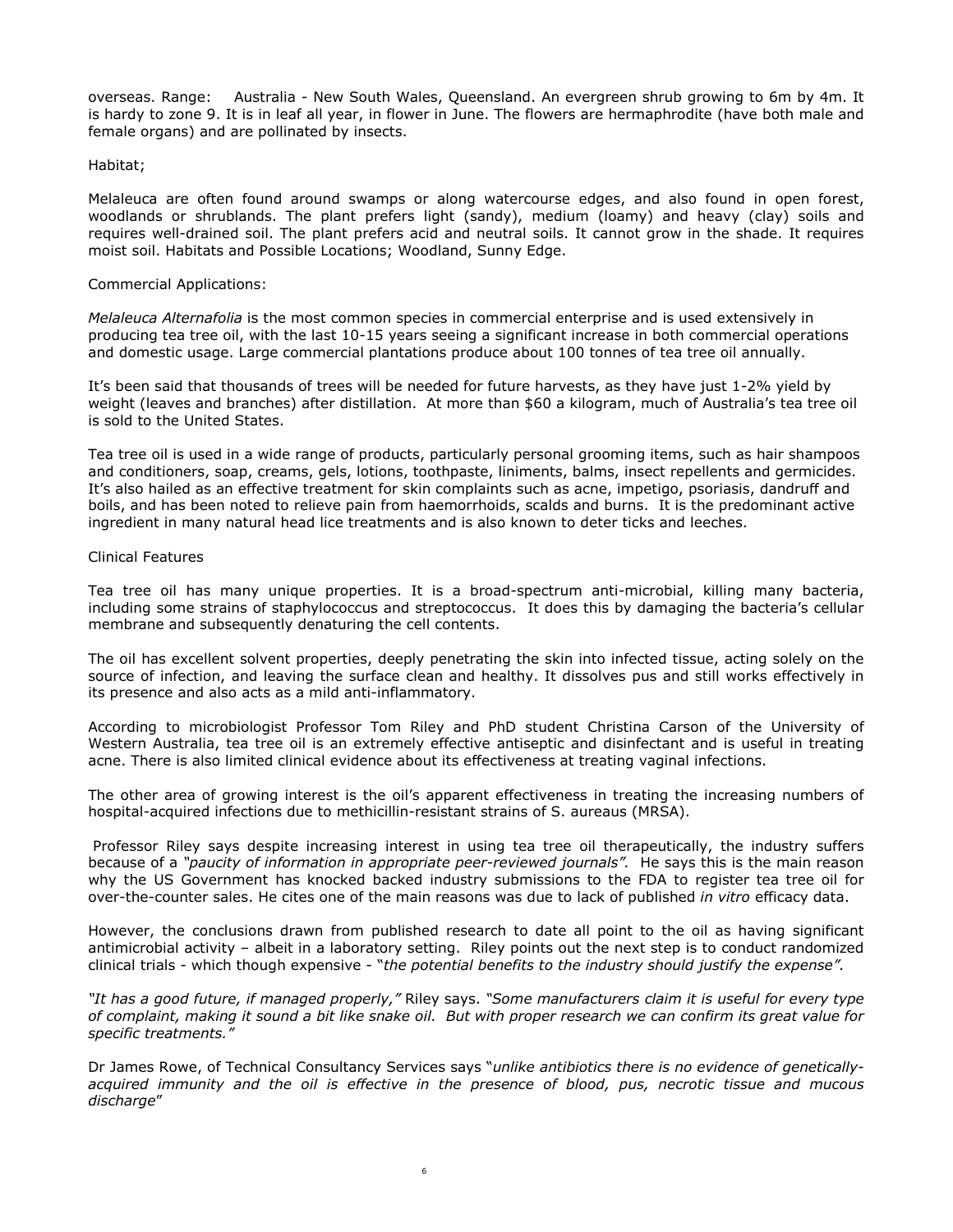It is interesting to note the oil's beneficial components vary considerably between batches, creating difficulties for scientists to determine its full application potential.

A complex mixture of more than 100 identified components, tea tree oil consists predominately of monoterpenes, sesquiterpenes and terpene alcohols; germicidal effects are mainly due to terpinene-4-ol. Antimicrobial action increases in line with increased concentrations of terpinene-4-ol; however above 40%, there appears to be no further measurable increase in antimicrobial activity.

Also important is the oil's cineole levels, with human skin testing studies showing high levels of cineole which seem to point to increased skin irritation incidences. The conclusions drawn from these data have major implications for the industry, says Dr Ian Southwell, who headed this research project.

Dr Southwell says previously oils with a 5-10% cineole component were acceptable, but now buyers want these levels as low as 5% or even 3%, as the increased levels are associated with increased irritancy.

Oil quality is of great concern, as the varying concentrations of terpinene-4-ol make it difficult to monitor each batch during production. Other factors to consider include the leaves' age and time of extraction, the extraction method itself and the storage conditions.

Pure tea tree oil is a clear, mobile liquid, relatively stable at room temperature, making it easy to determine whether impurities are present, or the oil has been contaminated by weeds during harvest or during the distillation process.

It is highly concentrated oil and may cause irritation if used directly on skin undiluted. However, it may be diluted up to approximately 200-1 and still be effective. As well, there is a low incidence of allergic skin reactions to tea tree oil. To investigate this further, 200 healthy individuals underwent two different tests (prick and patch) using 10 tea tree oils to determine the type, ratio and significance of any reactions. The volunteers were also exposed to other allergens – such as grass and dust-mite - to determine their general overall allergic response.

Some research conclusions suggest that oxidation of the oil, not the fresh tea tree oil itself, is responsible for allergic reactions. Oils stored in clear bottles (as opposed to brown bottles) showed marked changes; while other factors include exposure to heat, light and air.

Edible Uses; None known.

Medicinal Uses: Alterative; Antibacterial; Antiseptic; Aromatherapy; Diaphoretic; Expectorant.

Tea tree, and in particular its essential oil, is one of the most important natural antiseptics and it merits a place in every medicine chest. It is useful for treating stings, burns, wounds and skin infections of all kinds.

An essential oil obtained from the leaves and twigs is strongly antiseptic, diaphoretic and expectorant. It stimulates the immune system and is effective against a broad range of bacterial and fungal infections. Internally, it is used in the treatment of chronic and some acute infections, notably cystitis, glandular fever and chronic fatigue syndrome. It is used externally in the treatment of thrush, vaginal infections, acne, athlete's foot, verrucas, warts, insect bites, cold sores and nits. It is applied neat to verrucas, warts and nits, but is diluted with a carrier oil such as almond for other uses.

The oil is non-irritant. Another report says that high quality oils contain about 40% terpinen-4-ol, which is well tolerated by the skin and 5% cineol which is irritant. However, in poor quality oils the levels of cineol can exceed 10% and in some cases up to 65%.The essential oil is used in aromatherapy. Its keyword is 'Antiseptic'.

Other Uses - Essential oil; Wood.

An essential oil is obtained from the leaves. It is strongly germicidal and is also used in dentistry, deodorants, soaps, mouthwashes etc.

Wood - very durable in wet conditions and in damp ground.

Cultivation details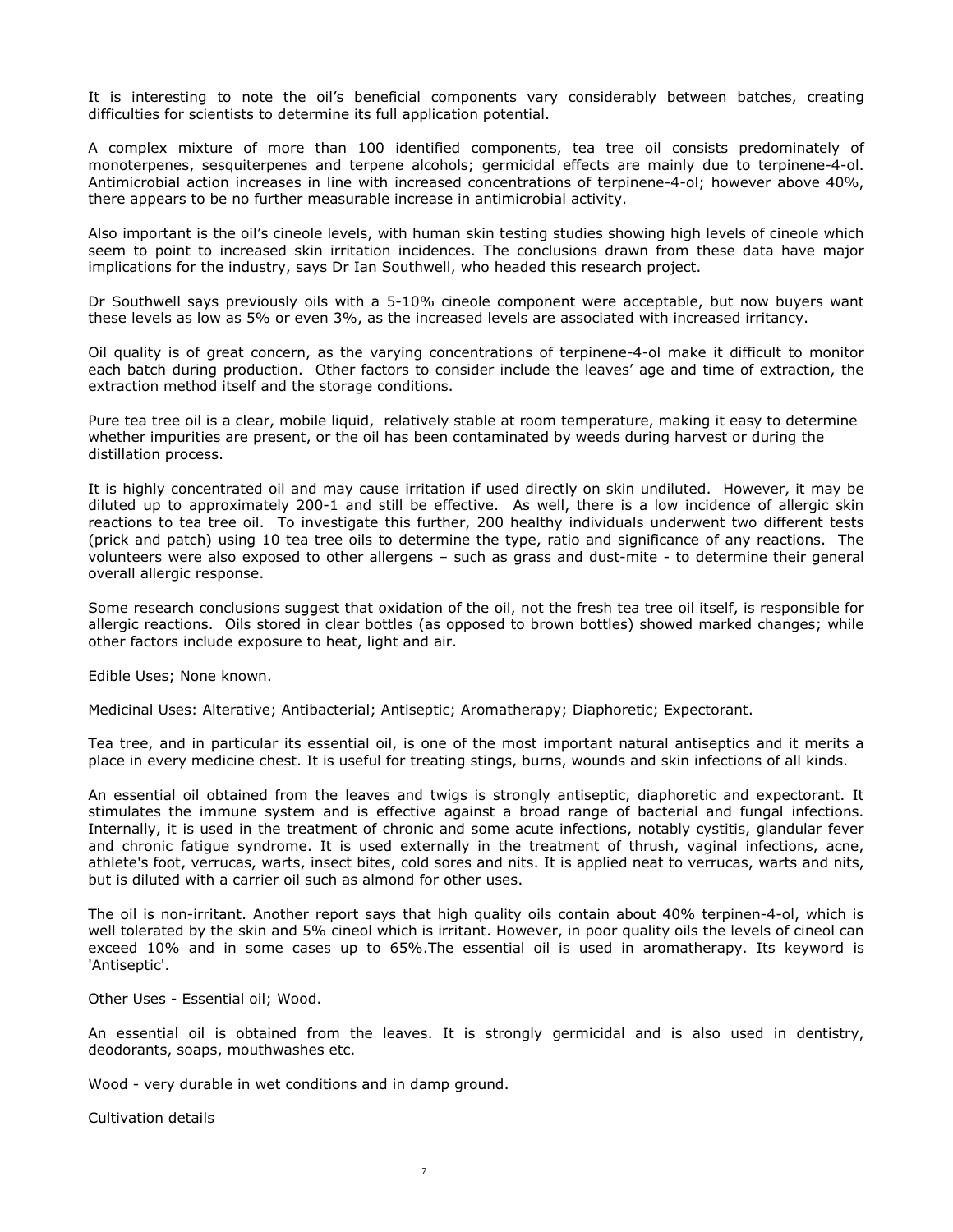Requires a fertile, well-drained moisture retentive lime-free soil in full sun. Prefers a soil that does not contain much nitrogen. Plants are shade tolerant and succeed in most soils and aspects except dry conditions when they are grown in Australian gardens.

This species is not very cold hardy and is only likely to succeed outdoors in the very mildest parts of Britain. It tolerates temperatures down to at least -7°C in Australian gardens but this cannot be translated directly to British gardens because of our cooler summers and longer, colder and wetter winters.

Seed takes about 12 months to develop on the plant; the woody seed capsules persist for 3 or more years.

Any pruning is best done after the plants have flowered with the intention of maintaining a compact habit.

Hybridizes freely with other members of this genus. Plants in this genus are notably resistant to honey fungus.

### Propagation

Seed - surface sow in spring or autumn on to a pot of permanently moist soil in a warm greenhouse. Immerse in 5cm of water and do not water from overhead. Grow on until the seedlings are 0.5cm tall then remove from the water and pot up a week later. Seedlings are liable to damp off when grown this way; sowing the seed thinly, good ventilation and hygeine are essential for success. Grow the plants on for at least their first winter in a greenhouse and then plant them out in late spring or early summer, after the last expected frosts. Consider giving the plants some protection from the cold for their first few winters outdoors. Cuttings of half-ripe lateral shoots with a heel, July/August in a frame.

Melaleuca alternifolia is a member of the Myrtaceae family in company with Callistemons (Bottlebrushes), Eucalypts and Leptospermums (Tea Trees). There are about 220 Melaleuca species with 215 native to Australia and the others scattered through New Guinea, Indonesia and South-east Asia. As with many native plants, Western Australia has the lion's share of Melaleucas. Many of these western species are outstanding plants with great horticultural potential.

Melaleuca alternifolia is an eastern species and occurs on the North Coast and adjacent ranges of New South Wales. It develops into a tall shrub with papery bark and white spring and summer flowers. The common name, Snow-in-Summer refers to the flowers. Melaleuca alternifolia shares this name with Melaleuca linariifolia another eastern species.

Melaleuca alternifolia has aromatic foliage and valuable oil is extracted from the leaves. Tea Tree Oil has great germicidal properties and is used in a range of products. Antiseptics, deodorants, shampoos (for dogs and humans) and soaps are some of the products incorporating Tea Tree Oil. Large Melaleuca alternifolia plantations have been established on the North Coast of New South Wales. We are not sure why it is called Tea Tree Oil, as this is the common name of Leptospermums. Horticulturally speaking, Melaleuca alternifolia will cope with dry and wet situations. It develops into a tall upright shrub and is covered in white flowers in the warmer months. A wide range of native insects visits the flowers. The papery bark is another feature. It is propagated from seed from cuttings. Its close cousin is the Manuka in New Zealand

## 6. THEMES FROM THE PROVING OF TEA TREE

### What is there

Irritable Nose and cold symptoms

### What is not there

No Male symptoms

## Symptoms

Tea Tree cured

• shame, guilt, ashamed feeling and depression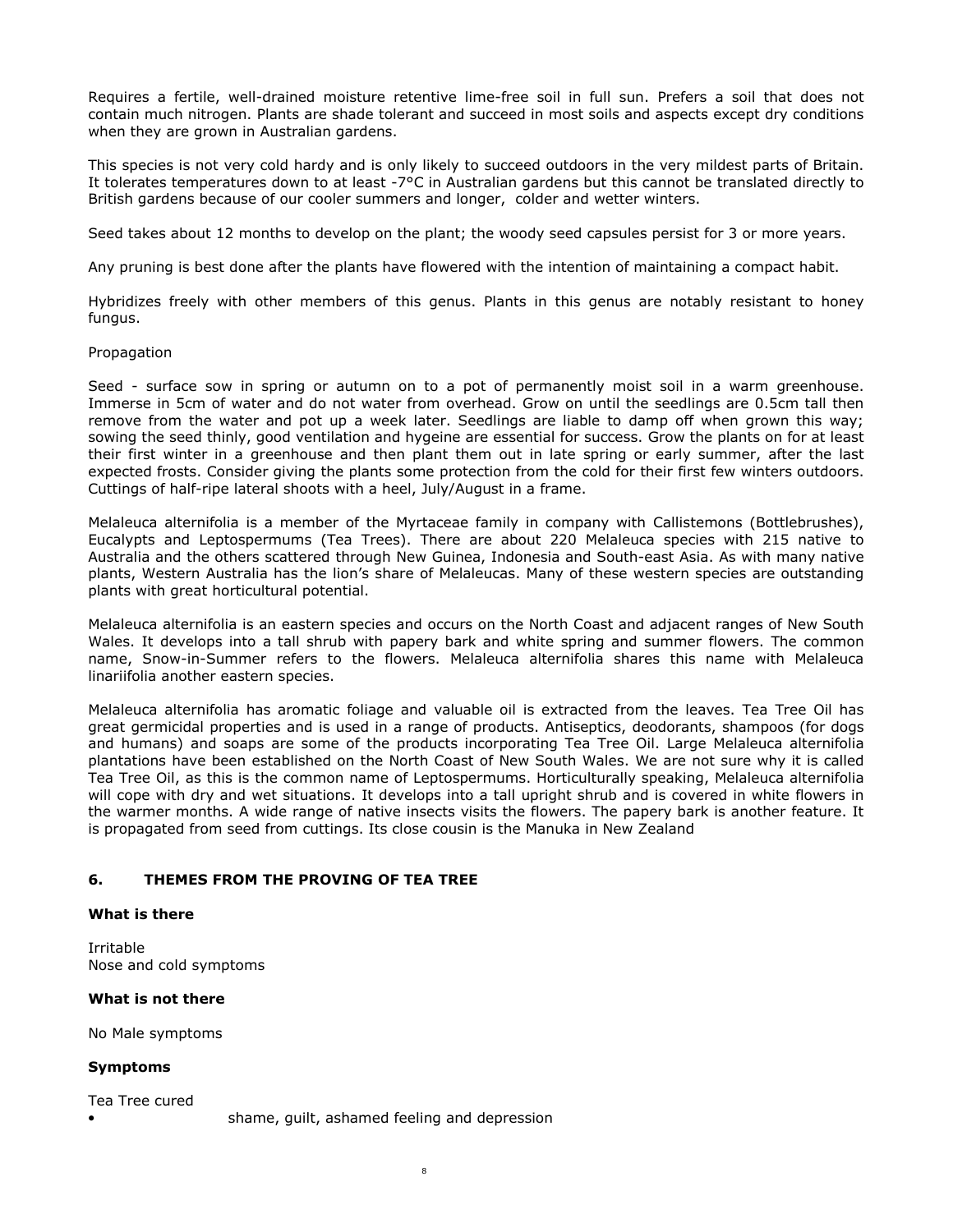Tea Tree creates

- Biting nails, Calmness Relaxed, Irritability
- Cold, icy, freezing prover 6, prover 12, prover 4.
- Reynard's prover 4
- External heat, shoulder, head, vertex prover 5, prover 4, prover 7, prover 3.
- Head in the brain prover 4.
- 20-cent piece prover 3, prover 4.
- Music teaching prover 4, prover 2.
- Visual disturbances prover 8
- Stool, abdomen, constipation prover 11, prover 4.
- Forehead heavy prover 4, prover 5.
- Leg cramping prover 2
- Palpitations prover 2, prover 5.
- Left sided prover 7.
- Pain on driving prover 8, prover 7.
- Bubbling prover 8, prover 7.
- Dandruff prover 7, prover 3, prover 8
- Knees prover 8, prover 7.
- Cold-like symptoms prover 6, prover 12, prover 21, prover 3.
- Delusion, ugly is prover 8, prover 4.
- Everyone else is slim and beautiful prover 8.
- Sadness prover 8.

I was anxious generally about the proving, ie fearful of having a bad experience long term, also concerned about fulfilling responsibilities properly. Ultra relaxed, more optimistic, positive, not as driven.

Attitude to people, Spent more time with people socialising.

Attitude to work not so driven, when tired I did not push myself procrastinated in getting to tasks.

Managing stress and problems. I was involved in some stressful events at work including a very stressful meeting on Day 2. However I recovered peace of mind much quicker than usual.

I got very involved (emotionally) in the plight of the asylum seekers on the Tampa, the political responses and the long term implications.

Energy levels, high, sexuality: day dreaming, and flirtatious feeling.

## The Substance

Pristine Wilderness

Here are some ideas on themes of melaleuca.

From the experience of the provers ... I notice short sharp bursts of anguish seen as irritation in the mentals and as neuralgic pains in the physicals... that pierce periods of general well-being. There are no deep states like a feeling of abandonment or self-destruction or chronicity in physical pathology?

And looking at doctrine of signatures the melaleuca withstands fire.

The latin name of the genus describes the bark appearance perfectly –black (mela ) for the fire scars and white (leuca) for the papery bark. The bark is formed by hundreds of thin layers of papery bark which acts as insulation for the living trunk of the tree during fires. The bark can be stripped off like cork without damaging the tree and was one of the most important resources for Aborigines, who used it for shelter, containers, cooking and many other uses.

http://brisbane-stories.powerup.com.au/boondall/boondall\_pages/environment/s

You see it in the wetlands, it grows in small forests, ie communities or colonies. Out of its habitat, one example is in the Everglades in Florida where it is out of control. When attacked by slashing or poisoning or fire it just proliferates. In fact a melaleuca beetle is being introduced to help control it in the Everglades. (Encyclopaedia Britannica).

According to A B & J W Cribb Wild Food in Australia 1975, Australian aborigines used melaleuca blossoms soaked in water to sweeten it with the honey, and also crushed the leaves in water as a drink to cure coughs and colds.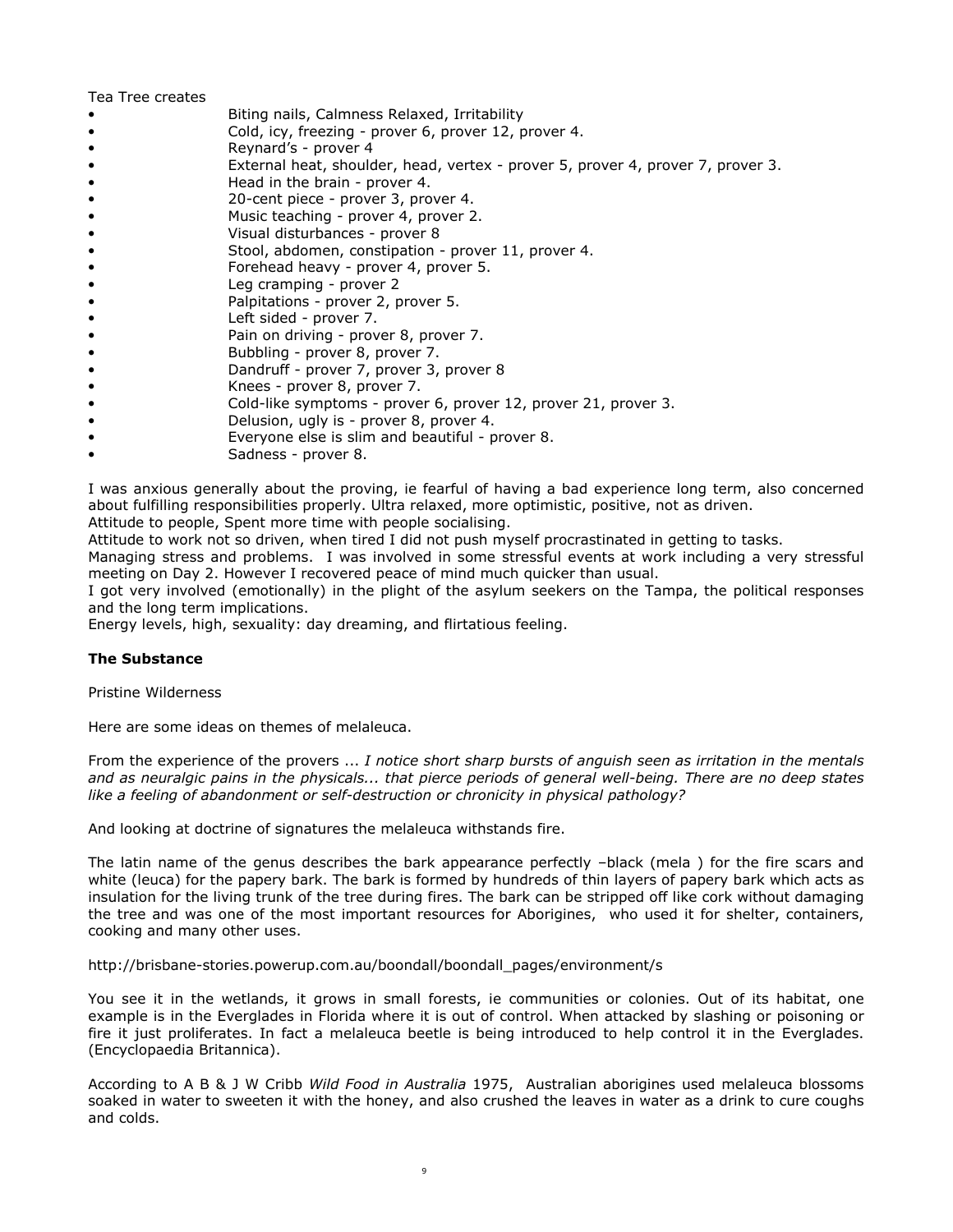## References

<sup>1</sup> Riley, T. The antimicrobial activity of tea tree oil. RIRDC Project No. UWA-24A published in Uniview, University of Western Australia, May 1994.

<sup>2</sup> Rowe, J. Technical Consultancy Services Pty, Ltd. TCS Paper: Formulating for Effect. www.techconsult.com.au/papers/paper1.htm.

<sup>4</sup> Southwell, I. RIRDC Project No. DAN-104A - Significance of cineole for the bioactivity and irritancy of tea tree oil. NSW Agriculture, Wollongbar Institute.

5 Riley, T. RIRDC Project No. UWA-51A - Skin sensitivity testing for tea tree oil -second stage. University of Western Australia, Dept of Microbiology.

<sup>6</sup> Journal and Proceedings of the Royal Society of New South Wales, V56.1922. pg 219. From www.oilsofnature.com.au/Tea\_Tree\_Oil/scientific\_discoveries.htm

<sup>7</sup> Journal and Proceedings of the Royal Society of New South Wales, V59.1925. pg 346. From www.oilsofnature.com.au/Tea\_Tree\_Oil/scientific\_discoveries.htm

<sup>8</sup> Belaiche, P. Phytotherapy, No. 15, September pg 12-14. From www.oilsofnature.com.au/Tea\_Tree\_Oil/scientific\_discoveries.htm

<sup>9</sup> Bassett et all, *Medical Journal of Australia*, V153, pg 455-458, 1990. From www.oilsofnature.com.au/Tea\_Tree\_Oil/scientific\_discoveries.htm

<sup>10</sup> www.oilsofnature.com.au/Tea\_Tree\_Oil/scientific\_discoveries.htm

 $11$  Beccaro, D. MA. Vet Hum Toxicol 1995 Dec; 37(6): 557-8, Dept of Pediatrics, Children's Hospital and Medical Centre, University of Washington, Seattle.

<sup>12</sup> Jacobs, MR, Hornfeldt, CS. J Toxicol clin Toxicol 1994;32(4):461-4. Melaleuca oil poisoning. Hennepin Regional Poison Center, Hennepin County Medical Center, Minneapolis.

<sup>13</sup> Villar, D. et al. Vet Hum Toxicol 1994 Apr;36(2):139-42. Toxicity of Melaleuca oil and related essential oils applied topically on dogs and cats. National Animal Poison Control Center, University of Illinois.

Plants for a Future, The Field, Penpol, Lostwithiel, Cornwall, PL22 0NG, UK.

www.pfaf.org

www.comp.leeds.ac.uk/cgi-bin/pfaf/arr\_html?Melaleuca+alternifolia&CAN=LATIND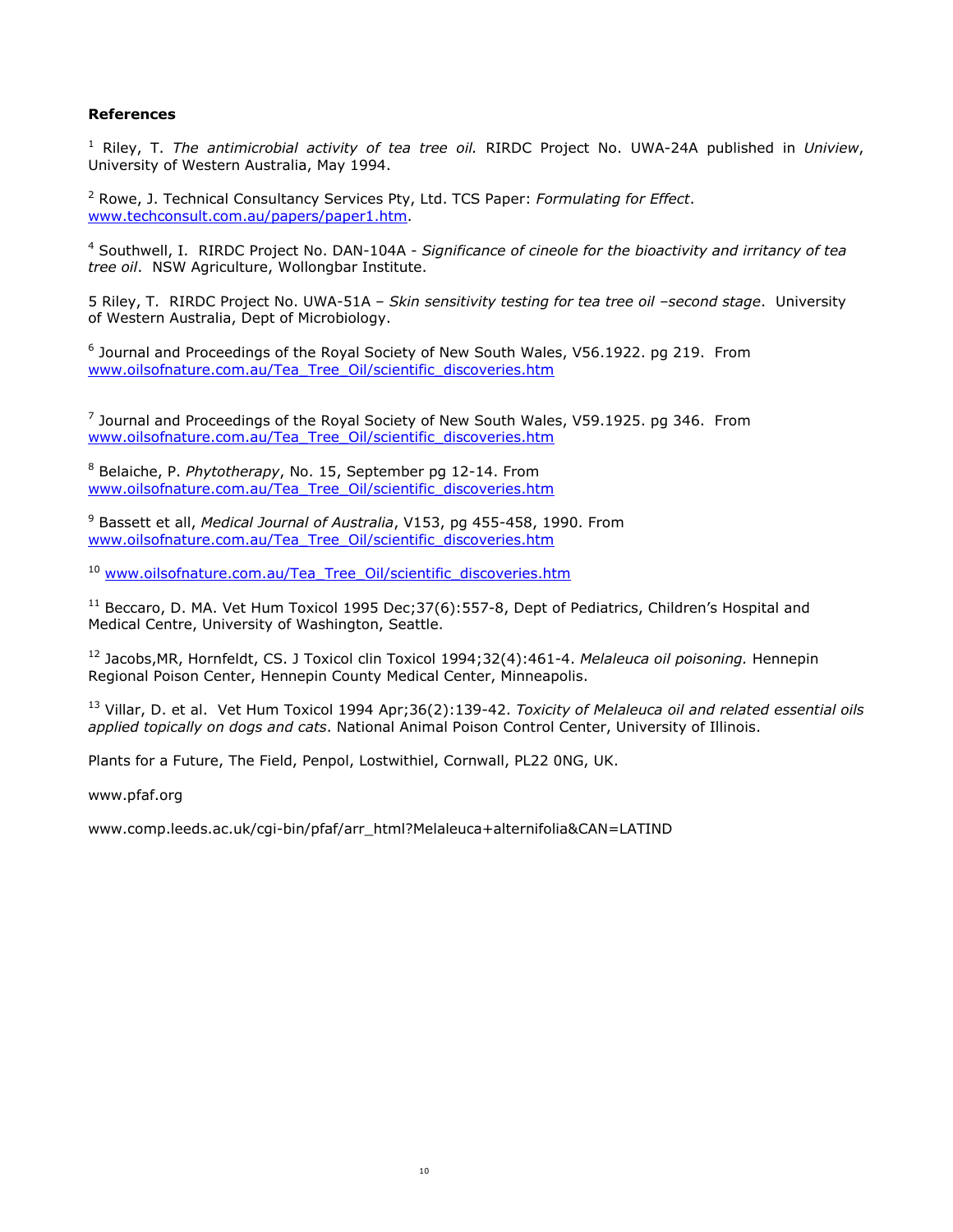### Tea Tree

### Melaleuca alternifolia (Mel-alt)

### Core Primary Symptoms Only

### MIND

I got up for a minute, feeling apprehensive. 2:6c:00:04:xx

I was feeling restless and over-stimulated all day. I had emotional outbursts, slammed the door, shouted at my students. I took a while to get to sleep. Everything was strong - my usual tinnitis, the heartbeat and the emotional affections. 2:6c:04:05:xx

I had this cramping in my legs and feeling so emotional lately, strong emotional outbursts, anger and tearful really upset about things. One of my students - I shouted at her and slammed the door. I've never done this to a student before, but I was so offended and angry. What's the point of teaching anyone who doesn't love music? I said, "you're playing Mozart like it's a math's problem or like you're taking out the garbage". It made me offended and physically sick. Why do I bother? I've also had anxiety and panic attacks and an anxious feeling in my heart, the hairs have been prickling on my head, tired and apathetic, anxiety, irritable and palpitations. 2:6c:xx:xx:xx

Morning I felt clear, ultra relaxed and grounded till 1.00pm, it was a complete change. NS 3:6c:xx:x4:xx

Afternoon. Felt relaxed, a bit spaced out, lazy. NS 3:6c:x2:x6:xx

Saturday. Got up at 10.30am, felt very relaxed, did gardening instead of study, felt optimistic and happy / euphoric. NS 3:6c:x3:x3:xx

Sunday morning. Just rested, could not be bothered doing anything, by the afternoon felt very relaxed. NS 3:6c:x4:xx:xx

Afternoon. Felt clear, energetic, grounded, optimistic. Put off doing study. NS 3:6c:x4:xx:xx

4 to 6.00pm. Sleepy, so I went and got some coffee, instead of waking me up, it made me more sleepy. NS 3:6c:x5:xx:xx

3.00pm. Restless, feel spaced out, like I'm about to get 'flu, slight headache, lazy. NS 3:6c:x7:xx:xx

During the day generally. Relaxation, felt clear and grounded, things normally I would be upset about or worry about for quite a while, I got through quickly. NS 3:6c:x8:xx:xx

Shock at the news from the US, lasted all day. I felt very upset about people suffering all over the world. RS 3:6c:14:xx:xx S11

Recovered from shock (the disaster and world events) quicker than usual. AS 3:6c:15:xx:xx

 Woke up at 5.00am feeling mentally very alert. I felt energised, and that I could get up for my usual swim. It is very unusual for me to feel like this on a Thursday, especially with 5 hours sleep. NS. 4:6c:xx:x7:xx

Noticed that I was being very patient with children and in a variety of different situations in which I would not usually be. 4:6c:xx:18:xx

While being very patient with my children - 10.00pm - I was irritable with my husband, and noticed the return of my resentment of his presence in bed (it was beginning again!!!) (Won't give me the space to do private work alone! RS 4:6c:x1:xx:xx

When I went to bed and when I lay down the vibrations from this morning started again through my full trunk but then localised in the heart and chest. They lasted until I fell asleep. 4:6c:x1:x1:xx

Felt flexible and irritation was short lived. Able to do appropriate interventions with kids and pull back from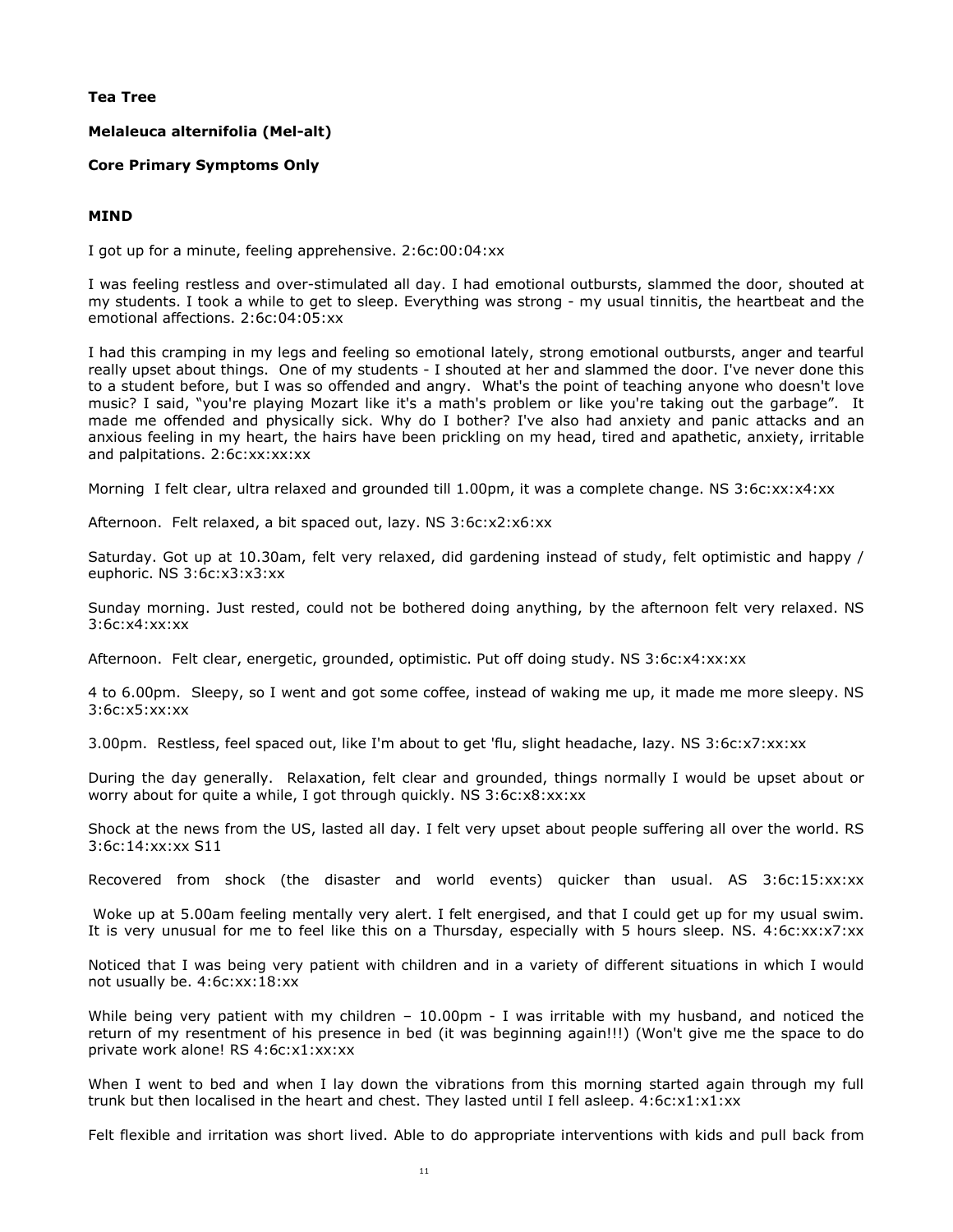irritation which I felt very positive about. I had walked and felt better for it - more relaxed and able to go with the flow. (I'm usually better for exercise). 4:6c:x1:18:xx

I woke with a stiff neck (both sides and into shoulders). Unable to resettle and this was aggravated by husband's snoring and feeling the vibrations through the mattress. Went to a different room to sleep. RS Also had a dull headache deep in the head but also noticed it in the frontal area and temples. 4:6c:x2:x5:xx

Almost a sense of being driven; mental processes very fast, good memory. NS 4:6c:x2:x7:xx

I was very tired at 9.30pm. Almost asleep when husband called me to answer phone from supervisor irritated with husband for waking me. Found it difficult to return to sleep - took about 30 minutes. Helped by the noise of the TV and radio. 4:6c:x3:xx:xx

Continuous sleep until 5.30am, sound, deep. Then woken by urge to urinate but unable to go back to sleep due to husband's snoring. Had to move beds. Although I felt alert I decided not to go for my normal swim. Fell back to sleep and when I awoke later 8.00am, I had difficulty rising. It took 30 minutes to get up, ( felt dull). Second sleep was unrefreshing. 4:6c:x3:x8:xx

Had to deal with a lot of child tardiness and me-centredness (with the children) this morning. At loggerheads but retained cool and thought of some creative reframing solutions of the situation. Stayed focussed and stood my ground firmly and calmly; really proud of myself. This was my mental state for most of the day. 4:6c:x3:11:xx

 Noticed that for the past few days (on reflection) I have had trouble with making more errors that usual with typing (mixing up the letter of words that are easy and I usually spell/type well). Also am making more mistakes like stick and thicky (for thick and sticky) when reading aloud or went expanding abbreviations into whole words. NS 4:6c:x6:xx:xx

 At College I found it difficult to concentrate. My mind would wander and ruminate on what a bad person I was (depressed). Its all too hard, there is too much to learn and to do. I just want it to stop. I was unable to stay focussed on the meditation for 5 min. I found myself crying and feeling sad but I didn't want anyone to see. NS 4:6c:x6:xx:xx

Associated with the depression and difficulty focussing was the need to sit apart from the group at college. I chose to sit behind and out of the circle. Big need to be alone. 4:6c:x6:xx:xx

### Vague/Mistakes/Relaxed/Stoned/Drugged/Spacey/Scattered

I'm pissed off nothing's happened. I was very excited beforehand, but not much happened. I didn't like the remedy. I went to bed. I felt comfortable in my body but not comfortable; it's hard to articulate, it's like a dead calm. I can't sleep when I feel like that. I can hear my insides pulsing, everything is pulsing and vibrating. I'm aware of this constant vibration in my body, the hair on my head stands up, it happens when I think about the universe and how lucky I am. 1:6c xx:x1:xx

While driving home from my lover's home I drove through a red light. 1:6c:00:19:50

While driving to a friend's place I felt very light headed and relaxed, almost as if I was stoned. As soon as I walked into her place the feeling disappeared, I think due to the smell of new paint. I immediately felt bright and perky. I was a bit upset because the whole thing (proving) was ruined, and my stash (of proving substance) was anti-doted. 1:6c:00:20:25

I began to feel as if I was drugged, very weary in the middle of the afternoon. Eyes felt as if they were fixed and starey. Very heavy. Sort of vacant feeling. Had to be very careful driving. Lasted 8 hours. Relieved by sleep. 11:6c:01:03:00

After speaking with my supervisor and she said I shouldn't take any more of the remedy, I felt a great sense of relief. I was happy not to take the remedy any more. 23:30c:01:02:15

Woke up slowly and melancholy. Feel separated from the world and from those close to me. Need to go somewhere peaceful and switch off. Very strong feelings - close to tears. 12:30c:xx:xx:02

Very depressed. Lowest I have been for a long time. Swinging from high to low. 12:30c:xx:xx:04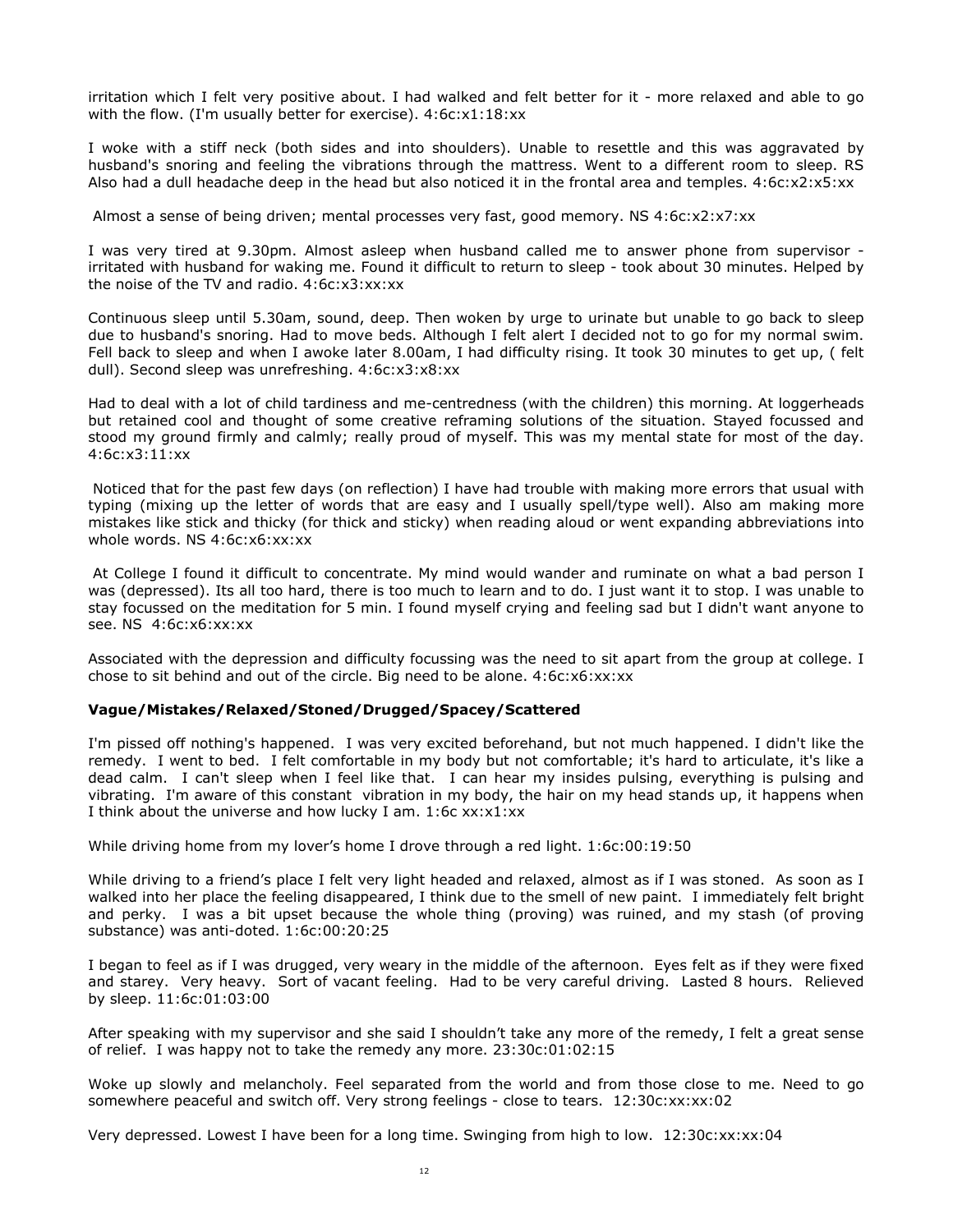Very unhappy at work and feel my life is out of balance.  $12:30c:xx:xx:06$ 

Don't know if it was due to the remedy, but felt slightly scattered, hard to focus on the computer. I also found myself looking at something then knowing I needed to go and get another folder to look something up but I just sat there not moving. Mind developed a spaciness, the body did not respond to the thought, a delayed response. Lasted about 15-20 minutes. NS 5:30c:x1:x1:15

Left wallet in the office. Did not notice until I was on the bus.  $5:30c:x1:x7:xx$ 

Restless with less concentration. Random, unrelated, unremembered thoughts entered mind. 5:30c:x1:10:25

Mental restlessness continued though less intense. 5:30c:x1:11:20

I feel much more mellow about stuff - relaxed. I thought I had posted a quick deposit envelope at the post office instead of at the bank - I just laughed. (Note - Since the proving process started, she has been getting to work late and leaving early and feeling ok about it). NS 6:30c:00:02:17

I feel really unmotivated to do anything. 6:30c:00:07:25

I just can't be bothered doing anything. I get up and walk around forgetting what it was that I got up for. I guess I am confused. I have so much to do, but wander around wondering what to do. 24:30c:00:00:05

I feel "dazey". I walk around, I can't be bothered. Confused. So much to do but what should I do now? Couldn't be bothered going to gym today (unlike her). Dozed in bed until 9am "like sleeping while awake". Lacks direction 24:30c:00:00:05

Got given remedy by supervisor; held it in my hand through the whole break. Talking to K felt really stoned, like I am losing my mind. Spacey feeling over whole body; all of a sudden feel hot and sweaty. 8:30c:xx:xx:xx

Feel confused, can't think, get paranoid when I cant find what I am looking for,  $>$  for urination, always  $>$ elimination. 8:30c:xx:xx:xx

Feeling like I am sitting here in a heap; normally I sit very straight. Feel like I could melt into the floor. Feel really soft, can't sit up in chair. 8:30c:xx:xx:xx

I left college moaning and groaning feel like I am getting a cold, feeling stoned, just want to have a cigarette. Went home, didn't tell anyone, don't want to hassle anyone. " I am a good girl". 8:30c:xx:xx:xx

### Fingernails

I want to bite my fingernails, I have certainly never wanted to bite my fingernails ever before. 8:30c:xx:xx:xx

Fear mixed with, can I do it, how much I have to do tomorrow, thought I just want someone to care for me then start laughing hysterically. 8:30c:xx:xx:xx

Have to feel my face to make sure I am still me and I have not just become body or thoughts, I am still me. 8:30c:xx:xx:xx

I feel afraid, have to get rid of the remedy, pulled a destiny card in the car, it said courage. 8:30c:xx:xx:xx

I wake up feeling shocking, generally better for meditation. 8:30c:xx:xx:xx

Feel depressed, sad, cold shivering. 8:30c:xx:x:1:15

I feel completely exhausted which was preceded with a feeling of happiness, dancing, smiling to myself. 8:30c:xx:x2:05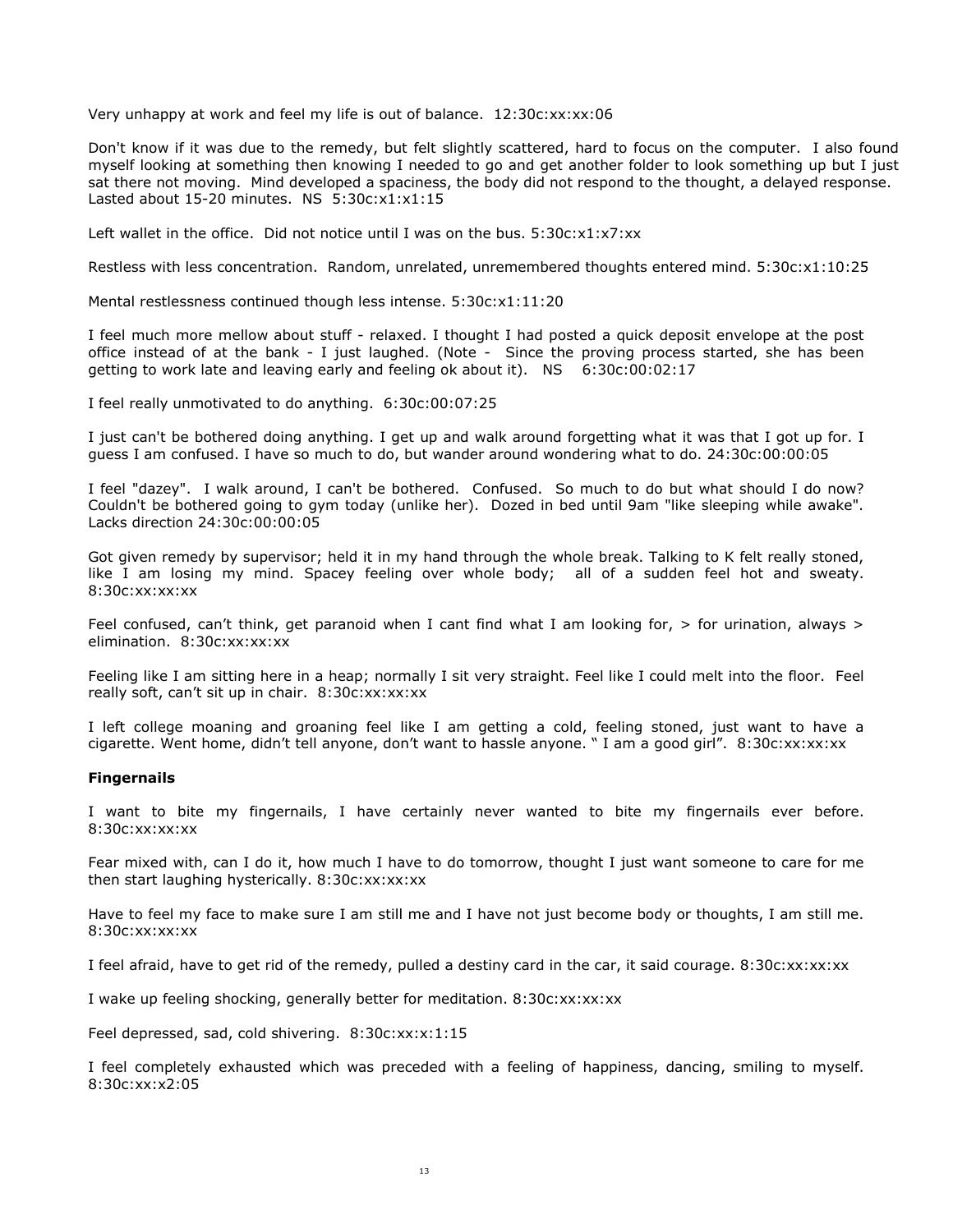I felt very sad by looking at the clock seeing it move, watching my daughter jump off a chair knowing it was all going to change. The sadness is incredible, time changes and eventually everything is going to change, so sad. This was a strange clear lucid experience. 8:30c:xx:x4:05

People seem strange; looking at them in the coffee shop I can't see them, can't see their inner life. 8:30c:xx:x4:50

Sadness as a background for the rest of the evening 8:30c:xx:x9:46

Clumsy more than usual, I dropped a forty-dollar bottle of essential oil, and it broke my heart too. I had a tantrum, swore, broken gone, sad, it will never be the same. 8:30c:xx:17:46

I felt really happy and joyful; fifteen minutes later feel down. 8:30c:x1:xx:xx

Sad just sad, maybe an aggravation of my own symptoms so sad I could cry, what is it all about? 8:30c:x1:x6:xx

Sitting in supervisor's office feeling sad biting on one of my nails. I do not bite my fingernails. 8:30c:x1:x6:xx

Irritable, impatient. Feels like I just got another dose from waiting for slow J at the college. "Let's get out of here, you're so slow". 8:30c:x1:x8:xx

I want to bite my fingernails and I go through both hands twice muttering to myself, "Oh my god". NS 8:30c:x1:11:xx

I feel very strange possessed by something else maybe just getting my menses. 8:30c:x1:15:xx

11.00am. Feel well at the moment, quite myself; period has gone back to my normal experience of a period. 8:30c:x2:x2:xx

I am thinking how slim, fragile and beautiful everybody is except for me; normally this is not something that upsets me. My girlfriend pointed this out to me, - "I have never heard you talk like this". I'm this big square/rectangle, woodchopper from Europe. How come I've never noticed this before? NS 8:30c:x4:xx:xx

I felt like my head was cone shaped, got sick of doing the proving. NS 8:30c:x4:xx:xx

Felt as if "not fully there"; on the way to work I felt "in my head a bit" and I was not paying attention. My mind wandered; drifting off sort of thing, "a spacey feeling". 9:30c:X1:13:xx

Having difficulty working. I start something and then forget what I was about to do. I then stared blankly for a while thinking about what is next. Feeling tired. I feel disrupted and can't concentrate. 9:30c:X1:20:xx

He expressed desire to spend time alone from his girlfriend [obs]. 9:30c:x2:xx:xx

I have a lot of work to get through and feel overwhelmed by the amount. It is not normal for me to feel so anxious about workload. Feel frustrated. 9:30c:x4:xx:xx

### Drugged

A hazy sensation – as though drugged. Similar to the feeling years ago when I was prescribed diazepam; persisted until about 3.30pm. Every so often a hazy feeling settles over my head and eyes, feeling I might not be in control, I'm not comfortable with it; if I had woken up with it I would have thought I had too much wine yesterday. NS 10:6c:xx:05:55

Very embarrassed by these developments. (Note - She said, "I feel like a crock, it's unnerving", referring to the many symptoms). 10:6c:01:24:xx

7.38am. Took first dose of remedy. Did a meditation. Image. Almost immediately the image of deep forest green trees and snow covered land. Hilly, coming down to a stream. It was all very clear. I saw snow and was aware of the silence and the way snow blankets and deadens noise. I could hear the stream water. It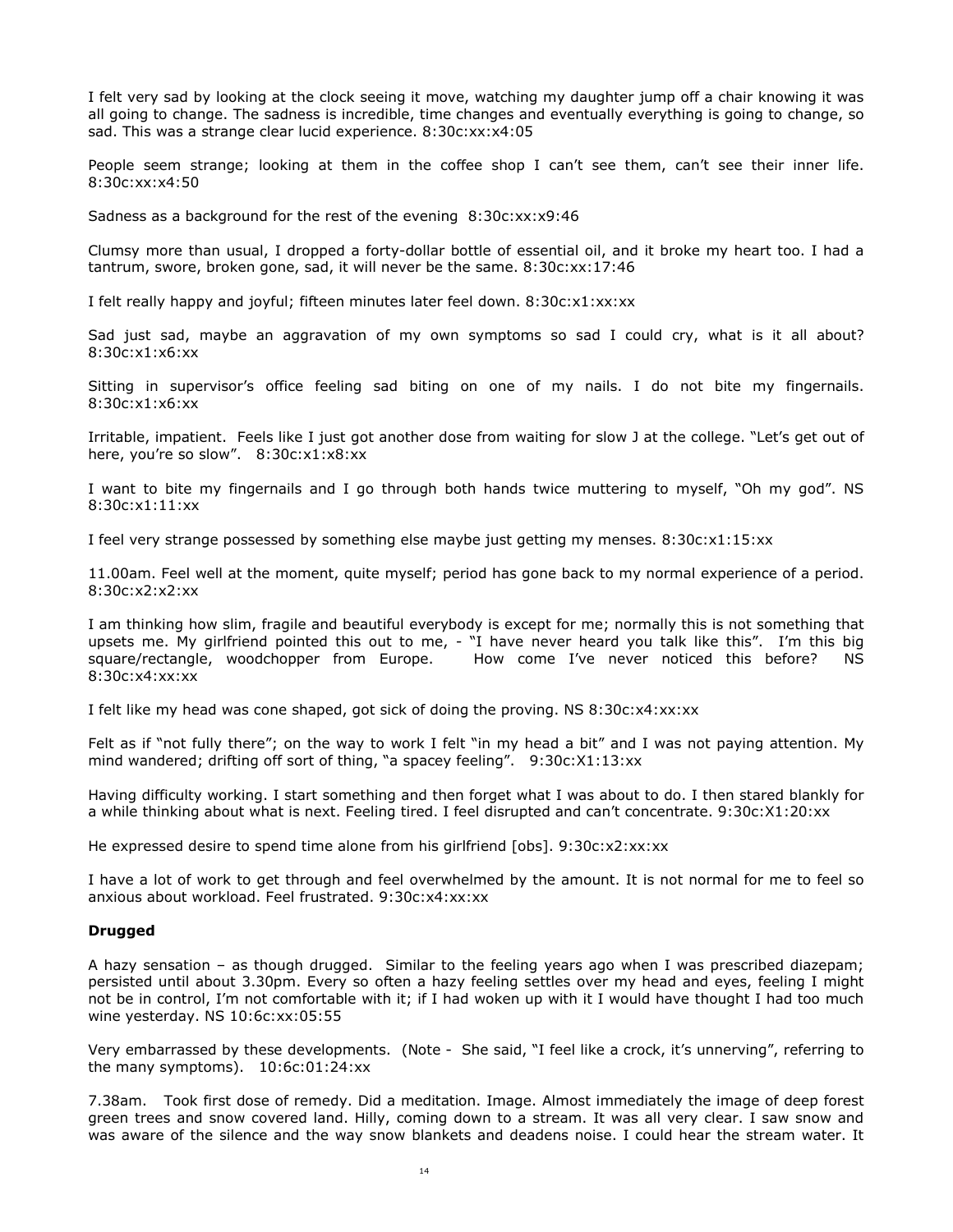was an incredibly pristine environment and very, very peaceful. After 15 minutes the images were still there. It was a daytime image. There was a sense of Canada about it. This seemed an unusual image for me as most of my nature images are summer oceans, gardens and night. I felt separate from my usual self. Also felt very calm, especially as I've been really agitated lately. Felt close to tears. I'm a bit numb. Also very tired. 7:30c:xx:xx:x2

Calm and tired. All day felt extremely calm. Mind not agitated at all. A bit tired too, almost as if drugged. 7:30c:xx:x1:30

Immediately after taking the remedy I felt the combination of calmness and tiredness. Almost as if drugged. 7:30c:xx:14:07

Delusion - a small black thing moves from the corner of the room. This happened 4 or 5 times in the space of half an hour. Have had this type of thing before but previously it was always the delusion of a spider. This was like it was a bigger object. 7:30c:xx:14:15

Sometime after that became aware of rushed anxious feeling. Have lots to do today to get organised before going away overnight. Feel anxiety about being disorganised with all the "jobs" I need to do. 7:30c:x1:x2:xx

I've been ultra relaxed since I took the remedy, but respiratory symptoms and a dry cough and watery mucous in my throat, a pleasant swirling feeling and I saw a purple light. 3:30c:xx:xx:xx

Everything is pleasant; pleasant sleep, pleasant sensations, I've been seeing lights, luminous, I've been dealing with stress very very well. 3:30c:xx:xx:xx

Symptom as if the sun is shining on my arm on my shoulder from my waist to my neck and my arm and then to the back of my right leg and my buttock. I swear it is as if the sun is shining on my back. 10:30c:xx:xx:xx

Everything is happening on a background of sadness. I'm so sad, I can just cry. I'm more clumsy then usual, people seem strange. I'm chewing my fingernails and I've thrown a tantrum like a child. I'm a small girl. It's been like a tornado this proving; this substance hit me and hit all of my systems. I've been feeling so much nausea and so sad, looking at my discouraging life, I don't want to waste my energy, there's something happening for me which is about courage. The sadness is about the fact that I'm not right here, not right now, presently living my life; it feels like I'm softening. I've also been furious with my daughter; my daughter looked at me and said "sometimes I don't think you're the right mother for me". 8:30c:xx:xx:xx

I'm very fearful of this remedy; I just want to flush it down the toilet. I felt as if I was stoned, as if I was getting a cold. Nausea and grumbling in my tummy and paranoia. I started biting my fingernails. 8:30c:xx:xx:xx

I need someone to look after me. I had to feel my face to ensure I'm still me. 8:30c:xx:xx:xx

Return of old symptoms, suicidal ideation and depression, completely lost the plot with my children. I feel black, heavy, heaviness in my chest and trembling inside, it's not a nice sensation, shaking in my arms and fingers, I'm really disappointed in myself, I need solitude, I burnt the dinner, leave me alone, I resent my family, my husband, I need solitude, self loathing, I'm ugly and fat. 4:30c:xx:xx:xx

Intellectually it's so hard to concentrate; my mind is wandering and I keep thinking what a bad person I am tearful, I am a fraud, I'm letting everyone down, my self esteem is awful, should I even be here, maybe they're better off without me, who would miss me, I feel desperate, crying. I told my husband "it's all your fault" and everything seems completely insurmountable. 4:30c:xx:xx:xx

I need someone to look after me. I had to feel my face to ensure I'm still me. 8:30c:xx:xx:xx

I'm very fearful of this remedy; I just want to flush it down the toilet. I felt as if I was stoned, as if I was getting a cold. Nausea and grumbling in my tummy and paranoia. I started biting my fingernails. 8:30c:xx:xx:xx

### VERTIGO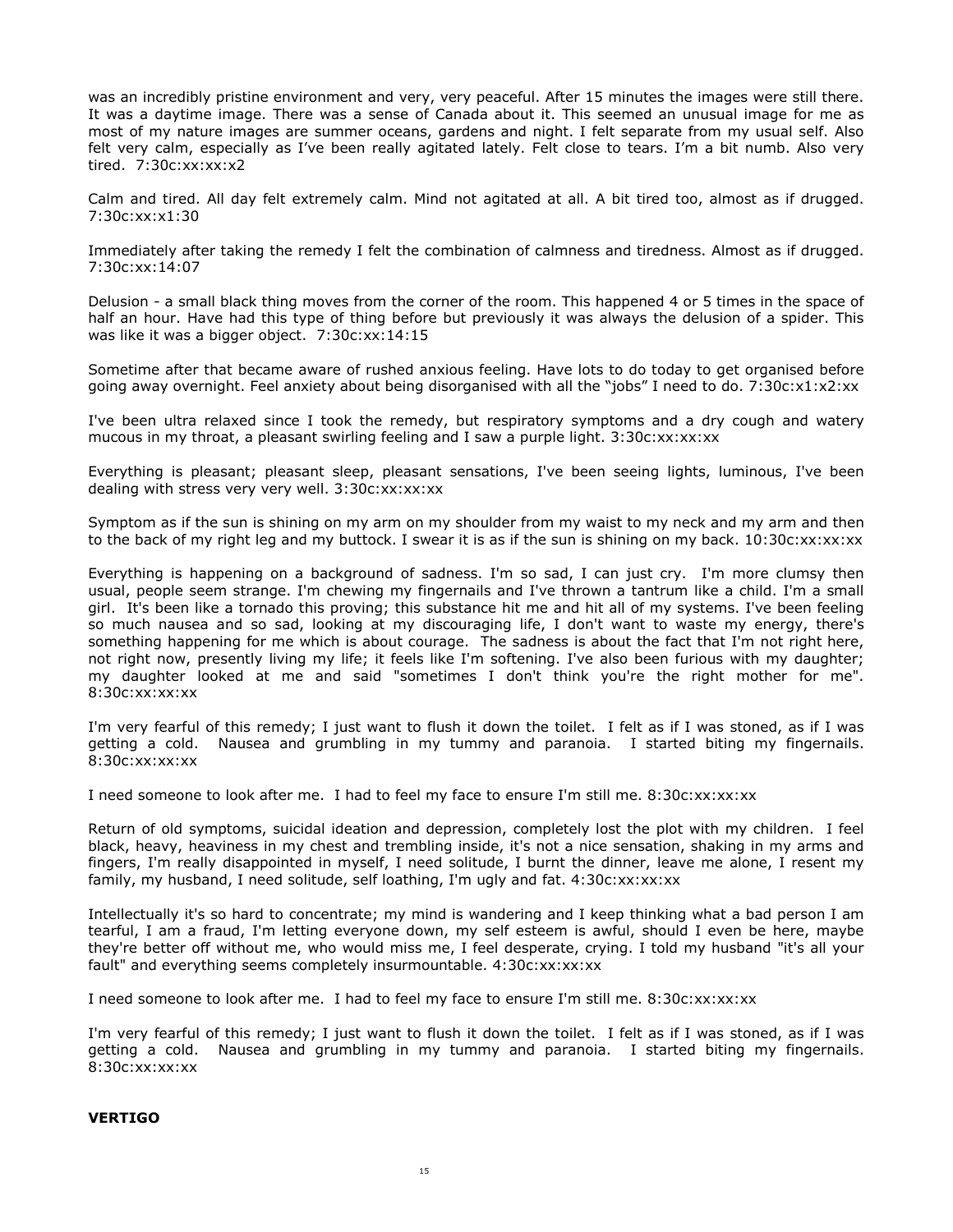Light headed from standing up. This has been getting worse lately. 12:30c:xx:xx:03

Dizzy, nausea, faint, have to sit down  $>$  for walking by the sea 8:30c: $x1:13:xx$ 

Sitting doing some book work. – slight "dizzy" feeling – difficulty focussing when reading, better when writing – lightness over eyes. I don't usually feel dizziness, odd feeling that persisted while I was working for about 17 to 18 minutes. (Note - She described this sensation "as though aware of lightness inside my forehead and going down into my eyes", it started to dissipate when she was writing it down and intensified while she was telling me about it). NS 10:6c:xx:xx:10

### **HEAD**

### Sinking/ Dull/Hazy/Tingling/Stabbing/Heat

I felt a sinking sensation in the head and chest, like a negative mood, a sinking of spirits on taking the remedy. 2:6c:00:00:00

As I felt the remedy permeate, there was the same sinking feeling. 2:6c:00:00:15

My brain and heart felt like they were connected, affected by a sinking feeling. I was slightly apprehensive for about a minute. 2:6c:04:05:xx

A hazy, sensation – as though drugged. Similar to the feeling years ago when I was prescribed diazepam, persisted until about 3.30pm. Every so often a hazy feeling settles over my head and eyes, feeling I might not be in control. I'm not comfortable with it; if I had woken up with it I would have thought I had too much wine yesterday. NS 10:6c:xx:05:55

Head - right temporal, dull ache. Have been rushing around this morning, pain slight. NS 10:6c:07:xx:xx

Tingling on top of the head lasting about 20 seconds immediately on taking the remedy. It was as if an electrical current passed through my forehead and around my upper head. Like when you are getting a headache, but it doesn't happen. 1:6c:00:00:05

Heat at top of head about half way between the front hair line and the crown and about the size of a 20c piece (one spot in the centre). It lasted about 10 - 15 min. Occurred about 15 minutes after taking the remedy at 10.15pm. It was the initial symptom. NS 4:6c:xx:xx:15

Dull headache on the right side which travelled to both temples. Noticed the headache on waking at 7.00am. (It was gone by  $9.00$ am - obs). NS  $4:6c:xx:x9:xx$ 

I noticed that scalp was sore, itching and the dandruff from the previous day was still around. It was worse for the shower, the water made it sting. 4:6c:xx:10:xx

Dull, ache, deep in the head with a stiff, cracking neck. 4:6c:x1:21:xx

2 minutes after I took the remedy it felt like my glasses were really heavy on my forehead and nose. 6:30c:00:00:02

My head felt hazy as I was looking at my computer, a slight headache on the vertex - this happened instantly. 6:30c:00:22:40

My neck feels sore/strained it is difficult to keep my head up. 6:30c:00:02:15

Dull pain on top left side of my head. Lasted for a few minutes. 9:30c:x1:13:xx

Itchiness started around lower back of my head. 9:30c:x1:18:xx

Slight prickling sensation felt around temples. Better for scratching. 9:30c:x5:xx:xx

Slight prickling sensation felt on head under hair. Better for scratching. 9:30c:x5:xx:xx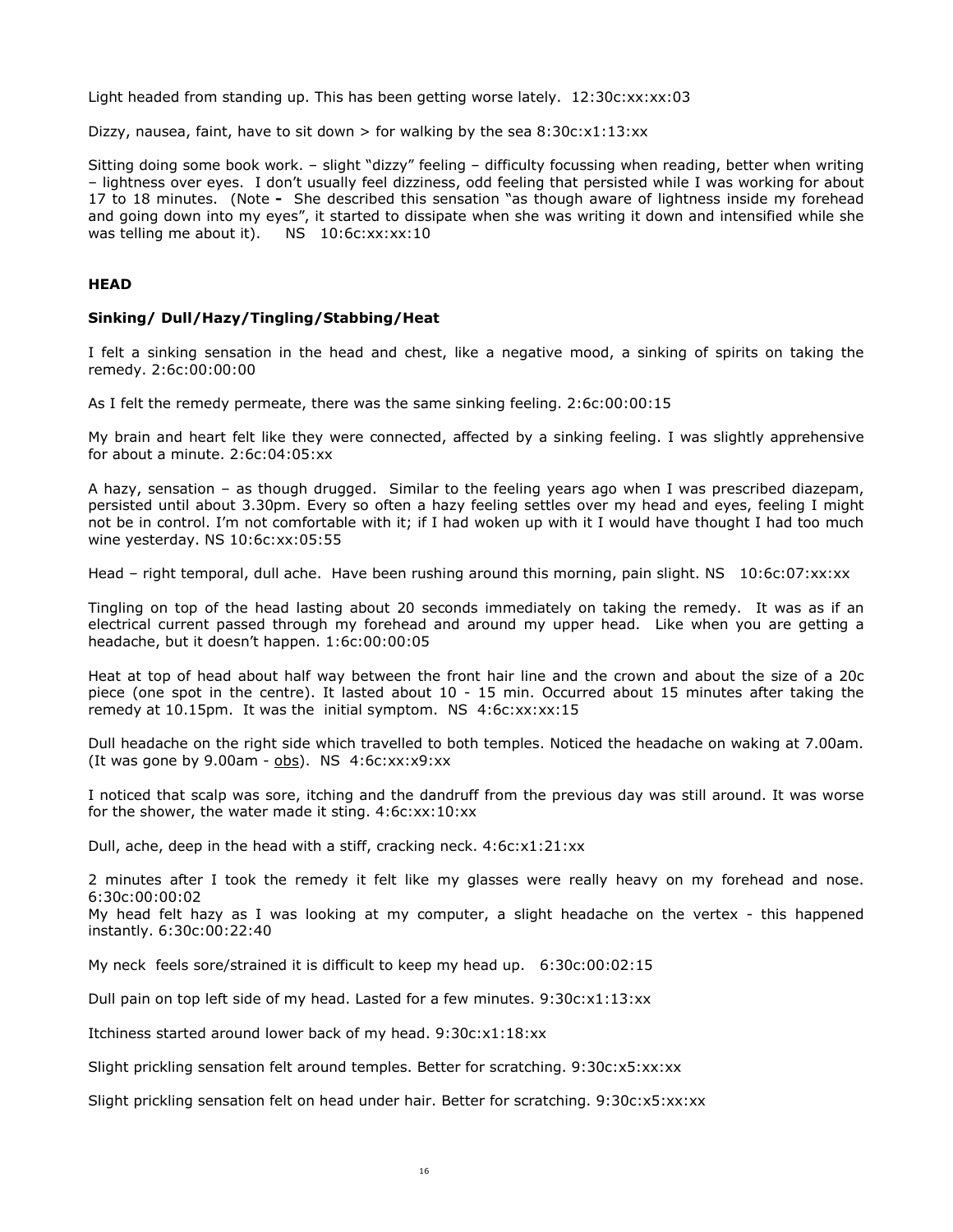There's been a sore spot on the back of my head close to my vertex, better for pressing, better for rubbing, better for pressure, in fact generally I'm better for pressure. 3:6c:xx:xx:xx

My skin is tingling, prickling, in my hair on my head, also tingling on my face, chest, back and knee. 9:30c:xx:xx:xx

Instant pain in my vertex, dull pain, better for rubbing my head, better for pressure. 9:30c:xx:xx:xx

Heat in the vertex like a 20-cent piece on the vertex in the brain and burning. 4:6c:xx:xx:xx

Immediately my forehead got hot and I found it hard to focus, my eyes couldn't move, my Mum told me to move, but I couldn't move. I was suspicious about the symptoms so I took another dose later and I had the exact same symptoms of heat in my head then hot and cold and shivering. I was so cold I was sitting in front of the heater; this hot forehead lasted half an hour. 5:30c:xx:xx:xx

### EYES

I feel tired and cold. Am physically weary, but mentally okay; found myself yawning. My eyes are difficult to focus and feel like they are rolling back in my head and that I'll fall asleep in the middle of an interview. Having difficulty concentrating and following what the client is saying. (I had been very focussed until now, so it felt somewhat quick in onset). I noted feeling indifferent to the idea of exercise (which I know would help). Am feeling cold. 4:6c:x1:16:xx

Heaviness in my forehead and eyes. My eyes were hazy. It felt as though I had just taken off my glasses at the end of the day. Usually they would focus again within minutes; 2 hours later they still hadn't focussed. 6:30c:00:04:55

9 or 10.00pm. Dry burning eyes for two days. NS 5:30c:xx:xx:xx

Sitting doing some rep. – slight "dizzy" feeling – difficulty focussing when reading, better when writing – lightness over eyes. I don't usually feel dizziness; odd feeling that persisted while I was working for about 17 to 18 minutes. (Note - She described this sensation "as though aware of lightness inside my forehead and going down into my eyes"; it started to dissipate when she was writing it down and intensified while she was telling me about it). NS 10:6c:xx:xx:10

A hazy, sensation – as though drugged. Similar to the feeling years ago when I was prescribed diazepam; persisted until about 3.30pm. Every so often a hazy feeling settles over my head and eyes, feeling I might not be in control. I'm not comfortable with it; if I had woken up with it I would have thought I had too much wine yesterday. NS 10:6c:xx:05:55 NS 10:6c:xx:05:55

4.00pm-11.00pm. Eyes red and swollen under eyes after being out in the wind all day. 7:30c:xx:xx:xx

### VISION

When finally opened eyes after some minutes I noticed that my vision was obstructed by a black pattern of squares and circles similar to an enlarged newspaper photo or looking through glass bricks. I had to close my eyes tightly 2-3 times and reopen them before I could focus. I felt panicky, and saying to myself "What's happening? I can't see." NS 4:6c:xx:x9:xx

11.45pm I was dropping off to sleep lying on my right side. I had a swirling sensation very pleasant for about ten minutes, then I turned over to the left side and I saw with my eyes closed a purple light about the size of a 20 cent coin, in a kind of scratchy pattern like purple neon but brighter, for two minutes. I was shocked and thought, that's it I have to stop taking that remedy. NS 3:6c:xx:16:45

Whilst driving down Parramatta Road feel like I can see really far away. Another interesting new sensation. 8:30c:xx:xxxx

Sitting doing some rep. – slight "dizzy" feeling – difficulty focusing when reading, better when writing – lightness over eyes. I don't usually feel dizziness; odd feeling that persisted while I was working for about 17 to 18 minutes. (Note - She described this sensation "as though aware of lightness inside my forehead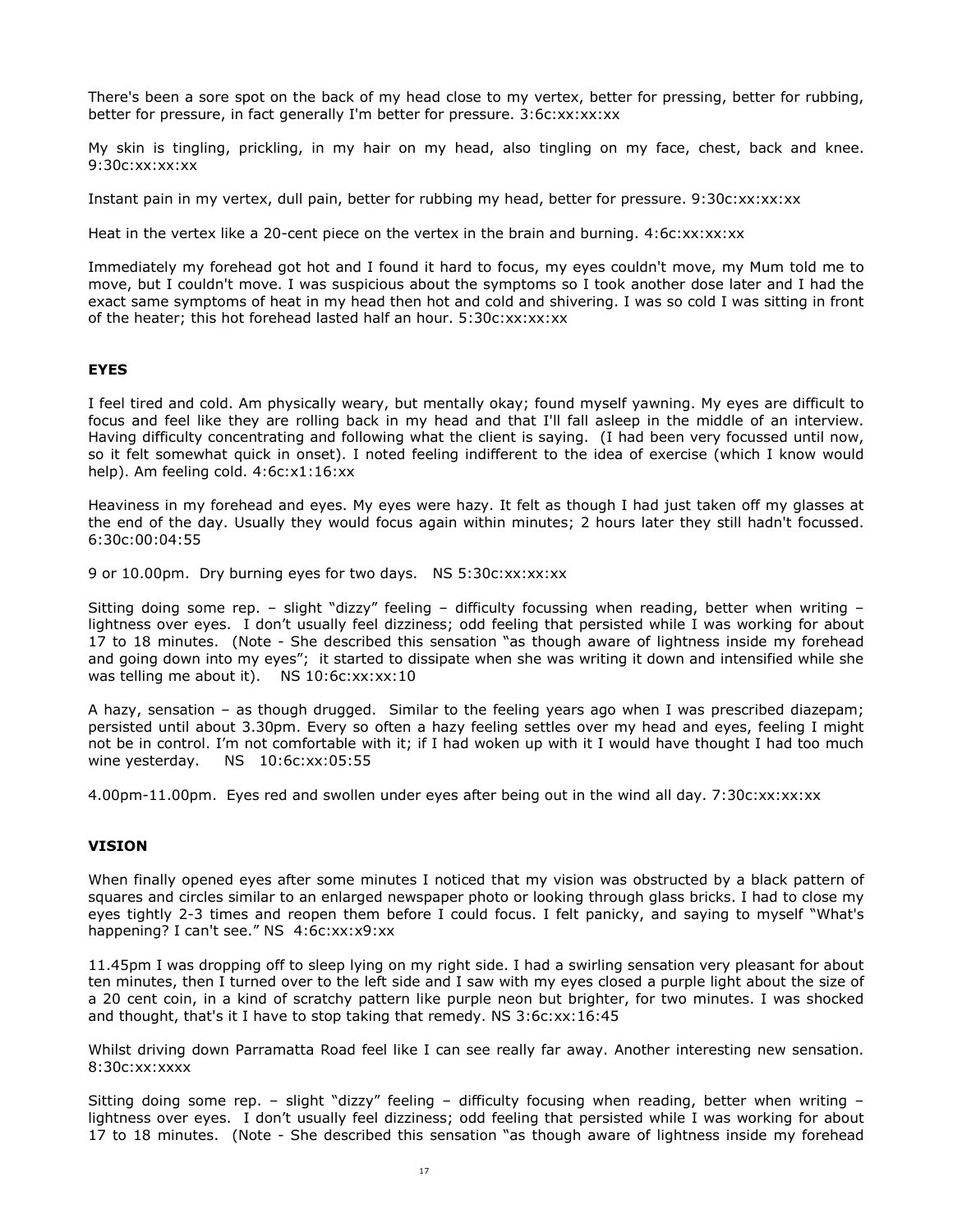and going down into my eyes"; it started to dissipate when she was writing it down and intensified while she was telling me about it). NS 10:6c:xx:xx:10

My vision is very good, I can see far away. 8:30c:xx:xx:xx

### EAR

2.30pm. Pain on and off in right ear, quite sharp, lasted till 3.30pm when it extended to the right cheekbone. NS 3:6c:x9:xx:xx

Can hear really well, a new sensation. 8:30c:xx:xx:xx

Left ear felt blocked. Moving my jaw made it block and unblock. It went away after 15 - 20 minutes. 9:30c:xx:xx:25

Pain occurred in ear (and throat) that feels like an infection. Pain is on the right side. 9:30c:X2:19:xx

### **NOSE**

Mild burning sensation at the root of the nostril followed the waning of the burning sensation in the head c.10.25pm. It felt like a thin ring all around the orifice. NS 4:6c:xx:xx:20

Did the vacuuming over an extended period during the day and noticed that I was very aware of the dust this heightened sense is unusual -smell seemed to linger in nose for sometime (c. 1-2 h). NS 4:6c:x2:xx:xx

Initially on waking, would blow nose and would have to scrape at internal root of nose to fully evacuate. 4:6c:x2:x7:xx

As for yesterday - dry, crusty bits left to scrape off at back of nose after initial blow. 4:6c:x3:11:xx

2.30pm. Sneezed six times loudly. No discharge. NS 3:6c:x1:x7:xx

9.30pm. I had sniffles, and slight watery discharge enough to blow my nose; this lasted about 10 minutes; it might have been like an allergy symptom. NS 3:6c:x3:14:xx

7.00am. Throat/root of nose dry, burning pain on waking < swallowing. Lasted for 10 minutes. Felt less intensely on and off throughout the day when swallowing.  $7:30c:xx:xx:x$ 

6.45am. Blocked left nostril on waking. Cleared after 10 minutes. 7:30c:xx:xx:xx

Throat/root of nose. 7.00am. Dryish burning sensation lasting for 10 to 15 minutes. 7:30c:xx:xx:xx

Throat/root of nose. 7.00am. Dryish burning sensation on waking. Lasted 10-15 minutes. 7:30c:xx:xx:xx

Throat/root of nose. 6.30am. Dryish burning sensation on waking. On and off throughout day but more aware of it morning and evening. 7:30c:xx:xx:xx

4 months later my sense of smell has finally come back; strong smells were just awful and made me gag for the last 4 months, perfume was intolerable and awful. Now I'm so into perfume, smells are amazing, especially sandalwood and vanilla. I love it. I'm now passionate about smells, it's the total opposite of before; this is a complete change. 7:30c:xx:xx:xx

### FACE

Tingling lasting about 20 seconds immediately on taking the remedy. Had to answer the phone briefly, and then tingling changed to a needle-like sensation on both cheek bones, lasting 5 minutes. 1:6c:00:00:05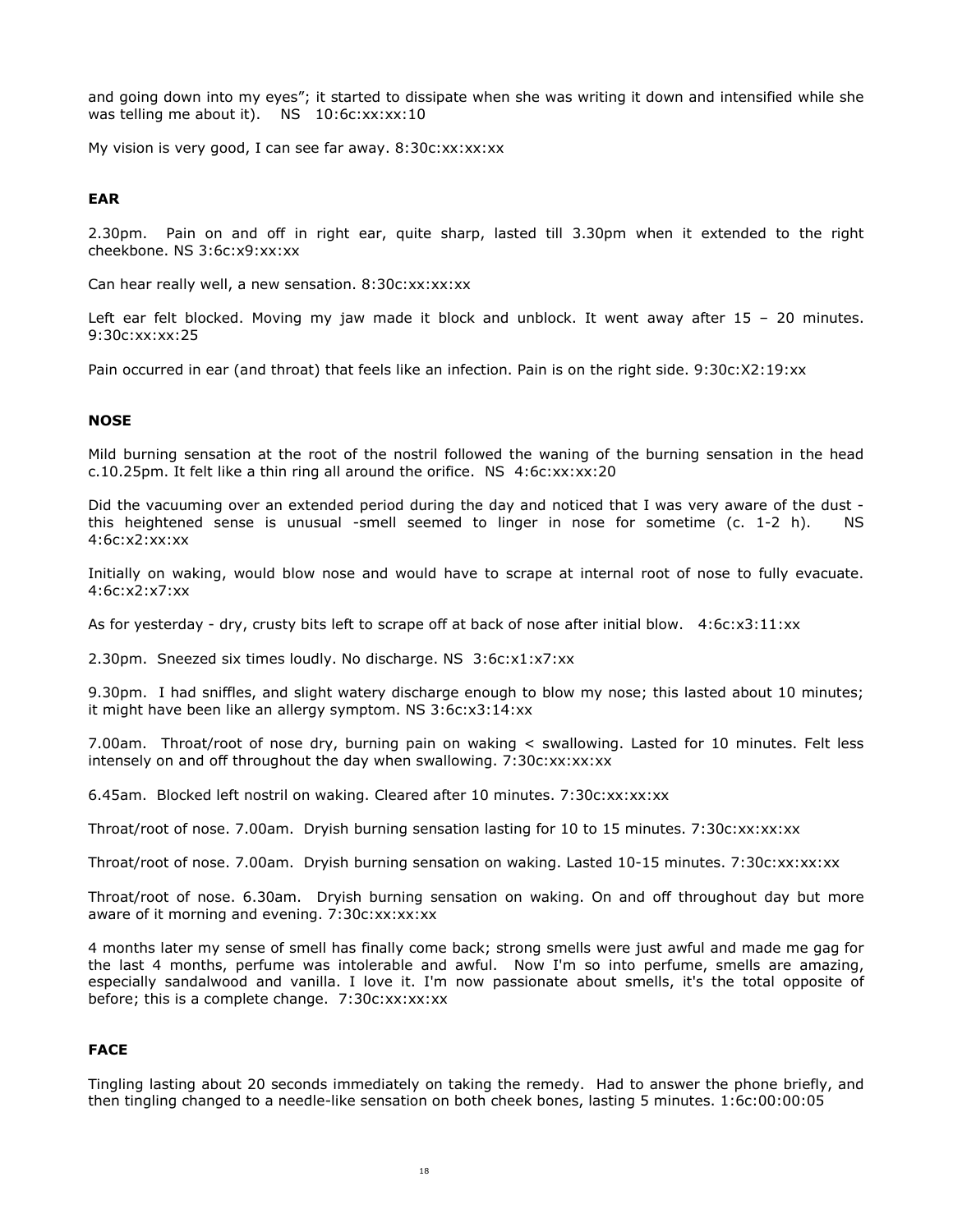A shooting current-type sensation on the left side of my lower jaw bone a few minutes after taking the remedy. It travelled from the underside towards my teeth. 23:30c:00:00:05

11.40am. My forehead started to slightly heat up, heat on other parts of my face remained the same. Body felt slightly colder. Coldness in my body gone by 12.00 but forehead still hotter then usual. Felt like flu symptoms starting. NS 5:30c:x1:x1:30

5.00pm. Itchy face especially jaw area. NS 5:30c:x1:x6:50

8.10pm - 8.18pm Hot flush in face. Face hot, feels as if it has been stretched. Forehead not as hot as last time. Shook face which helped a bit. NS 5:30c:x1:10:xx

At 3:30pm, heat, hot flush, red cheeks. No perspiration, maybe less. 8:30c:x1:x6:xx

Facial hair is a bit sensitive when stroked mostly on the right side. Under chin, throat and tongue. Irritation. 9:30c:xx:23:55

Woke up with pimples over left eyebrow. Don't usually get pimples these days - these are very small. (Note - She described them as not really noticeable but she can feel them with her finger and they are touch sensitive). NS 10:6c:06:xx:xx

I got a cold sore on my bottom lip. This appeared some days ago. It's not very bad. I suspect it's a follow-on from the result of a previous remedy I was taking which had shifted my genital herpes scenario. I used to get cold sores a lot in my 20s and early 30s. 2:6c:05:xx:xx

If I touch it, it hurts, it's worse for touch, it hurts if I move the hairs on my face. 9:30c:xx:xx:xx

My face feels as if it's stretched and very tired and stretched. 5:30c:xx:xx:xx

# MOUTH

1.30pm. There is an electric, jumping-nerve sensation in the lips while I was talking. Occurred in two short spasms of less than a minute each. NS 4:6c:x1:16:xx

9.45pm. Dryness. 8:30c:xx:xx:xx

9.35am. Mouth is very dry; tongue is sticking to palate. 8:30c:xx:x1:05

Noticed 5 small lumps on inside of left gum at the back near the molars. 9:30c:x1:13:xx

### TEETH

Wisdom tooth (R lower) appears to be gradually becoming more sore and puffy over the time of the proving. Tooth is trying to come through again. Sensation noticed on and off all day. 4:6c:x2:xx:xx

Right wisdom still aching and painful. Noticed it mostly in the morning and at night. 4:6c:x3:xx:xx

### THROAT

After dark my throat began to feel a bit rough. This is new. It was not red or sore, just rough – pretty mild really. I had phlegm that was really hard to spit out at night, but it came out easily in the morning. There was no cough and the phlegm was bright yellow. This then happened regularly at night. 1:6c:01:06:00

Sore, left side at 11.00am. Has persisted since waking. It is the persistence that is new not the sore throat on waking. NS4:6c:xx:13:xx

It appears to be lingering and getting worse. It feels sore, stitching and scraping. 4:6c:xx:14:xx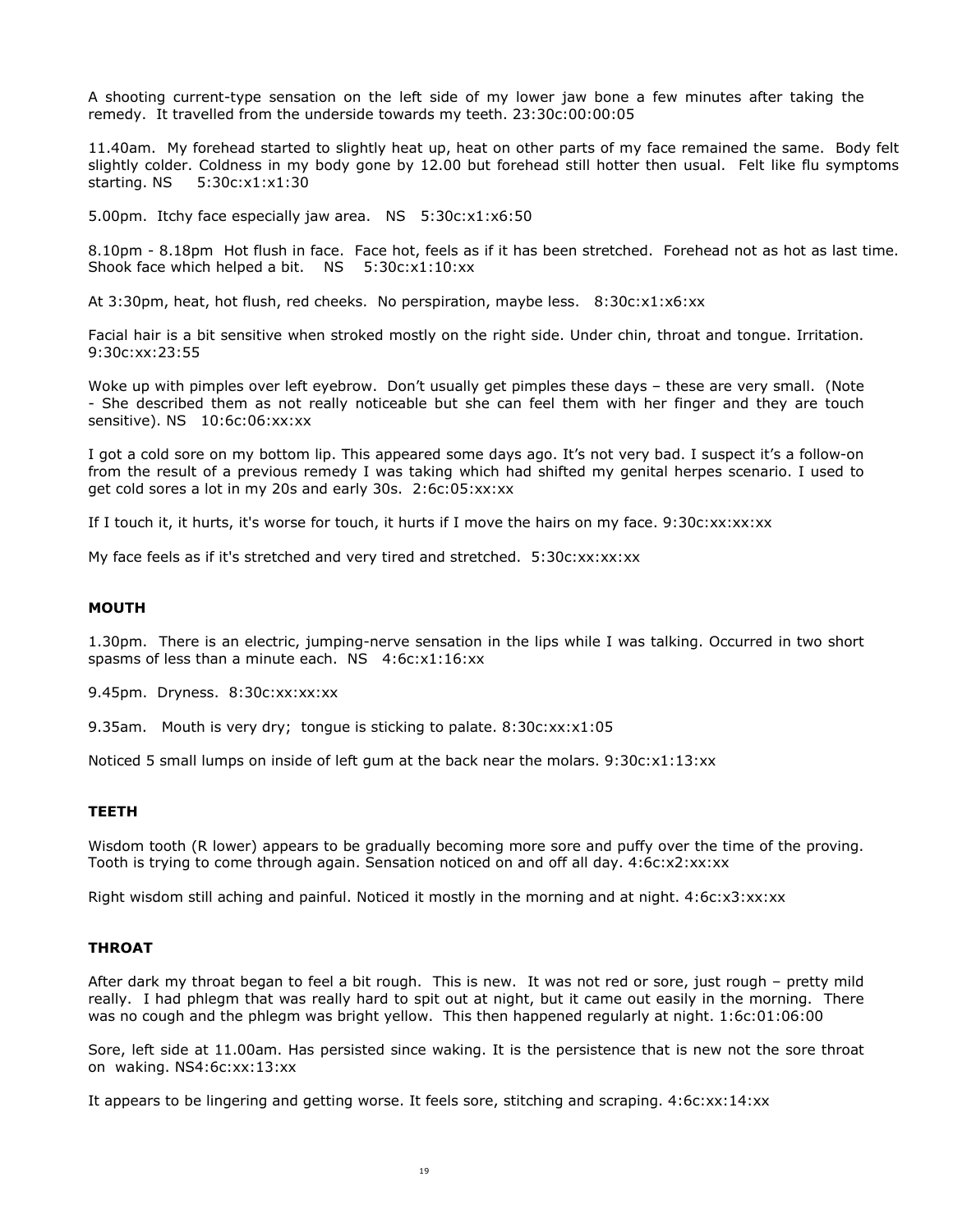Following the burning sensation in the back of the nose there was a thin, clear stream of fluid trickling from the back of the nose down the throat. NS 4:6c:xx:xx:20

The burning in the nose and the thin stream of liquid sensation was followed by catarrh in the throat which was difficult to clear. NS 4:6c:xx:xx:20

Left side of my throat under my tongue was hurting. It felt like it was a little swollen. Swallowing felt a bit strange due to swollen sensation. 9:30c:xx:14:35

Pain occurred in throat (and ear) that feels like an infection. Pain is on the right side, and hurts more when I open my mouth wide. 9:30c:x2:19:xx

Pain / ache. Worse swallowing. Just a vague ache in my throat on the left-hand side. (Note - She described this as "slight bruising in the soft palate, ache in the back of my throat"). NS 10:6c:04:xx:xx

7.00am. Pain on swallowing < right side. Lasted for an hour or so. 7:30c:xx:xx:xx

#### EXTERNAL THROAT

My jaw and glands felt as though they were swollen as though pressure was building up; however on palpating them they weren't. 6:30c:01:10:00

When woke at 2.30am noticed stiffness in neck and shoulders. I wondered whether it was to do with my anger. 4:6c:x1:x5:xx

3.00am. Woke with a stiff neck (both sides and into shoulders). Unable to resettle and this was aggravated by husband's snoring and the feeling the vibrations through the mattress. Went to a different room to sleep. RS Also had a dull headache deep in the head but also noticed it in the frontal area and temples. 4:6c:x2:x5:xx

## **STOMACH**

Abdomen feels very heavy centrally. Feels as if something is stuck. Not like usual "too full" bloating. It was as if the food was caught at the top of the stomach and couldn't go any further. No pain as such, just very heavy. Relieved by sleep. 2:6c:xx:xx:xx

Not feeling hungry tonight, normally starving about this time of the night. No appetite with nausea. Made myself eat a chicken dinner. NS 5:30c:x2:x8:xx

9.30pm. Fullness, feels like I am severely constipated < walking, moving and leaning forward, > still. 6:30c:00:19:35

I feel like I am severely constipated; it is worse for walking, movement and sitting down. It is better for standing still. 6:30c:00:19:35

On the right side of my stomach it felt as though someone was poking me. It felt like a sharp stinging pain. 6:30c:00:21:50

Feel like I am going to vomit and cry > for drinking hot water everything going back to normal. Feel weird again when writing. 8:30c:xx:xx:xx

Grumbling in stomach. 8:30c:xx:xx:xx

Water brash in the mouth >for burping I do not experience water brash, unless I am sick. 8:30c:xx:xx:xx

10.35am. Feeling nauseated with a dull circular pain, in my abdomen. The experience of a dull circular pain was new. 8:30c:xx:x2:05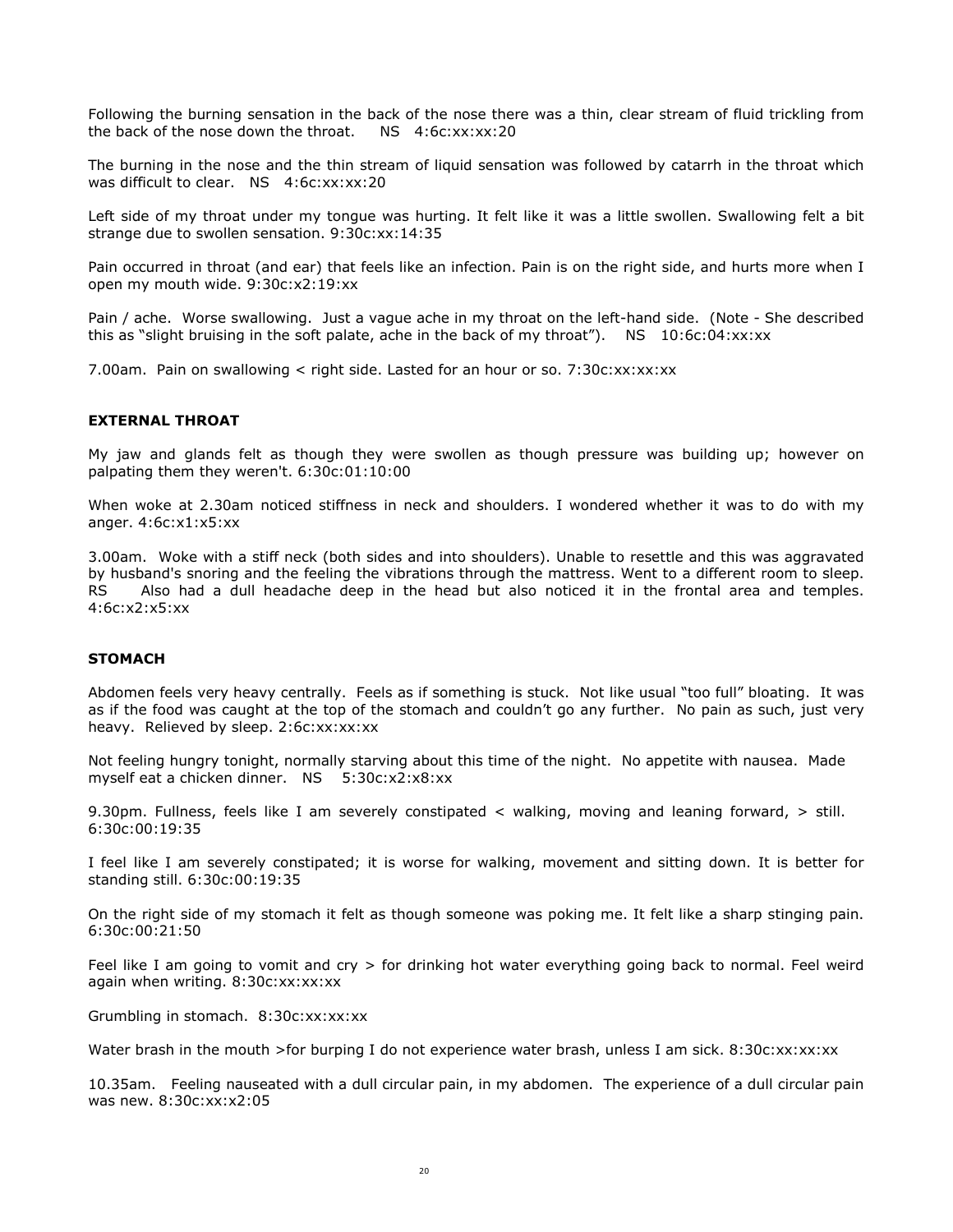2.15pm. A wave of nausea and feeling like I have to vomit; sits just in the back of the throat. 8:30c:xx:x5:30

5.07pm. A wave of nausea feeling like I have to vomit, I get that feeling in my mouth. 8:30c:xx:x9:23

Nausea and dizziness. I want to throw up and cry, feeling shaky sort of cold. Nausea seems to move down in the stomach. It feels like pregnancy nausea to me. 8:30c:x1:x8:xx

10:00pm. Nausea, faint, dizzy have to sit down >for walking by the sea. 8:30c:x1:13:xx

The nausea is like pregnancy nausea; comes on quickly. 8:30c:x2:x9:xx

Like a lump under my sternum. About an hour after eating lunch (tuna and crackers) the lump started and is better for burping. NS 10:6c:01:05:xx

Still discomfort, lump, burning, nausea? Not better or worse for eating – food is actually not my favourite thought, although I did manage to eat breakfast. [Worse thought of food, "even my kick starter orange juice was not as enjoyable, I can't say I'm sick, but not 100%"]. 10:6c:01:23:xx

Stone, lump in pit of stomach, worse eating. 10:6c:02:23:xx

Still stone, lump in pit. Worse eating. Passed a stool about midday but the sensation is still there. (Note - Dry stool, "feels like it wasn't complete. I don't feel super-dooper, I feel like the lumpy sensation will go when I flush the system so to speak; this has thrown my evacuation out". She sounded flat). 10:6c:03:06:xx

On taking the remedy it makes me feel like I want to eat. This happened strongly when I took the first few doses, and to a lesser degree subsequently. 7:30c:xx:xx:x1

### ABDOMEN

On waking at 5.00am there was a sensation of inner trembling and pulsating of the whole trunk of the body (centred round the heart chakra region -obs). NS 4:6c:xx:x7:xx

9.45pm - 11.00pm. Started getting really bad stomach pains. Very bad cramps. Above navel, towards the left. > better for lying on back with stomach stretched. NS 5:30c:x2:11:xx

I felt like I had butterflies in the abdomen [Note - She indicated the hypogastrium area and said it tingled for about 30 seconds]. 6:30c:00:01:10

Pain feels like period pain - during ovulation - doesn't usually have ovulation pain. Had to sit on ground 6:30c:01:12:00

7.00pm. Tummy upset, < walking, > not moving. [She said it felt like potential diarrhea]. 6:30c:01:12:00

It felt as though I had the cramps that go along with diarrhea but I had no diarrhea to go with the cramps. [Note - < walking. Lasted 10 minutes]. 6:30c:07:00:00

During an aerobics class I had chronic cramps in my lower abdomen - the type you get with diarrhea [< movement]. 24:30c:01:04:00

Belching, almost always at this time dropping off to sleep. RS 3:6c:xx:16:3x

9:30pm. Strong pain in left groin whilst walking, >for pressure for about ½ hour. 8:30c:x1:12:xx

Dull discomfort – as though "diarrhoea" might be onsetting – backing up into stomach. Could be due to haemorrhoids and the trauma of this morning. (Note - She said she feels "uncomfortable and lethargic". The abdominal discomfort and pain in the back went after eating lunch).  $NS = 10:6c:01:01:xx$ 

Sharp pain on the right side of my abdomen, liver, sensitive to touch. 3:6c:xx:xx:xx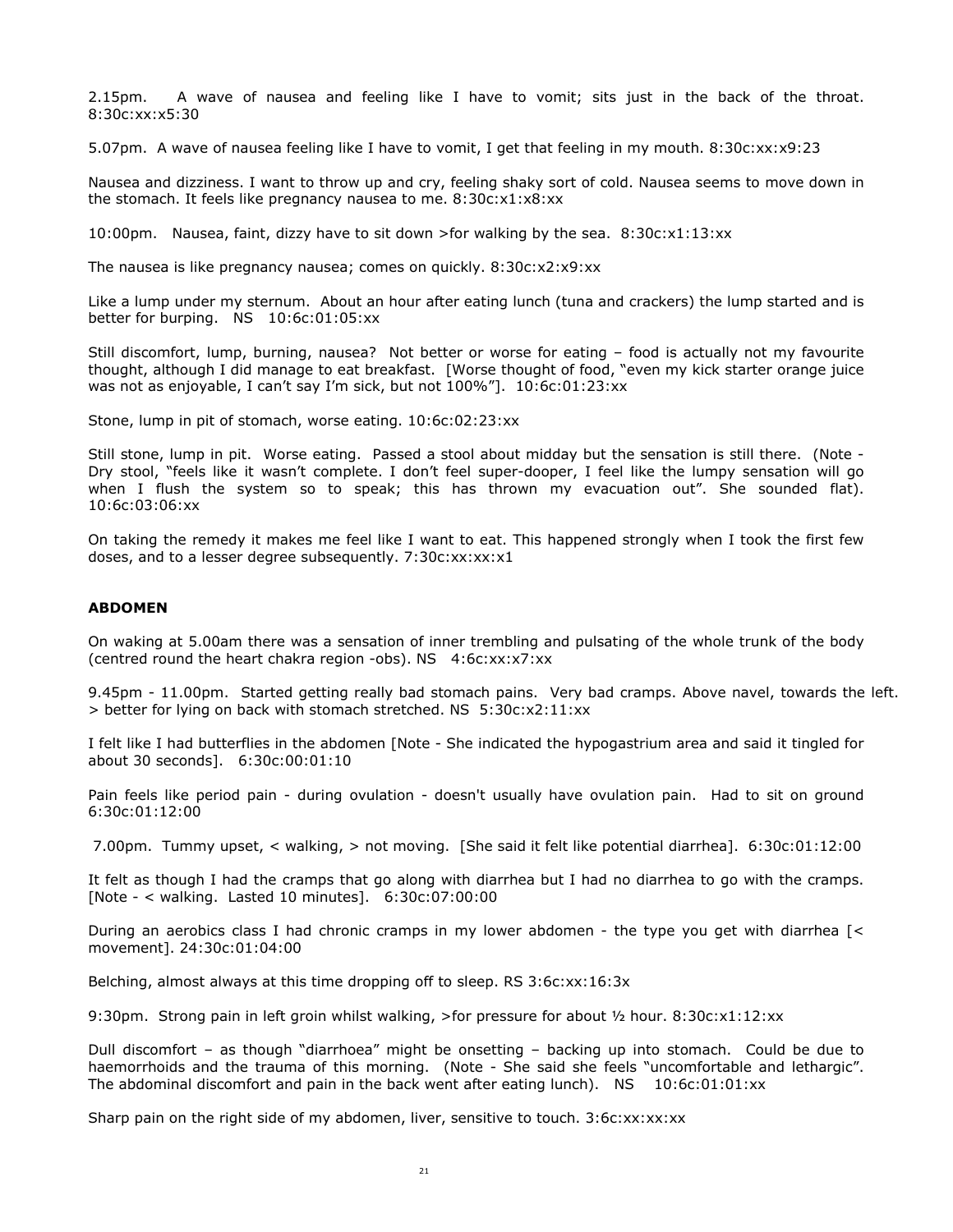Constipation, severe impacted constipation, profound discomfort in my abdomen with also heartburn and it had to be removed mechanically, lots of bleeding with my stool, pain, fissures, bloody stool, abdominal discomfort and a lump sensation in my gut, all of this lasted 24 hours, burning sensation, dull aching. 10:6c:xx:xx:xx

My abdomen is distended; it felt as if I was constipated, better lying down, better moving, worse standing still, better for pressure and bending double, better for stretching, a tingling sensation just behind and under my ribs, cramps in the abdomen, especially the lower abdomen; they woke me up in the morning. There seem to be some changes in my stool. I feel as if I need to be stretched, I need to be stretched with my tummy out, I want to be stretched out. (Note - Prover number 6 became pregnant during the proving and these symptoms need to be questioned). 6:30c:xx:xx:xx

I've been bubbly, gassy and fermenty in my abdomen. 9:30c:xx:xx:xx

### RECTUM

12.00pm. Stool, heavy, easy exit. Consistency harder than my normal stool. 8:30c:x1:x3:xx

## **STOOL**

7.00am. Colour was a raw sienna (yellow - brown) + green. It was hard (and pellety -  $_{\text{obs}}$ ) to begin and then became soft and was large in volume. Had been flatulent since rising. NS 4:6c:x1:x9:xx

Runny stools with a sore lower back. 6:30c:01:22:00

5.30pm. Slight cramp passing stool, slightly constipated; usually I pass stool when I get up in the morning. NS 3:6c:x3:1x:xx

Bleeding haemorrhoids. Constipation – tearing sensation in anus. I have had haemorrhoids for 28 years but have never before had so much difficulty passing a stool which resulted in more bleeding than I have ever experienced. (Note - Worse for sitting, better for hot shower. Stool unusually hard, could not get out, and had to remove mechanically). AS 10:6c:XX:21:25

Constipated. Usually go as soon as I get up  $-$  I have the urge, but nothing has happened yet – could be anticipating pain? (Note - She sounded worried saying "I might be constipated, I'm nervous about going, I'm anxious about it, after the last experience". After speaking to the master proving supervisor she said, "I don't feel so stupid now. I wasn't sure the symptoms were from the remedy, it all happened so fast."). 10:6c:02:23:xx

Still stone, lump in pit. Worse eating. Passed a stool about midday but the sensation is still there. (Note - Dry stool, "feels like it wasn't complete. I don't feel super-dooper, I feel like the lumpy sensation will go when I flush the system so to speak; this has thrown my evacuation out". She sounded flat). 10:6c:03:06:xx

The colour of my stool is yellow, green and brown. 4:6c:xx:xx:xx

### BLADDER

Had a constant urge to urinate. Lasted one hour. 1:6c:02:20:00

### KIDNEY

Stabbing pain, moving in to the tip of the kidneys. 8:30c:xx:xx:xx

#### URINE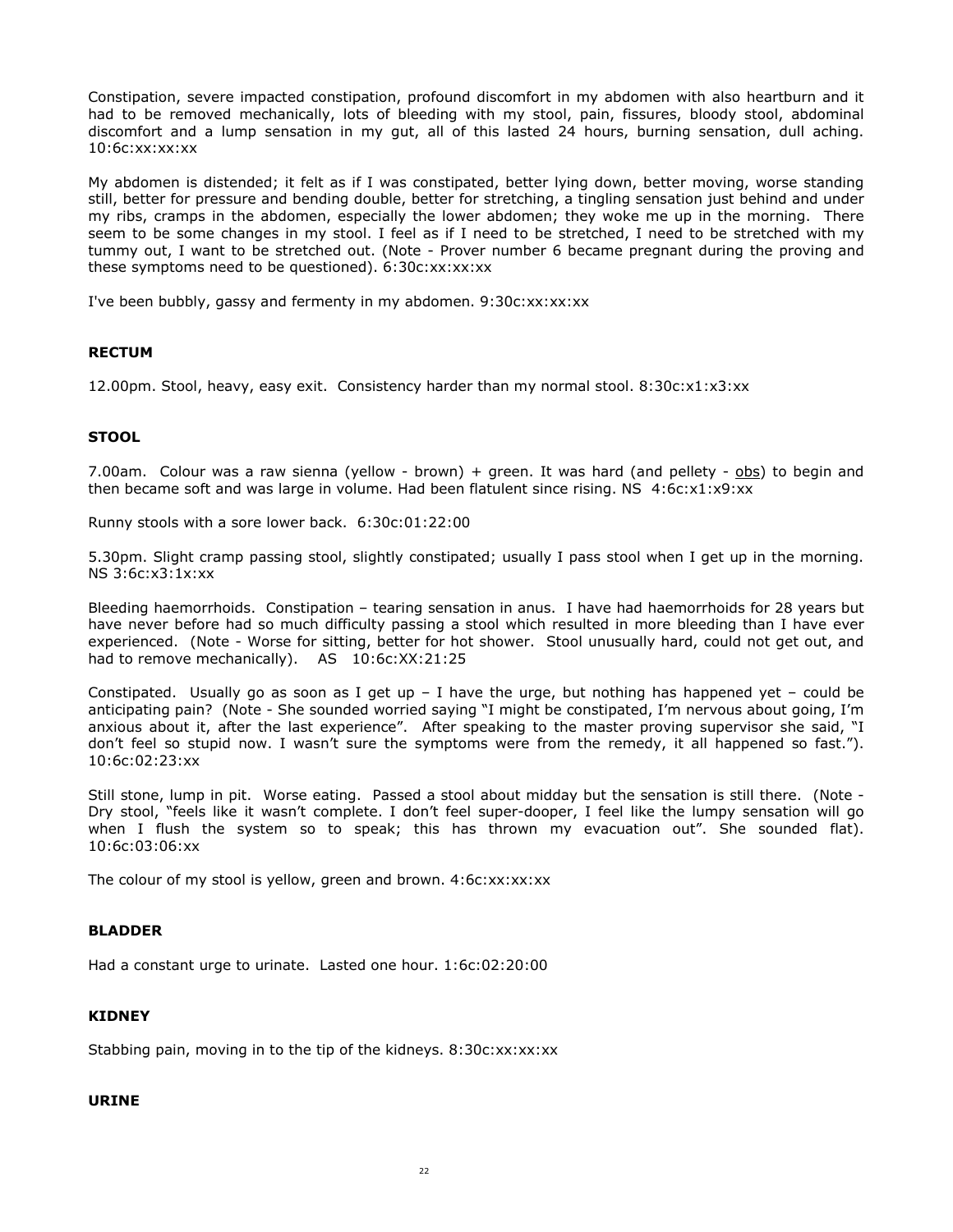Afternoon and evening. Odour still very strong, pungent and lingers on pants and body, (genital area noticed it it undressing).4:6c:x1:xx:xx

10.30pm. Noticed a strong odour of urine appeared to linger around genital area - noticed as got into bed. 4:6c:x1:x1:xx

Lots of urination; feel like I am passing foamy bubbles, like champagne and after I did this felt much >. 8:30c:xx:xx:xx

I'm passing bubbles and forming bubbles in my urine.  $8:30c:xx:xx:xx$ 

### FEMALE

Tingling and itching on labia from emerging Herpes Simplex-II at 12 noon. 4:6c:xx:14:xx

9.15pm. Pain in the right and left ovaries, dull aching pain that disappears 2-3 minutes later 8:30c:xx:xx:xx

11:00pm. Dull, ache, strong ovarian pains both sides first, < on the right, also disappears within ½ hour. NS 8:30c:x1:14:xx

3.00pm. Sore painful ovaries as if inflamed and the area is distended. Feel a bit dizzy as I am walking around the museum; slight nausea. 8:30c:x2:x6:xx

3.30pm. Experienced sharp pain in a round spot on my right hip; the pain sort of moves towards the middle of the lower abdomen, a sort of squeezing in. NS 8:30c:x2:x6:xx

Sitting down giving reiki to my ovaries; feel as if they are hard balls and are sticking to my hands, did not want to write this down; my menstruation was shocking pain on day one, flow was normal. 8:30c:x2:x8:xx

### LARYNX

Pain on swallowing < left side. Croaky voice lasting all day. 7:30c:xx:xx:xx

Slightly croaky voice on and off all day. < evening. 7:30c:xx:xx:xx

#### **COUGH**

7.30am. Had the impulse to cough, slight dry cough, < movement. NS 3:6c:xx:xx:3x

3.30pm. I coughed a few times, dry slight (wussy) cough, this is new for me. NS 3:6c:x1:x8:xx

7.30am. Slight cough again but with a small amount of clear, watery phlegm. NS 3:6c:x2:xx:xx

7.45am. Slight cough again the same, brought on by movement. NS  $3:6c:x2:x1:xx$ 

I've been ultra relaxed since I took the remedy, but respiratory symptoms and a dry cough and watery mucous in my throat, a pleasant swirling feeling and I saw a purple light. 3:6c:xx:xx:xx

I have a beginning of a chest infection; worse movement, worse morning, wheezing on inspiration. 3:6c:xx:xx:xx

#### **CHEST**

My heart started beating quite fast, and I was slightly apprehensive for about a minute. It felt like the brain and heart were being affected together, were connected. There was a feeling of twitching, like a tic, on the left side of my chest near the heart just before the palpitations began.  $2:6c:04:xx:xx$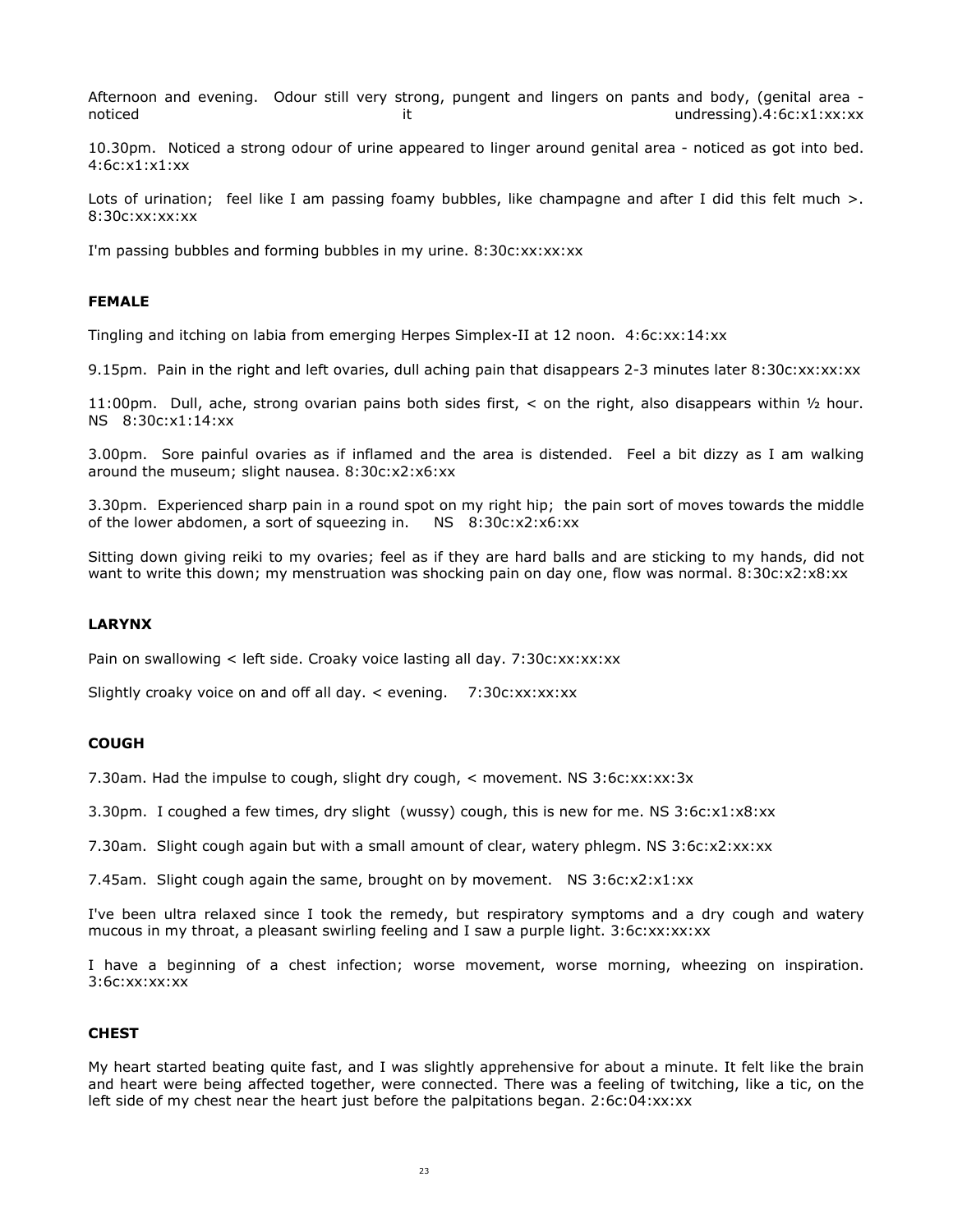I could feel my heart throbbing on my left chest, it was thumping almost as if from adrenaline. The heartbeat was quick and strong. 2:6c:04:xx:xx

While lying down thinking about the remedy and what to write in the book I felt a quivering shaking sensation inside my torso, and while I am writing it extends along my arms and hands. 23:30c:00:00:40

2 strong heart palpitations accompanied trembling in the trunk. 4:6c:x2:x1:xx

Trembling vibration noticed while sitting. In whole of trunk but worst in chest. Less noticeable than previously. 4:6c:x2:x1:xx

Stabbing pain in rib area just below right under arm. Sensation lasted about 5 minutes, a deep stabbing, burning pain located on the lateral aspect of the outer chest, right side on 3rd lateral rib line. Pain was uncomfortable and intense. Tried to relieve the pain by rubbing,  $\lt$  rubbing. NS 5:30c:x1:x1:55

Stabbing pain in the rib area under right under arm is back. Pain more intense then last time. Sensation as if being poked. Deep, burning, stabbing local pain Lasting about 7 minutes. NS 5:30c:x1:10:18

I felt constriction, in inner centre of chest, lasted 30 secs. I was suprised because this was completely new. NS 3:6c:xx:xx:3x

I felt a slight wheeze in the chest on inspiration. It lasted 30 secs. Never had this before. NS 3:6c:xx:x1:3x

I had a slight wheeze on the in breath like in the morning, lasting 30 secs the same. NS 3:6c:xx:1x:xx

I had a slight wheeze on the in breath like Day 1, lasting 30 secs the same. NS 3:6c:x1:xx:xx

Heart 1.00pm - I noticed when I was at the gym on the exercise bike that my pulse rate stayed at 75 for much longer than usual. It took 5 minutes longer than usual to reach 120 which is my usual pulse when taking aerobic exercise. NS 3:6c:x1:x6:xx

Feeling of subtle constriction in the chest, ie subtle so the feeling is on the edge of physical or emotional, it's hard to tell which. NS 3:6c:x2:x1:xx

Again I had a sense of sensitivity in the inner middle chest, it lasted about 10 minutes. NS 3:6c:x5:xx:xx

A feeling of subtle tightness in the chest, it lasted a few minutes and came and went throughout the morning. NS 3:6c:x6:xx:xx

Sharp pain on the right rib cage on the bone just to the side of my left breast, sensitive to touch and better for rubbing, very unusual. Size of the area of pain was the size of my thumb, very localised. It lasted till midday. NS 3:6c:x6:xx:xx

Throughout the day feeling of tightness in the chest, very subtle. NS 3:6c:x7:xx:xx

7.30am. Feeling of subtle tightness in the chest, came and went throughout the day. NS 3:6c:x8:xx:xx

7.30am. Feeling of subtle tightness in the chest, lasted till early afternoon. NS 3:6c:x9:xx:xx

7.00am. Feeling of subtle tightness in the chest, came and went throughout the day lasting until early evening. NS 3:6c:10:xx:xx

7.00am. Feeling of subtle tightness in the chest, came and went throughout the day. NS 3:6c:11:xx:xx

3.00pm. Subtle feeling of tightness in the chest, lasted 30 seconds NS 3:6c:14:xx:xx

Feel a bit constricted in chest a dull sort of black hole deep in the chest going hot and cold. Felt like chest doesn't belong, airy bubble in lungs, felt like I'm getting a cold. NS 8:30c: xx:xx:xx

8:30am. Great oppression of chest <for smoking. 8:30c:xx:xx:xx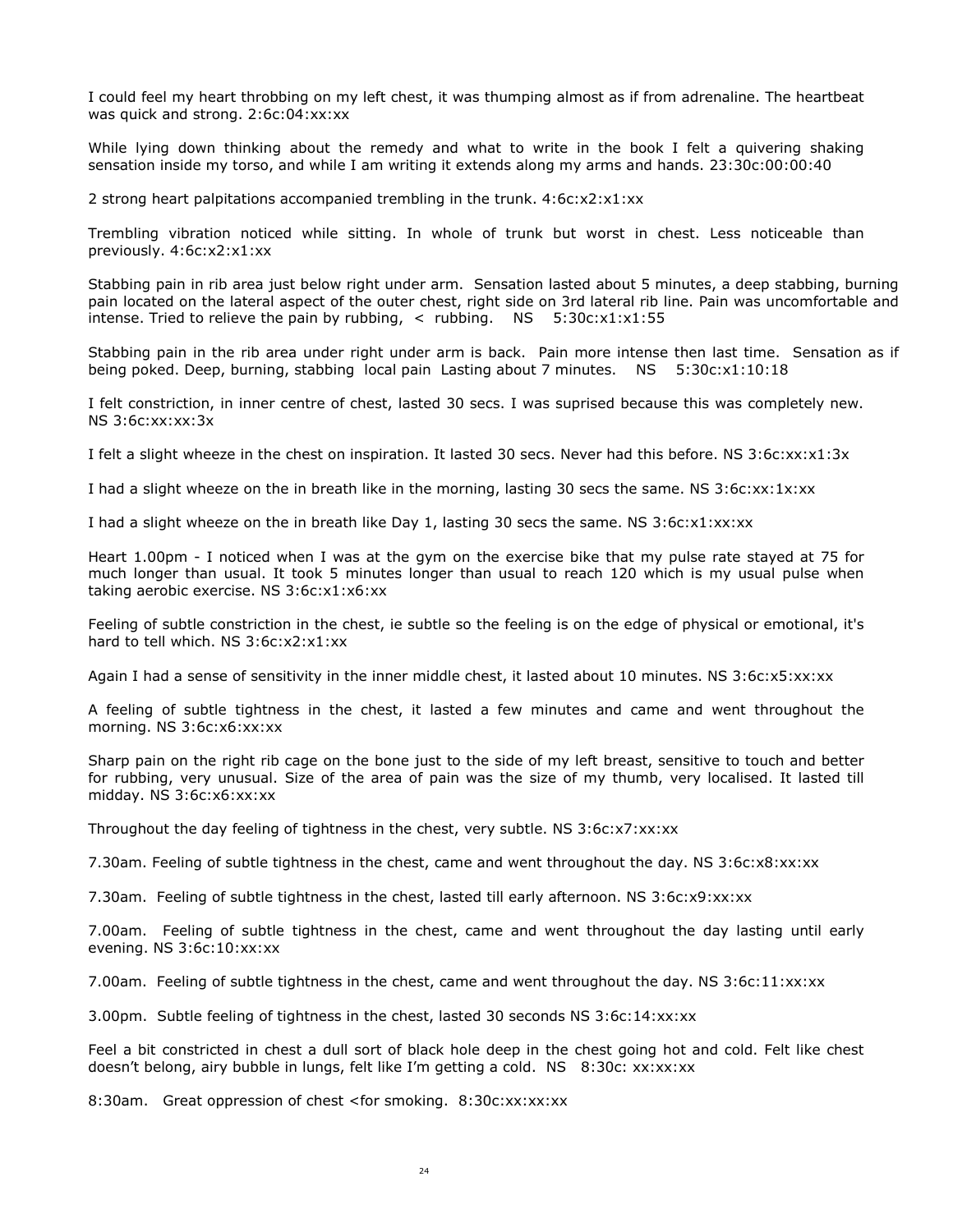8.45am. Chest feels separated from the body, like an air bubble. In the whole of my chest in the lung area. 8:30c:xx:xx:15

Like a lump under my sternum. About an hour after eating lunch (tuna and crackers} the lump started and is better for burping. NS 10:6c:01:05:xx

Breasts. Aching soreness. In morning and at night. Had this at the same times the last 2 days. Very unusual. Have never had before in middle of cycle like this. Only ever pre-menstrually. 7:30c:xx:xx:xx

Breasts. Soreness in the morning and at night lasting about half an hour each time. 7:30c:xx:xx:22

8.00am. Breasts. Soreness lasting about half an hour. 7:30c:x1:xx:xx

Both breasts sore <morning also at night. 7:30c:x2:xx:xx

5.00pm. Soreness of breasts. Was only aware of this on and off late afternoon and into night. Not as intense as previously. 7:30c:x3:x9:xx

My rib area has sharp pains on the right side as if I've had a heart attack; it lasted 5 minutes; this was an immediate response to the remedy. 5:30c:xx:xx:xx

# **BACK**

When sitting on the couch my back felt strained. The pain was beginning at the lumbar region right across the back. 6:30c:01:15:00

7.30am. Neck and shoulders had been stiff and sore since weekend, [now much better this morning.– obs CS] 4:6c:xx:x9:30

Back ache from night before appears to have improved. Okay now (11.00am) where was aggravated by sitting in a chair , watching TV, at least to begin with. 4:6c:xx:13:xx

Twitching of muscle at the right side back around the floating ribs, never had it before, but maybe something in my back is coming loose. NS 8:30c:x7:xx:xx

Back – right side. Heat, concentrated on the right hand side of my back from the waist up into my neck and down the back of my right arm, lasted about 20 minutes. ( Note - She described this as "a sensation as though the sun was shining on me, while standing in the kitchen"). NS 10:6c:xx:07:10

Back – right side. Heat, sensation returned after about 10 minutes, but was restricted to torso and arm – from waist to shoulder. NS 10:6c:xx:07:40

Back (Lower)/Pelvis. Dull ache across sacrum, worse sitting. Have had lower back/gluttial pain before but this is a dull ache and generalized over the whole area. AS 10:6c:xx:23:25

Since about the same time as I started taking the remedy, the cervical vertebrae seem to be out, causing cracking and discomfort. 2:6c:09:xx:xx

4-5.00pm. Lower back. Aching pain < sitting. This lasted about an hour. Felt like period pain. Could be ovulation pain. 7:30c:xx:xx:xx

Lower back - sacrum. Aching pain lasting all day. 7:30c:xx:xx:xx

L-5 Lumbar Aching pain extending down right thigh. > occupation. Lasted on and off all day. < evening. 7:30c:xx:xx:xx

6.00pm. Going to bed. Aching pain in lower back extending to lower buttocks and upper thighs. Much better than yesterday. 7:30c:xx:xx:xx

6.45am-7.30pm and 9.00pm-10.00pm. Lower back/lower right buttock. Pain > pressure. Only aware of this in morning and at night, as if something was misaligned. 7:30c:x3:xx:xx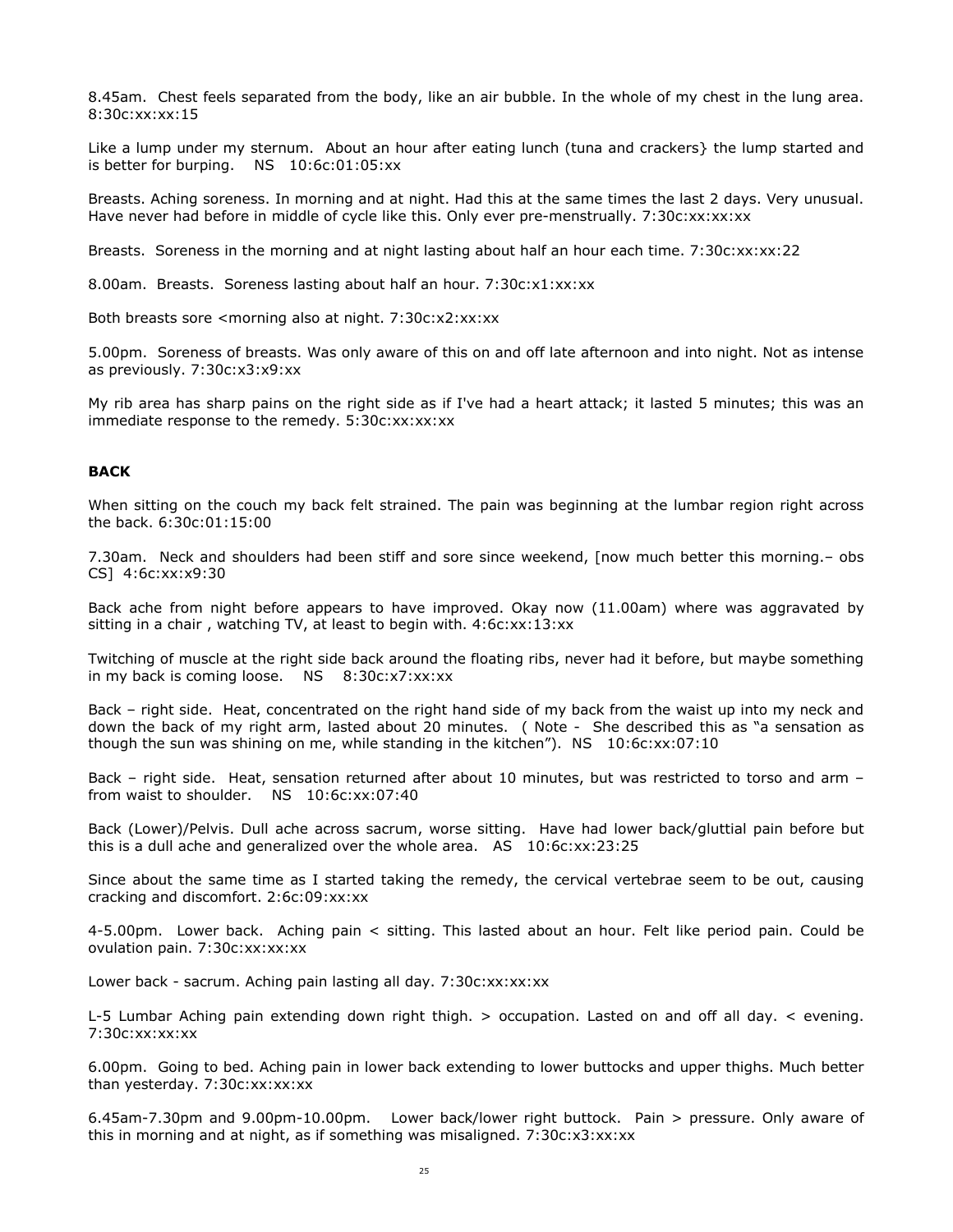7.00pm-11.30pm. Sudden onset. One minute I didn't have it at all then full on. Aching pressing pain in lower back < standing and walking, lying down and turning in bed. > bending forward. Quite common for me to get lower back pain just prior to period but this is much more intense. Lying in bed, pain was extremely intense. Worried as to whether or not I could walk to the bathroom. OK but had to walk bending forwards. 7:30c:x7:11:xx

Aching pressing pain in lower back extending down sides of buttocks into thighs. < turning over in bed. Same as previous night lasting all day. Had to walk bending forward. Very painful. 7:30c:x8:xx:xx

Soon after taking the remedy I had to leave college because I had kidney pains, stabbing pain and nausea. 8:30c:xx:xx:xx

6.30am. Lower back pain and also strong dull aching pain in ovaries >by a hot water bottle, had this idea it would be better by bandaging >by 8.00am. I was sick in bed. My menses has never before caused me this much pain. 8:30c:x1:21:xx

### EXTREMITIES

While sunbaking something landed on my left shoulder, fluttered about briefly and left a wet patch. 1:6c:01:20:00

It feels like my wrists are weak, like I have strained it on my right side. The pain runs up the ulna bone. 6:30c:01:10:00

There's an aching pain in my right little finger and the surrounding area. 2:6c:08:xx:xx

Aching in my calves, my right thigh and hip, my right upper arm, it's aching. 4:6c:xx:xx:xx

There was a sudden cramp in my left foot extending to the calf. 2:6c:00:07:xx

I got a cramp in my left foot again, but not as intense as the first time. 2:6c:01:02:xx

6.00pm and after on the right side. The right calf and shin ached and it was worse for crossing legs and sitting. The pain moved and eventually travelled to the right hip. NS 4:6c:xx:20:xx

10.30pm. Had an ache in the right leg again, which appeared to be better for rapid movement. NS Found myself bouncing legs up and down, rapidly and quite involuntarily - (ball of foot still touching the ground) - both legs together and then alternately. This not only relieved the ache, but my whole body felt energised as a result. Found myself repeating it a few times after that more consciously to manage the leg pain. 4:6c:x2:x1:xx

### **Heat**

Arm – right side. Heat, concentrated on the right hand side of my back from the waist up into my neck and down the back of my right arm, lasted about 20 minutes. (Note She described this as "a sensation as though the sun was shining on me, while standing in the kitchen").  $NS \ 10:6c:xx:07:10$ 

Arm – right side. Heat, sensation returned after about 10 minutes, but was restricted to torso and arm – from waist to shoulder. NS 10:6c:xx:07:40

Leg / Hip / Buttock – right. Heat, the sensation progressed down the right side. NS 10:6c:xx:09:10

### **Twitching**

10.00am. Strong jerking twitch 3 times in close sequence in the right hand in the flesh, the web, between the thumb and index finger, strong enough to jerk the index finger visibly sometimes. Twice in the left hand also (but not left and right together). It happened the same about every hour for the morning and a couple of times in the afternoon. I remember now it also happened once or twice on Day 3 but never before that. NS 3:6c:x6:xx:xx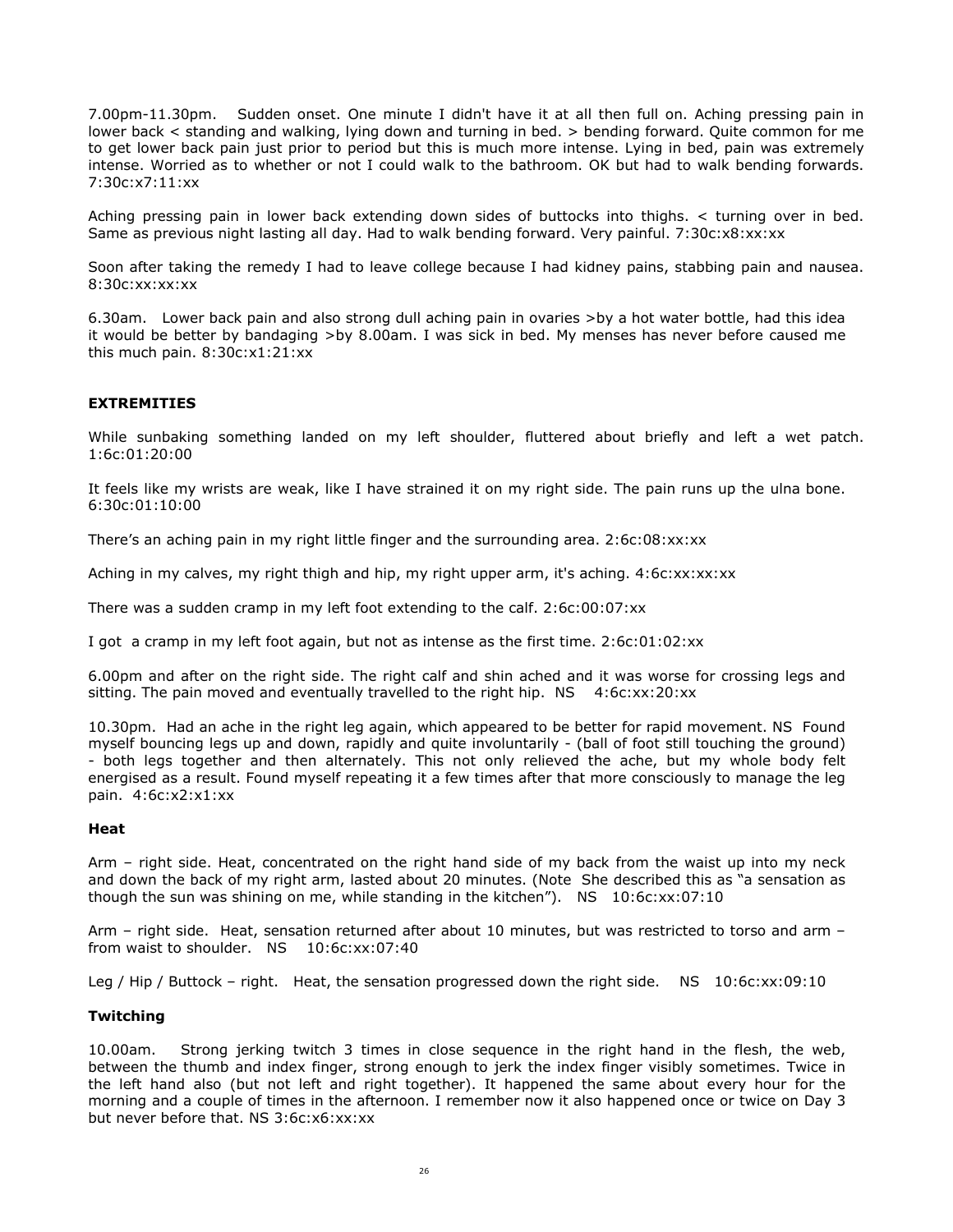### Cold

Became cold on my arms and legs. 23:30c:01:01:15

# **Itching**

Prickly itch occurred above my left kneecap. It made me start like a pinprick at first, and then it was just itchy. 9:30c:x1:18:xx

Itchiness started on the heels of my feet. 9:30c:x1:18:xx

## Lower limbs/chilblains

8.00am. There was a shooting pain and discomfort in my right knee (from previous day). It felt sore and was worse after showering and walking. RS 4:6c:xx:10:xx

Chilblains on toes of right foot appear to be getting worse. There is now one on the right big toe and the existing one on the 2nd toe has grown further down the joint. They are sore and red. Toes are very cold. Had to remove shoes and to rub them, which improved them. 4:6c:x1:12:xx

Again the right leg is aching. It started in the lower leg on the outer side of the calf and has the feeling of poor circulation. It extended to the right thigh. It was worse for crossing legs either way, but much worse if the right leg is on top. 4:6c:x1:12:xx

Noticed new chilblain on base of big toe (left), top joint as I put my flipper on to swim. Felt sore with pressure. 4:6c:x2:x8:xx

### SLEEP

### Refreshing

10.30pm. Slept very well. Improved sleep (last 3 nights poor sleep). Good solid sleep but felt really tired when I got up, nothing unusual for me. 5:30c:x1:12:20

Had a nap for approximately 20 minutes. Unusual. 9:30c:x2:20:xx

I had a restless sleep. 9:30c:17:xx:xx

Woke at 3.00am. Restless until 7.00am. Kept waking then going to sleep straight away. Very light sleep. 7:30c: xx:xx:xx

10.30pm. Extreme tiredness with yawning. Had the feeling that I couldn't do the few jobs I needed to do before going to bed. I did do them and the tiredness was > for being occupied. 7:30c:xx:14:52

## DREAMS

Had a nap for about an hour. I was cooking up a huge pot of salt and looking for utensils in my flat mate's cupboard. Anxious about being late for therapy. 1:6c:00:00:40

Playing chess with a long-time friend. We made some sort of deal that whoever set up their pieces first wins. I was getting my pieces on quicker than him, and he was trying to slow me down. All the time we were laughing uncontrollably like we were stoned, everything was racing, and I was trying to keep a straight face. 1:6c:01:18:00

In bed with an ex-boss trying to show them how to do things. I'm getting frustrated because they don't understand. 1:6c:02:38:00

I've been fishing. Five fish were caught. I'm sitting at the dinner table with my family and I'm dishing out the fish. Each member chooses one fish. 1:6c:02:38:00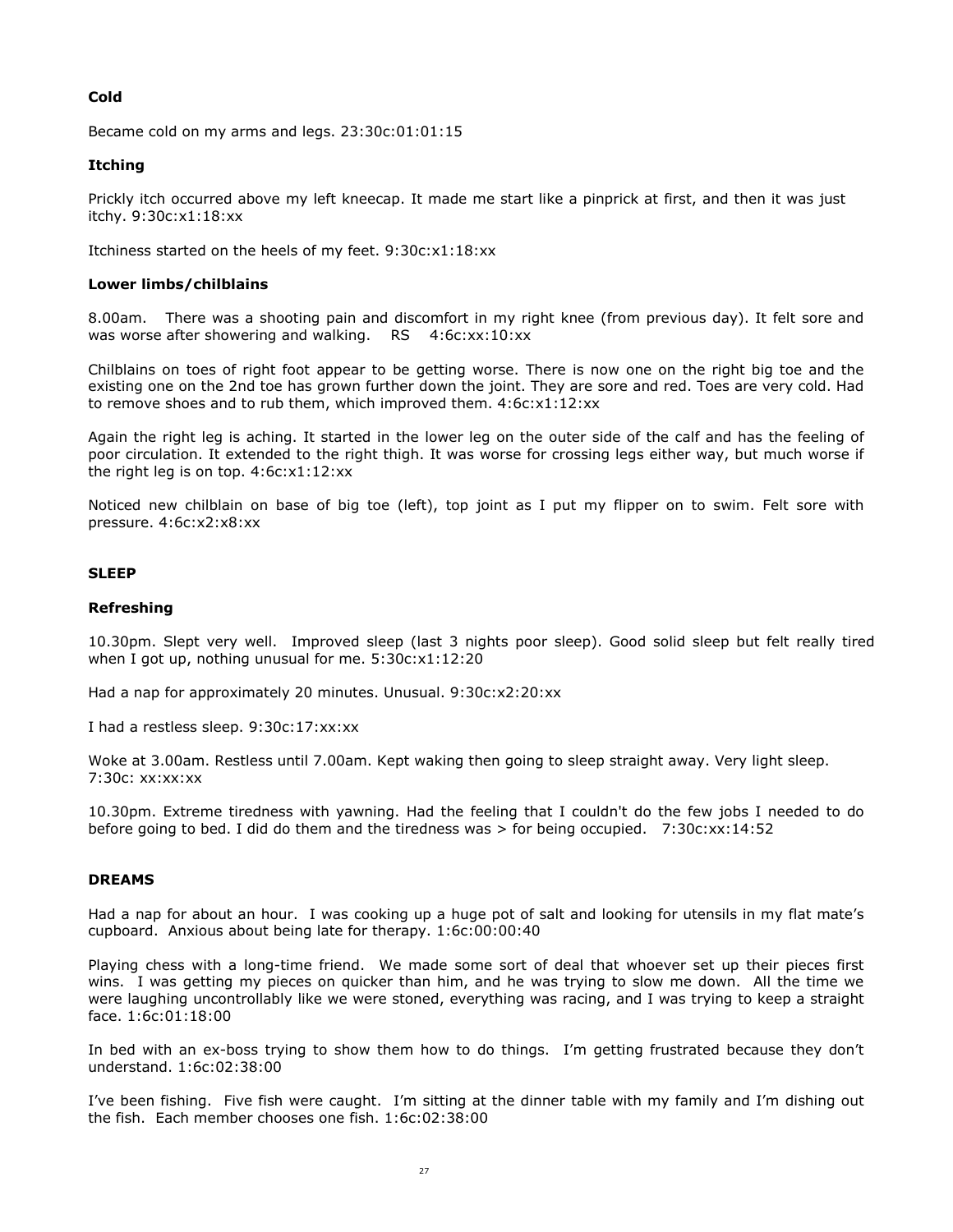I was at SCHM talking with someone, and in the background some students were experimenting. They had some containers with baby snails in a liquid. Like larvae or tadpoles. I went over to them to have a look, somehow coming in contact with the snails. They turned out to be some sort of parasite. I looked down at my hand and arm which was bandaged up and I saw these parasites inching up my arm toward my head. I tore off my clothes and managed to get rid of them. I woke up terrified. 23:30c:00:12:45

Husband had contracted lead poisoning at work through exposure while repairing some equipment - the repair having been mishandled. My dream reaction was that I was not worried. Husband however was worried, especially about a good friend who had cancelled a social arrangement that we were to have as his family feared contamination from association with my husband. My feeling was one of calm and detachment. I felt we'd just go about finding the right remedy and that it would no longer be a problem. This dream occurred after 5.00am, during second sleep. NS 4:6c:xx:x9:xx

I was assisting with children's school band rehearsal, but was blocked from taking charge of rehearsal even though I have a music teaching background and more experience. It was because of the need to have teacher supervision that I was not allowed to take charge. The dream eventually became more intimate, where I was wooed by the supervising teacher, and though interested in a liaison, Herpes Simplex - II outbreak prevented this. I felt frustrated. I had to be much stronger than the other person who was being irresponsible about personal safety. Occurred during second sleep between 5 and 8.00am. NS 4:6c:x3:10:xx

5.00am prior to waking. Can't remember much about it. Got the feeling that it challenged my marriage and suggested that I should move on; this appeared to be around issues of balance / imbalance in my life! There was a feeling in the dream that I've had this dream before; it felt familiar, but I don't think that is true; it was more that sense of recurrence was part of the dream and not fact. During the dream I felt quite objective but on waking I was a little disturbed when reflecting on the content and its possible meaning. NS 4:6c:x4:x7:xx

I was sitting on a bench with some other people; maybe we had to wait for something. Next to me on the bench I had a purse or small bag; it was very plain and undecorated (unusual for me in real life) with a zip. A man came and took things, probably money, out of the purse. I did not do anything to stop him or defend myself. Later I realised it was Christopher Skase. I think this dream relates to a work problem where my employer (a management committee of 13 people) is trying to negotiate with the workers to reduce pay and conditions. I found this dream funny; it was more curious than disturbing. NS 3:6c:x3:17:xx

I am by myself in a small empty square room. The room is a cube, light and airy, like a sacred space; it is perfectly symmetrical and pure, the surfaces and clear, it is austere and perfect, clinically clean. The light in the room is luminous without a light source. There is one window, not exactly a window you can open but a rectangular panel of clear glass also very clean. I am facing the window. Then I see a young woman looking in; she is about 20 with fair hair and blue eyes, healthy, middle class. The frame of the window defines her from the head to the abdomen like a portrait. At the sight of her I am absolutely terrified and wake up. NS (Comment: I have a lot of issues in my life relating to young women, ie my two younger sisters and my four nieces as well as young women generally particularly at work both co-workers and clients. I feel like I have to provide for them ie be a role model or help them tangibly. Either they see me as their mother or they fall in love with me; either way it's a burden for me. As soon as I resolve one of these relationships, another appears the same. Later in the week I ran into one of these young women who recounted to me that she had had a dream in which I had gone away; she was a bit anxious about it and asked in reality if I was really going away). 3:6c:x4:xx:xx

For some reason and Christmas I take a month off work and instead work for a month in a warehouse owned by Filipino people. I am really looking forward to this. They are really warm and friendly to me. The boss is a Filipino man aged about 40; he is very pleasant. But later in the dream is a red headed kind of pirate aged about 45, ie probably with tatoos and a lot of experience of raw life. At one stage I am with a group of these people and we are walking together. I am carrying a child, a girl, blond aged about one year; she is probably the daughter of the boss. As we walk she gets heavier and heavier. We are in a kind of stony area near water (a landscape like Kakadu). She keeps wriggling and then she actually falls into the water. I jump in and rescue her; luckily she is alright. Everyone is very worried about it; I am just relieved she is safe. (Comment: I did not have any big emotions in this dream, it was just curious). NS 3:6c:x4:xx:xx

I am visiting my mother (who has dementia in real life); she is in an institution in a kind of communal ward which is spacious and airy with other people in beds also. I go to make a cup of tea and I see the brick work in the wall is a bit buckled with water trickling out. I am a bit concerned about this but there is nothing I can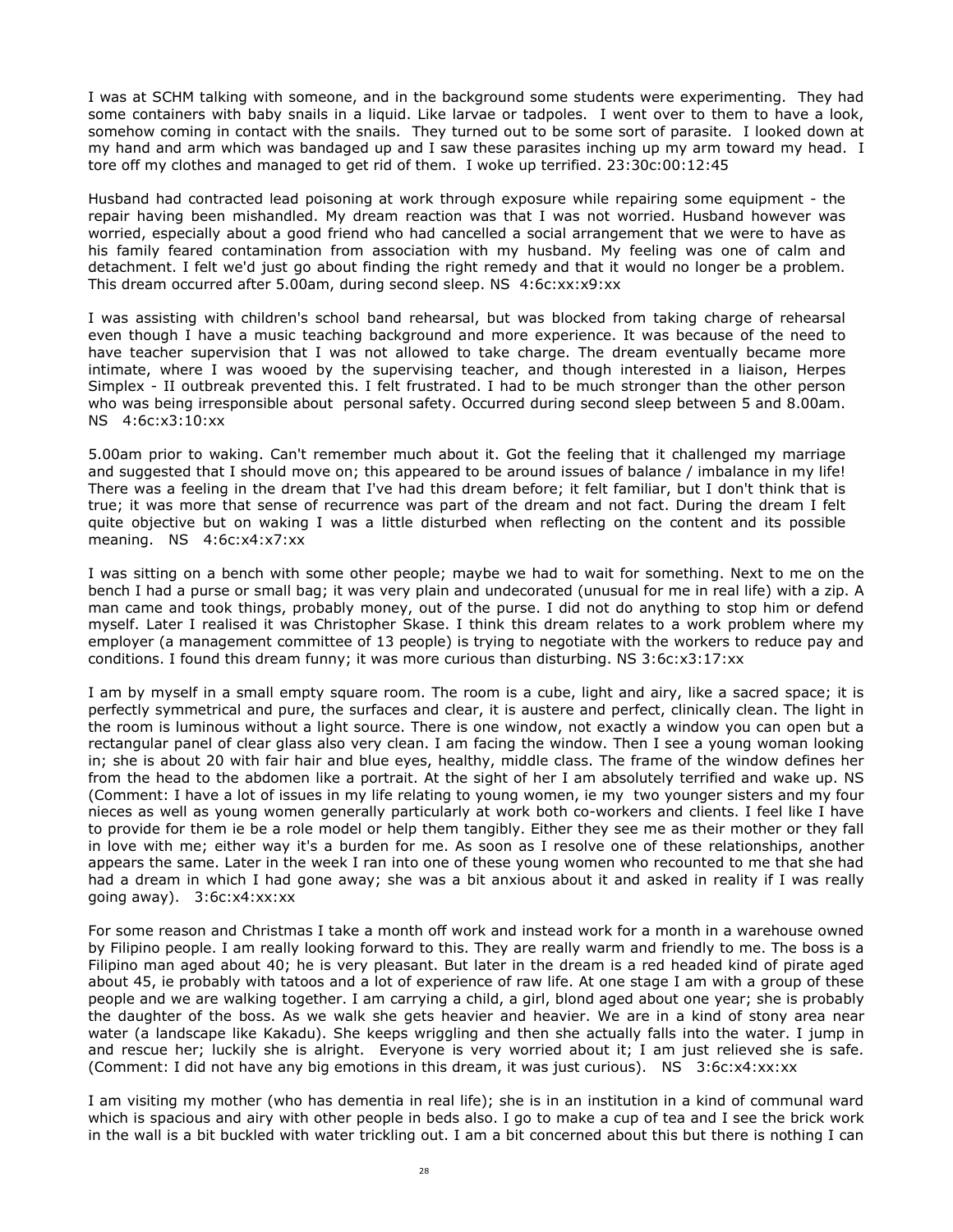do about it. Then I go out with a group of people; we are in some kind of very beautiful idyllic wilderness area; there are mountains with rainforest, beaches and sea with breakers, the colours are vibrant and remarkable, like colours in a rainbow; it is pristine and unspoiled. I can see vistas of landscape into a great distance. The people I am with go on further, but for some reason I cannot follow them. I feel very frustrated and entirely at a loose end and don't know what to do with myself. NS (Comment: My main feeling in the dream is frustration). 3:6c:x6:xx:xx

5.00am. I'm at the beach in some place like Mexico; maybe I have been swimming. I am looking for my dress (cotton, blue) which is buried in the sand; the sand is very dirty and blown about by the wind. Eventually I do find the dress. I then meet up with my sister and mother. (Comment. I interpret this dream as issues to do with anxiety and identity. I did not have any strong emotions in the dream). NS 3:6c:19:xx:xx

We were walking along the footpath; it was an urban landscape with trees. An acquaintance of mine was hanging from ropes as if abseiling down a wall. The ropes were from trees above, possibly fir or pine trees, big trees. I looked in the distance and saw a herd of kangaroos jump over a high brick wall into someone's place, a villa with, again, lots of trees. Then I heard and saw another herd of them coming along the street. Behind were a bunch of vehicles with their lights on. The procession of vehicles and kangaroos was very loud. The kangaroos were big and powerful. I remember thinking how awesome it would be to be pushed over and stomped on by one.

Another dream: There was a long wall. We walked up to the top of the hill to a place for dinner. It was quite crowded. My cousin walked in in a pair of shorts; this seemed a little incongruous. 2:6c:00:xx:xx

A car like a French Deux-Chevaux van with a snail-like back. It was painted black and seemed to be made of wood or some smooth substance. Another dream: A vague dream about bricks. 2:6c:04:xx:xx

On waking remembered dream about being in a bar where people were reading out pieces they had written like poems. A man got up and did his. I can't remember what it was but everyone was saying, "Wow! He can write!" Then they said the next space was empty. "Who wants to come up and perform?" I had my piece and was thinking, "Do I have the guts to get up and deliver it?" Then I thought - "Don't let the challenge of performing it interfere with its quality". I knew it wasn't ready yet. I decided not to perform it but rather work on it more until it was the quality I wanted. 7:30c:x3:xx:xx

On waking remembered dream of a man who was going through my front door to get to his place upstairs. Even when I closed the door and latched it he was easily able to get it open. I confronted him saying I didn't want him walking through my front door into my place all the time. He didn't seem to understand what I was concerned about. I was really angry. (This is a recurring dream theme I've been having for the last year or so. A man or men are coming into my place and I'm a bit scared but most of all furiously angry. Usually I'm shouting at them to "Fuck off." 7:30c:x5:xx:xx

## CHILL

1.30pm. I feel tired and cold. Am physically weary, but mentally okay. Found myself yawning. My eyes are difficult to focus and feel like they are rolling back in my head and that I'll fall asleep in the middle of an interview. Having difficulty concentrating and following what the client is saying. (I had been very focussed until now, so it feels somewhat quick in onset). I noted feeling indifferent to the idea of exercise (which I know would help). Am feeling cold. RS 4:6c:x1:16:xx

### PERSPIRATION

9.10pm. Feel very cold >for putting on jacket and scarf, then feeling suffocated > for taking scarf off. I normally love wearing things around my neck. 8:30c:xx:xx:xx

### **SKIN**

Skin is tingling, prickling, and almost itchy. Mostly located on head under hair, but also on face, chest and upper back. Used to get this as a child when stressed and nervous. 9:30c:x1:13:xx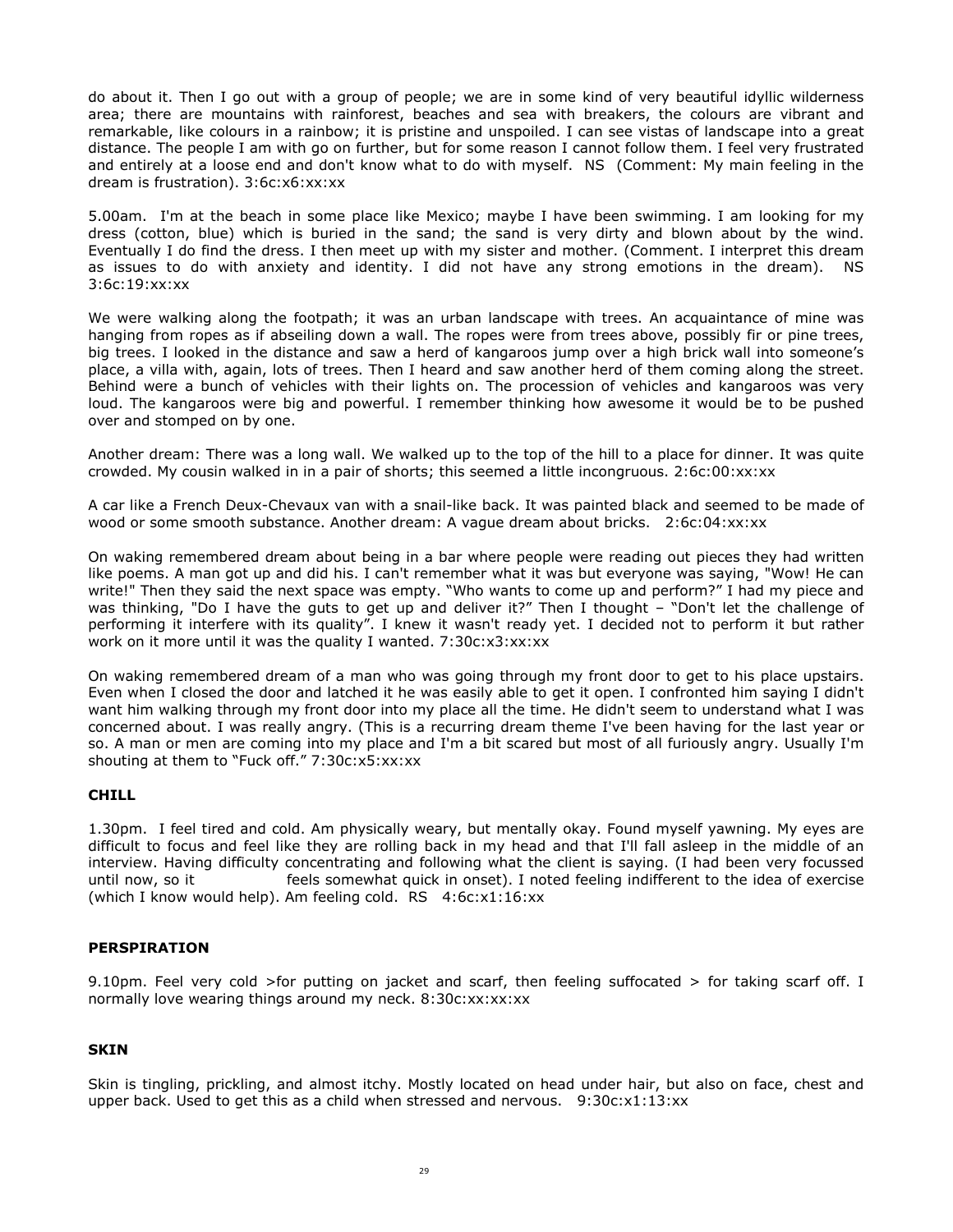### GENERALITIES

#### Vibration

A very subtle vibration lasting about 10 minutes immediately after taking remedy. 23:30c:00:00:05

Vibration intensity trembling sensation in my torso like a vibration as if lying on a massage pillow, very strange. 4:6c:xx:xx:xx

#### Exhaustion/Lethargy

I feel drained of energy. I just want to go and lie down. 23:30c:00:00:25

Generals. Doing everything slowly. Feel very lethargic and tired. Found exercise very difficult and getting puffed easily. 12:30c:xx:xx:03

Generals. Mornings. Feel tired, depressed and distant from the world. 12:30c:xx:xx:04

Feeling very tired. My whole body feels weary. 4:6c:x1:x1:xx

Woke up very tired. Slept OK, but woke up early and felt exhausted. 9:30c:x2:xx:xx

I'm feeling very tired. I had a hard day, but seem to be more tired than I should be. Need rest. 9:30c:x8:xx:xx

Felt restless and in need of a cigarette to calm me. Felt better after smoking. 9:30c:x9:xx:xx

Fatigue. Was quite tired all day-yawning etc. Quite a common symptom for me a few days prior to my period. 7:30c:x3:xx:xx

### Coldness

1.30pm. I feel tired and cold. Am physically weary, but mentally okay. found myself yawning. My eyes are difficult to focus and feel like they are rolling back in my head and that I'll fall asleep in the middle of an interview. Having difficulty concentrating and following what the client is saying. (I had been very focussed until now, so it

feels somewhat quick in onset). I noted feeling indifferent to the idea of exercise (which I know would help). Am feeling cold. RS 4:6c:x1:16:xx

9.30pm. I was very tired. Almost asleep when husband called me to answer phone from supervisor irritated with husband for waking me. Found it difficult to return to sleep - took about 30 minutes. Helped by the noise of the TV and radio. 4:6c:x3:xx:xx

11.40am - 12.00noon. The whole body including arms and legs experienced a sensation of chilliness. NS 5:30c:x1:x1:30

8.18pm. - 8.30pm. Body / Face. Face still hot but body very cold. Feeling really cold and shivering even though I am sitting in front of the heater. NS 5:30c:x1:10:x8

8.35pm – onwards. Body feeling really jittery, can't sit still. Physically restless. Felt compelled to move from sitting at TV, to walking to kitchen, to TV, to bedroom; this continued, had to move. Still feeling really cold; body shaking from cold. NS 5:30c:x1:10:25

9.30pm - onwards. Physical restlessness continued though less intense. NS 5:30c:x1:11:20

Felt really good today. Better than usual. No new or old returned symptoms. Increased energy and improved spirits. Usually awake still tired and improve at 12noon; now improve at 10.30am. 5:30c:x3:xx:xx

I felt frozen all over (Note - Used the word icy. Keeps complaining of being cold). 6:30c:00:02:15

#### Food and Drinks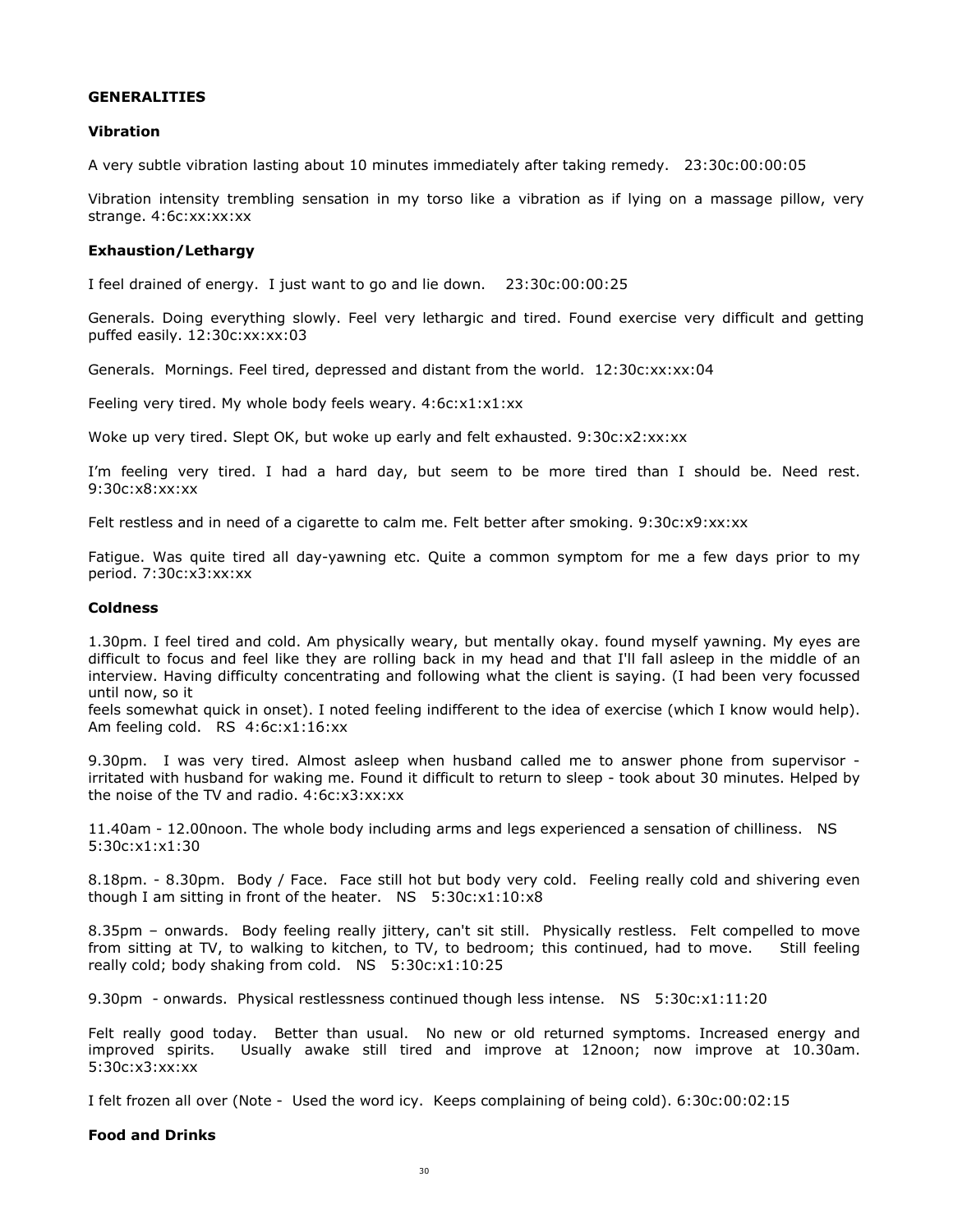5.30pm. I wasn't very hungry but had a great desire for "special" food so I got a bruchetta and an Italian sweet pastry, ie desire for a "treat". Usually I have sensible healthy food. NS 3:6c:xx:1x:3x

Noticed overall that I'm not desiring alcohol in the same way, to the same degree as usual. Husband suggested a drink with dinner and I said no! Haven't done that for a long time. 4:6c:x2:xx:xx

#### **Other**

All elimination ameliorates,  $>$  for routine tasks, the more normal I behaved the better I felt. 8:30c:xx:xx:xx

Heat. I felt hot flushes all over; it came on with nausea. 8:30c:xx:x1:30

I'm really hot and really cold. 8:30c:x2:xx:xx

Heat throughout my body. 4:30c:x2:xx:xx

Suddenly I thought I was coming down with flu because of my hot head and the coldness in my body. 8:30c:x2:xx:xx

Noticing symptoms have a 1/2 hour periodicity; noticing this since onset of period, then off for hours, < afternoon. 8:30c:x2:xx:xx

Much more energy today than yesterday; feel quite well. Periodicity Since taking remedy from first day; calm and self-contained. Following day not. That has repeated itself till today where it was back to calm selfcontainment. 7:30c:x4:xx:xx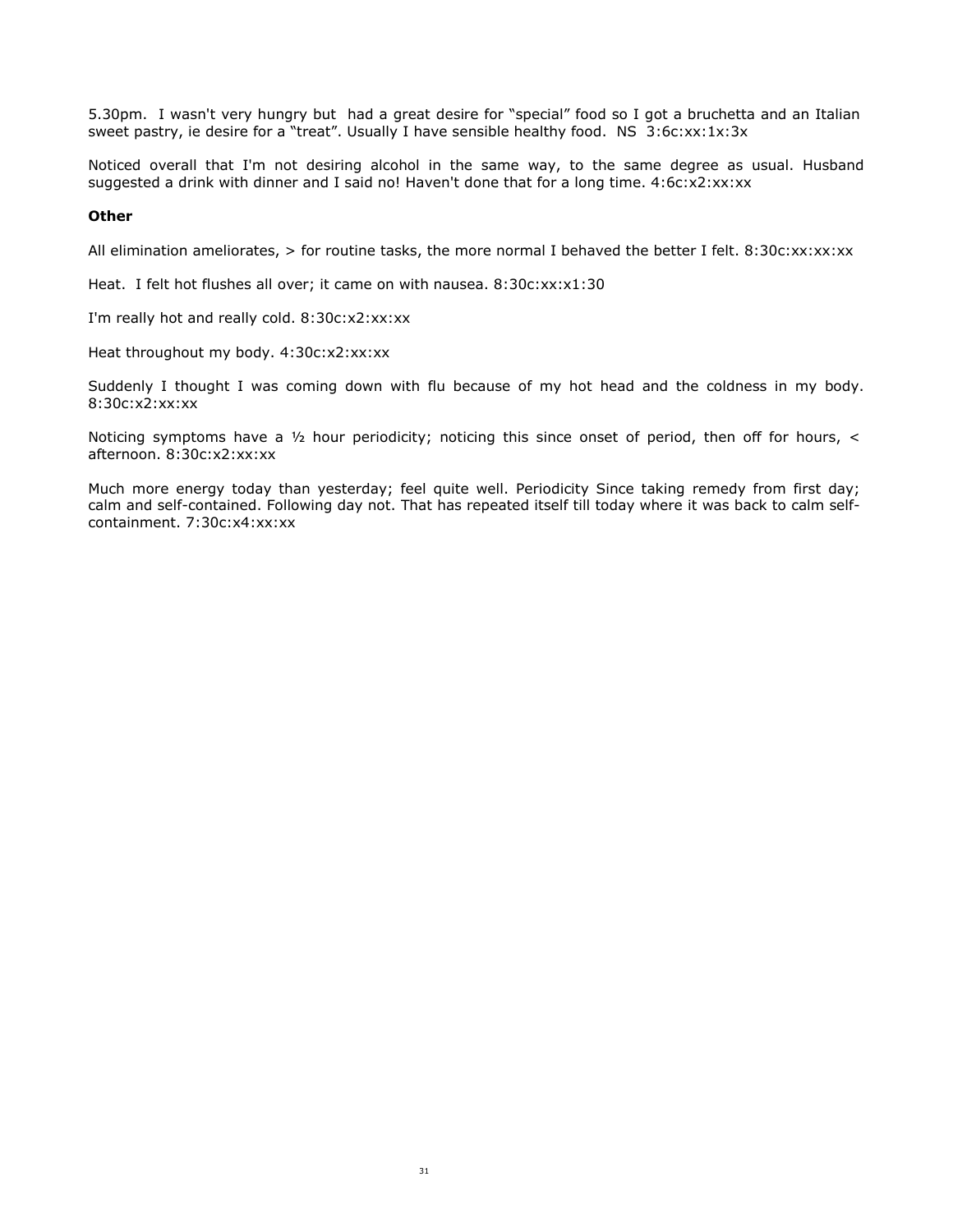### The Full Proving Document

### Primary and Secondary Symptoms

MIND

Themes

Created in healthy provers: Apprehension Restless anger Irritability to husband Driven Sadness Guilt Aversion to company, especially children. Depressed and sad Claustrophobia Biting Nails

### Cured

Irritability, restless anger, fatigue, unmotivation, indifference to family, short temper, inability to deal with stress, dislike of body, mistakes words, suicidal disposition.

### Leaving

Calmness, clear, relaxed, grounded, spaced, optimistic, euphoric, energetic, driven, balanced, loving to family, patience, flexible, calm under pressure and deadlines.

**Note 1** Beautiful primary and secondary action to remedy by prover 4.

Note 2 Some September 11 experiences have been kept in the proving; their validity is questionable and have been marked S11.

I got up for a minute, feeling apprehensive. 2:6c:00:04:xx

I was feeling restless and over-stimulated all day. I had emotional outbursts, slammed the door, shouted at my students. I took a while to get to sleep. Everything was strong - my usual tinnitis, the heartbeat and the emotional affections. 2:6c:04:05:xx

I had this cramping in my legs and feeling so emotional lately, strong emotional outbursts, anger and tearful, really upset about things. One of my students - I shouted at her and slammed the door. I've never done this to a student before, but I was so offended and angry. What's the point of teaching anyone who doesn't love music? I said, "you're playing Mozart like it's a math's problem or like you're taking out the garbage". It made me offended and physically sick. Why do I bother? I've also had anxiety and panic attacks and an anxious feeling in my heart, the hairs have been prickling on my head, tired and apathetic, anxiety, irritable and palpitations. 2:6c:xx:xx:xx

Got given remedy by supervisor; held it in my hand through the whole break. Talking to K felt really stoned, like I am losing my mind. Spacey feeling over whole body; all of a sudden feel hot and sweaty. 8:30c:xx:xx:xx

Feel confused, can't think, get paranoid when I can't find what I am looking for, > for urination, always > elimination. 8:30c:xx:xx:xx

Feeling like I am sitting here in a heap; normally I sit very straight. Feel like I could melt into the floor. Feel really soft, can't sit up in chair. 8:30c:xx:xx:xx

### Vague/Mistakes/Relaxed/Stoned/Drugged/Spacey/Scattered/Concentration

I'm pissed off nothing's happened. I was very excited beforehand, but not much happened. I didn't like the remedy. I went to bed. I felt comfortable in my body but not comfortable, it's hard to articulate, it's like a dead calm, I can't sleep when I feel like that. I can hear my insides pulsing, everything is pulsing and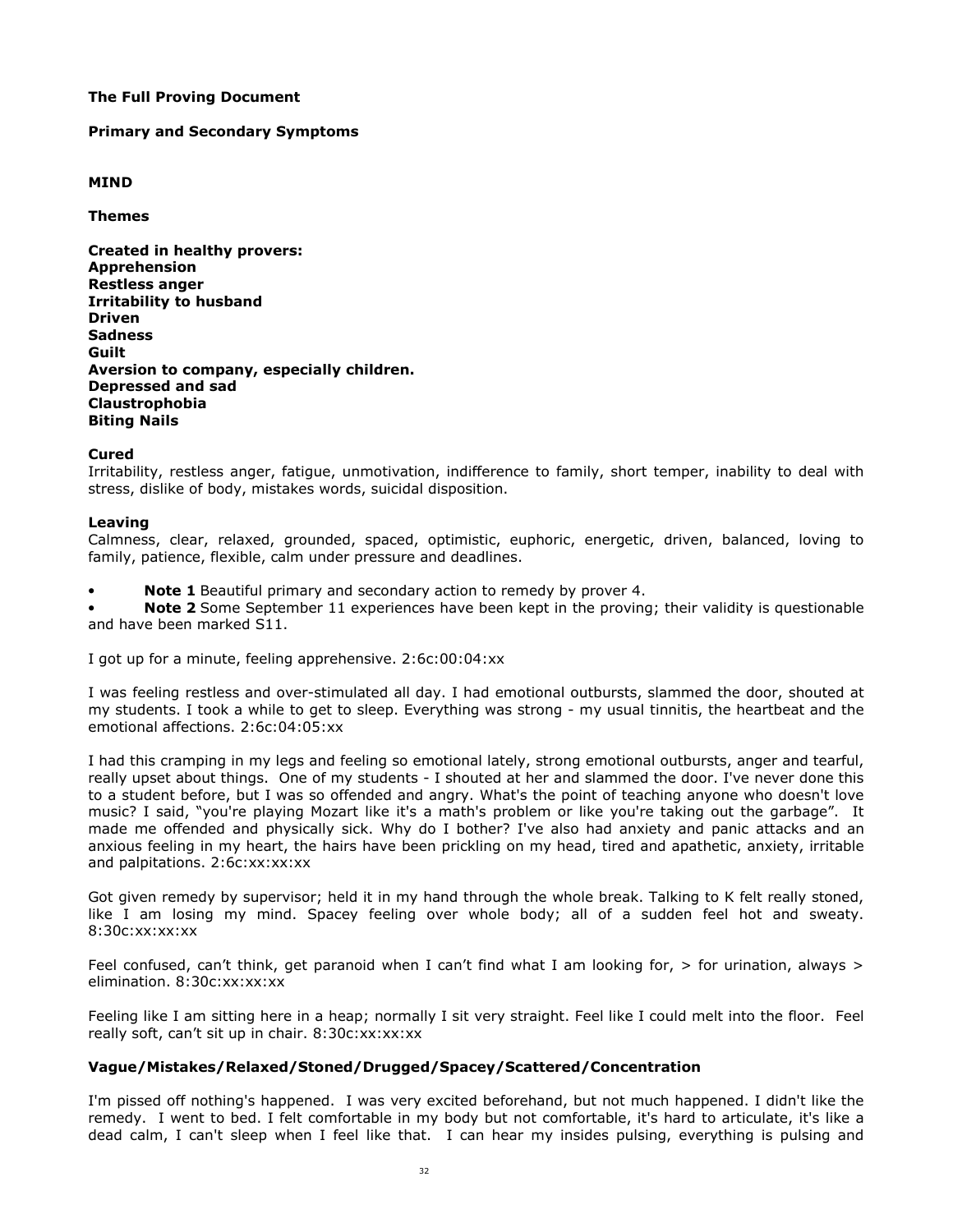vibrating. I'm aware of this constant vibration in my body, the hair on my head stands up, it happens when I think about the universe and how lucky I am. 1:xx:x1:xx

While driving home from my lover's home I drove through a red light. 1:6c:00:19:50

While driving to a friend's place I felt very light headed and relaxed, almost as if I was stoned. As soon as I walked into her place the feeling disappeared, I think due to the smell of new paint. I immediately felt bright and perky. I was a bit upset because the whole thing [proving] was ruined, and my stash [of proving substance] was anti-doted. 1:6c:00:20:25

I began to feel as if I was drugged, very weary in the middle of the afternoon. Eyes felt as if they were fixed and starey. Very heavy. Sort of vacant feeling. Had to be very careful driving. Lasted 8 hours. Relieved by sleep. 11:01:03:00

Feel exhausted, drained, yawning a lot. Eyes feel poppy/starey. Want to lie down and shut my eyes. 11:06:00:00

Clumsy more than usual. I dropped a forty-dollar bottle of essential oil, and it broke my heart too. I had a tantrum, swore, broken, gone, sad, it will never be the same. 8:30c:xx:17:46

After speaking with my supervisor and she said I shouldn't take any more of the remedy, I felt a great sense of relief. I was happy not to take the remedy any more. 23:30c:01:02:15

Woke up slowly and melancholy. Feel separated from the world and from those close to me. Need to go somewhere peaceful and switch off. Very strong feelings - close to tears. 12:30c:xx:xx:02

I noticed that for the past few days (on reflection) I have had trouble with making more errors that usual with typing (mixing up the letter of words that are easy and I usually spell/type well). Also am making more mistakes like stick and thicky (for thick and sticky) when reading aloud or went expanding abbreviations into whole words. 4:6c:x6:xx:xx

 At College I found it difficult to concentrate. My mind would wander and ruminate on what a bad person I was (depressed). Its all too hard, there is too much to learn and to do. I just want it to stop. I was unable to stay focussed on the meditation for 5 min. I found myself crying and feeling sad but I didn't want anyone to see. 4:6c:x6:xx:xx

Misjudged parking. I hit the curb and didn't care; concentration and judgment seem to be poor. Forgot phone and had to go home for it. 4:6c:x7:xx:xx

Don't know if it was due to the remedy, but felt slightly scattered, hard to focus on the computer. I also found myself looking at something then knowing I needed to go and get another folder to look something up but I just sat there not moving. Mind developed a spaciness, the body did not respond to the thought, a delayed response. Lasted about 15-20 minutes.

5:30c:x1:x1:15

Left wallet in the office. Did not notice until I was on the bus. 5:30c:x1:x7:xx

Restless with less concentration. Random, unrelated, unremembered thoughts entered mind. 5:30c:x1:10:25

[Note - Forgetful, vague, forgets what she was about to do, got dates mixed up on paper she gave me - new for her]. 6:30c:xx:xx:xx

Putting shopping away, I knocked a glass bottle of apple juice and it shattered on the kitchen floor. I felt the most intense anger, and I threw a packet of rice down, which also broke and made even more mess. I felt murderous, poisonous anger. I felt like smashing the whole kitchen up. I was horrible to everyone who tried to help me or placate me. The anger was physical and I had to fight to control it. 15 minutes duration. NS 16:x4:xx:xx

Noticed I am making mistakes in writing and spelling. Leaving letters off the beginning and end of words, forgetting how simple words are spelt, getting worse for and better for symbols confused. NS 16:x5:xx:xx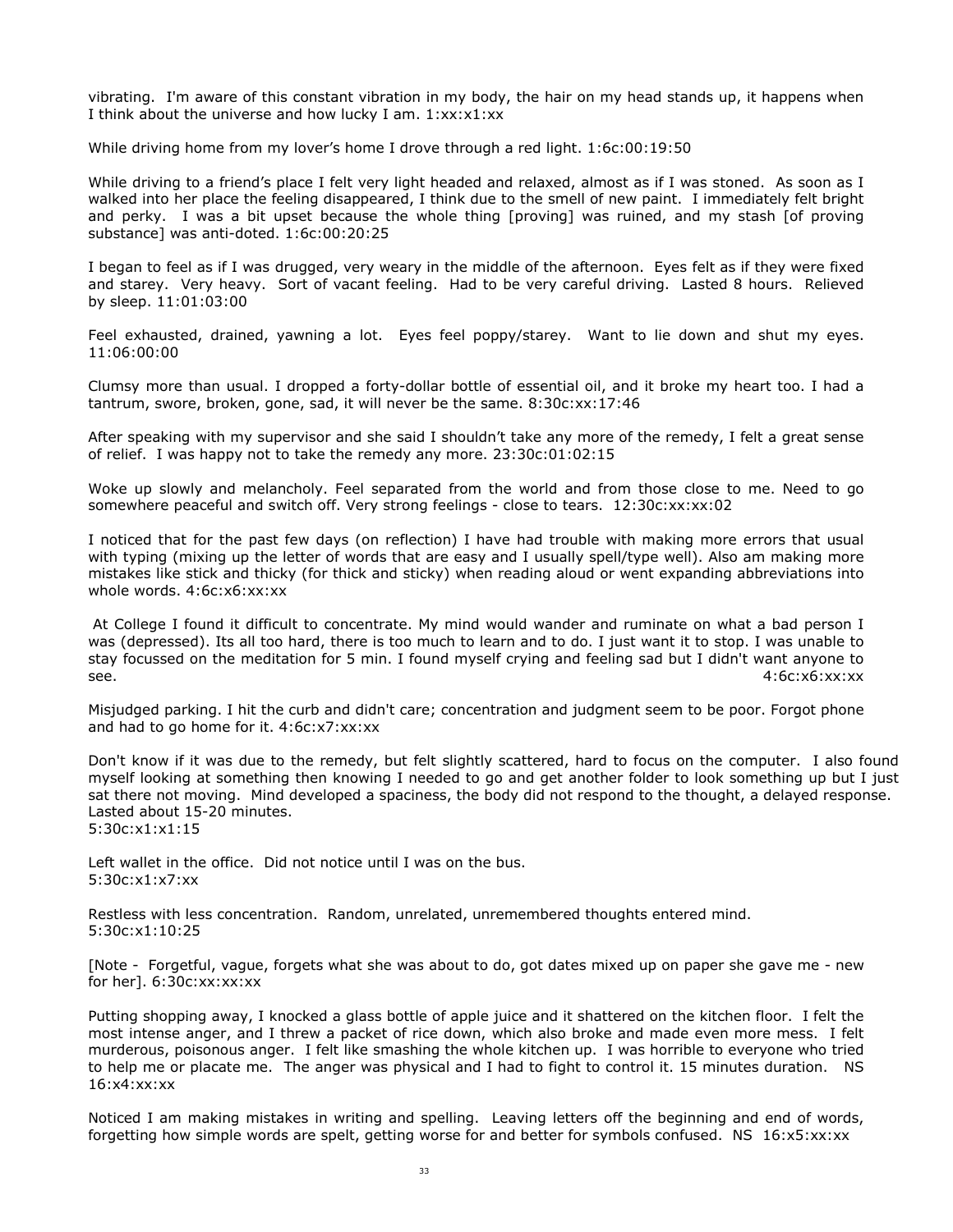Spells of totally forgetting how to spell words – feels like a blank space in my consciousness. NS 6:x6:xx:xx

Felt as if "not fully there" on the way to work I felt "in my head a bit" and I was not paying attention. My mind wandered; drifting off sort of thing, "a spacey feeling." 9:30c:x1:13:xx

Having difficulty working. I start something and then forget what I was about to do. I then stared blankly for a while thinking about what is next. Feeling tired. I feel disrupted and can't concentrate. 9:30c:x1:20:xx

### Clear/Grounded

7.38am. Took first dose of remedy. Did a meditation. Image. Almost immediately the image of deep forest, green trees and snow covered land. Hilly, coming down to a stream. It was all very clear. I saw snow and was aware of the silence and the way snow blankets and deadens noise. I could hear the stream water. It was an incredibly pristine environment and very, very peaceful. After 15 minutes the images were still there. It was a daytime image. There was a sense of Canada about it. This seemed an unusual image for me as most of my nature images are summer oceans, gardens and night. I felt separate from my usual self. Also felt very calm, especially as I've been really agitated lately. Felt close to tears. I'm a bit numb. Also very tired. 7:30c:xx:xx:x2

Calm and tired. All day felt extremely calm. Mind not agitated at all. A bit tired too - almost as if drugged. 7:30c:xx:x1:30

Immediately after taking the remedy I felt the combination of calmness and tiredness. Almost as if drugged. 7:30c:xx:14:07

Delusion a small black thing moves from the corner of the room. This happened 4 or 5 times in the space of half an hour. Have had this type of thing before but previously it was always the delusion of a spider. This was like it was a bigger object. 7:30c:xx:14:15

Sometime after that became aware of rushed anxious feeling. Have lots to do today to get organised before going away overnight. Feel anxiety about being disorganised with all the "jobs" I need to do. 7:30c:x1:x2:xx

Calm feeling throughout day and into evening. Mind not turning over and over. 7:30c:x2:xx:xx

People being friendly. Since taking remedy lots more people seem to be smiling as I walk past them. When away on Sunday people stopped to chat at beach - men, women and children. 7:30c:x2:xx:xx

Self-containment. Since taking remedy feel good within myself. Driving back from up the coast I really felt the beauty of the sunset, listening to Marion Woodman tape. I thought of the endless possibilities life has to offer and how the Buddhists say we should be totally in the moment and always ready for death at any second. Part of this self-containment is feeling more adult. Also relief that J is no longer around. I feel free again. 7:30c:00:x2:10:xx

Calmness and self-containment. Began in the afternoon and continued into the night. 7:30c:x4:x7:xx

Have been waking last couple of mornings feeling malaise over world events. Like in the movies where people toss and turn with words and images echoing around them. Consciously decided not to listen to radio except minimum to know what's going on. Too many thoughts with current tensions - too pervasive. 7:30c:x6:xx:xx S11

General sense of well-being in self. Realised I have felt this quite a bit since taking the remedy. 7:30c:x6:12:xx

Going to college on Saturday morning the idea came to my mind that even as non-indigenous Australians we are linked to the land and the wide open skies - and what a different sensibility to Europe with all the weight of visible history in buildings whereas Australia's history is all in the land. Strong sense of this is my place/land here. Most comfortable in it. 7:30c:x8:x1:xx

Well-being. Feelings of well-being have continued. Felt liberated at the choice of not working and coming to Banerji seminar. Something I wouldn't normally do because of the pay I'd miss out on. 7:30c:x8:x1:xx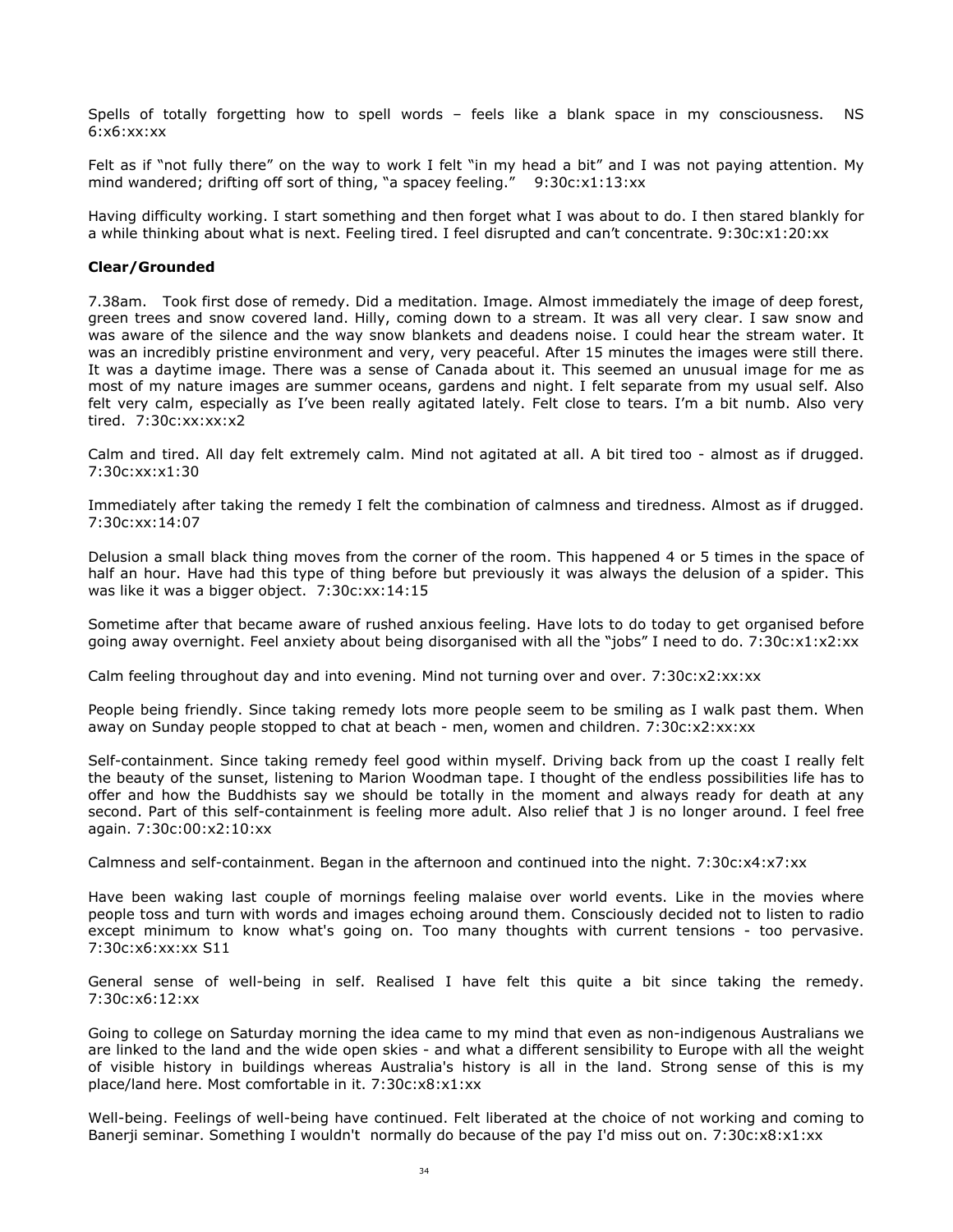I've been ultra relaxed since I took the remedy, but respiratory symptoms and a dry cough and watery mucous in my throat, a pleasant swirling feeling and I saw a purple light.  $3:6c:xx:xx:xx$ 

Everything is pleasant, pleasant sleep, pleasant sensations. I've been seeing lights, luminous. I've been dealing with stress very very well. 3:6c:xx:xx:xx

Morning. I felt clear, ultra relaxed and grounded till 1.00pm; it was a complete change. NS 3:6c:xx:x4:xx

Felt relaxed, a bit spaced out, lazy. NS 3:6c:x2:x6:xx

Got up at 10.30am, felt very relaxed, did gardening instead of study, felt optimistic and happy / euphoric. NS 3:6c:x3:x3:xx

Just rested, could not be bothered doing anything; by the afternoon felt very relaxed. NS 3:6c:x4:xx:xx

Felt clear, energetic, grounded, optimistic. Put off doing study. NS 3:6c:x4:xx:xx

During the day generally. Relaxation, felt clear and grounded, things normally I would be upset about or worry about for quite a while, I got through quickly. NS 3:6c:x8:xx:xx

Recovered from shock (the disaster and world events) quicker than usual. AS 3:6c:15:xx:xx S11

Pleased with ability to solve the dilemma of kid drop-off because of change in work arrangements, by not worrying about being late (which is usually a very big constraint on my actions). 4:6c:x4:x9:xx

I am a little dull and slow, but okay to function. 4:6c:x5:xx:xx

All day - felt calm and alert. Not feeling pushed by time constraints. Was assertive in meeting with strangers, but not aggressive (when trying to clarify the position). Did have a sense of satisfaction about being right on a crucial aspect of the issue being discussed. (I would have liked a little more acknowledgement for my insights which I didn't get). Missed the girls (children) today - felt really warm thinking about them. 4:6c:x5:xx:xx

Sleepy, so I went and got some coffee, instead of waking me up, it made me more sleepy. NS 3:6c:x5:xx:xx

Driving home I felt really positive and warm, thinking about the kids and family generally. In a better mood, able to relate well and warmly and well to husband. Expansive sensation to my psyche. 4:6c:x7:xx:xx

Firm, clear, balanced with children. 4:6c:x7:xx:xx

Had more energy and interest in work. Able to cope better. 4:6c:x8:xx:xx

A few crises at work and I needed to cope and be flexible and on the ball, juggling and fitting in - did this well, calmly. was competent. 4:6c:x8:xx:xx

All day - felt really good - calm and had energy. Lots of need to be flexible and most of kid care on my shoulders, but am not feeling worn out by it. Even responded positively to daughter asking for a visitor. Most of the time I'm so in need of space that I respond negatively to that request, ( at least in my mind I do). 4:6c:x9:xx:xx

I feel much more mellow about stuff - relaxed. I thought I had posted a quick deposit envelope at the post office instead of at the bank - I just laughed. (Note - Since the proving process started, she has been getting to work late and leaving early and feeling ok about it). NS 6:30c:00:02:17

### Restless

Restless, feel spaced out, like I'm about to get 'flu, slight headache, lazy. NS 3:6c:x7:xx:xx

Mental restlessness continued though less intense. 5:30c:x1:11:20

### Energized/Driven/Impatient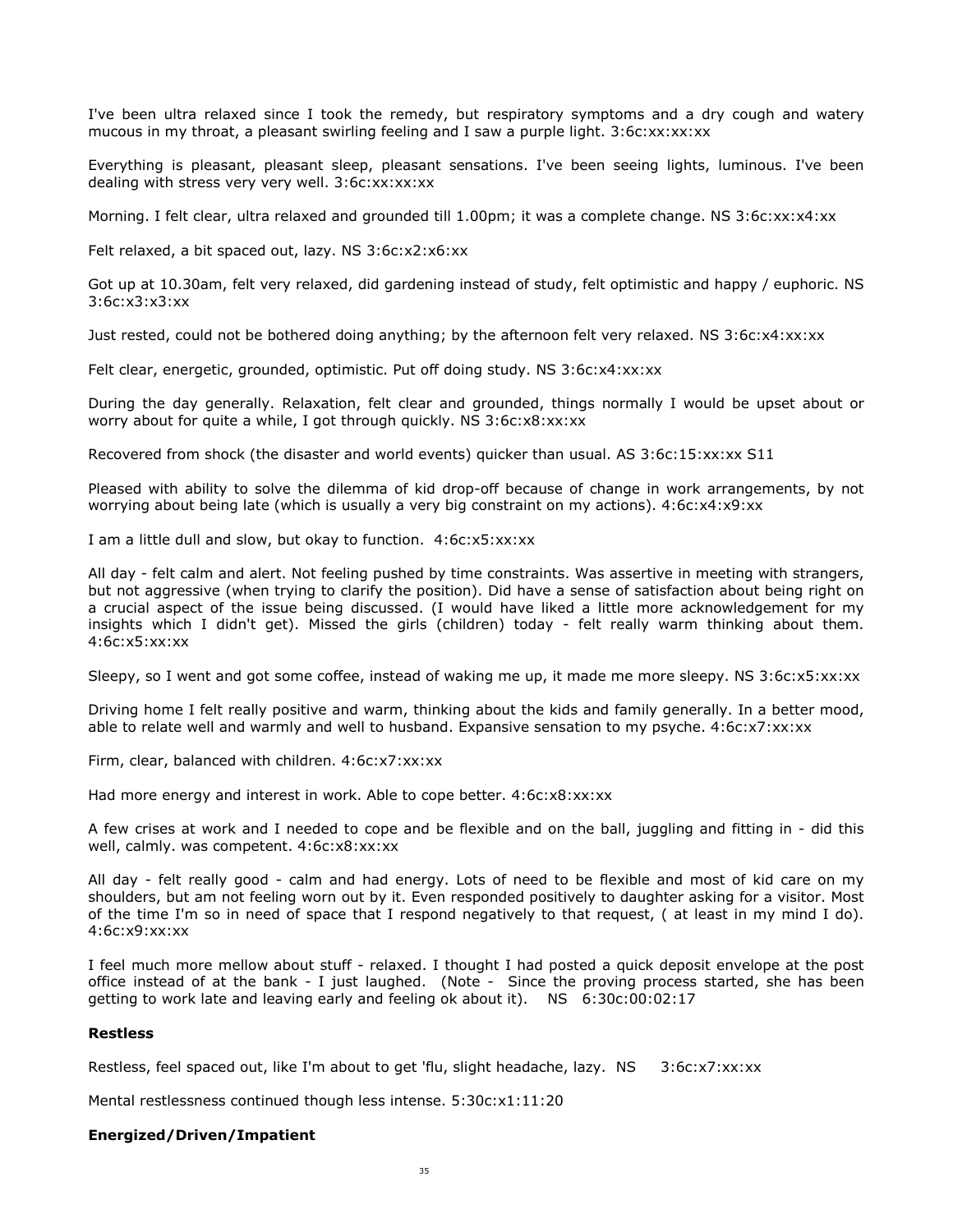I've noticed that overall, generally post-remedy taking, that I've been energised and driven. I get a lot done, and am able to keep going. I retain a lot and deal with problems well. Thoughts are more about balance in life and about positive aspects of duty to family. I'm more child and husband centred again. Its been a long time and never with both husband and children at the same time. NS 4:6c:xx:xx:xx

Woke up at 5.00am feeling mentally very alert. I felt energised, and that I could get up for my usual swim. It is very unusual for me to feel like this on a Thursday, especially with 5 hours sleep. NS 4:6c:xx:x7:xx

Noticed that I was being very patient with children and in a variety of different situations in which I would not usually be. 4:6c:xx:18:xx

Felt expansive! able to cope with others needs, not feel pressured by time. Supportive of friends. Noticed writing has become larger and clearer.4:6c:x8:xx:xx

### Vibrations

When I went to bed and when I lay down the vibrations from this morning started again through my full trunk but then localised in the heart and chest. They lasted until I fell asleep.  $4:6c:x1:x1:xx$ 

### **Irritation**

Felt flexible and irritation was short lived. Able to do appropriate interventions with kids and pull back from irritation which I felt very positive about. I had walked and felt better for it - more relaxed and able to go with the flow (I'm usually better for exercise). 4:6c:x1:18:xx

I woke with a stiff neck (both sides and into shoulders). Unable to resettle and this was aggravated by husband's snoring and feeling the vibrations through the mattress. Went to a different room to sleep. RS -Also had a dull headache deep in the head but also noticed it in the frontal area and temples. 4:6c:x2:x5:xx

Almost a sense of being driven;. mental processes very fast, good memory. NS 4:6c:x2:x7:xx

I was very tired at 9.30pm. Almost asleep when husband called me to answer phone from supervisor irritated with husband for waking me. Found it difficult to return to sleep - took about 30 minutes. Helped by the noise of the TV and radio.4:6c:x3:xx:xx

Continuous sleep until 5.30am, sound, deep. Then woken by urge to urinate but unable to go back to sleep due to husband's snoring. Had to move beds. Although I felt alert I decided not to go for my normal swim. Fell back to sleep and when I awoke later 8.00am, I had difficulty rising. It took 30 minutes to get up, ( felt dull). Second sleep was unrefreshing. 4:6c:x3:x8:xx

Had to deal with a lot of child tardiness and me-centredness (with the children) this morning. At loggerheads but retained cool and thought of some creative reframing solutions of the situation. Stayed focussed and stood my ground firmly and calmly, really proud of myself. This was my mental state for most of the day. 4:6c:x3:11:xx

All day. Even under pressure I am calm and able to think of solutions which are appropriate and about the best things for children, husband as well as self. I am able to let go of the "should" that have ruled my motivation for such a long time and the pressures of the external environment. I used to place the needs of others high and subordinate the needs of myself and family to these, but I'm more balanced and objective now. There seems to be more time to do things as a result. I am also more able to express myself when faced with someone I feel is very powerful. Calm, focussed and clear-thinking. 4:6c:x4:xx:xx

Started to feel irritated with the kids for not listening or doing just what they wanted to instead of following instructions - still managed not to feel over-the-top or to go ballistic as I have done in the past. Burnt the dinner and started to blame the kids. I just went spare and lost it. I was tired!!! Following that I felt disappointed with myself and there was an emerging sense of sadness and guilt. RS 4:6c:x5:xx:xx

I needed space and had a strong aversion to company. Asked the kids to leave me alone so I could write this journal up! Startled when the phone rang - I wanted more time to write and think. 4:6c:x5:xx:xx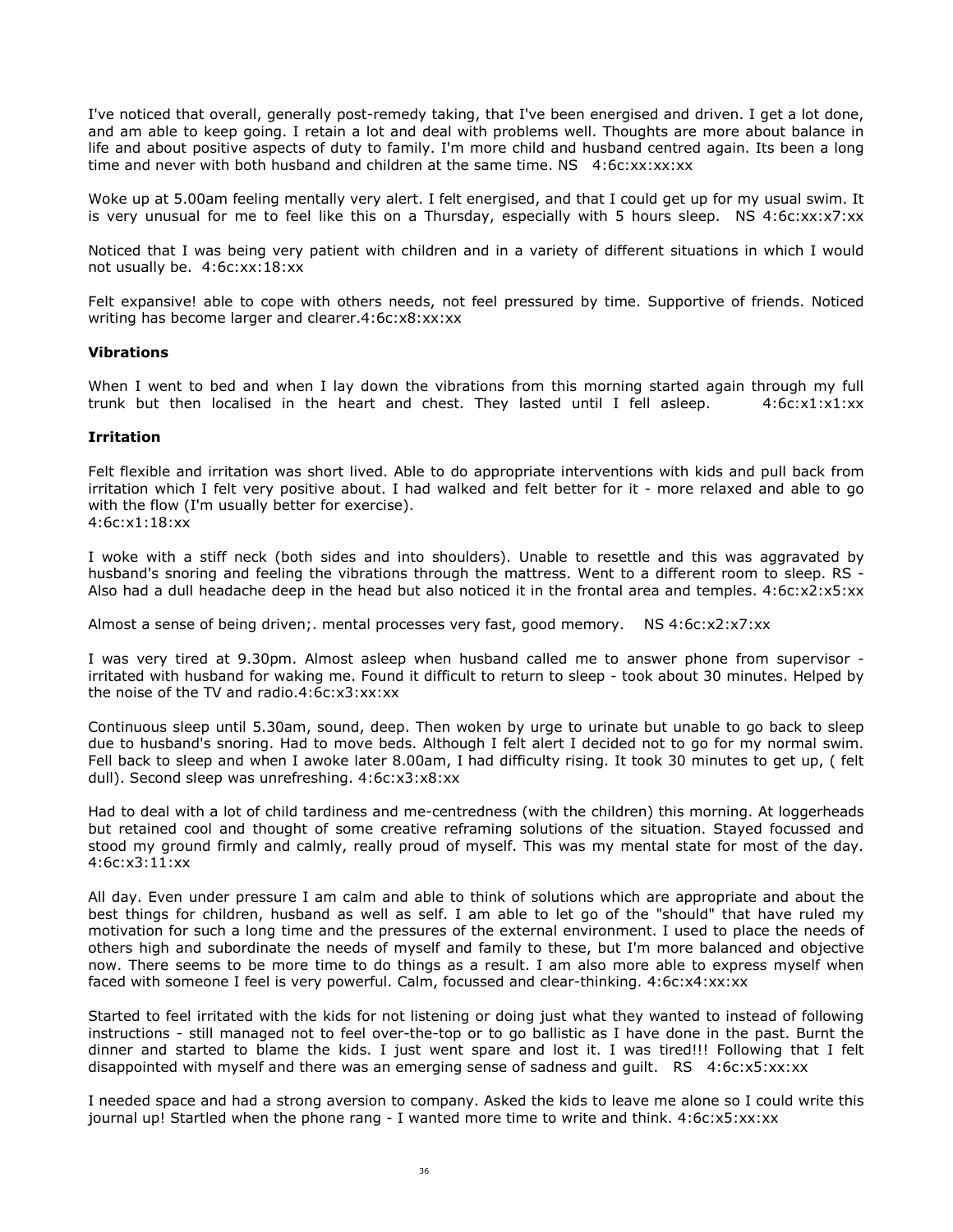I resented my husband for going to bed first. I wanted the bed for myself for a while. I thought he was settled in front of the TV. In bed he was snoring softly but I was still aggravated by it. 4:6c:x5:xx:xx

Very depressed, sad, I want to be alone and to stay home. I feel dull and just want to protect my space!!! Everything feels too much and I just want to take care of me. I'm very disappointed with myself. OS I just want to go back to bed away from people for the day. NS I'm wondering if I'm very sensitive? 4:6c:x6:xx:xx

Noticed the door to the room in which there were a large number of people was closed. I felt stuffy and like I would suffocate but I was unable to rise and to open the door; something kept me from doing it. I hoped someone else would get up and open the door. I was very panicked at the closed room. This lasted for about 5 - 10 minutes and then I didn't noticed the feeling any more. NS 4:6c:x6:xx:xx

Dumped on the kids for not doing what they were asked to do and for being tardy to leave. I implied they were responsible for my lack of performance in class tests (even though they're not, and I do well) - felt unprepared for College this week. I don't like this state of irritation with the kids. 4:6c:x6:xx:xx

Gave kids to husband - I want to go to bed - I want to be alone - it still took another 90 minutes to get there. Sensitive to movements and noise; when daughter came into bed, asked husband to deal with her in her room - needed to be alone. 4:6c:10:xx:xx

Felt really ambivalent, like something bad would happen (sense of foreboding), like the depression might return again. Forced self to go for a swim, (felt though that I might be too tired and that that would make things worse, but it made it better!). Dreading work - its too much. 4:6c:11:xx:xx

Irritable. Kids at my craft lesson with me - I don't really get space to do my stuff while they're there and I am feeling particularly agitated by them. I can't focus. 4:6c:11:xx:xx

Alert. Came home from craft. Unable to settle easily and had to watch TV. 4:6c:12:xx:xx

I was okay for most of the day, but after lunch I started to yawn and feel very tired. It was difficult to stay awake in counselling session with clients. Felt eyes rolling back in head; they desperately wanted to close. 4:6c:12:xx:xx

Ambivalent - had thought of going for a walk (8km) but ambivalent. When I got home and hadn't done this book and needed to ring coordinator felt I'd do that; then I became annoyed about those things getting in the way of the walk - so I did it after all!!! Walked fast and felt better. 4:6c:12:xx:xx

Handled a child tantrum well. 4:6c:12:xx:xx

Have been very child focussed - now I'm very very tired but had planned to do college work to finish off for the holiday - annoyed that I didn't do it, but contained it and decided to do it on Thursday instead. 4:6c:12:xx:xx

Irritable and shout at kids about their shouting, swearing, rudeness and general unco-operativeness. The noise aggravated me. For the first time I actually told them that there were more important things than their squabbles about the soap in the shower. Clear that there need to be changes and actively worked on them. Able to pull back and also make changes to my behaviour when I felt it was a bit excessive. Looking at instigating more predictability about consequences. 4:6c:14:xx:xx

Lost it momentarily with oldest daughter - she was oppositional and that set me off. Did move situation along - only momentarily out-of-control. 4:6c:x8:xx:xx

Assertive with husband about my needs and didn't get distracted by his moving off the issue. 4:6c:x9:xx:xx

Easily irritated, tired. Worse for noise. Feeling very tired. Noise of the boys playing computer games has been very annoying! I am often irritated, but this seemed more than usual. 20:01:13:xx

Very depressed. Lowest I have been for a long time. Swinging from high to low. 12:30c:xx:xx:04

Very unhappy at work and feel my life is out of balance. 12:30c:xx:xx:06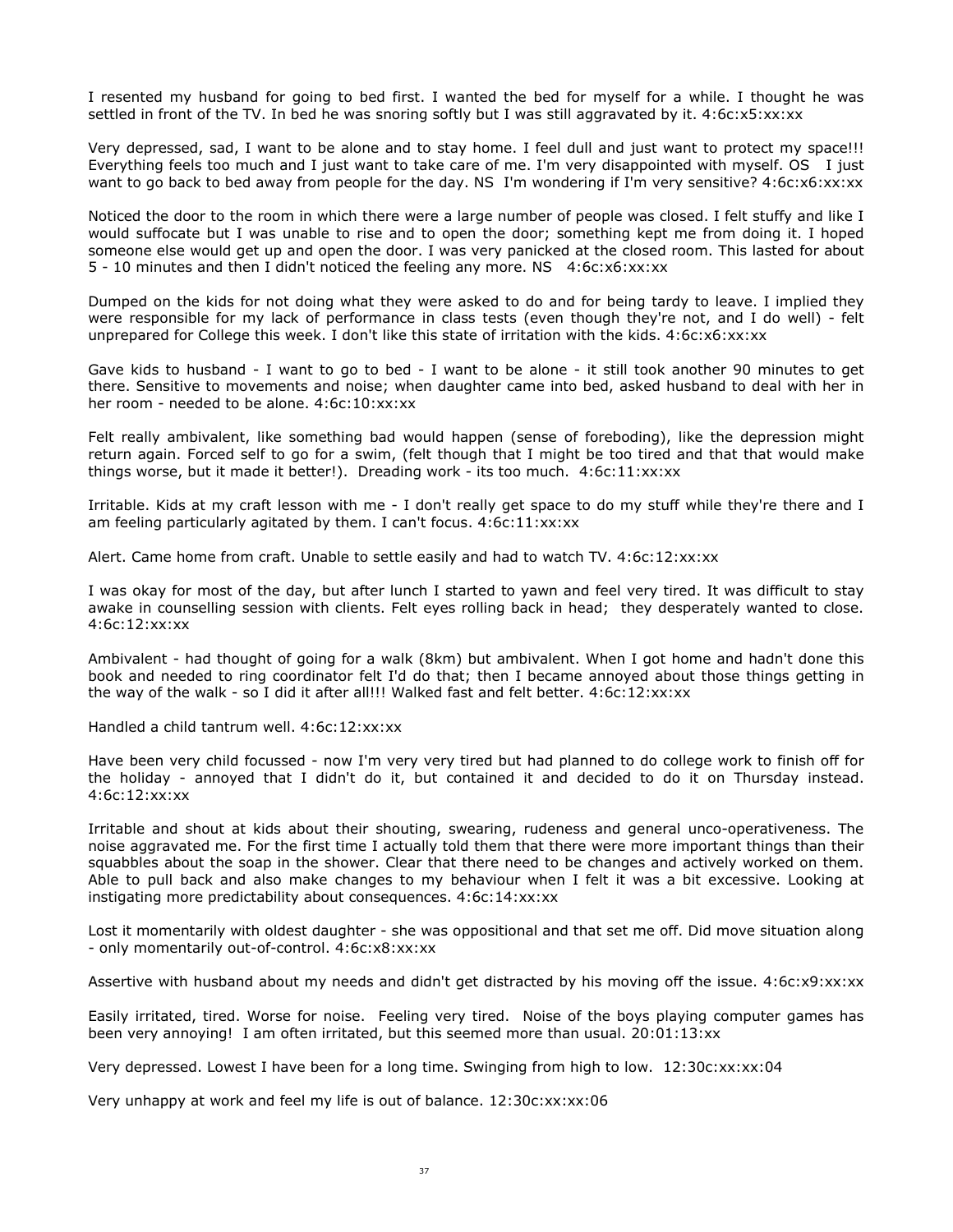I'm a bit run down obviously. Haven't had  $[a]$  herpes for ages. Although I'm tired I'm very relaxed, in spite of all the pressure. Normally would be panicking and getting cranky and irritable. 17: xx:xx:xx

Very frazzled, cranky with kids, getting worried about assignment due Sunday. Thoughts crowding together. Not clear head. < Being busy. 17: xx:xx:xx

Exhausted and fed up. Everything is too much. 17: xx:xx:xx

Quite good, but slightly irritable. 17: xx:xx:xx

Woke up having dreamt again. Unfortunately can't remember what it was about except that there was water in it and it was quite threatening. Also quite cranky with T because he was up so early and was a pain all day long. All day was angry at him. Resent him making everything so bloody difficult. He really spoilt the park opening with his tantrums. I abused him verbally which is very unusual. 17: xx:xx:xx

### Alone/fraud

Associated with the depression and difficulty focussing was the need to sit apart from the group at college. I chose to sit behind and out of the circle. Big need to be alone. 4:6c:x6:xx:xx

Asking myself am I a fraud? Is what I'm reporting accurate? Maybe I'm polluting the proving? Found my mind wandering in the lecture - I was missing lots of info. I hate myself and I'm feeling very black. Found myself unconsciously just stroking my arms and face with my hands which felt soothing (very unconscious action). Feel I'm really letting the family down. NS 4:6c:x6:xx:xx

### Unmotivated/Dazed

I feel really unmotivated to do anything 6:30c:00:07:25

I felt depressed for 5 mins. I felt as though I wasn't in control of everything that I needed to be, eg self and work. (Note - Said she was worried about the college and life in general. Like a cloud. Talked herself out of it). 6:30c:07:00:00

I just can't be bothered doing anything. I get up and walk around forgetting what it was that I got up for. I guess I am confused. I have so much to do, but wander around wondering what to do. 24:30c:00:00:05

[I feel "dazey". I walk around, I can't be bothered. Confused. So much to do but what should I do now? Couldn't be bothered going to gym today (unlike her). Dozed in bed until 9.00am "like sleeping while awake". Lacks direction]. 24:30c:00:00:05

# Cold/Sad/Fingernails/Anger

Left college moaning and groaning; feel like I am getting a cold, feeling stoned, just want to have a cigarette. Went home, didn't tell anyone, don't want to hassle anyone. " I am a good girl". 8:30c:xx:xx:xx

I want to bite my fingernails. I have certainly never wanted to bite my fingernails ever before. 8:30c:xx:xx:xx

Fear mixed with, can I do it, how much I have to do tomorrow, thought I just want someone to care for me then start laughing hysterically. 8:30c:xx:xx:xx

Have to feel my face to make sure I am still me and I have not just become body or thoughts. I am still me. 8:30c:xx:xx:xx

I feel afraid, have to get rid of the remedy, pulled a destiny card in the car, it said courage. 8:30c:xx:xx:xx

I wake up feel shocking, generally better for meditation. 8:30c:xx:xx:xx

Feel depressed, sad, cold shivering. 8:30c:xx:x:1:15

I feel completely exhausted which was preceded with a feeling of happiness, dancing, smiling to myself. 8:30c:xx:x2:05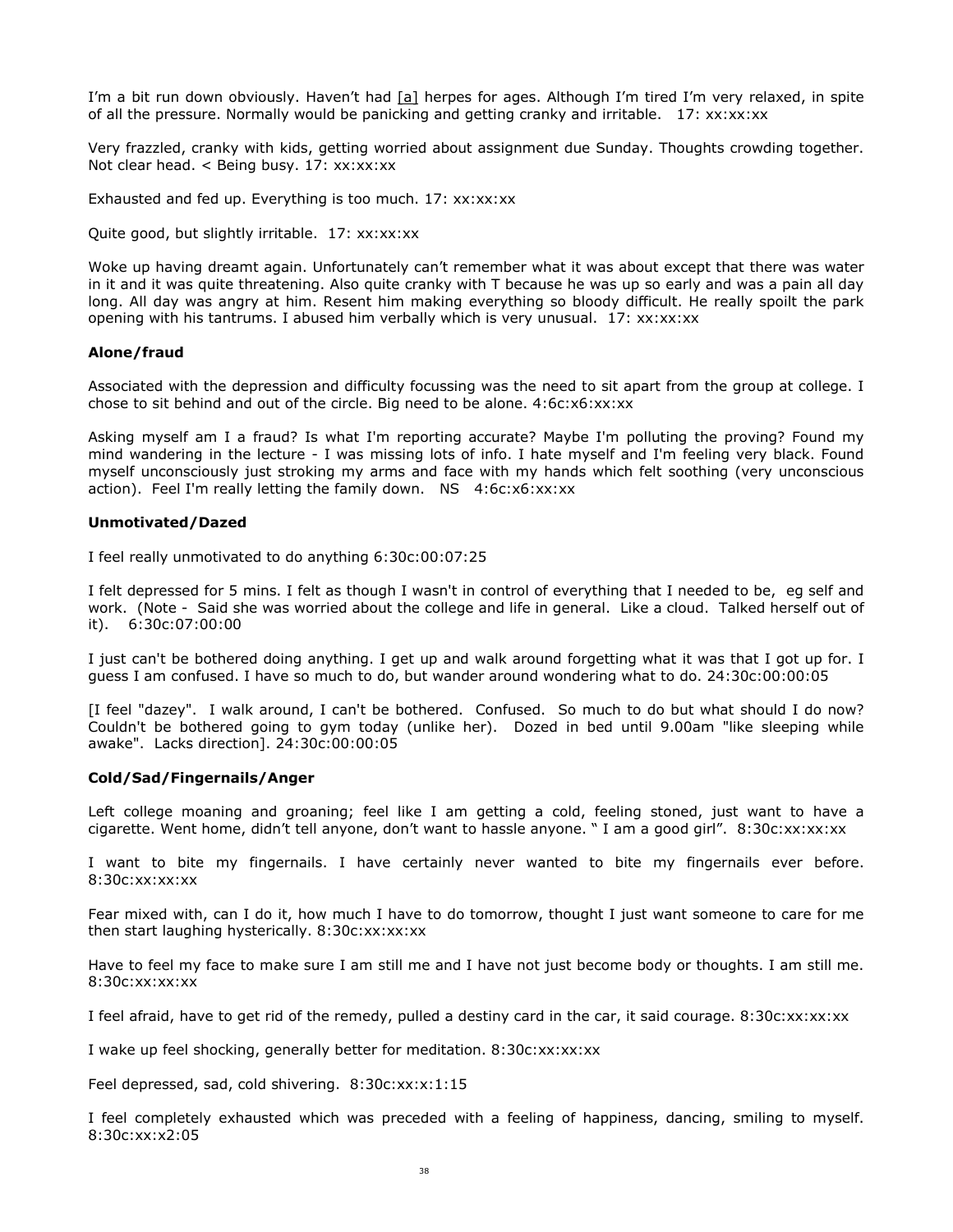I felt very sad by looking at the clock seeing it move watching my daughter jump off a chair knowing it was all going to change. The sadness is incredible, time changes and eventually everything is going to change, so sad. This was a strange clear lucid, experience. 8:30c:xx:x4:05

People seem strange looking at them in the coffee shop. I can't see them, can't see their inner life. 8:30c:xx:x4:50

Sadness as a background for the rest of the evening. 8:30c:xx:x9:46

Everything is happening on a background of sadness, I'm so sad, I can just cry. I'm more clumsy then usual, people seem strange. I'm chewing my fingernails and I've thrown a tantrum like a child, I'm a small girl. It's been like a tornado this proving; this substance hit me and hit all of my systems. I've been feeling so much nausea and so sad, looking at my discouraging life, I don't want to waste my energy, there's something happening for me which is about courage. The sadness is about the fact that I'm not right here, not right now, presently living my life, it feels like I'm softening, I've also been furious with my daughter; my daughter looked at me and said "sometimes I don't think you're the right mother for me". 8:30c:xx:xx:xx

I'm very fearful of this remedy; I just want to flush it down the toilet. I felt as if I was stoned, as if I was getting a cold. Nausea and grumbling in my tummy and paranoia. I started biting my fingernails. 8:30c:xx:xx:xx

I need someone to look after me. I had to feel my face to ensure I'm still me. 8:30c:xx:xx:xx

# Ugly/Fat

Return of old symptoms, suicidal ideation and depression, completely lost the plot with my children. I feel black, heavy, heaviness in my chest and trembling inside; it's not a nice sensation, shaking in my arms and fingers, I'm really disappointed in myself. I need solitude, I burnt the dinner, leave me alone, I resent my family, my husband, I need solitude, self loathing, I'm ugly and fat. 4:6c:xx:xx:xx

Intellectually it's so hard to concentrate; my mind is wandering and I keep thinking what a bad person I am, tearful, I am a fraud, I'm letting everyone down, my self esteem is awful, should I even be here, maybe they're better off without me, who would miss me, I feel desperate, crying. I told my husband "it's all your fault" and everything seems completely insurmountable. 4:6c:xx:xx:xx

I am thinking how slim, fragile and beautiful everybody is except for me; normally this is not something that upsets me. My girlfriend pointed this out to me – "I have never heard you talk like this." I'm this big square/rectangle, woodchopper from Europe. How come I've never noticed this before. NS 8:30c:x4:xx:xx

I felt like my head was cone shaped; got sick of doing the proving. NS 8:30c:x4:xx:xx

I have more balance, I'm more objective. I seem to be able to be as objective as I once was. I haven't been like this for years, especially with my children; now I can be balanced and objective, calm, no irritability, I'm starting to even miss my children. The anger that I have with my husband, the anger that I get with my children, the indifference to my family is completely gone, the anxiety, the confusion, and unclarity and irritability that I have in my life is gone. 4:6c:xx:xx:xx

I need someone to look after me. I had to feel my face to ensure I'm still me. 8:30c:xx:xx:xx

I'm very fearful of this remedy; I just want to flush it down the toilet. I felt as if I was stoned, as if I was getting a cold. Nausea and grumbling in my tummy and paranoia. I started biting my fingernails. 8:30c:xx:xx:xx

I felt really happy and joyful; fifteen minutes later feel down. 8:30c:x1:xx:xx

Sad, just sad, maybe an aggravation of my own symptoms so sad I could cry, what is it all about? 8:30c:x1:x6:xx

Sitting in supervisor's office feeling sad biting on one of my nails. I do not bite my fingernails. 8:30c:x1:x6:xx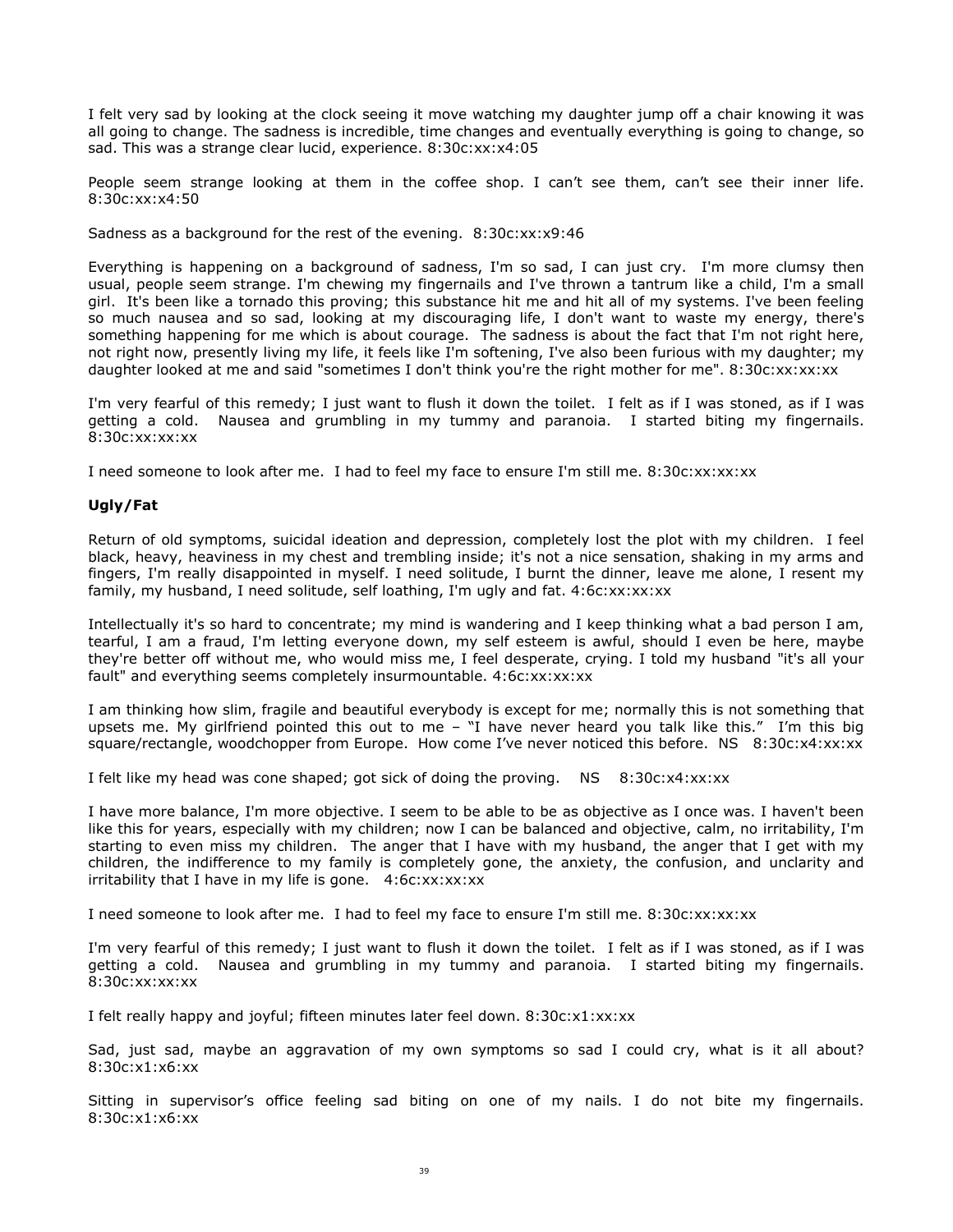Irritable, impatient. Feels like I just got another dose from waiting for slow J at the college. "Let's get out of here, you're so slow". 8:30c:x1:x8:xx

I want to bite my fingernails and I go through both hands twice muttering to myself, "Oh my god". NS 8:30c:x1:11:xx

I feel very strange, possessed by something else; maybe just getting my menses. 8:30c:x1:15:xx

11.00am. Feel well at the moment, quite myself; period has gone back to my normal experience of a period. 8:30c:x2:x2:xx

Angry slammed fist in to my wardrobe door, cried twice with my daughter and realized that I felt scared and confused as a child; remembered being scared of my father especially when he was angry. I was so angry I could have hit my daughter. 8:30c:x5:xx:xx

Just talked to supervisor; made me feel like crying; feel very sad, helpless, don't want help from others but need it. 8:30c:x6:xx:xx

Sadness, feel sad that life has its own rhythm and continuity whether I am there or not. 8:30c:x6:xx:xx

Talked to K in the break. It is exactly a week since I took the remedy and I was talking to K. Then I mentioned to her that I was over the proving and she says you seem to be really well and outgoing. Wow! We also talked about some personal stuff of K. And the word courage came up again like facing your own personal courage, or something like that. 8:30c:x6:xx:xx

Woke up with a cold and felt really pissed off, why me? why now? 8:30c:x7:xx:xx

At one stage of the proving, I cleaned my bathroom, and I put tea tree oil in the cleaning water and I loved it; it smelt so clean and wonderful. NS 8:30c:x7:xx:xx

Talked to A about the proving; tell K's story; he also says you have been more friendly. Surprise to me. 8:30c:x8:xx:xx

Talked to supervisor; still have a cold, husky voice; feel guilty for not having written in the book, had nothing to say. 8:30c:13:xx:xx

Just spoke to supervisor; felt like a little girl; felt bad for not having done the writing down. 8:30c:13:xx:xx

Wake at 7.30am feeling very very tired and heavy. It is hard to wake up. This feeling continues all day. 14:01.09.xx

Not needing to participate in conversation with mothers at school. Happy to sit to the side and not feel out of things = unusual.  $14:01.17$ .xx

Major self-doubt attack over having made a big error with a student clinic patient. All day and through to next evening when I speak with my supervisor. I do manage not to completely annihilate myself. 14:03.12.xx

[He expressed desire to spend time alone from his girlfriend]. 9:30c:x2:xx:xx

I have a lot of work to get through and feel overwhelmed by the amount. It is not normal for me to feel so anxious about workload. Feel frustrated. 9:30c:x4:xx;xx

Three lines of an Emenem song got stuck in my head: …………Christina Aguilera switch me chairs, so I can sit next to Carson Daily and Fred Durst, and hear them argue of who she gave head to first. Little bitch put me on Blast on MTV; "Yeah he's cute but I think he's married to Kim hee hee!" 9:30c:x6:xx:xx

Feeling restless. Craving cigarette. Felt better after smoking. 9:30c:11:xx:xx

Having a hard time taking in information during lecture. Found it too hard to process information to get it down on paper. My mind felt too slow. Gave up trying (unusual). Had a fit of yawning. 18:xx:xx:xx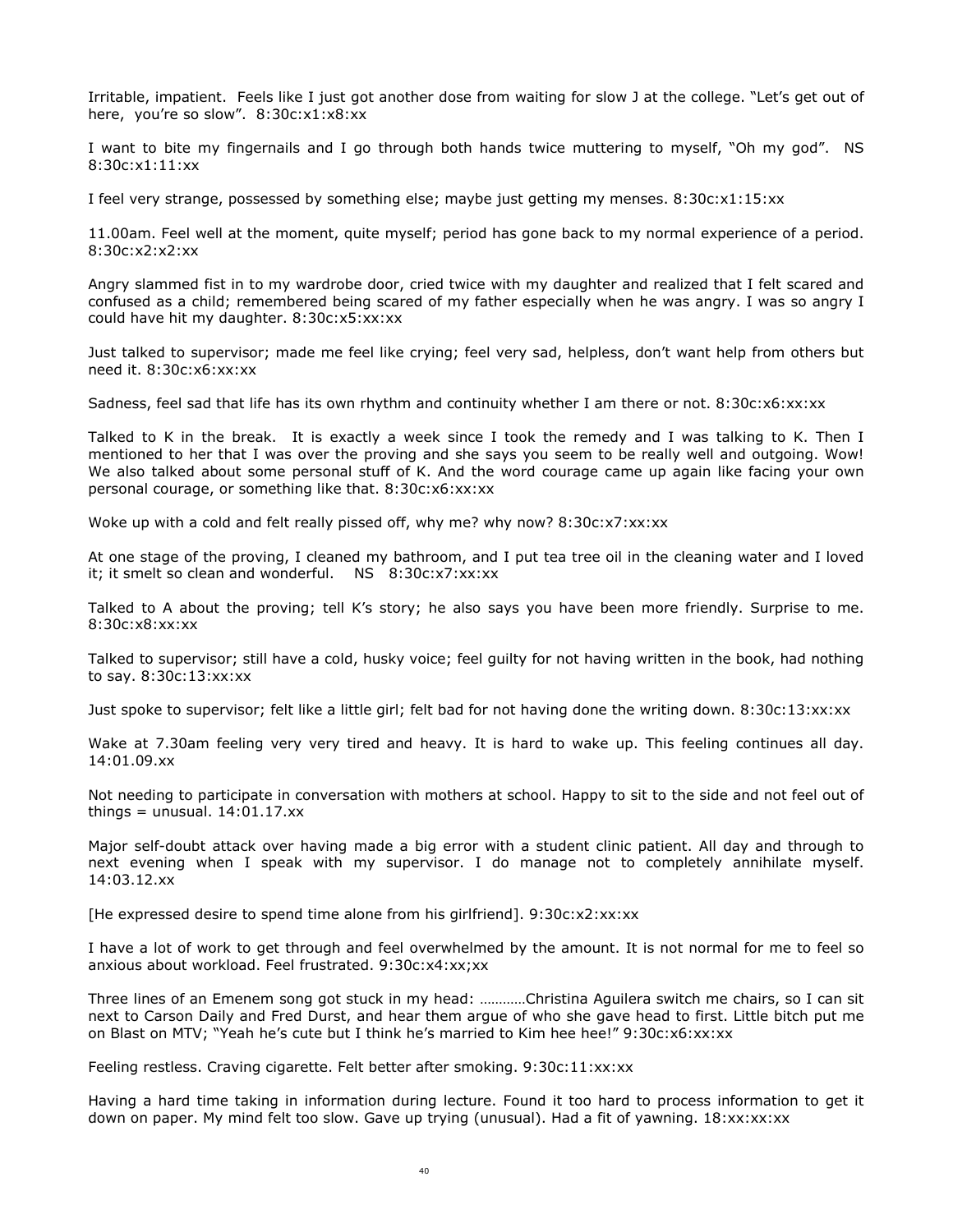# Drugged

A hazy, sensation – as though drugged. Similar to the feeling years ago when I was prescribed diazepam; persisted until about 3.30pm. Every so often a hazy feeling settles over my head and eyes, feeling I might not be in control, I'm not comfortable with it, if I had woken up with it I would have thought I had too much wine yesterday. NS 10:6C:xx:05:55

Very embarrassed by these developments. (Note - She said, "I feel like a crock, it's unnerving", referring to the many symptoms). 10:6c:01:24:xx

Dull ache. I am becoming absent-minded doing odd things – because I am distracted. (Note - She said she started to feel nauseous and "a bit vacant with it.") 10:6c:07:xx:xx

Cheerful, happy, said, "I think I'm finally through it." 17: xx:xx:xx

Brain fag! Felt weird at school – like my brain was mush. Had spent all day studying - got better as class went on. By the time I got home I felt ready for class! I have had this feeling before, but not as intensely as this. 20:03:13:xx

## **Other**

Incredible anger at unjustifiable criticism, speechless with anger. 21: xx:xx:xx

I had a delusion that the dog had shrunk. 22: xx:xx:xx

Symptom as if the sun is shining on my arm, on my shoulder from my waist to my neck and my arm and then to the back of my right leg and my buttock. I swear it is as if the sun is shining on my back.10:6c:xx:xx:xx

#### End it

Wanted it all to end. Phoned coordinator and discussed where to go and whether to antidote. Appointment cancelled at work and I had a sense of relief, there were less demands on me. I was able to cope a lot better after this with changes that occurred. I thought about taking care of myself and not filling the gap in my day. However did try to put in another appointment ( duty - other's needs placed higher than mine) but that didn't happen - what a relief. 4:6c:x7:xx:xx

Sick of doing proving; sick of talking with J; want to have an antidote. [obs; 8 is agitated, frustrated, shitty, sighing lots, and doesn't want to do this anymore]. 8:30c:x5:xx:xx

Still sick of the proving <for thinking about it. 8:30c:x5:xx:xx

I'm over it, (the proving) the note taking and the phone calls. I don't want to have to concentrate any longer!!! It hurts my head. I'm feeling very irritable about the work and the intrusion. 4:6c:x3:21:xx

## **VERTIGO**

Light headed from standing up. This has been getting worse lately.  $12:30c:xx:xx:03$ 

Dizzy, nausea, faint, have to sit down  $>$  for walking by the sea. 8:30c: $x1:13:xx$ 

Sitting doing some book work. Slight "dizzy" feeling, difficulty focusing when reading, better when writing, lightness over eyes. I don't usually feel dizziness; odd feeling that persisted while I was working for about 17 to 18 minutes. (Note - She described this sensation "as though aware of lightness inside my forehead and going down into my eyes"; it started to dissipate when she was writing it down and intensified while she was telling me about it). NS 10:6c:xx:xx:10

#### **HEAD**

### Sinking/ Dull/Hazy/Tingling/Stabbing/Heat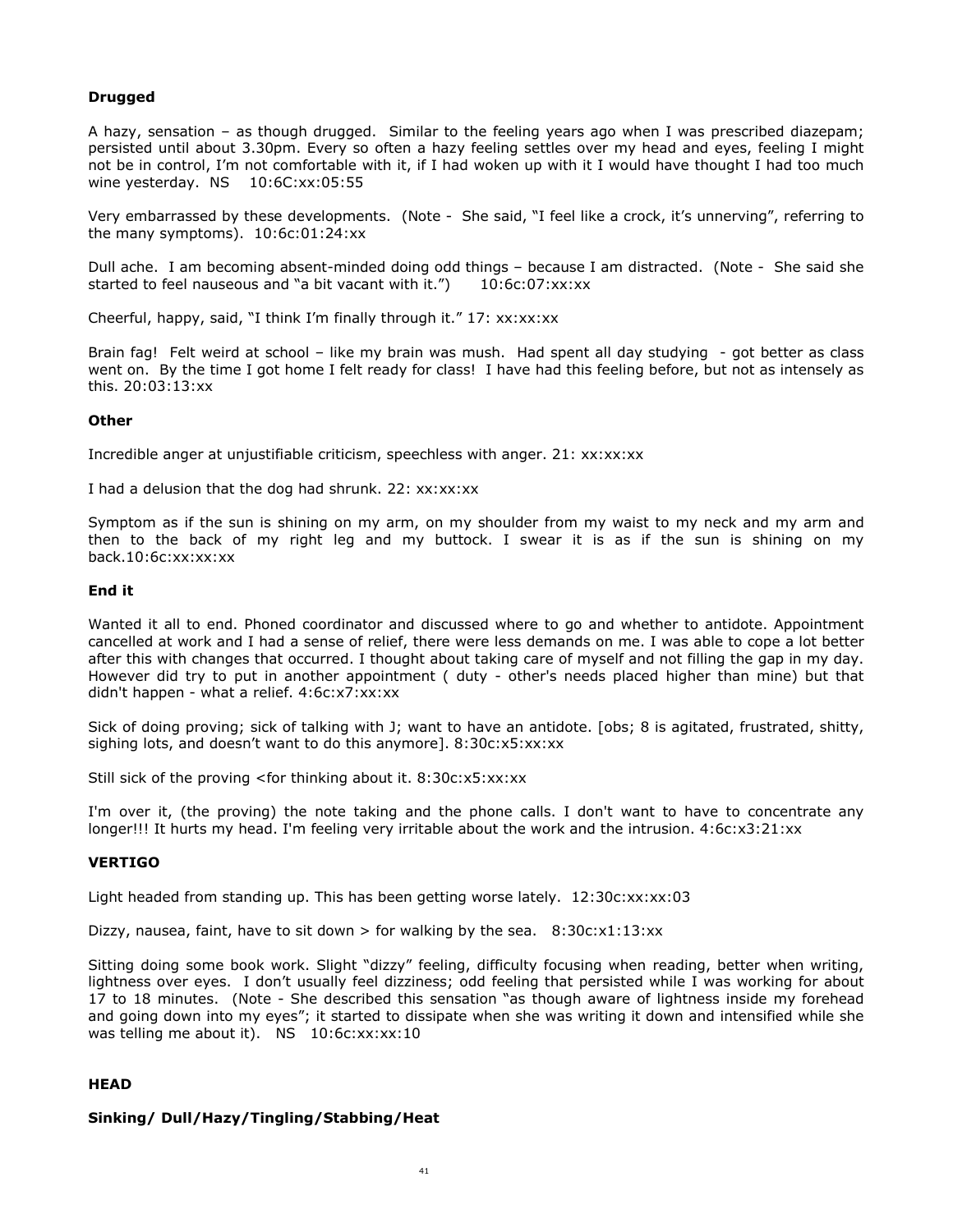I felt a sinking sensation in the head and chest, like a negative mood, a sinking of spirits on taking the remedy. 2:6c:00:00:00

As I felt the remedy permeate, there was the same sinking feeling. 2:6c:00:00:15

My brain and heart felt like they were connected, affected by a sinking feeling. I was slightly apprehensive for about a minute. 2:6c:04:05:xx

A headache began at the superciliary ridge along the eyebrows. This also happened on the first dose but I thought it was unconnected. 2:6c:04:05:xx

Headache still there in the background, though not so intense. 2:6c:04:09:xx

I got dandruff, which I haven't had for about twenty years. All through this time I have been having digestive problems viz. very sluggish process. I do have this cycle where nothing will happen for a couple of days, and then a few days of elimination. In this instance I couldn't eliminate anything for a couple of weeks no matter what I did, what I ate. I attribute the appearance of dandruff to this blockage. Once I started eliminating, the dandruff went away. 2:6c:05:xx:xx

An acute headache developed in the frontal region for about half an hour from 3 to 3.30. It was a sharp, pressive pain. 2:6c:05:xx:xx

Quite a bad headache developed in the frontal region, accompanied by a sore throat. 2:6c:13:xx:xx

Headache still there. Stayed home from work. 2:6c:14:xx:xx

A hazy, sensation – as though drugged. Similar to the feeling years ago when I was prescribed diazepam; persisted until about 3.30pm. Every so often a hazy feeling settles over my head and eyes, feeling I might not be in control. I'm not comfortable with it; if I had woken up with it I would have thought I had too much wine yesterday. NS 10:6c:xx:05:55

Head – right temporal. Dull ache. Have been rushing around this morning, pain slight. NS 10:6c:07:xx:xx

Head – right occiput. Dull ache. I am becoming absent-minded doing odd things, because I am distracted. (Note - She said she started to feel nauseous and "a bit vacant with it."). 10:6c:07:xx:xx

Tingling on top of the head lasting about 20 seconds immediately on taking the remedy. It was as if an electrical current passed through my forehead and around my upper head. Like when you are getting a headache, but it doesn't happen. 1:6c:00:00:05

Stabbing pain in the left occipital region while driving. Lasted approximately 20 seconds. 11:30c:02:01:00

Woke up in a bind about competing priorities for the day. Head felt dull and heavy in the whole frontal area on waking. Developed into a full blown headache within 3 hours which was centred on the occipital region, relieved by constant hard pressure of the hand over the site. Nauseated, but headache relieved slightly by food. After 5 hours pain escalated and I was unable to function properly. Wanted to vomit but couldn't. Took analgesic without effect. Gradually improved with distraction, but came back full strength at the end of the day. 11:30c24:00:00

Heat at top of head about half way between the front hair line and the crown and about the size of a 20c piece (one spot in the centre). It lasted about 10 - 15 min. Occurred about 15 minutes after taking the remedy at 10.15pm. It was the initial symptom. NS 4:6c:xx:xx:15

Dull headache on the right side which travelled to both temples. Noticed the headache on waking at 7.00am. (Note - It was gone by  $9.00$ am). NS  $4:6c:xx:x9:xx$ 

I noticed that scalp was sore, itching and the dandruff from the previous day was still around. It was worse for the shower; the water made it sting. 4:6c:xx:10:xx

Dull ache, deep in the head with a stiff, cracking neck. 4:6c:x1:21:xx

I woke with a stiff neck (both sides and into shoulders). Unable to resettle and this was aggravated by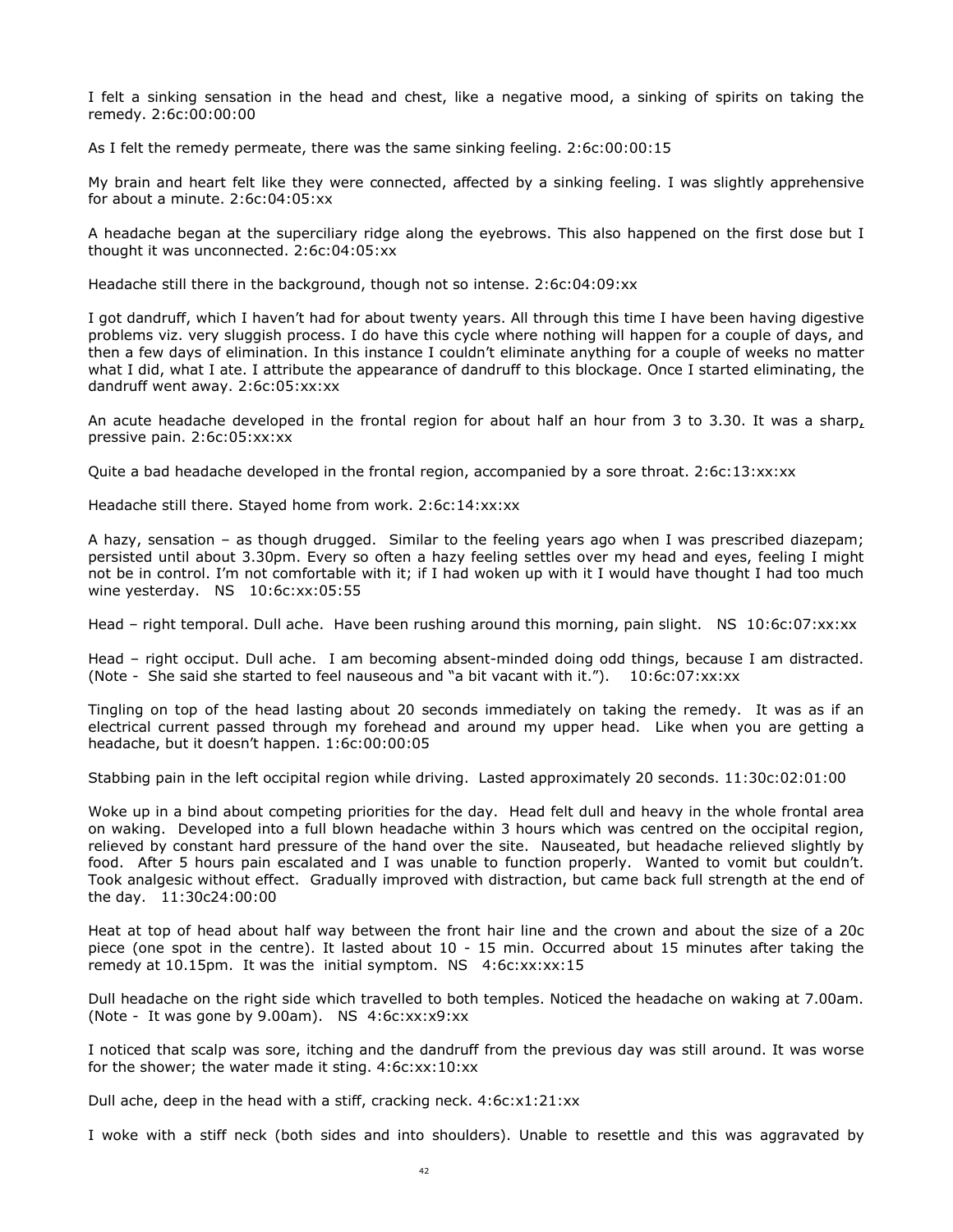husband's snoring and feeling the vibrations through the mattress. Went to a different room to sleep. RS Also had a dull headache deep in the head but also noticed it in the frontal area and temples. 4:6c:x2:x5:xx

A dull ache in head, located right side of neck, just below skull - remained very localised (in that spot). 4:6c:x2:12:xx

I woke with a dull headache (vertex and temples) and neck pain (stiffness, crunching when moving from side to side) after deep sleep. At the same time skin (eczema) was very itchy. 4:6c:x4:x7:xx

There was a dull ache which accompanied neck and eye problems and it was worse when looking down.. 4:6c:x5:xx:xx

Two minutes after I took the remedy it felt like my glasses were really heavy on my forehead and nose. 6:30c:00:00:02

My head felt hazy as I was looking at my computer, a slight headache on the vertex - this happened instantly. 6:30c:00:22:40

My neck feels sore/strained it is difficult to keep my head up. 6:30c:00:02:15

8.00pm. I noticed a very sore spot on the top back of my head where there is a kind of groove; it was sore like a bee sting, also like a bruise say in a peach; the sensation that my finger would just sink thought the skull. If I did not touch it, it did not hurt. However rubbing it was better in that the pain also gave relief (like pain in a massage), ie > for pressure. The pain was still there slightly when I woke up next morning, then it went completely after I got up. NS 3:6c:x4:xx:xx

7.00am. I wake up with a very bad headache and take the day off work. The headache is pain radiating from the top of the head and I have a sore throat for a while also. I stayed in bed till 11.00am but felt fragile and unrefreshed, just wanted peace and quiet and nothing to do with people. NS I am anxious about documenting the proving and type out these notes. I also feel guilty about taking time off work even though I take very little sick leave. I think this is a part response to the proving and part to life events generally, ie work and the end of the semester at college. 3:6c:x7:xx:xx

4.00pm. Shooting pain at the right side of the top of the head, pain in spasms extending to the right jaw bone, pain worse than ever before, pain in waves, shooting pain, sore spot on top of head, not < or > for pressure. Lasted till 8.00am next morning. AS 3:6c:x9:xx:xx

9.00am. Same headache, dull, frontal, blocked, and blocked sinus, and sinus pain. I get headaches very rarely, and sinus pain almost never. 18:xx:xx:30

Itching scalp for about 20 minutes. 8:30c:x6:xx:xx

Headache pain in the top of the head; wish it could be cut off then I would be better. Like a rectangular pain on head. I am not a headache person. 8:30c:x6:xx:xx

Another head pain coming on right now in the front of my head different from the one this afternoon but again feeling of rectangle; just cut a slice of my forehead off. 8:30c:x6:xx:xx

Dull pain on top left side of my head. Lasted for a few minutes.9:30c:x1:13:xx

Itchiness started around lower back of my head. 9:30c:x1:18:xx

Slight prickling sensation felt around temples. Better for scratching. 9:30c:x5:xx:xx

Slight prickling sensation felt on head under hair. Better for scratching. 9:30c:x5:xx:xx

There's been a sore spot on the back of my head close to my vertex, better for pressing, better for rubbing, better for pressure, in fact generally I'm better for pressure. 3:6c:xx:xx:xx

My skin is tingling, prickling, in my hair on my head; also tingling on my face, chest, back and knee. 9:30c:xx:xx:xx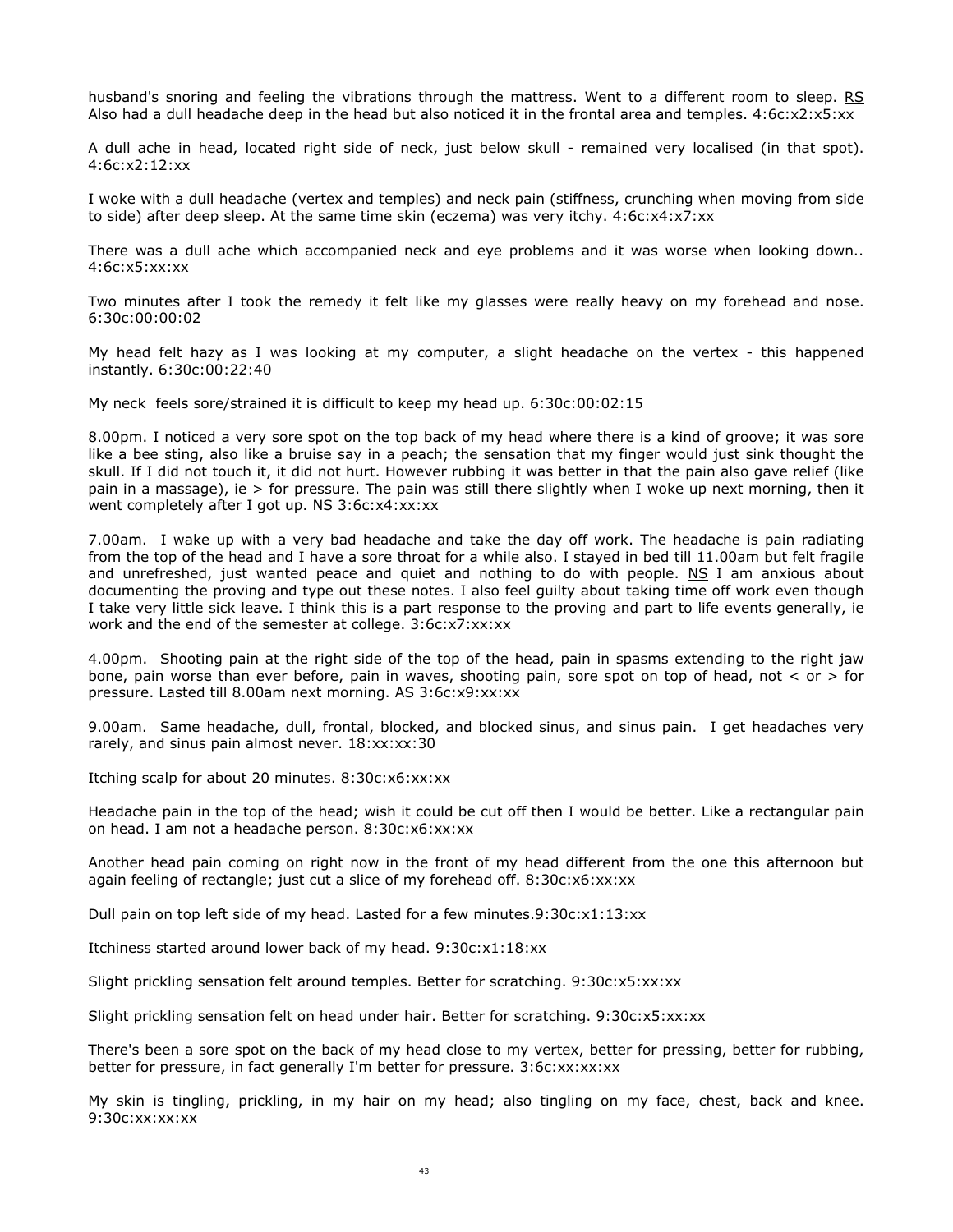Instant pain in my vertex; dull pain, better for rubbing my head, better for pressure. 9:30c:xx:xx:xx

Heat in the vertex like a 20-cent piece on the vertex in the brain and burning. 4:6c:xx:xx:xx

Immediately my forehead got hot and I found it hard to focus, my eyes couldn't move, my Mum told me to move, but I couldn't move. I was suspicious about the symptoms so I took another dose later and I had the exact same symptoms of heat in my head then hot and cold and shivering. I was so cold I was sitting in front of the heater; this hot forehead lasted half an hour. 5:30c:xx:xx:xx

# EYES

3.00pm. Eyes felt dry. I noticed this driving home, and when I closed my eyes firmly to make them water it felt worse. 4:6c:x5:xx:xx

2.00pm. Eyes felt dry. I wondered whether it was a reaction to the air conditioning in the room? 4:6c:x6:xx:xx

Eyes very sensitive to glare. Had to squint all day RS 11:6c:02:01:00

1.30pm. I feel tired and cold. Am physically weary, but mentally okay. found myself yawning. My eyes are difficult to focus and feel like they are rolling back in my head and that I'll fall asleep in the middle of an interview. Having difficulty concentrating and following what the client is saying. (I had been very focussed until now, so it

feels somewhat quick in onset). I noted feeling indifferent to the idea of exercise (which I know would help). Am feeling cold. RS 4:6c:x1:16:xx

Heaviness in my forehead and eyes. My eyes were hazy. It felt as though I had just taken off my glasses at the end of the day. Usually they would focus again within minutes; 2 hours later they still hadn't focussed. 6:30c:00:04:55

9 or 10.00pm. Dry burning eyes for two days. NS 14:00.00.00

Sitting doing some rep. Slight "dizzy" feeling – difficulty focussing when reading, better when writing – lightness over eyes. I don't usually feel dizziness; odd feeling that persisted while I was working for about 17 to 18 minutes. (Note - She described this sensation "as though aware of lightness inside my forehead and going down into my eyes"; it started to dissipate when she was writing it down and intensified while she was telling me about it). NS 10:6c:xx:xx:10

A hazy, sensation – as though drugged. Similar to the feeling years ago when I was prescribed diazepam; persisted until about 3.30pm. Every so often a hazy feeling settles over my head and eyes, feeling I might not be in control, I'm not comfortable with it, if I had woken up with it I would have thought I had too much wine yesterday. NS 10:6c:xx:05:55

Eyes – left. Feel like I'm getting conjunctivitis; my eyelid is itchy (top) and the inside corner. Stings when I touch it. There is a sty on the top eyelid (centre) and it feels like there's something in my eye scratching. I have had sties in the past but not for a long time, same with conjunctivitis. Worse scratching, touch, thinking about it. 20:04:xx:xx

Eyes – left. Still have the problem with my eye, itchy, stinging, but not as severe – especially if I keep my hands off it. Worse rubbing. 20:05:xx:xx

Eyes – left. Eye same as yesterday, itchy, stinging, dry, worse rubbing. 20:06:XX:XX

Eyes – left. Itchy, stinging, worse touch and rubbing. Pretty much unchanged from yesterday. 20:07:xx:xx

Eyes – left. My eye is worse today; when I woke up it was really dry (feeling) and very sore in the inside corner; it feels like the tear duct is blocked maybe. Very much worse for touch. 20:08:xx:xx

Eyes. Feels better from crying. 20:09:xx:xx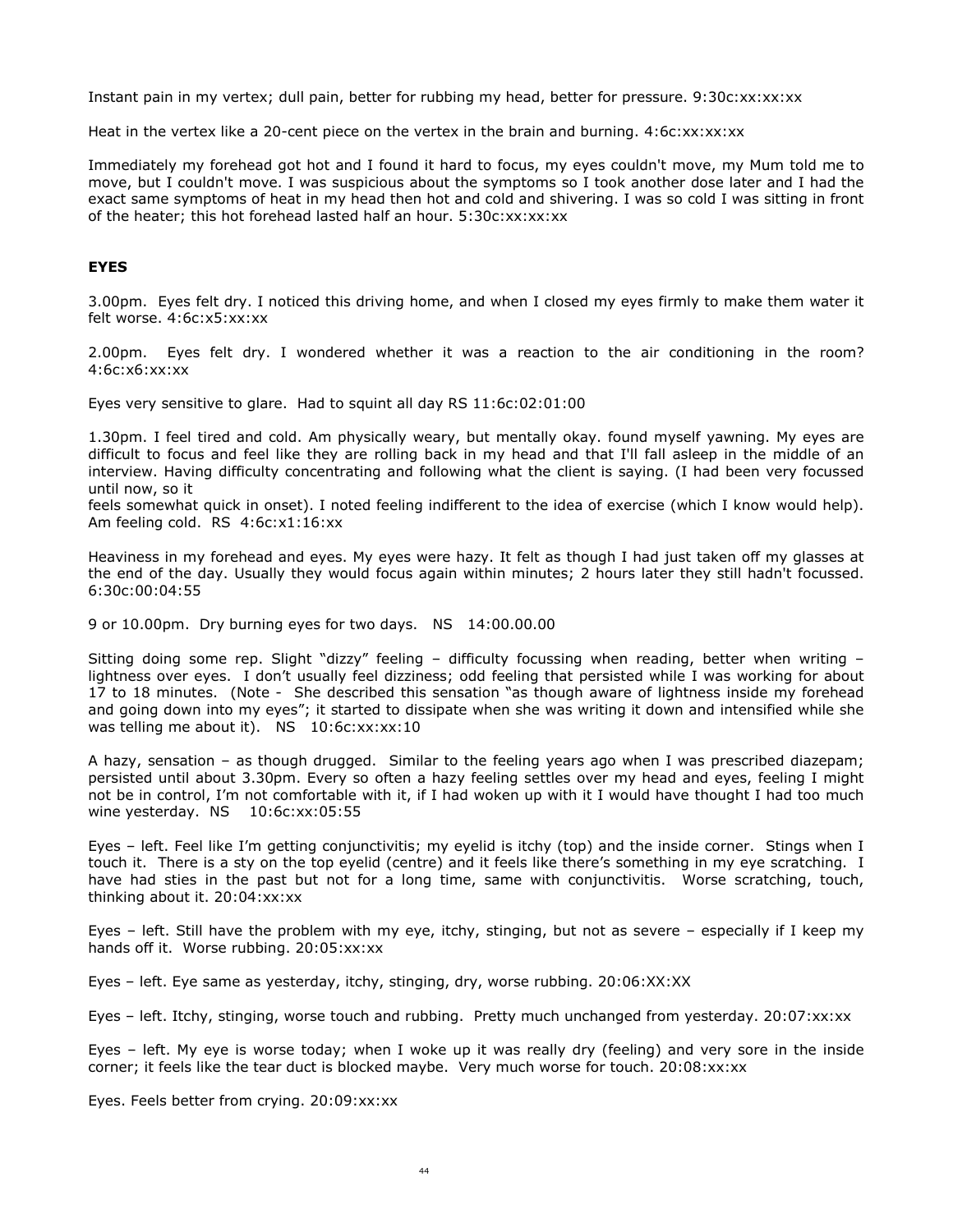# VISION

On waking at 7.00am, when finally opened eyes after some minutes I noticed that my vision was obstructed by a black pattern of squares and circles similar to an enlarged newspaper photo or looking through glass bricks. I had to close my eyes tightly 2-3 times and reopen them before I could focus. I felt panicky and saying to myself, "What's happening, I can't see". NS 4:6c:xx:x9:xx

11.45pm. I was dropping off to sleep lying on my right side. I had a swirling sensation very pleasant for about ten minutes, then I turned over to the left side and I saw with my eyes closed a purple light about the size of a 20 cent coin, in a kind of scratchy pattern like purple neon but brighter, for two minutes. I was shocked and thought, that's it, I have to stop taking that remedy. NS 3:6c:xx:16:45

Whilst driving down Parramatta Road feel like I can see really far away. Another interesting new sensation. 8:30c:xx:xxxx

My eyes are taking a longer time to focus on long distance subjects. 18: xx:xx:xx

Sitting doing some rep. Slight "dizzy" feeling – difficulty focussing when reading, better when writing – lightness over eyes. I don't usually feel dizziness; odd feeling that persisted while I was working for about 17 to 18 minutes. (Note - She described this sensation "as though aware of lightness inside my forehead and going down into my eyes"; it started to dissipate when she was writing it down and intensified while she was telling me about it). NS 10:6c:xx:xx:10

My vision is very good, I can see far away. 8:30c:xx:xx:xx

# EAR

2.30pm. Pain on and off in right ear, quite sharp, lasted till 3.30pm when it extended to the right cheekbone. NS 3:6c:x9:xx:xx

Can hear really well, a new sensation. 8:30c:xx:xx:xx

Left ear felt blocked. Moving my jaw made it block and unblock. It went away after 15 - 20 minutes. 9:30c:xx:xx:25

Pain occurred in ear (and throat) that feels like an infection. Pain is on the right side. 9:30c:x2:19:xx

Ear pain got worse at 1:30am. Worse when jaw is opened. 9:30c:x3:10:xx

Left ear feels blocked and under pressure. Breathing deeply through my left nostril helps by causing pressure changes in both ears when I do this. 9:30c:10:xx:xx

Ear feels blocked and painful like there is phlegm in it. 9:30c:17:xx:xx

## **NOSE**

Left nostril, inside bottom; started yesterday, after a bit of a cold, quite bothersome. Sore and dry in left nostril on septum. Keep picking at it. < blowing nose. 17: xx:xx:xx

Left nostril still quite bothersome, keep picking at it. It's sore and dry. 17: xx:xx:xx

Nostrils dry, discomfort. 17: xx:xx:xx

Nostril: discomfort sore, dry, < touch. Both nostrils now. Want to keep picking at them. 17: xx:xx:xx

Nose - both nostrils. Sore and totally dry. Really strange, never had this before! Very sore on touch. Quite uncomfortable. 17: xx:xx:xx

Both nostrils, recurrent clear discharge, pain<br/>blowing nose, <touch. Very dry, crusty , sore and irritating unusual. Never had it before! Feels like nostrils are stuck together at the top. 17: xx:xx:xx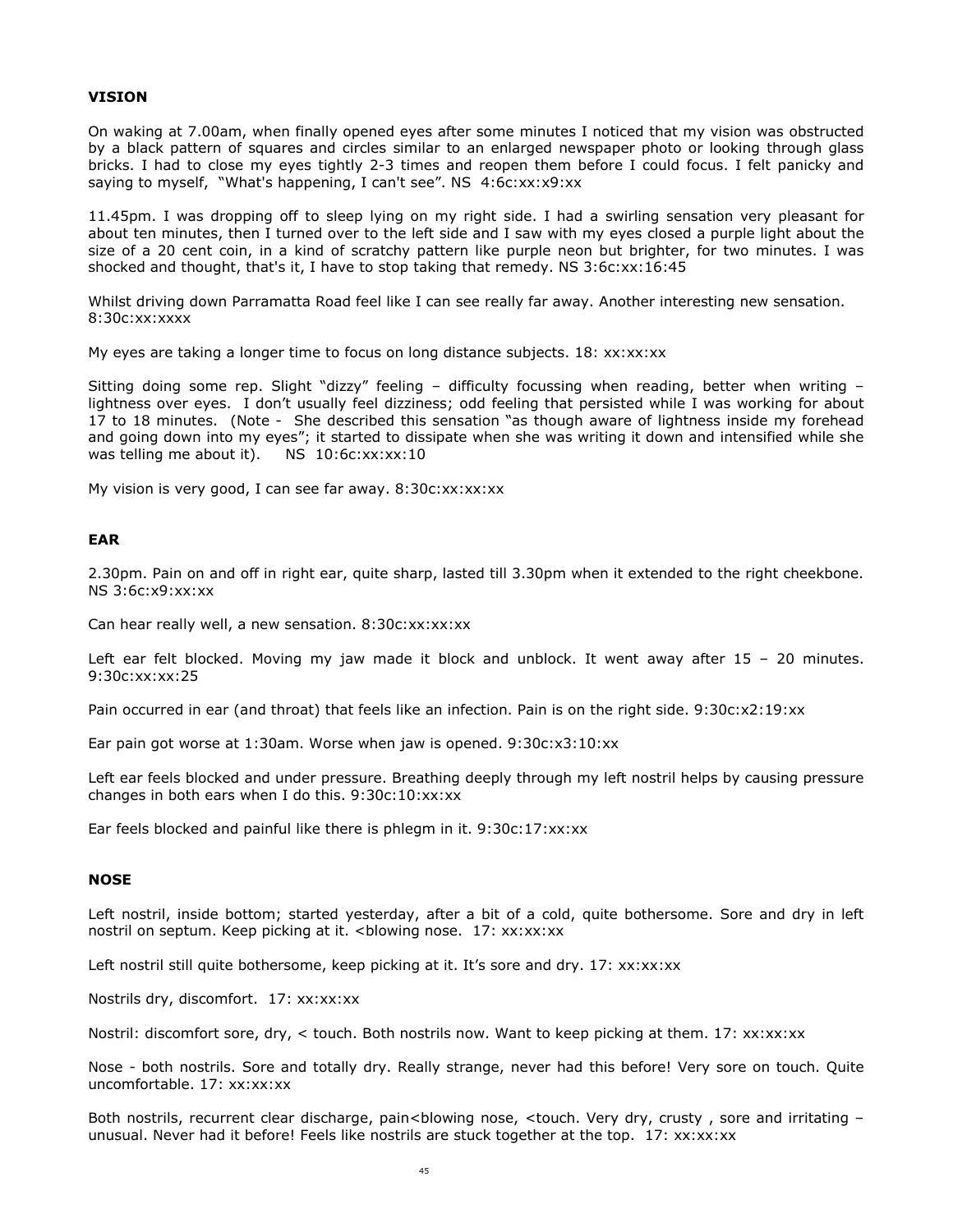Both nostrils very dry, sore, crusty, bloody mucous, < blowing, < touch. 17: xx:xx:xx

Nostrils still dry but not so extreme any more. 17: xx:xx:xx

Nose still dry but not as painful and discomforting. 17: xx:xx:xx

Mild burning sensation at the root of the nostril followed the waning of the burning sensation in the head c.10.25pm. It felt like a thin ring all around the orifice. NS 4:6c:xx:xx:20

Did the vacuuming over an extended period during the day and noticed that I was very aware of the dust this heightened sense is unusual -smell seemed to linger in nose for sometime (c. 1-2 h). NS 4:6c:x2:xx:xx

Initially on waking, would blow nose and would have to scrape at internal root of nose to fully evacuate. 4:6c:x2:x7:xx

As for yesterday - dry, crusty bits left to scrape off at back of nose after initial blow. 4:6c:x3:11:xx

2.00am. Wake with tingling sensation inside right nostril - marked and unusual. NS 14: xx:xx:xx

Clear bland discharge from nostril at 7.30am on waking. 14; xx:xx:xx

Tingling sensation continues at night. 14:01:00:xx

Tingling inside of nose continues throughout the day and night. 14:02:11:xx

Prickling and sneezing sensation. 14:02:13:xx

Sneezed six times loudly. No discharge. NS 3:6c:x1:x7:xx

I had sniffles, and slight watery discharge enough to blow my nose; this lasted about 10 minutes; it might have been like an allergy symptom. NS 3:6c:x3:14:xx

Six loud violent sneezes one after the other. NS 3:6c:x4:xx:xx

Sneezed twice with a stuffed nose; the right nostril was blocked; this lasted 10 minutes. NS 3:6c:x5:xx:xx

Sniffles, no discharge, no other symptoms. NS 3:6c:x7:xx:xx

Throat / root of nose. Dry, burning pain on waking < swallowing. Lasted for 10 minutes. Felt less intensely on and off throughout the day when swallowing. 7:30c:xx:xx:xx

Blocked left nostril on waking. Cleared after 10 minutes. 7:30c:xx:xx:xx

Throat/root of nose. 7.00am. Dryish burning sensation lasting for 10 to 15 minutes. 7:30c:xx:xx:xx

Throat/Root of nose. 7.00am. Dryish burning sensation on waking. Lasted 10-15 minutes. 7:30c:xx:xx:xx

Throat/Root of nose 6.30am. Dryish burning sensation on waking. On and off throughout day but more aware of it morning and evening. 7:30c:xx:xx:xx

4 months later my sense of smell has finally come back; strong smells were just awful and made me gag for the last 4 months; perfume was intolerable and awful. Now I'm so into perfume, smells are amazing, especially sandalwood and vanilla. I love it, I'm now passionate about smells, it's the total opposite of before; this is a complete change. 7:30c:xx:xx:xx

### FACE

Tingling lasting about 20 seconds immediately on taking the remedy. Had to answer the phone briefly, and then tingling changed to a needle-like sensation on both cheek bones, lasting 5 minutes. 1:6c:00:00:05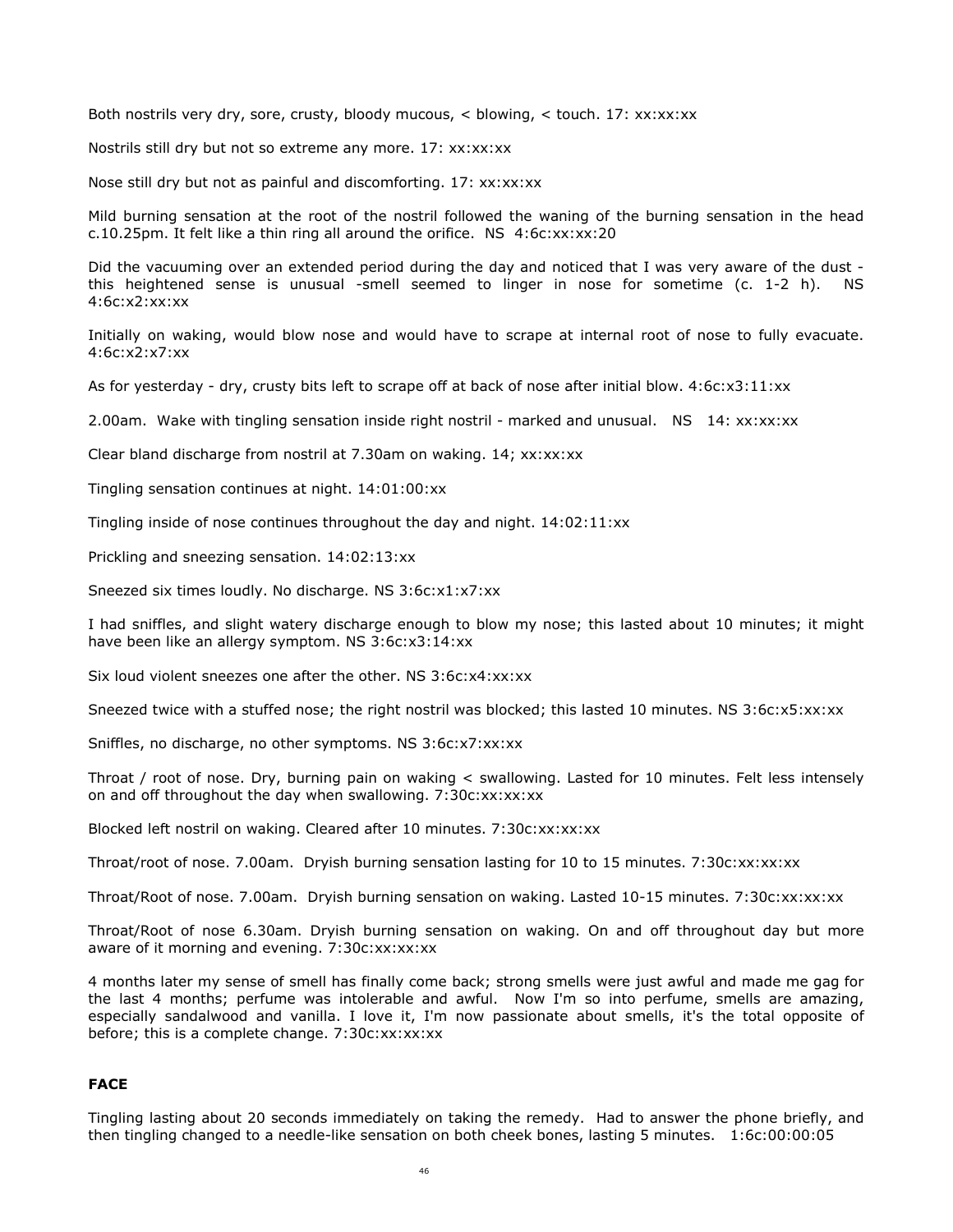A shooting current-type sensation on the left side of my lower jaw bone a few minutes after taking the remedy. It travelled from the underside towards my teeth. 23:30c:00:00:05

My forehead started to slightly heat up, heat on other parts of my face remained the same. Body felt slightly colder. Coldness in my body gone by 12.00 but forehead still hotter then usual. Felt like flu symptoms starting. NS

5:30c:x1:x1:30

Itchy face especially jaw area.  $NS = 5:30c:x1:x6:50$ 

Hot flush in face. Face hot, feels as if it has been stretched. Forehead not as hot as last time. Shook face which helped a bit. NS 5:30c:x1:10:xx

Pain in the right cheekbone on and off, sensitive to touch, but touch does not ameliorate; the area of pain is about the size of a 10c piece. NS 3:6c:x9:xx:xx

At 3:30pm, heat, hot flush, red cheeks. No perspiration, maybe less. 8:30c:x1:x6:xx

Facial hair is a bit sensitive when stroked mostly on the right side. Under chin, throat and tongue. Irritation. 9:30c:xx:23:55

Face – corner of mouth. A small whitehead pimple has come up near the corner of my mouth, left side, top lip; I don't remember ever having a pimple in this place before (which isn't to say I haven't!). 20:06:xx:xx

Pimple still there, corner of mouth, but healing well. 20:08:xx:xx

Woke up with pimples over left eyebrow. Don't usually get pimples these days – these are very small. [Note She described them as not really noticeable but she can feel them with her finger and they are touch sensitive]. NS 10:6c:06:xx:xx

Slight lesion on left side, gone next day. 2:6c:08:xx:xx

I got a cold sore on my bottom lip. This appeared some days ago. It's not very bad. I suspect it's a follow-on from the result of a previous remedy I was taking which had shifted my genital herpes scenario. I used to get cold sores a lot in my 20s and early 30s. 2:6c:05:xx:xx

If I touch it, it hurts; it's worse for touch, it hurts if I move the hairs on my face. 9:30c:xx:xx:xx

My face feels as if it's stretched and very tired and stretched. 5:30c:xx:xx:xx

### MOUTH

 1.30pm. There is an electric, jumping-nerve sensation in the lips while I was talking. Occurred in two short spasms of less than a minute each. NS 4:6c:x1:16:xx

Gum, around top back left tooth, swelling and bleeding, <touch. Feels sore, swollen and bleeds a bit. Very strange! 17: xx:xx:xx

Gums, upper back left, sore swollen itchy  $>$  cold. 17: xx:xx:xx

Gums, right side, lower back this time sore. Dull ache. Seems to be shifting around. Uncomfortable, but not too bad. 17; xx:xx:xx

9.45pm. Dryness. 8:30c:xx:xx:xx

9.35am. Mouth is very dry; tongue is sticking to palate. 8:30c:xx:x1:05

Noticed 5 small lumps on inside of left gum at the back near the molars. 9:30c:x1:13:xx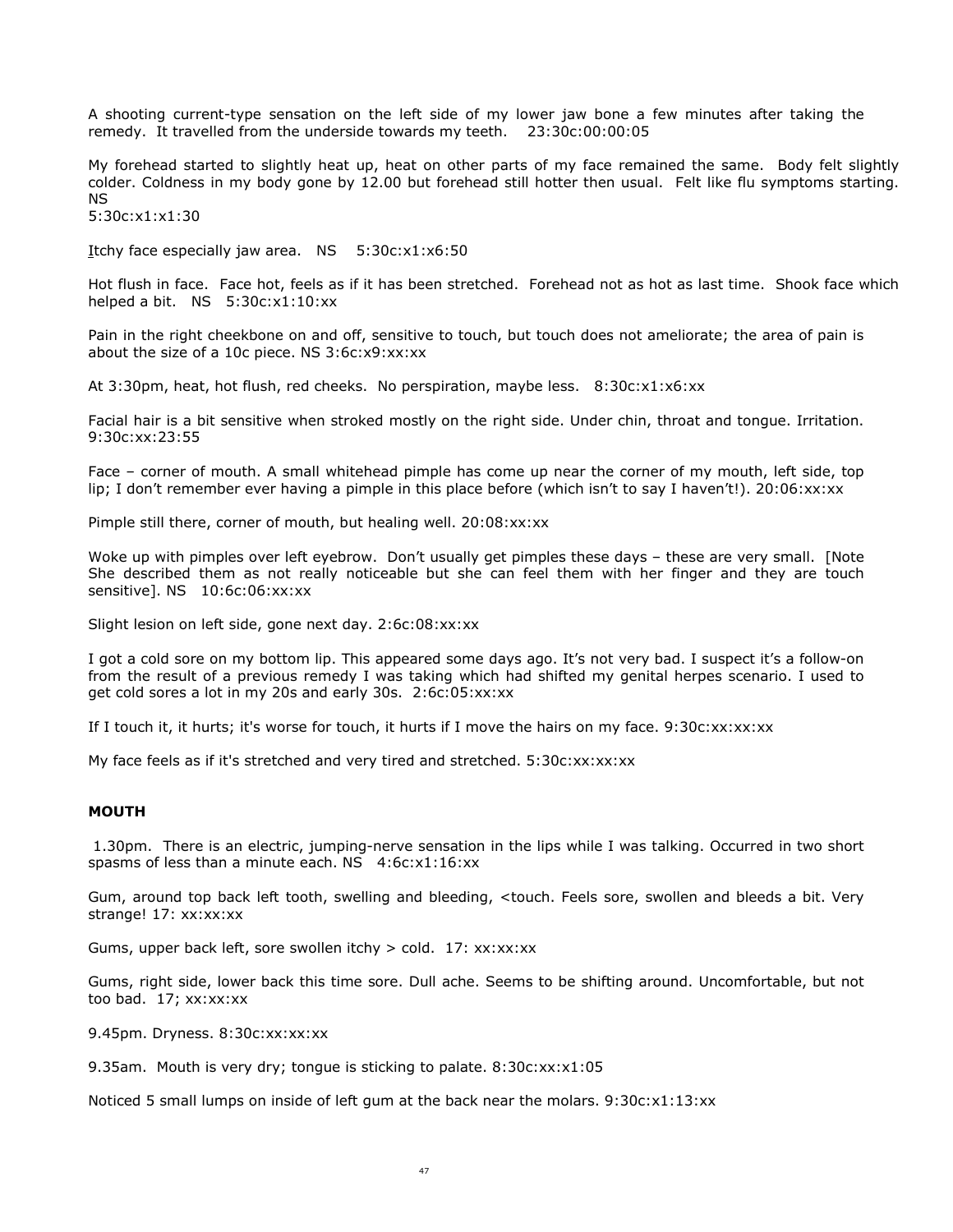Cold sore appeared on left side after I noticed an itchy sting, which was the same place that I first got one. 9:30c:x3:10:xx

Pink patch appeared on lower lips. 9:30c:x3:10:xx

Slight prickling sensation felt on bottom lip near cold sore. 9:30c:x5:xx:xx

After a cup of coffee my right upper gums became swollen, and they were still the same 2 days later. There was no pain. 2:6c:07:xx:xx

Gum swelling from 3 days ago has moved to upper front. 2:6c:10:xx:xx

## TEETH

Wisdom tooth (R lower) appears to be gradually becoming more sore and puffy over the time of the proving. Tooth is trying to come through again. Sensation noticed on and off all day. 4:6c:x2:xx:xx

Right wisdom still aching and painful. Noticed it mostly in the morning and at night. 4:6c:x3:xx:xx

Aware of the pain which aches and stings since waking (2 hours before). Tended to disappear when occupied. 4:6c:x4:x9:xx

On and off during the day - Right lower wisdom tooth still aching.  $4:6c:x5:xx:xx$ 

10.30pm. Twinge of pain in the teeth, lower left molars; the pain moved around a bit on the left side. This happened when I was trying to get to sleep. NS 3:6c:x8:xx:xx

At 6.30pm, dull, shooting pain, inside and around edges of top and bottom teeth. It's like that feeling when the wind rushes through your teeth and chills them, only it happens when I'm inside. It started 3-4 days ago. I have never experienced this before. 18: xx:xx:xx

At 2.00pm, dull, shooting pain in the molars. < coffee? had 2 cups today? 18:x8:xx:xx

Same pains. Also notice a tight jaw, tight muscles > opening mouth wide to stretch it. (This has been a concomitant since beginning of teeth  $s$  $x$ ). 18:x9:xx:xx and 10, 14, 22, 43, 44.

My teeth are incredibly sensitive to cold, cold wind on my teeth is awful, as if my teeth are cold, as if I've bitten into an ice-cream; it's not really pain but it's awful, especially my bottom teeth; oh my god my teeth are rotting. 18: xx:xx:xx

### THROAT

After dark my throat began to feel a bit rough. This is new. It was not red or sore, just rough – pretty mild really. I had phlegm that was really hard to spit out at night, but it came out easily in the morning. There was no cough and the phlegm was bright yellow. This then happened regularly at night. 1:6c:01:06:00

Sore, left side at 11.00am. Has persisted since waking. It is the persistence that is new, not the sore throat on

waking. NS 4:6c:xx:13:xx

It appears to be lingering and getting worse. It feels sore, stitching and scraping. 4:6c:xx:14:xx

6.30am. Woke up with a sore throat. Noticed it on and off during the day but stayed at the same intensity. NS 4:6c:x8:xx:xx

 Following the burning sensation in the back of the nose there was a thin, clear stream of fluid trickling from the back of the nose down the throat. NS 4:6c:xx:xx:20

The burning in the nose and the thin stream of liquid sensation was followed by catarrh in the throat which was difficult to clear. NS 4:6c:xx:xx:20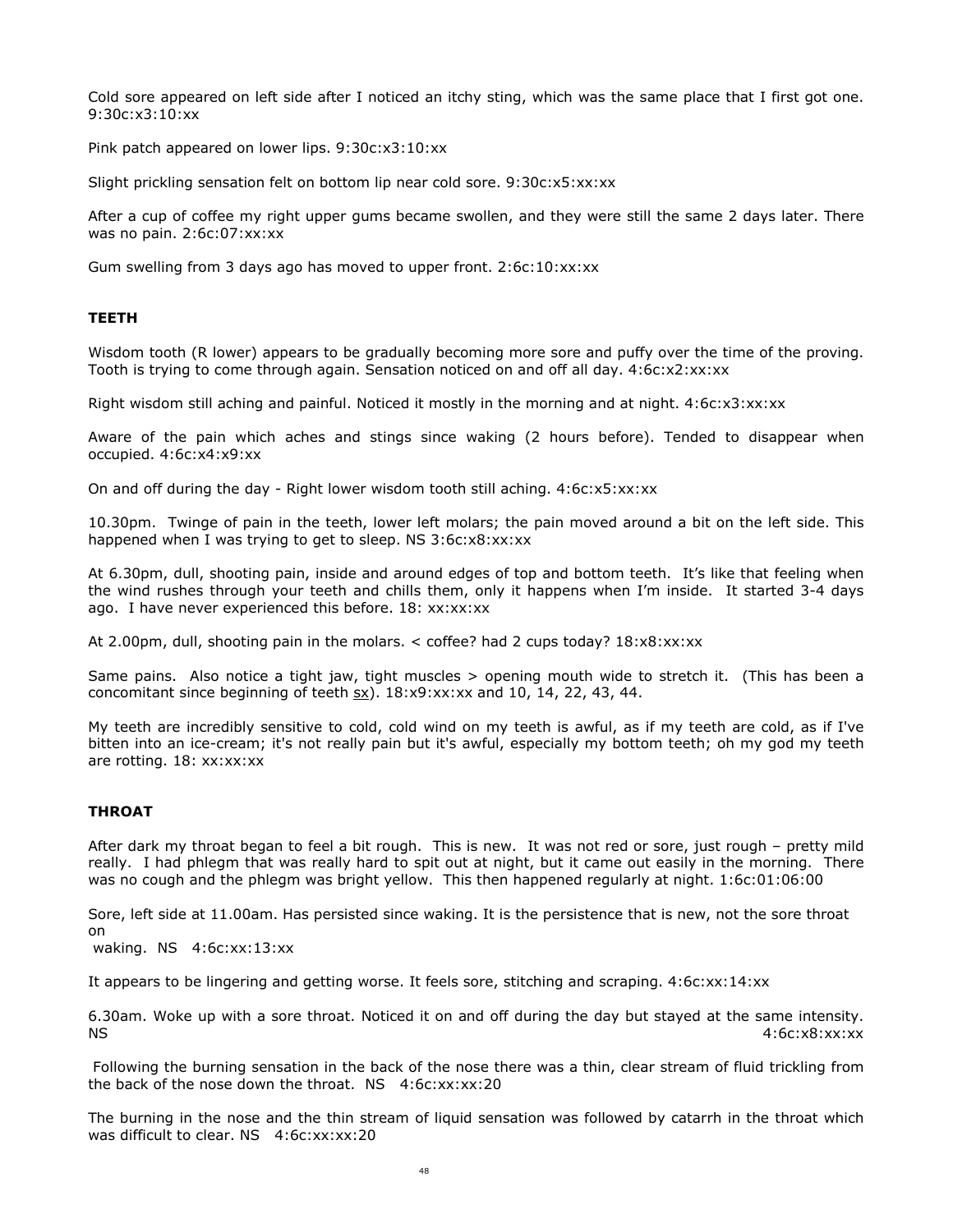Left side of my throat under my tongue was hurting. It felt like it was a little swollen. Swallowing felt a bit strange due to swollen sensation. 9:30c:xx:14:35

Pain occurred in throat (and ear) that feels like an infection. Pain is on the right side, and hurts more when I open my mouth wide. 9:30c:x2:19:xx

I can feel some mucous in the back of my throat. 9:30c:10:xx:xx

My throat has felt coated in mucous today, my voice has been scratchy. Thomas has been bleaching his hair and I think it's from the fumes; worse coughing, clearing throat.  $20:06:xx:xx$ 

Dry, but with mucous stuck in it. 20:09:xx:xx

Dry, stuck mucous – same as yesterday. 20:09:xx:xx

Dry, stuck mucous. 20:10:xx:xx

Unchanged from yesterday afternoon. 20:11:xx:xx

Pain / ache. Worse swallowing. Just a vague ache in my throat on the left-hand side. (Note - She described this as "slight bruising in the soft palate, ache in the back of my throat"). NS 10:6c:04:xx:xx

I got a sore throat accompanied by a headache. It had a raspy feeling. I have had a slightly sore throat off and on for the last couple of weeks. I thought it may be the result of the aftermath of an intense work period. It didn't develop into anything until today. (This continued until 21.9.01). 2:6c:21:xx:xx

Sore throat with headache. Stayed home from work. 2:6c:22:xx:xx

Pain on swallowing, < right side. Lasted for an hour or so. 7:30c:xx:xx:xx

# EXTERNAL THROAT

My jaw and glands felt as though they were swollen as though pressure was building up, however on palpating them they weren't. 6:30c:01:10:00

When woke at 2.30am noticed stiffness in neck and shoulders. I wondered whether it was to do with my anger. 4:6c:x1:x5:xx

I woke with a stiff neck (both sides and into shoulders). Unable to resettle and this was aggravated by husband's snoring and the feeling the vibrations through the mattress. Went to a different room to sleep. RS Also had a dull headache deep in the head but also noticed it in the frontal area and temples. 4:6c:x2:x5:xx

A crunching of neck when shifting. It was difficult to sit up straight and became worse as the afternoon went on. Accompanying the headache. 4:6c:x3:14:xx

A stiffness in neck that was worse for sitting and which also deteriorated in the afternoon. First noticed it after lunch and it gradually got worse into the night. 4:6c:x5:xx:xx

Stiffness is back on waking. 4:6c:13:xx:xx

Stiffness and crunching and difficult to move on waking. It was better for swimming. 4:6c:15:xx:xx

Wake at 7.30am with painful sides of neck on turning head RS, experienced last November to February following a bout of flu.  $14: xx:xx:xx$ 

#### **STOMACH**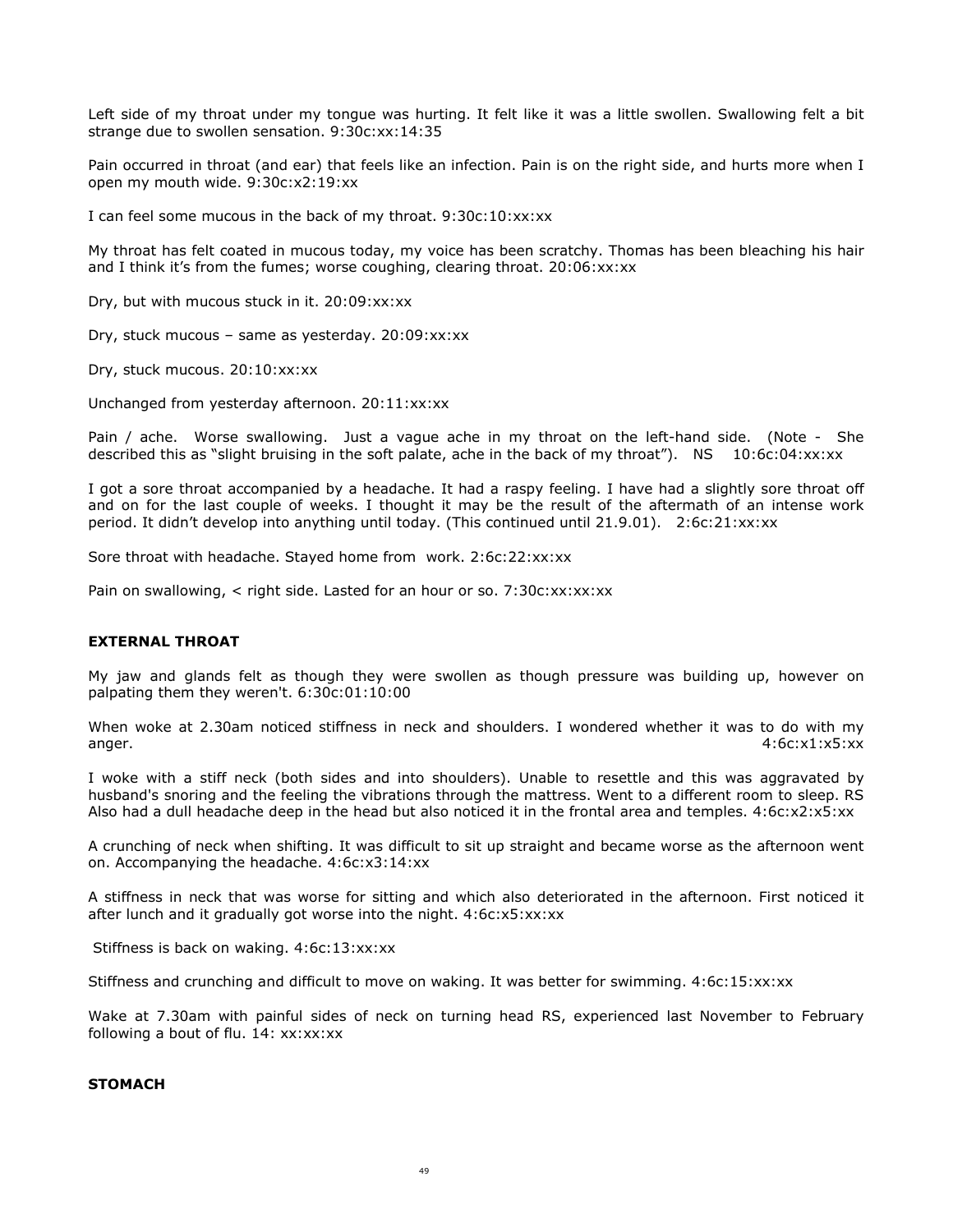Abdomen feels very heavy centrally. Feels as if something is stuck. Not like usual "too full" bloating. It was as if the food was caught at the top of the stomach and couldn't go any further. No pain as such, just very heavy. Relieved by sleep. 2:6c:xx:xx:xx

Stomach. Nausea on waking and after breakfast. Feeling of dehydration. RS. 12:30c:xx:xx:01

Stomach. Slight nausea, stomach cramps. Feel the need to eat. Wake up with nausea that steadily gets worse up until midday. Symptoms return in the evening. 12:30c:xx:xx:03

Stomach. Still unsettled. Feels weak as if everything I eat or drink will aggravate it. Still have to be eating or drinking something all the time. 12:30c:xx:xx:04

Stomach. Nausea through the day. If I eat late at night I feel uncomfortable and wake up dehydrated and feeling sick. 12:30c:xx:xx:06

Strange and painful dull sensation across epigastrium and in stomach after eating. 17: xx:xx:xx

Sweet craving not satisfied by eating sweets; also straight gluttony, "Fresslust"! This is very unusual. Quite unconquerable. Couldn't stop eating until went to bed. Weird. I fell asleep at the computer which is bad cos something is due today. 17: xx:xx:xx

Stomach feels like a lump. No appetite. Feel slightly sick in stomach. Can't eat anything. How unusual! 17: xx:xx:xx

Stomach. Sick feeling, bit nauseous. Zero appetite. Can't eat anything. I'm very affected by the news. Can't stop reading the paper. Terrible terrible news. 17: xx:xx:xx

Feels like a plug in there. Absolutely no appetite – still feeling a bit sick in the stomach. Can drink but difficulty eating. 17 : xx:xx:xx

Full sensation, still no appetite - strange!! 17: xx:xx:xx

Still no appetite! Have to force myself to eat. (I'm sure this is because of the state of the world). 17: xx:xx:xx

I had cutting sensation in the abdomen, but still had to eat (pasta, bacon, cream). Pain in stomach also still present at 11.30pm. 4:6c:x5:xx:xx

Not feeling hungry tonight; normally starving about this time of the night. No appetite with nausea. Made myself eat a chicken dinner. NS 5:30c:x2:x8:xx

(Note - Fullness, feels like she is severely constipated < walking, moving and leaning forward, > still. 9.30pm). 6:30c:00:19:35

I feel like I am severely constipated; it is worse for walking, movement and sitting down. It is better for standing still. 6:30c:00:19:35

On the right side of my stomach it felt as though someone was poking me. It felt like a sharp stinging pain. 6:30c:00:21:50

Feel like I am going to vomit and cry > for drinking hot water everything going back to normal. Feel weird again when writing. 8:30c:xx:xx:xx

Grumbling in stomach. 8:30c:xx:xx:xx

Water brash in the mouth >for burping. I do not experience water brash, unless I am sick. 8:30c:xx:xx:xx

Am feeling nauseated with a dull circular pain, in my abdomen. The experience of a dull circular pain was new. 8:30c:xx:x2:05

A wave of nausea and feeling like I have to vomit vomit, sits just in the back of the throat. 8:30c:xx:x5:30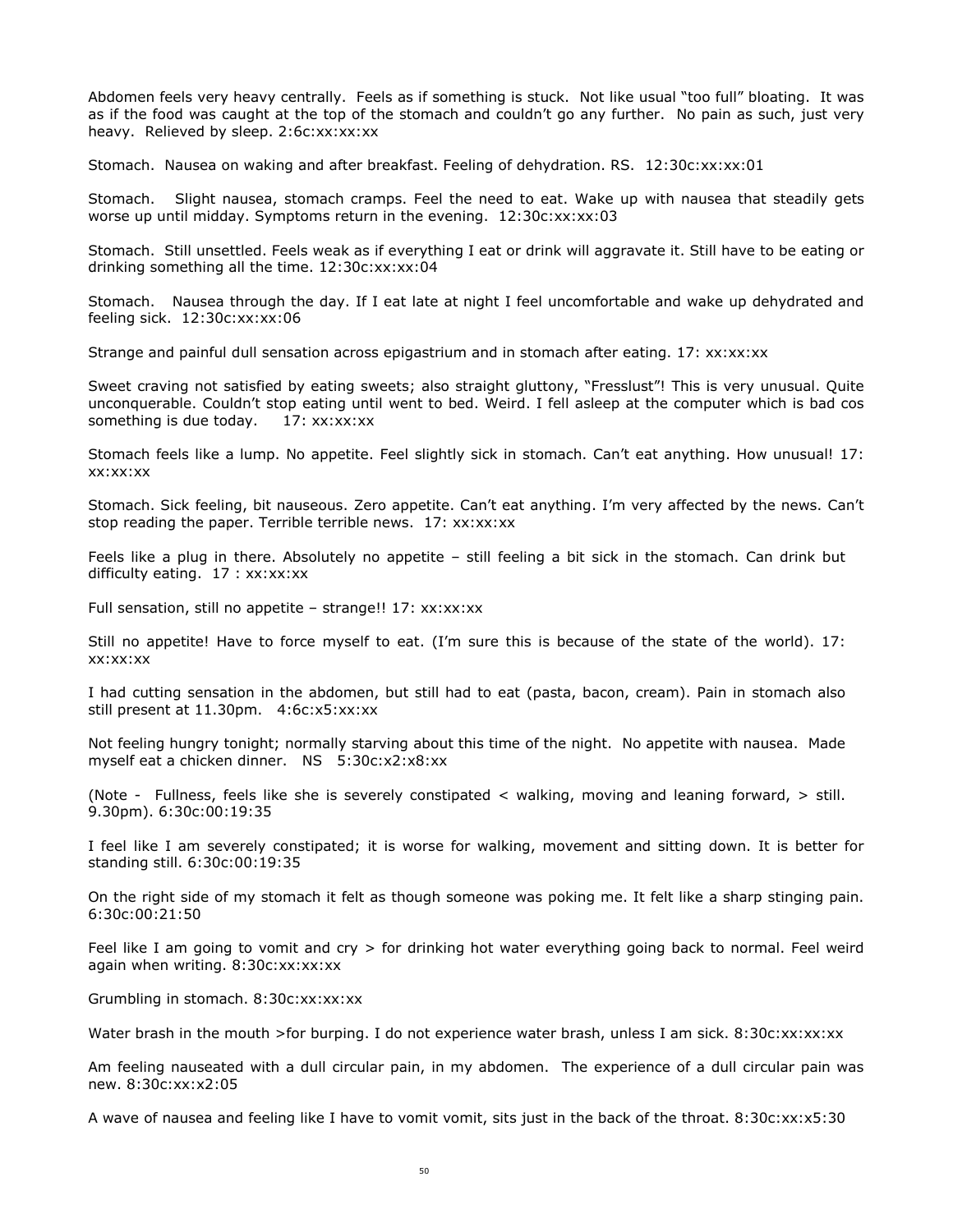5.07pm. A wave of nausea feeling like I have to vomit; I get that feeling in my mouth. 8:30c:xx:x9:23

Nausea and dizziness. I want to throw up and cry, feeling shaky sort of cold. Nausea seems to move down in the stomach. It feels like pregnancy nausea to me. 8:30c:x1:x8:xx

Nausea, faint, dizzy, have to sit down >for walking by the sea. 8:30c:x1:13:xx

The nausea is like pregnancy; nausea comes on quickly. 8:30c:x2:x9:xx

I did yoga for ½ hour, then relaxation for a while. Felt very sick and nauseous after? 8:30c:x4:xx:xx

Like a lump under my sternum. About an hour after eating lunch (tuna and crackers) the lump started and is better for burping. NS 10:6c:01:05:xx

Still discomfort, lump, burning, nausea? Not better or worse for eating – food is actually not my favourite thought, although I did manage to eat breakfast. (Note - Worse thought of food, "even my kick starter orange juice was not as enjoyable, I can't say I'm sick, but not 100%"). 10:6c:01:23:xx

Stone, lump in pit of stomach, worse eating. 10:6c:02:23:xx

Still stone, lump in pit. Worse eating. Passed a stool about midday but the sensation is still there. (Note - Dry stool, "feels like it wasn't complete. I don't feel super-dooper. I feel like the lumpy sensation will go when I flush the system so to speak; this has thrown my evacuation out"; she sounded flat). 10:6c:03:06:xx

The sensation of a lump in my gut has gone. 10:6c:04:xx:xx

Fullness, worse eating, better eructation. This full feeling is radiating to my chest/breasts on both sides like a dull ache. 10:6c:05:xx:xx

Thirst for cold drinks. Usually I am not a thirsty person – drank large quantities of cold juice. (Note - Drinking glasses of water or fruit juice two at a time). NS 10:6c:05:xx:xx

Lump, worse eating. 10:6c:08:xx:xx

Nausea. Woke in the night feeling very sick – felt sure I was going to throw up – I was so tired I couldn't get out of bed and ended up going back to sleep without vomiting. 20:09:xx:xx

Nausea – worse thought of food – better warm drinks (herb tea). Feel sick – like throwing up, getting slightly better as morning progresses. 20:10:xx:xx

Nausea gone by midday. 20:10:xx:xx

Slight nausea this morning, easily ignored, breakfast as usual. 20:11:xx:xx

On taking the remedy it makes me feel like I want to eat. This happened strongly when I took the first few doses, and to a lesser degree subsequently. 7:30c:xx:xx:x1

#### ABDOMEN

Violent movement accompanied by loud noise in transverse colon on and off for 2 hours. Followed by explosive dark fatty stool. 11:6c:05:00:00

On waking at 5.00am there was a sensation of inner trembling and pulsating of the whole trunk of the body (Note - centred round the heart chakra region -obs). NS 4:6c:xx:x7:xx

9.45pm - 11.00pm. Started getting really bad stomach pains. Very bad cramps. Above navel, towards the left.  $>$  better for lying on back wiith stomach stretched. NS  $5:30c:x2:11:xx$ 

I felt like I had butterflies in the abdomen (Note - She indicated the hypogastrium area and said it tingled for about 30 seconds). 6:30c:00:01:10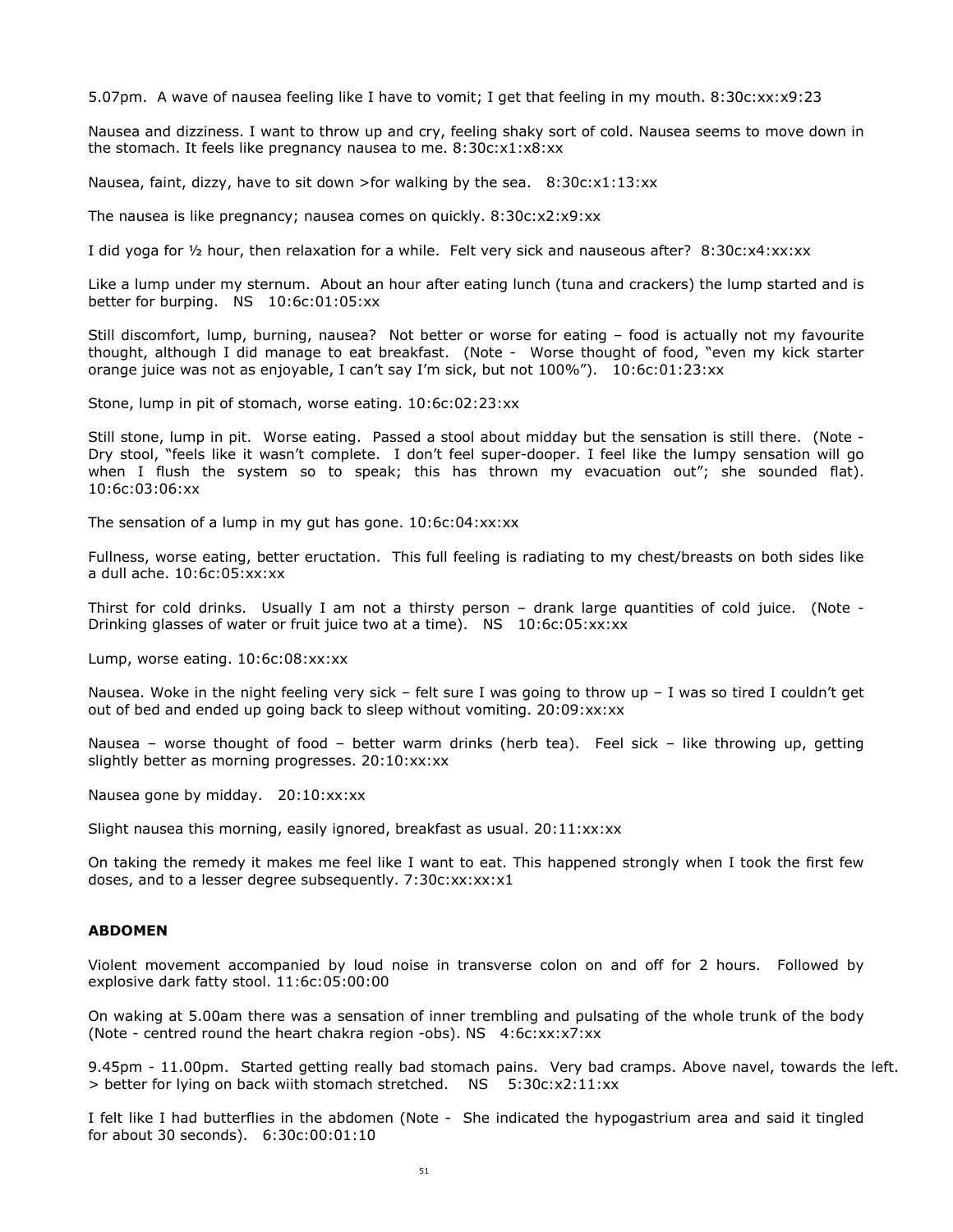4.45pm. (Note - Pain feels like period pain - during ovulation - doesn't usually have ovulation pain. Had to sit on ground). 6:30c:01:12:00

7.00pm. (Note - Tummy upset, < walking, > not moving. She said it felt like potential diarrhea). 6:30c:01:12:00

It felt as though I had the cramps that go along with diarrhea but I had no diarrhea to go with the cramps. (Note - < walking. Lasted 10 minutes). 6:30c:07:00:00

During an aerobics class I had chronic cramps in my lower abdomen - the type you get with diarrhea. (Note - < movement). 24:30c:01:04:00

Abdominal cramps with a sore lower back. I tried to go to the toilet but I was constipated. The cramps were better for stretching. 24:30c:06:00:00

Belching, almost always at this time dropping off to sleep. RS 3:6c:xx:16:3x

A strong pain in left groin whilst walking, >for pressure for about ½ hour. 8:30c:x1:12:xx

Pain rectangle on the right of belly button. Sore, dull, aching, pulsating on and off. Like a rectangle inside my belly >for slight rubbing. NS 8:30c:x5:xx:xx

Pain is still there, now it is much more faint. 8:30c:x5:xx:xx

Still got the pain, not so strong >for soft rubbing, thoughts of the remedy pervade my mind, the idea of something strong, rectangular. 8:30c:x5:xx:xx

Pain from yesterday is back again. I argue in my head whether or not I should write it down; the pain is more dull and it seems to sometimes get  $\lt$  by thinking about it, sometimes get  $>$  by thinking about it. 8:30c:x6:xx:xx

Have had very bad, painful gas with bloating for most of the day. I have gone to the toilet 5 times. 9:30c:5:xx:xx

Dull discomfort as though "diarrhoea" might be onsetting, backing up into stomach. Could be due to haemorrhoids and the trauma of this morning. (Note - She said she feels "uncomfortable and lethargic". The abdominal discomfort and pain in the back went after eating lunch). NS 10:6c:01:01:xx

Sharp pain on the right side of my abdomen, liver, sensitive to touch. 3;6c:xx:xx:xx

A sensation as if someone is pushing a finger deep into my sternum; it's not my heart, it's not my breast, it's not my spleen, kind of under the ribs, nasty, pushing pain. 18: xx:xx:xx

Constipation, severe impacted constipation, profound discomfort in my abdomen with also heartburn and it had to be removed mechanically; lots of bleeding with my stool, pain, fissures, bloody stool, abdominal discomfort and a lump sensation in my gut; all of this lasted 24 hours, burning sensation, dull aching. 10:6c:x:xx:xx

My abdomen is distended; it felt as if I was constipated; better lying down, better moving, worse standing still, better for pressure and bending double, better for stretching; a tingling sensation just behind and under my ribs, cramps in the abdomen, especially the lower abdomen; they woke me up in the morning. There seem to be some changes in my stool. I feel as if I need to be stretched. I need to be stretched with my tummy out. I want to be stretched out. (Note -prover number 6 became pregnant during the proving and these symptoms need to be questioned). 6:30c:xx:xx:xx

I've been bubbly, gassy and fermenty in my abdomen. 9:30c:xx:xx:xx

#### RECTUM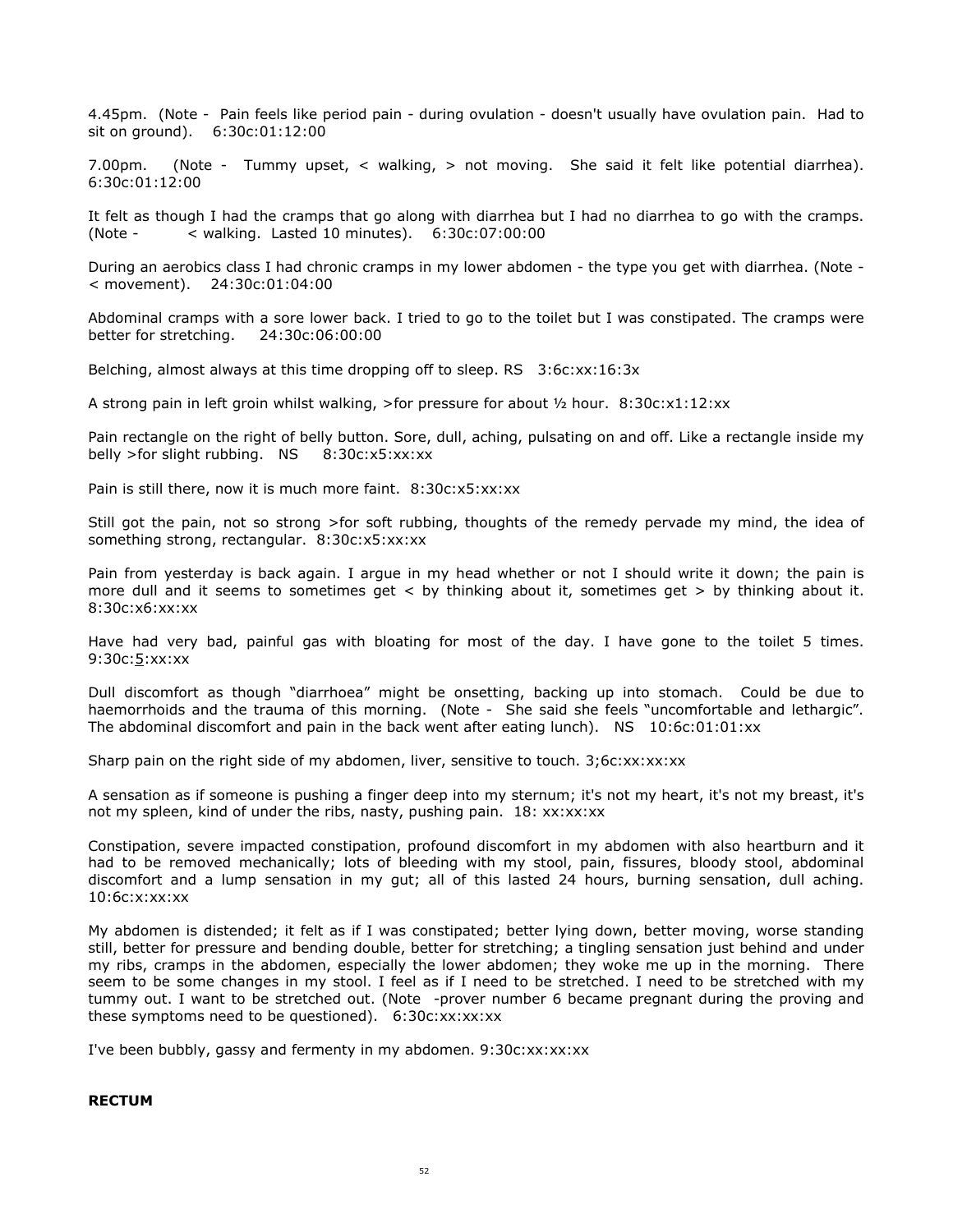Inactivity, digestion sluggish, slow, ineffectual urging. Took some digestive bitters and had a motion but still "not get done sensation". 17: xx:xx:xx

Left side, itching and discomfort. Feels like haemorrhoids (since birth of 3<sup>rd</sup> child) are aggravated. Or is it  $[a]$ herpes, too? 17: xx:xx:xx

Itching discomfort, irritating. All day. <wiping < stool. 17: xx:xx:xx

Left side, still itchy and sore. <touch, <stool. 17: xx:xx:xx

Left side sore, itchy, uncomfortable. Hard stool. 17: xx:xx:xx

I'm not sure what this is - an external haemorrhoid? Very painful on touch. There's a painful lump on side of rectum. It's getting bigger and more painful. 17: xx:xx:xx

It's herpes in its vilest form! It's large and extremely sore. Stinging, burning and itching! Also rectum is itchy. I don't think I've ever had such a nasty one. It's sort of elongated large with a ridge in top on the perineum. VERY sore <<<touch. 17: xx:xx:xx

Woke up through the night with madly itching rectum and also itchy ear. Herpes very sore, stinging, burning, itching! <<<<touch. Drove me nearly crazy today. Can't even sit on it. Dread going to the toilet. Why is this so bad? 17: xx:xx:xx

Very painful and sore, burning and stinging. This is probably the worst (herpes) I've ever had. It's sort of long, raised and pointy with a ridge along the top. Yuk! 17: xx:xx:xx

Itchy. Throughout the night. Extremely bothersome and woke me up. Then it disappeared completely. Didn't have it at all during the day. 17: xx:xx:xx

12.00pm. Stool, heavy, easy exit. Consistency harder than my normal stool. 8:30c:x1:x3:xx

Diarrhoea like stool probably part of the sickness. 8:30c:x7:xx:xx

Bleeding haemorrhoids. Constipation – tearing sensation in anus. I have had haemorrhoids for 28 years but have never before had so much difficulty passing a stool which resulted in more bleeding than I have ever experienced. (Note - Worse for sitting, better for hot shower. Stool unusually hard, could not get out, and had to remove mechanically). AS 10:6c:xx:21:25

Burning, stitching, worse sitting. Raw fissures still from yesterday, haemorrhoids soft but protruding after stool.

(Note - Not constipated now, but still hurts, stinging). 10:6c:01:23:xx

Pain, stitching, after stool. Usual pain that I get when my haemorrhoids are "playing up" – after stool – stinging for about 20 minutes until they settle. 10:6c:04:xx:xx

## **STOOL**

7.00am. Colour was a raw sienna (yellow - brown) + green. It was hard and pellety [obs]) to begin and then became soft and was large in volume. Had been flatulent since rising. NS 4:6c:x1:x9:xx

12 noon. Third stool in 3 days. I'm not usually this regular. It was soft and easily passed. 4:6c:x4:14:xx

7.30am. Second in two days (3 days with nothing during bad - depressed 2 days). Firm, difficult to expel, though I had the urge. 4:6c:x8:xx:xx

9.30am. Third in 3 days. Started dry and difficult to expel and like sheep dung. It changed to a soft stool, well formed and easy to pass. Each of the 3 stools has been a large amount, (larger than I would expect). 4:6c:x9:xx:xx

Runny stools with a sore lower back. 6:30c:01:22:00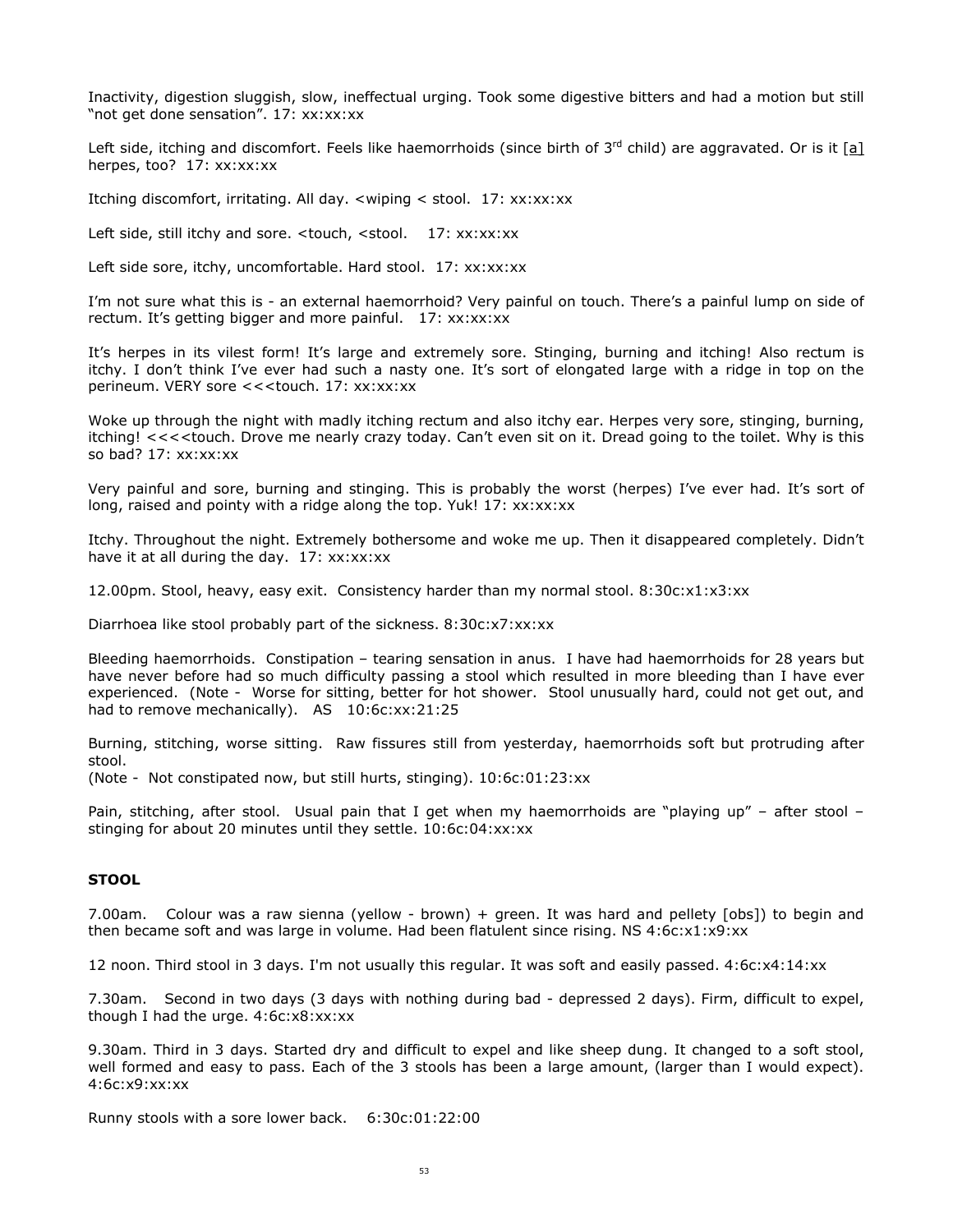Slight cramp passing stool, slightly constipated; usually I pass stool when I get up in the morning. NS 3:6c:x3:1x:xx

Slighly more urgent and the stool more mushy than usual. NS 3:6c:x6:xx:xx

Bleeding haemorrhoids. Constipation – tearing sensation in anus. I have had haemorrhoids for 28 years but have never before had so much difficulty passing a stool which resulted in more bleeding than I have ever experienced. (Note - Worse for sitting, better for hot shower. Stool unusually hard, could not get out, and had to remove mechanically). AS 10:6c:xx:21:25

Constipated. Usually go as soon as I get up  $-$  I have the urge, but nothing has happened yet – could be anticipating pain? (Note - She sounded worried saying "I might be constipated. I'm nervous about going, I'm anxious about it, after the last experience". After speaking to the master proving supervisor she said, "I don't feel so stupid now, I wasn't sure the symptoms were from the remedy, it all happened so fast"). 10:6c:02:23:xx

Still stone, lump in pit. Worse eating. Passed a stool about midday but the sensation is still there. (Note - Dry stool, "feels like it wasn't complete. I don't feel super-dooper. I feel like the lumpy sensation will go when I flush the system so to speak, this has thrown my evacuation out"; she sounded flat). 10:6c:03:06:xx

Seems to be a constant since taking remedy – bowel habit has changed as to time and texture – haemorrhoids have settled back to normal. (Note - Now have knotty stools that come later in the day). 10:6c:08:xx:xx

The colour of my stool is yellow, green and brown. 4:6c:xx:xx:xx

# BLADDER

Unheard of hesitation at commencement of stream, and then poor and protracted stream. Once only. 11:6c:03:19:00

Had a constant urge to urinate. Lasted one hour. 1:6c:02:20:00

## KIDNEY

Stabbing pain, moving in to the tip of the kidneys. 8:30c:xx:xx:xx

Sharp pain rising from the kidneys, ovaries to the chest and shoulders. Intense, but short, happened whilst doing yoga, like something came unstuck. Never had this before. 8:30c:x6:xx:xx

Left kidney region: had a very bad night. Trouble getting to sleep. Then Tom kept us awake for ½ hour. I felt very cranky. Strange pains or dull ache in left kidney region. Urging to go to toilet frequently during night with little urination. Worried about it. Wondering what it is. 17: xx:xx:xx

Kidneys – aching – night. Tender during night and on waking. >urination.  $17: xx:xx:xx$ 

10.30 pm. Kidney region, left lower back, strange, sharp pain < movement <inspiration. Feels like a dull ache when not moving, quite sharp on movement. More on the surface. More of a muscle pain. This started immediately after speaking to F today. 17: xx:xx:xx

Kidney region, left middle back. Still that sharp localised pain on movement. I'm not at all worried about it, which is strange. 17: xx:xx:xx

#### URINE

Afternoon and evening. Odour still very strong, pungent and lingers on pants and body (genital area noticed it undressing). 4:6c:x1:xx:xx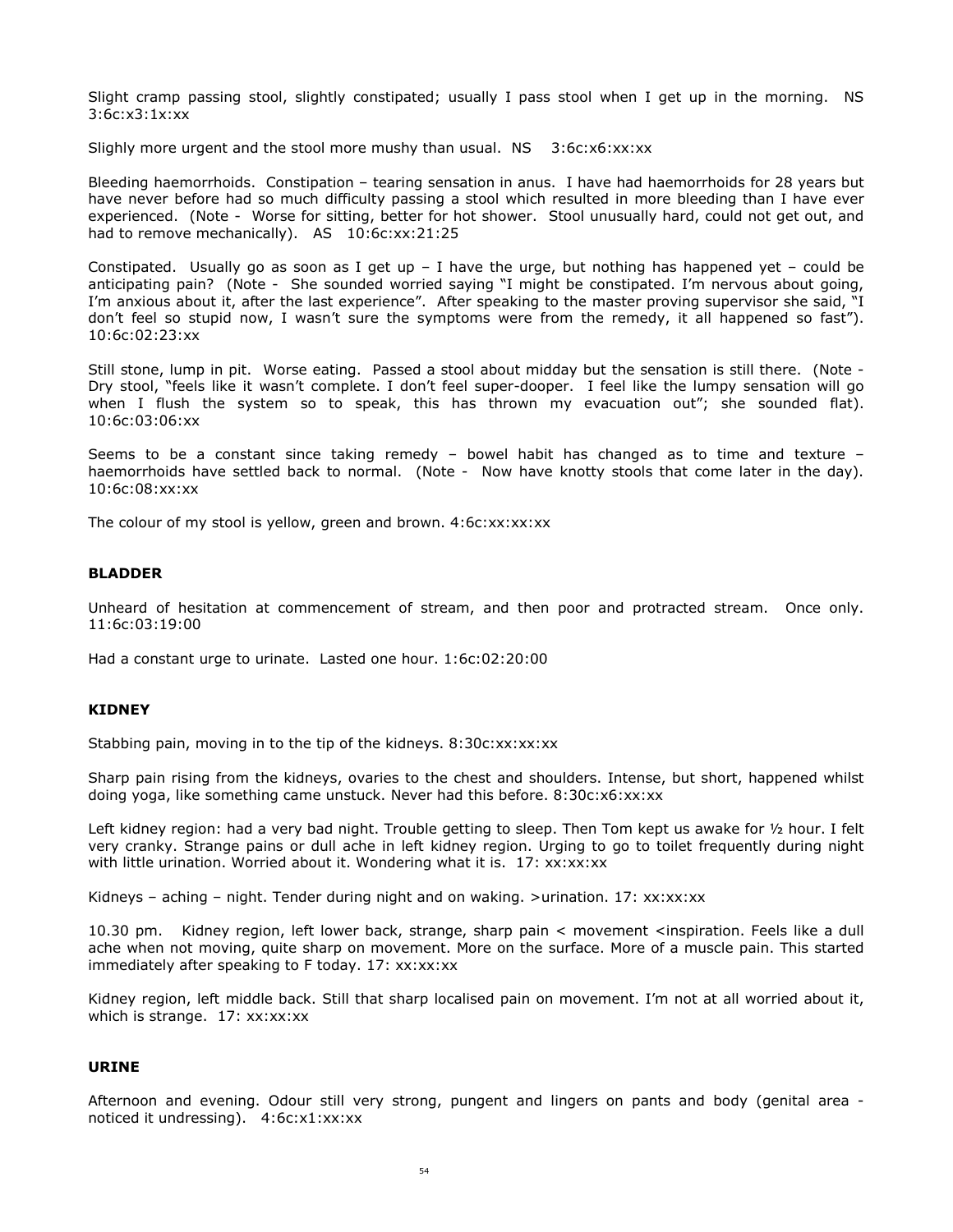10.30pm. Noticed a strong odour of urine appeared to linger around genital area, noticed as got into bed. 4:6c:x1:x1:xx

Lots of urination; feel like I am passing foamy bubbles, like champagne and after I did this felt much >. 8:30c:xx:xx:xx

I'm passing bubbles and forming bubbles in my urine. 8:xx:xx:xx

## MALE GENITALIA/SEX

### FEMALE GENITALIA/SEX

Left labia genital herpes eruption, sore, stinging pain on touch. Obvious sign of being run down. 17:xx:xx:xx

Left labia, herpes developing nicely. < touch. It's obvious I'm not getting enough sleep. 17:xx:xx:xx

Tingling and itching on labia from emerging Herpes Simplex-II at 12.00 noon. 4:6c:xx:14:xx

#### Desire

#### Menses

9.55pm. Neurological pain on right side of pubic bone. Sharp electrical type pain like a needle being pushed in and pulled out. Stopping and starting. Happened 4 or 5 times over 2 minutes. NS 16:x6:xx:xx

At 10am period started. Aching, crampy pains. Least intense  $s x / p a$ in I can remember for months. I am able to sit up and semi-function on work/study. (Nat-mur 200C, 1 dose, 2 weeks ago and 5 doses, 2 months ago). 18: xx:xx:xx

A pain in the right and left ovaries, dull aching pain that disappears 2-3 minutes later. 8:30c:xx:xx:xx

A dull, ache, strong ovarian pains both sides first,  $\lt$  on the right also disappears within  $\frac{1}{2}$  hour. NS 8:30c:x1:14:xx

Sore painful ovaries as if inflamed and the area is distended. Feel a bit dizzy as I am walking around the museum; slight nausea. 8:30c:x2:x6:xx

I experience sharp pain in a round spot on my right hip; the pain sort of moves towards the middle of the lower abdomen, a sort of squeezing in. NS 8:30c:x2:x6:xx

Sitting down giving reiki to my ovaries; feel as if they are hard balls and are sticking to my hands; did not want to write this down; my menstruation was shocking pain; on day one flow was normal. 8:30c:x2:x8:xx

There is a herpes lesion on the left side which is stinging with a sharp pinching pain. (This was still there on 22.9.01.) 2:6c:21:xx:xx

Period arrived and slightly relieved pain in lower back. Not enough to reduce its intensity from 3 to 2. 7:30c:08:x4:xx

A feeling of asexuality, i.e. no sexual desires/urges, not thinking about it, or wanting, or even remembering it! Strange for me! Very strange for me! 18: xx:xx:xx

Feeling good. Period still heavy, cramping gone – don't feel tired! This is unusual; when my period is heavy I am usually quite tired and irritable. 20:02:07:xx

Haven't felt irritable tonight. Period a bit lighter. Tired but not pissed off. 20:02:12:xx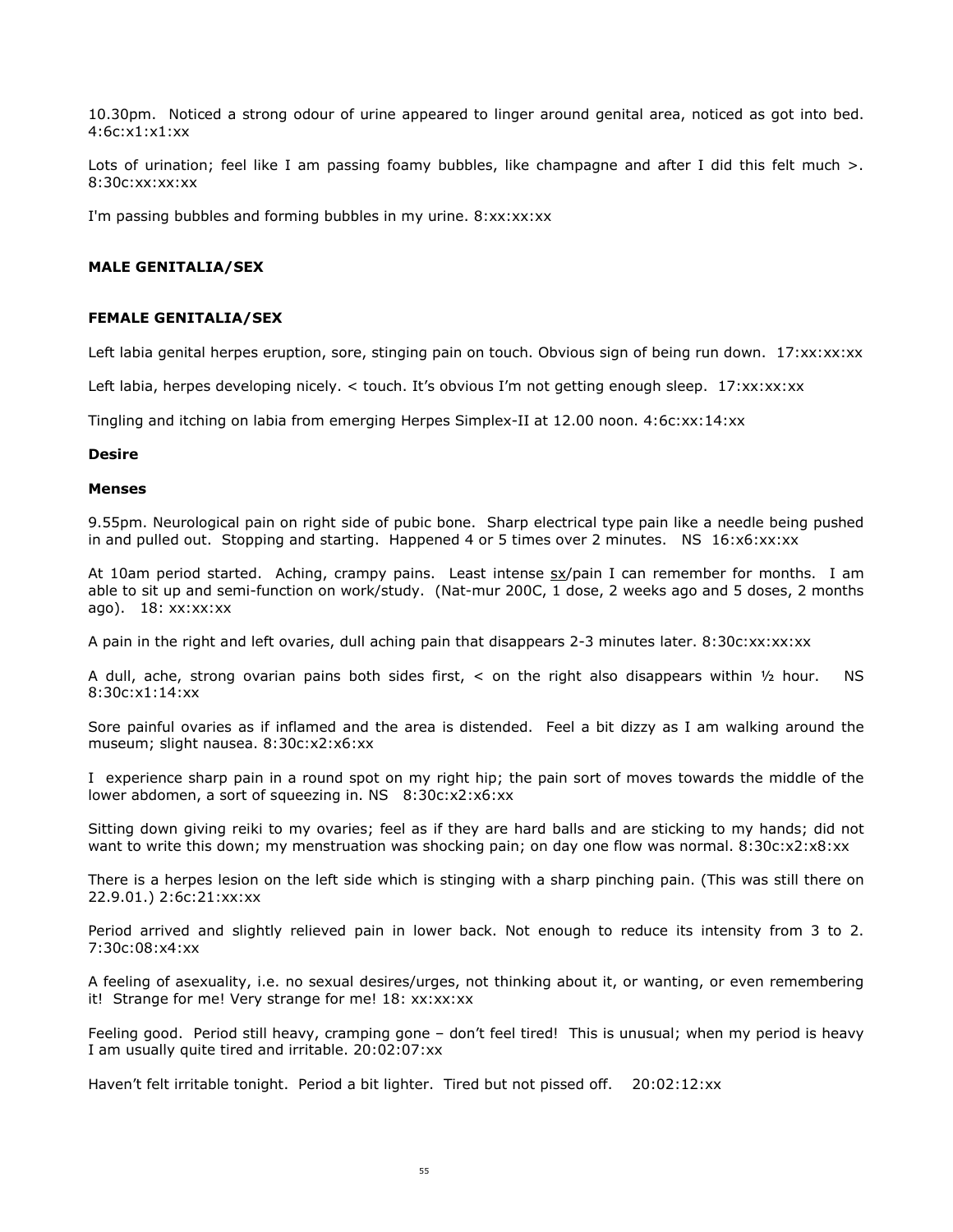## LARYNX

My throat has felt coated in mucous today, my voice has been scratchy. Thomas has been bleaching his hair and I think it's from the fumes – worse coughing, clearing throat.  $20:06:xx:xx$ 

Voice hoarse. 20:09:xx:xx

Voice hoarse – worse for coughing – same as yesterday. 20:10:xx:xx

Voice – same as this morning – hoarse, worse coughing.  $20:10:xx:xx$ 

Voice – unchanged from yesterday afternoon. 20:11:xx:xx

Pain on swallowing < left side. Croaky voice lasting all day. 7:30c:xx:xx:xx

Slightly croaky voice on and off all day. < evening. 7:30c:xx:xx:xx

Slight pain on right side when swallowing. On and off throughout day. Slightly croaky voice. On and off throughout day. 7:30c:xx:xx:xx

Slight pain on right side when swallowing. On and off throughout day until the evening. 7:30c:xx:xx:xx

Croaky voice < night. All day into night. 7:30c:xx:xx:xx

## RESPIRATION

# **COUGH**

I had the impulse to cough, slight dry cough,  $\lt$  movement. NS 3:6c:xx:xx:3x

I coughed a few times, dry slight (wussy) cough; this is new for me. NS  $3:6c:x1:x8:xx$ 

Slight cough again but with a small amount of clear, watery phlegm. NS 3:6c:x2:xx:xx

Slight cough again the same, brought on by movement. NS 3:6c:x2:x1:xx

A slight cough and wheeze; it lasted about 10 minutes. NS 3:6c:x5:xx:xx

I had a dry cough; it came and went throughout the morning. NS 3:6c:x6:xx:xx

Throughout the day, dry cough. NS 3:6c:x7:xx:xx

Dry cough. NS 3:6c:x8:xx:xx

Dry cough lasted till early afternoon. NS 3:6c:x9:xx:xx

Coughing a bit – dry scraping sensation in throat. 20:09:xx:xx

Dry, scraping in throat – worse for talking – same as yesterday.  $20:10:xx:xx$ 

Dry, scraping – worse talking, no change from this morning.  $20:10:xx:x$ 

Unchanged from yesterday afternoon. 20:11:xx:xx

Clearing throat – worse talking. Otherwise feel fine. 20:11:xx:xx

Clearing throat – worse talking. Feel good, cough still same as yesterday afternoon, but otherwise OK. 20:13:xx:xx

Same as yesterday – clearing throat, stuck mucous. No other symptoms. 20:14:xx:xx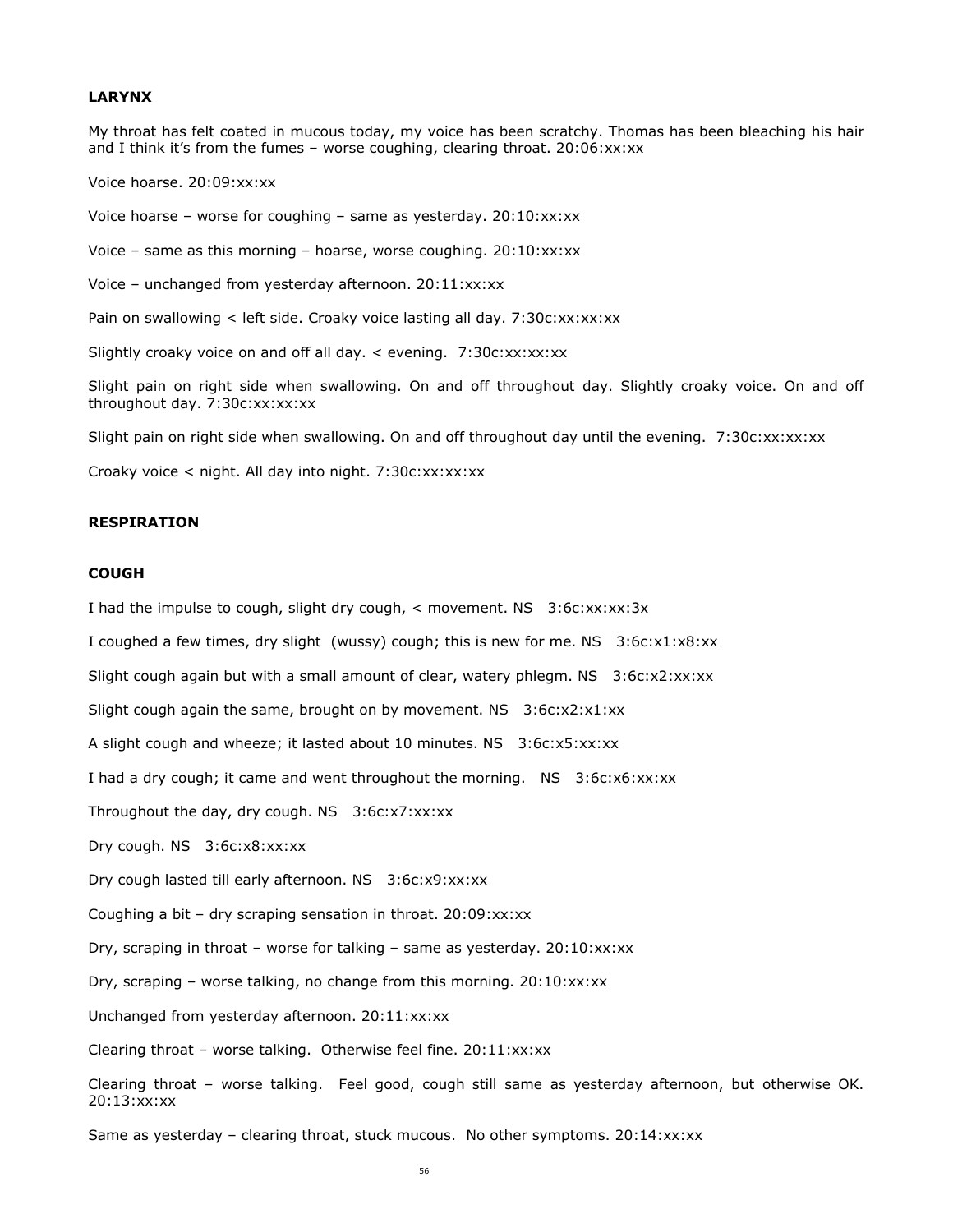Dry cough on and off since waking and throughout the day. 7:30c:xx:xx:42

I've been ultra relaxed since I took the remedy, but respiratory symptoms and a dry cough and watery mucous in my throat, a pleasant swirling feeling and I saw a purple light. 3:6c:xx:xx:xx

I have a beginning of a chest infection; worse movement, worse morning, wheezing on inspiration. 3:6c:xx:xx:xx

#### **CHEST**

My heart started beating quite fast, and I was slightly apprehensive for about a minute. It felt like the brain and heart were being affected together, were connected. There was a feeling of twitching, like a tic, on the left side of my chest near the heart just before the palpitations began.  $2:6c:04:xx:xx$ 

I could feel my heart throbbing on my left chest; it was thumping almost as if from adrenaline. The heartbeat was quick and strong. 2:6c:04:xx:xx

There's a pain in my right breast which has been constant all day and quite painful. It might be my mastitis playing up again. I used to get this in my late teens and early 20s. 2:6c:08:xx:xx

The mastitis is stinging, painful and uncomfortable. It's been constant. 2:6c:10:xx:xx

My heart rate accelerated after eating a turkish bread sandwich with pesto and fetta. Still there a few hours later. 2:6c:10:xx:xx

There was another attack of accelerated heart rate after I drank chocolate and ate cake, again of several hours' duration. 2:6c:11:xx:xx

Began to regurgitate my dinner. Worse bending down. Acidic taste with whole food pieces at least 3 hours after eating. Happened 5 times over a 3 hour period. No flatus, but some burping. 11:6c:03:08:00

While lying down thinking about the remedy and what to write in the book I felt a quivering shaking sensation inside my torso, and while I am writing it extends along my arms and hands. 23:30c:00:00:40

2 strong heart palpitations accompanied trembling in the trunk. NS 4:6c:x2:x1:xx

Trembling vibration noticed while sitting. In whole of trunk but worst in chest. Less noticeable than previously. 4:6c:x2:x1:xx

Chest, arms and hands are shaking and trembling. (This is not pleasant - obs). This is going on from last night and appears linked to my emotional reaction of the previous day and the on-going depression about it. 4:6c:x6:xx:xx

A short (10 seconds), tingling sensation (like mastitis) in R nipple. Better from firm rubbing. NS? 4:6c:x6:xx:xx

Sensation of a lump, a dull pain at the base of the sternum which lasted about 2 -3 minutes (short duration). NS 4:6c:x6:xx:xx

Left nipple - there was an electric, stitching, tingling sensation like before on the other nipple (like mastitis). Sensation occurred while driving - it was only momentary (10 seconds), but unpleasant and my immediate reaction was to rub it hard to stop it, which it did. 4:6c:x9:xx:xx

Right shoulder - woke with pain in right deltoid muscle. Could not raise arm to remove T-shirt without it hurting. It hurt most when I tried to raise my arm while extending it across my body with the elbow bent. The pain site gradually moved during the morning and extended to the forearm. Found my grip with my right hand was weak also. 4:6c:16:xx:xx

Heart rate was faster, and felt as if my blood pressure was higher than usual. I felt better being alone and I also felt disappointed and trembling inside; this feeling took about 30 minutes to go. 4:6c:x5:xx:xx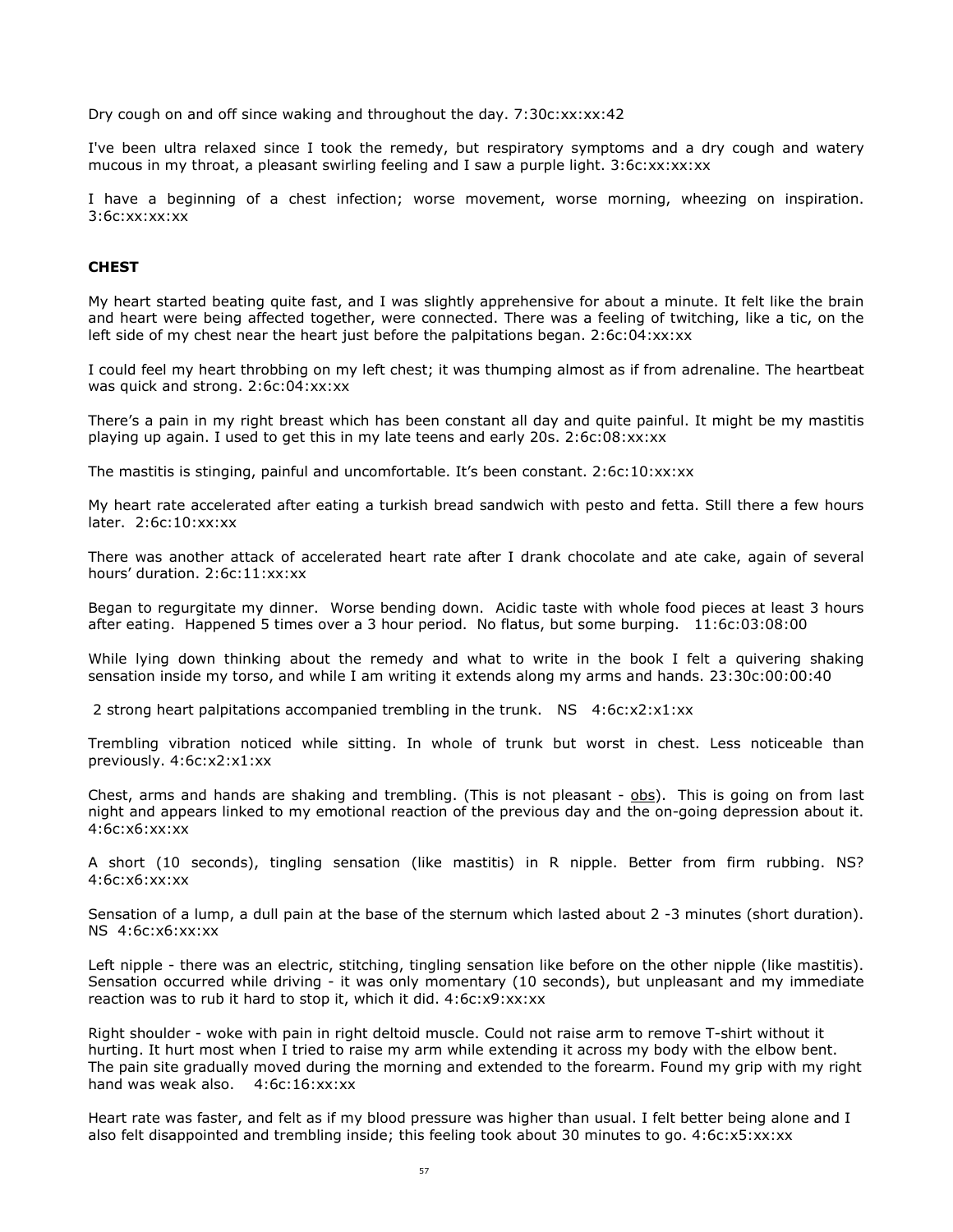Chest - ribs. Stabbing pain in rib area just below right underarm. Sensation lasted about 5 minutes; a deep stabbing, burning pain located on the lateral aspect of the outer chest, right side on 3rd lateral rib line. Pain was uncomfortable and intense. Tried to relieve the pain by rubbing,  $\lt$  rubbing. NS 5:30c:x1:x1:55

Stabbing pain in the rib area under right underarm is back. Pain more intense than last time. Sensation as if being poked. Deep, burning, stabbing local pain. Lasting about 7 minutes. NS 5:30c:x1:10:18

I felt constriction, in inner centre of chest, lasted 30 secs. I was surprised because this was completely new. NS 3:6c:xx:xx:3x

I felt a slight wheeze in the chest on inspiration. It lasted 30 secs. Never had this before. NS 3:6c:xx:x1:3x

I had a slight wheeze on the in breath like in the morning, lasting 30 secs, the same. NS 3:6c:xx:1x:xx

I had a slight wheeze on the in breath like Day 1, lasting 30 secs, the same. NS 3:6c:x1:xx:xx

Heart 1.00pm. I noticed when I was at the gym on the exercise bike that my pulse rate stayed at 75 for much longer than usual. It took 5 minutes longer than usual to reach 120 which is my usual pulse when taking aerobic exercise. NS 3:6c:x1:x6:xx

Feeling of subtle constriction in the chest, ie subtle so the feeling is on the edge of physical or emotional, it's hard to tell which. NS 3:6c:x2:x1:xx

Again I had a sense of sensitivity in the inner middle chest; it lasted about 10 minutes. NS 3:6c:x5:xx:xx

A feeling of subtle tightness in the chest, it lasted a few minutes and came and went throughout the morning. NS 3:6c:x6:xx:xx

Sharp pain on the right rib cage on the bone just to the side of my left breast; sensitive to touch and better for rubbing, very unusual. Size of the area of pain was the size of my thumb, very localised. It lasted till midday. NS 3:6c:x6:xx:xx

Throughout the day feeling of tightness in the chest, very subtle. NS 3:6c:x7:xx:xx

A feeling of subtle tightness in the chest, came and went throughout the day. NS 3:6c:x8:xx:xx

A feeling of subtle tightness in the chest, lasted till early afternoon. NS 3:6c:x9:xx:xx

Feeling of subtle tightness in the chest, came and went throughout the day lasting until early evening. NS 3:6c:10:xx:xx

Feeling of subtle tightness in the chest, came and went throughout the day. NS 3:6c:11:xx:xx

Subtle feeling of tightness in the chest, lasted 30 seconds. NS 3:6c:14:xx:xx

Left breast (on medial side), under the breast, above the ribs. Bruising, throbbing, sensation, deep. Pulsating, intermittent.  $>$  pressure and rubbing. NS  $18:x4:xx:xx$ 

Feel a bit constricted in chest, a dull sort of black hole deep in the chest going hot and cold. Felt like chest doesn't belong, airy bubble in lungs, felt like I'm getting a cold. NS 8:30c:xx:xx:xx

I have great oppression of chest <for smoking. 8:30c:xx:xx:xx

My chest feels separated from the body, like an air bubble. In the whole of my chest in the lung area. 8:30c:xx:xx:15

Woke up sick - my usual chest cold. 8:30c:x8:xx:xx

Like a lump under my sternum. About an hour after eating lunch (tuna and crackers the lump started and is better for burping). NS 10:6c:01:05:xx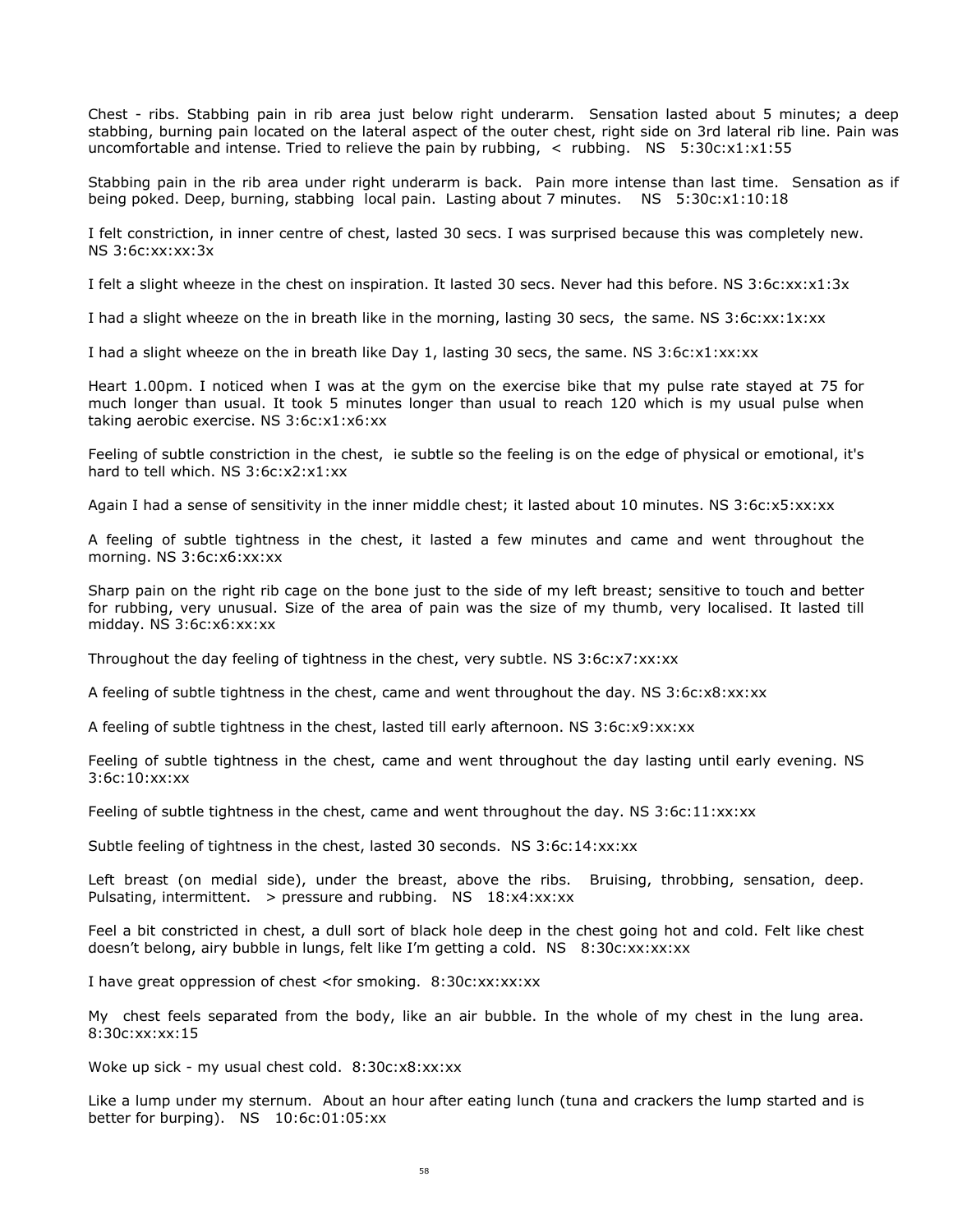Fullness, worse eating, better eructation. This full feeling is radiating to my chest/breasts on both sides like a dull ache. 10:6c:05:xx:xx

Breasts. Aching soreness. In morning and at night. Had this at the same times the last 2 days. Very unusual. Have never had before in middle of cycle like this. Only ever pre-menstrually. 7:30c:xx:xx:xx

Breasts. Soreness in the morning and at night lasting about half an hour each time. 7:30c:xx:xx:22

Breasts. 8.00am. Soreness lasting about half an hour. 7:30c:x1:xx:xx

Both breasts sore <morning also at night. 7:30c:x2:xx:xx

Soreness of breasts. Was only aware of this on and off late afternoon and into night. Not as intense as previously. 7:30c:x3:x9:xx

My rib area has sharp pains on the right side as if I've had a heart attack; it lasted 5 minutes; this was an immediate response to the remedy. 5:xx:xx:xx

# **BACK**

When sitting on the couch my back felt strained. The pain was beginning at the lumbar region right across the back. 6:30c:01:15:00

Neck and shoulders had been stiff and sore since weekend; now much better this morning. CS 4:6c:xx:x9:30

Lumbar region - accompanied knee pain at 8.00am. Less intense that previous day. RS 4:6c:xx:10:xx

Back ache from night before appears to have improved. Okay now (11.00am) where was aggravated by sitting in a chair , watching TV, at least to begin with. 4:6c:xx:13:xx

Pain from previous day still there. 4:6c:12:xx:xx

Twitching of muscle at the right side back around the floating ribs; never had it before, but maybe something in my back is coming loose. NS 8:30c:x7:xx:xx

Muscle spasm, like yesterday about 3 times; they last 1-5 minutes, like when your eye twitches. 8:30c:x8:xx:xx

Back – right side. Heat, concentrated on the right hand side of my back from the waist up into my neck and down the back of my right arm, lasted about 20 minutes. (Note - She described this as "a sensation as though the sun was shining on me, while standing in the kitchen"). NS 10:6c:xx:07:10

Back – right side. Heat, sensation returned after about 10 minutes, but was restricted to torso and arm – from waist to shoulder. NS 10:6c:xx:07:40

Back (lower)/Pelvis. Dull ache across sacrum worse sitting. Have had lower back/gluttial pain before but this is a dull ache and generalized over the whole area. AS 10:6c:xx:23:25

Had an extremely stiff lower back; couldn't walk properly. Have this anyway, but much worse than usual. Had to keep stretching and moving. 16:30c:xx:18:xx

Since about the same time as I started taking the remedy, the cervical vertebrae seem to be out, causing cracking and discomfort. 2:6c:09:xx:xx

Lower back 4-5.00pm. Aching pain < sitting. This lasted about an hour. Felt like period pain. Could be ovulation pain. 7:30c:xx:xx:xx

Lower back - sacrum. Aching pain lasting all day. 7:30c:xx:xx:xx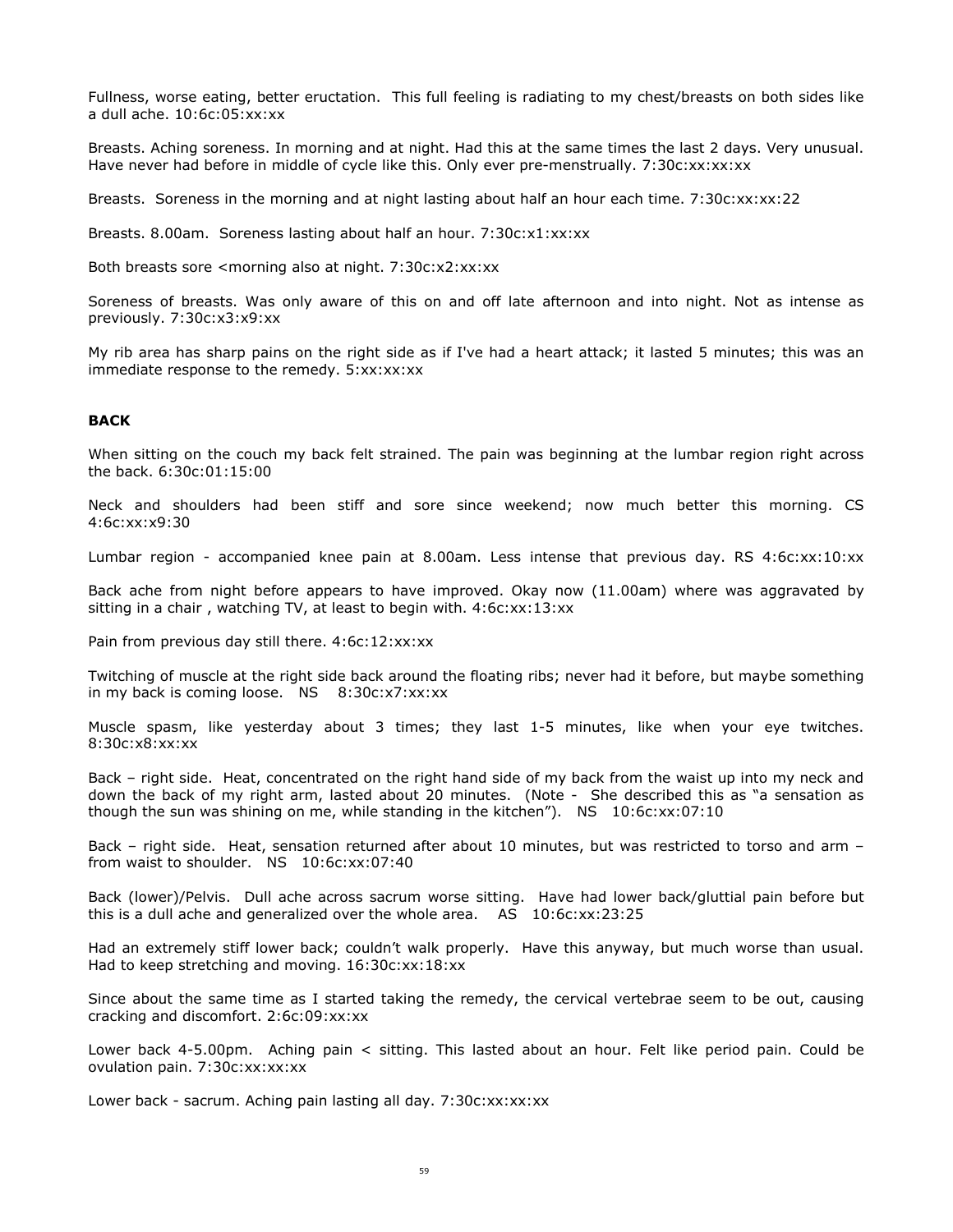L-5 Lumbar. Aching pain extending down right thigh. > occupation. Lasted on and off all day. < evening. 7:30c:xx:xx:xx

6.00pm. Going to bed. Aching pain in lower back extending to lower buttocks and upper thighs. Much better than yesterday. 7:30c:xx:xx:xx

Lower back/lower right buttock. 6.45am-7.30pm and 9pm-10pm. Pain > pressure. Only aware of this in morning and at night - as if something was misaligned. 7:30c:x3:xx:xx

7.00pm-11.30pm. Sudden onset. One minute I didn't have it at all then full on. Aching pressing pain in lower back < standing and walking, lying down and turning in bed. > bending forward. Quite common for me to get lower back pain just prior to period but this is much more intense. Lying in bed, pain was extremely intense. Worried as to whether or not I could walk to the bathroom. OK but had to walk bending forwards. 7:30c:x7:11:xx

Aching pressing pain in lower back extending down sides of buttocks into thighs. < turning over in bed. Same as previous night lasting all day. Had to walk bending forward. Very painful. 7:30c:x8:xx:xx

Soon after taking the remedy I had to leave college because I had kidney pains, stabbing pain and nausea. 8:30c:xx:xx:xx

6.30am. Lower back pain and also strong dull aching pain in ovaries, >by a hot water bottle, had this idea it would be better by bandaging, >by 8.00am. I was sick in bed. My menses has never before caused me this much pain. 8:30c:x1:21:xx

# EXTREMITIES

While asking the universe for 20 minutes sun while sunbaking something landed on my left shoulder, fluttered about briefly and left a wet patch. 1:6c:01:20:00

#### Pain

# Shoulder/arm

Woke up with a painful sensation in my right shoulder tip and upper arm. Pain shot down to elbow on pressure. Repeated several times during the day. 11:6c:03:18:00

Pain in whole left arm, commencing in upper arm and extending downwards. Worse abducting the upper arm. Like a boring pain in the bone. Lasted on and off for some hours. Not relieved by any position/movement. 11:6c:03:22:00

Pain became lodged in left mid humerus. Like an ache now – heavy and dull. Can put two fingers over the spot. Worse abducting the arm. Not relieved by any position/movement. 11:6c:04:00:00

#### Wrists

It feels like my wrists are weak, like I have strained it on my right side. The pain runs up the ulna bone. 6:30c:01:10:00

Wrist / Hand / Fingers. Sudden sharp pain in my left hand, just above my wrist travelling up into my wrist on moving my ring and little finger, getting better/less intense the more I move it. Worse for movement of ring and little fingers, worse writing, better continued movement. NS 20:xx:01:25

Left wrist; aching. Still some pain in my wrist, but only when I move my ring and little fingers (left hand). Worse movement of ring finger and little finger. 20:xx:22:55

There's an aching pain in my right little finger and the surrounding area.  $2:6c:08:xx:xx$ 

### Calves

Aching in my calves, my right thigh and hip, my right upper arm, it's aching. 4:6c:xx:xx:xx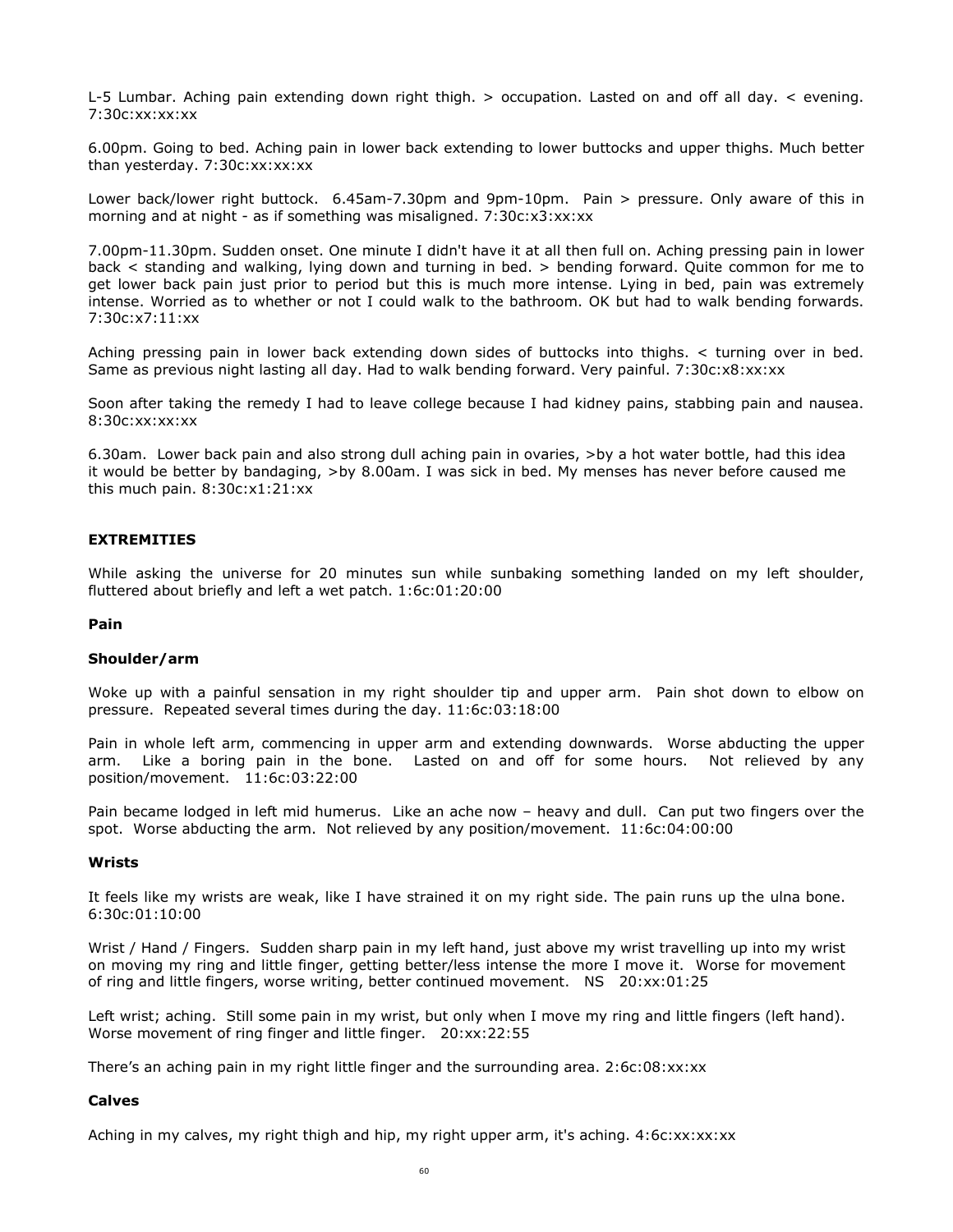While driving I felt a sudden, intense pain in my whole right calf. Lasted about 20 seconds. NS I thought of cancer 2000. 16:x6:xx:xx

12.45pm. Pain above knee caps that moved down to the back of my calves, sore pain for about ½ hour. NS 8:30c:xx:x4:20

Again muscle spasm in the same spot. 8:30c:x7:xx:xx

There was a sudden cramp in my left foot extending to the calf. 2:6c:00:07:xx

I got a cramp in my left foot again, but not as intense as the first time. 2:6c:01:02:xx

Both legs experienced cramping in the feet and calves as I got into bed. It was as if the muscles had a will of their own, going into spasm. This lasted about a minute. 2:6c:04:xx:xx

6.00pm, and after on the right side. The right calf and shin ached and it was worse for crossing legs and sitting. The pain moved and eventually travelled to the right hip. NS 4:6c:xx:20:xx

10.30pm. Had an ache in the right leg again, which appeared to be better for rapid movement. Found myself bouncing legs up and down, rapidly and quite involuntarily (ball of foot still touching the ground) both legs together and then alternately. This not only relieved the ache, but my whole body felt energised as a result. Found myself repeating it a few times after that more consciously to manage the leg pain. NS 4:6c:x2:x1:xx

### Heat

Arm – right side. Heat, concentrated on the right hand side of my back from the waist up into my neck and down the back of my right arm, lasted about 20 minutes. (Note - She described this as "a sensation as though the sun was shining on me, while standing in the kitchen"). NS 10:6c:xx:07:10

Arm – right side. Heat, sensation returned after about 10 minutes, but was restricted to torso and arm – from waist to shoulder. NS 10:6c:xx:07:40

Leg / Hip / Buttock - right. Heat, the sensation progressed down the right side. NS 10:6c:xx:09:10

### Numb

Numbness and tingling down whole extent of left arm. Went down outer surface of upper arm, and then seemed to go under to the ulnar side. Heel of hand, ring and little finger on left side were also numb and tingly. Intermittent episodes, lasting 15 minutes at a time. 11:6c:03:20:00

Tingling in little finger of right hand while driving. Lasted 15 minutes. 11:6c:06:00:00

### **Twitching**

10.00am. Strong jerking twitch 3 times in close sequence in the right hand in the flesh, the web, between the thumb and index finger, strong enough to jerk the index finger visibly sometimes. Twice in the left hand also (but not left and right together). It happened the same about every hour for the morning and a couple of times in the afternoon. I remember now it also happened once or twice on Day 3 but never before that. NS 3:6c:x6:xx:xx

9.00pm. Twitch in right hand as before, lasted half an hour. NS 3:6c:11:xx:xx

1.00pm. Twitch in right hand once only. NS 3:6c:14:xx:xx

### **Trembling**

8.00am. Chest, arms and hands are trembling. This is going on from last night and appears linked to my emotional reaction of the previous day and the on-going depression about it. 4:6c:x6:xx:xx

#### Cold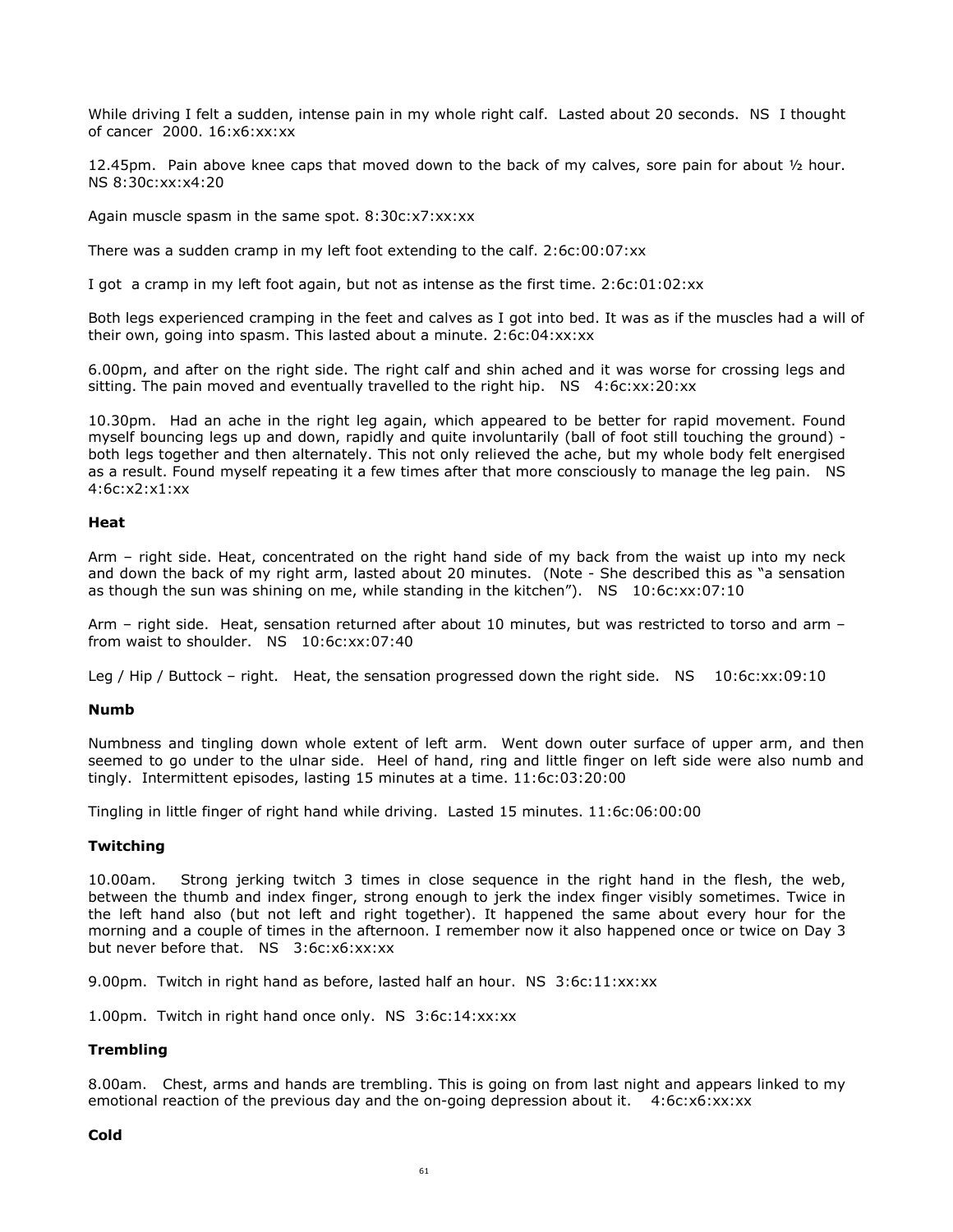Became cold on my arms and legs. 23:30c:01:01:15

## Itching

Itching sensation on back of left arm, above elbow. Felt like prickling heat. 16:x6:xx:xx

Prickly itch occurred above my left kneecap. It made me start like a pinprick at first, and then it was just itchy. 9:30c:x1:18:xx

Itchiness started on the heels of my feet. 9:30c:x1:18:xx

#### Lower limbs/chilblains

Right ankle, outside joint. Just lately like a neuralgic shooting pain on walking. Have had that a few times lately. Pain quite sharp and intermittent. 17:xx:xx:xx

At 8.00am there was a shooting pain and discomfort in my right knee (from previous day). It felt sore and was worse after showering and walking. RS 4:6c:xx:10:xx

Chilblains on toes of right foot appear to be getting worse; there is now one on the right big toe and the existing one on the 2nd toe has grown further down the joint. They are sore and red. Toes are very cold. Had to remove shoes and to rub them, which improved them. 4:6c:x1:12:xx

Again the right leg is aching. It started in the lower leg on the outer side of the calf and has the feeling of poor circulation. It extended to the right thigh. It was worse for crossing legs either way, but much worse if the right leg is on top. 4:6c:x1:12:xx

Noticed new chilblain on base of big toe (left), top joint as I put my flipper on to swim. Felt sore with pressure. 4:6c:x2:x8:xx

Ache and twinges started in lower leg (right) while sitting at dinner. It moved to the thigh and hip (R) when lying in bed. 4:6c:x2:23:xx

Simultaneously with right leg aching, my right arm ached and lasted about 30 minutes. 4:6c:x2:23:xx

New chilblain appeared on 2nd toe on the top of the middle joint, which is an unusual location (usually top joint and side or underneath). Itching sensation accompanied it. 4:6c:x2:23:xx

Left, on top of small toe, another chilblain appeared, and also some are appearing on the left hand (middle and ring fingers, top joint of each). Symptoms appear to be moving back to the left side. I only noticed these when pressure was applied and then they feel slightly painful. 4:6c:x4:x7:xx

Toes on right foot had turned black where the chilblains were. They were cold. I was really shocked and rubbed them vigorously to bring back the circulation. 4:6c:x5:xx:xx

Chilblains, left little toe stinging on top, 2nd right toe is worse for pressure and it is especially sore with shoes on. 4:6c:x5:xx:xx

Left little toe stinging on chilblain, 2nd toe on right hurts and is worse for the pressure of the shoe  $-$  [obs.] 4:6c:x6:xx:xx

10.00am. Right hip aching. The ache was of short duration and was better for movement. I noticed it sitting in a

chair; (it was probably worse for sitting in fact). 4:6c:x6:xx:xx

Toes cold and the top of the right foot felt sore to press (bruised) near the bridge of the nose. They were better for rubbing. 4:6c:x8:xx:xx

Noticed cuts on fingers (outside) - right little finger; left thumb and 2nd finger. I can only remember doing one of these but they all sting in water. 4:6c:x9:xx:xx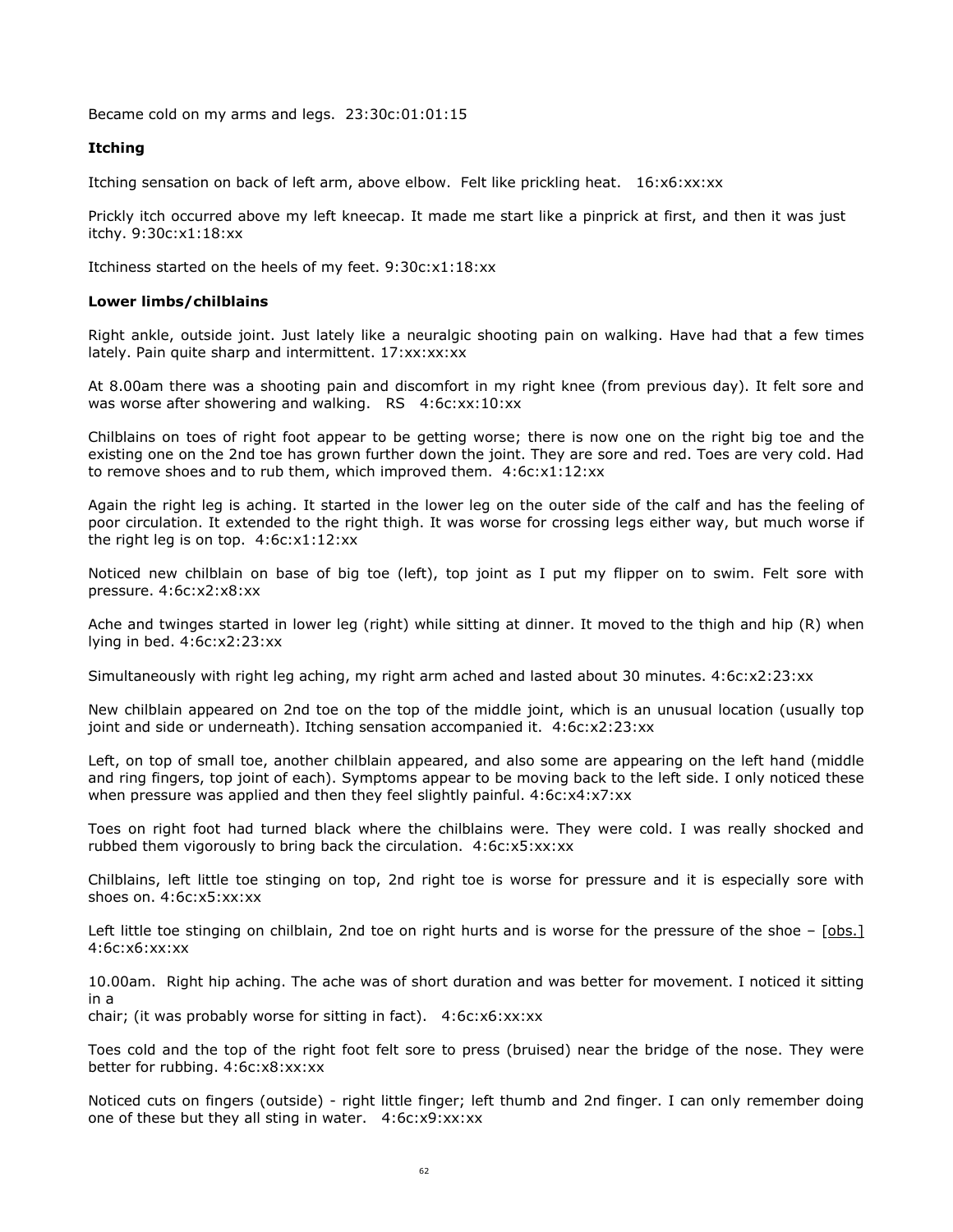Right side, upper arm (deltoid) - it twinges and throbs. Occurred initially while I was cutting my bread and I almost had to drop the knife, (lost ability to hold the knife - no power in grip). It was sudden, intense, short and then repeated at intervals close together all morning. 4:6c:10:xx:xx

Toes cold. 4:6c:12:xx:xx

### SLEEP

### Refreshing

Awoke at 5.00am aware that I had slept soundly and was not bothered by the presence of my husband in the bed or by his snoring, all of which was very unusual. I decided to stay in bed, as I spent so much time noticing the accompanying trembling in my trunk that I missed the opportunity to rise for a swim and I fell back to sleep. NS 4:6c:xx:x7:xx

Good sleep – no waking; this is rare. I usually wake at least once in the night. No remembered dreams. 20:02:23:xx

Good sleep – no waking. 20:03:23:xx

10.30pm. Slept very well. Improved sleep (last 3 nights poor sleep). Good solid sleep but felt really tired when I got up, nothing unusual for me. 5:30c:x1:12:20

Slept well. Some dreams but couldn't remember much of any of the dreams. 5:30c:x4:xx:xx

Strange sleep – I wanted? Tried to wake up during the night, but couldn't! This is very unusual, I don't remember ever having this feeling before; waking in the night has never been a problem for me. I have always been a light sleeper. No remembered dreams. 20:08:xx:xx

Woke in the night (thinking I was going to throw up), went back to sleep without getting up. 20:09:xx:xx

Good sleep – no waking. 20:10:xx:xx

### Unrefreshing

5.15am. Difficult to wake, lethargic to begin, but energised once out of the house and going (markets, swimming, coffee, shopping). Dullness, appeared to be better generally out of doors. This sense of being energised lasted until about 10.30am. Needed a break then but came good in a short while. 4:6c:x2:x7:xx

I was very tired. Almost asleep when husband called me to answer phone from supervisor - irritated with husband for waking me. Found it difficult to return to sleep - took about 30 minutes. Helped by the noise of the TV and radio. 4:6c:x3:xx:xx

Continuous sleep until 5.30am, sound, deep. Then woken by urge to urinate but unable to go back to sleep due to husband's snoring. Had to move beds. Although I felt alert I decided not to go for my normal swim. Fell back to sleep and when I awoke later 8.00am, I had difficulty rising. It took 30 minutes to get up, (felt dull). Second sleep was unrefreshing (see next sleep entry). 4:6c:x3:x8:xx

I awoke (for the second time) at 8.00am and I had difficulty rising. It took 30 minutes to get up, (felt dull). Second sleep was unrefreshing. 4:6c:x3:10:xx

It was difficult to settle - sleepless. I worried (anxious) about the fact that my husband went to bed first and that he would be snoring and that I wouldn't then be able to get to sleep. Avoided bed by watching TV until late. When eventually I do go to bed he has TV on and is awake but soon starts softly snoring . I lay there just focussed on the noise (though it's not loud). Eventually I couldn't stand it and moved to another room to sleep. 4:6c:x4:x2:xx

Slept well, once in bed - very deep. 4:6c:x4:x7:xx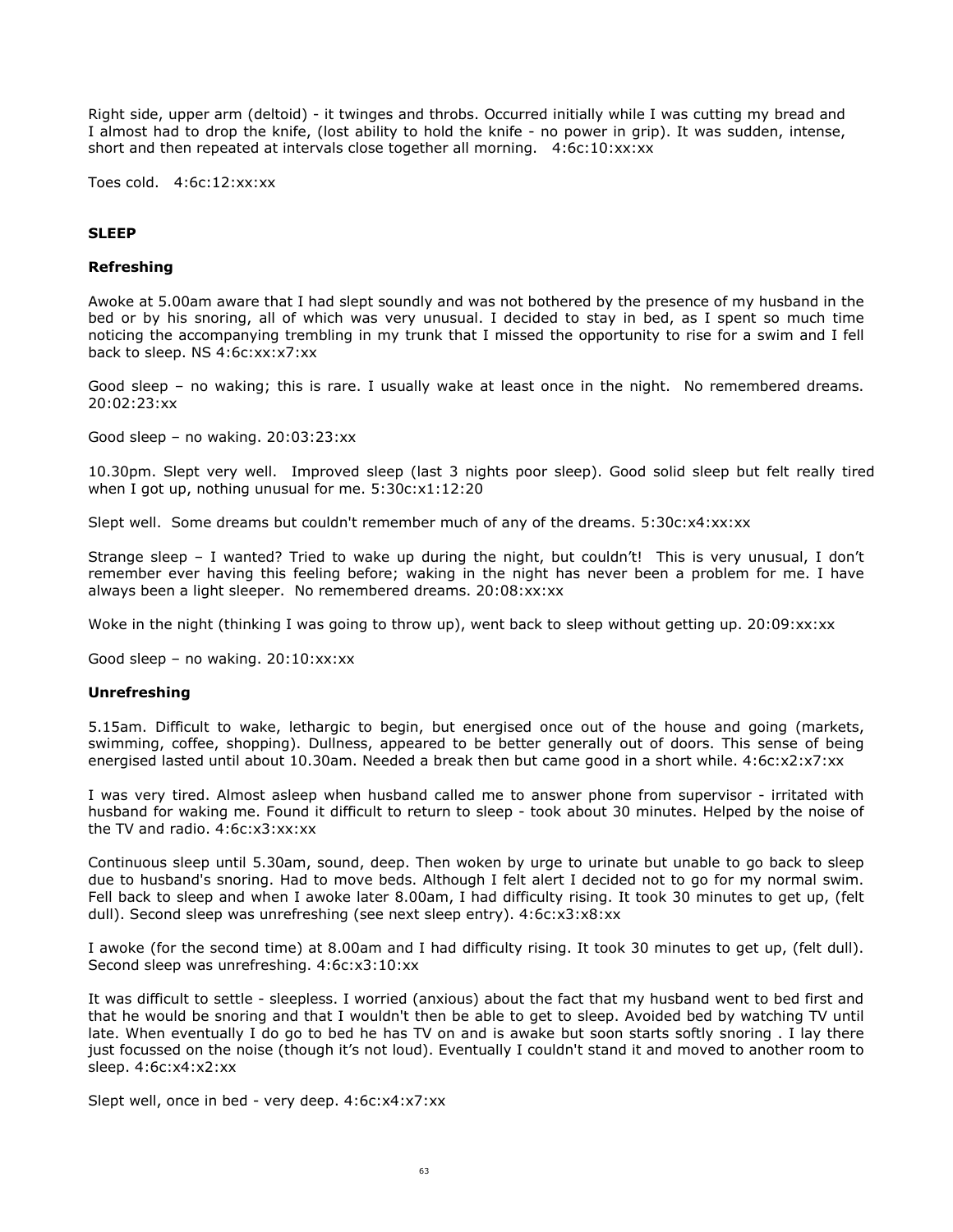10.30pm. Worried about having to deal with snoring and feeling compelled to do college work when can -> staying up though very tired, until 11.30pm. 4:6c:x5:xx:xx

10.00pm. Unsettled, but couldn't go to bed. Needed to be alone. 4:6c:x5:xx:xx

Alarm went at 5.00am but went back to sleep. No dreams. Sleep was deep but unrefreshing. 4:6c:x6:xx:xx

Unable to go to bed, again - husband was there first and I wanted to be in bed alone. I felt resentful and irritable as a result. I was restless and the slightest noise (like loud breathing made me agitated). 4:6c:x7:xx:xx

Was able to go to bed on my own last night. Slept soundly and missed hearing the alarm, so there was no morning swim again. Not so bothered by that today. Felt refreshed. 4:6c:x8:xx:xx

Had a deep sleep, and slept well I felt. 4:6c:x9:xx:xx

Good sleep, woke up for a swim and intended going back to bed but others rose before I could do it - I was okay about it though. I feel like I have the energy to deal with the 2nd child being ill and to be child centred not driven as I usually am. 4:6c:10:xx:xx

Went to sleep quickly, slept well and woke at 2.30am. 10.9.01 4:6c:10:xx:xx

Slept well. Initially disturbed by itching skin and husband snoring. 4:6c:12:xx:xx

Woke needing to urinated - but went back to sleep quickly. 4:6c:12:xx:xx

5.30am. Broken sleep, very disturbed, kept on waking - midnight, 2.00am, 4.00am and each time I was aware of husband snoring; this really agitated me and I felt irritable with him. 4:6c:15:xx:xx

Could not sleep. Fell asleep finally about 3.30am. But I still felt as though I was awake. I could still hear all the outside noises (Note - She said she had not been sleeping well for last few nights, restless, tossing, turning, and stretching. She said sleeplessness is somehow related to the need to stretch). She said sleeplessness is somehow related to the need to stretch). 24:30c:06:00:00

I feel as though I was awake when I was asleep - like dosing. 6:30c:07:00:00

2.15pm. I felt very sleepy, and actually slept in my car parked in a busy street for an hour and a half. I felt very refreshed, revitalised, relaxed. NS 3:6c:xx:x7:15

The full moon; usually I am a bit "hyper" and restless, but this time I feel tired and sleep well undisturbed. NS 3:6c:x5:xx:xx

Had a nap for approximately 20 minutes. Unusual. 9:30c:x2:20:xx

I had a restless sleep. 9:30c:17:xx:xx

Woke around 4.00am, couldn't go back to sleep, thinking of school work, finally drifted off around 5.30am. No remembered dreams. 20:xx:18:55

Continuous sleep until 5.30am, sound, deep. Then woken by urge to urinate but unable to go back to sleep due to husband's snoring. Had to move beds. Although I felt alert I decided not to go for my normal swim. Fell back to sleep and when I awoke later 8.00am, I had difficulty rising. It took 30 minutes to get up, ( felt dull). Second sleep was unrefreshing. 4:6c:x3:x8:xx

Woke at 3.00am. Restless until 7.00am. Kept waking then going to sleep straight away. Very light sleep. 7:30c:xx:xx:xx

10.30pm. Extreme tiredness with yawning. Had the feeling that I couldn't do the few jobs I needed to do before going to bed. I did do them and the tiredness was > for being occupied. 7:30c:xx:14:52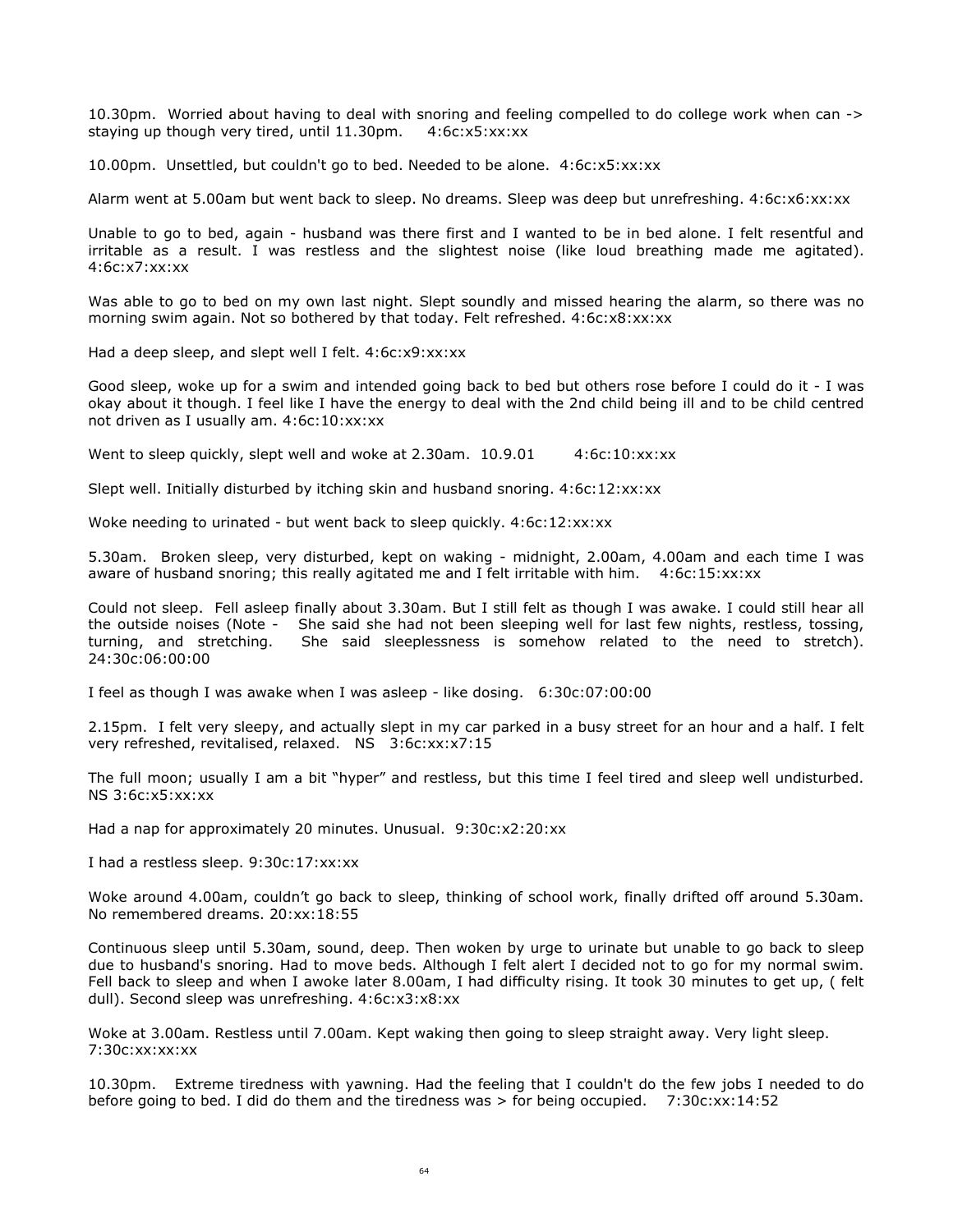## DREAMS

Had a nap for about an hour. I was cooking up a huge pot of salt and looking for utensils in my flatmate's cupboard. Anxious about being late for therapy. 1:6c:00:00:40

Playing chess with a long-time friend. We made some sort of deal that whoever set up their pieces first wins. I was getting my pieces on quicker than him, and he was trying to slow me down. All the time we were laughing uncontrollably like we were stoned, everything was racing, and I was trying to keep a straight face. 1:6c:01:18:00

In bed with an ex-boss trying to show them how to do things. I'm getting frustrated because they don't understand. 1:6c:02:38:00

I've been fishing. Five fish were caught. I'm sitting at the dinner table with my family and I'm dishing out the fish. Each member chooses one fish. 1:6c:02:38:00

I was at SCHM talking with someone, and in the background some students were experimenting. They had some containers with baby snails in a liquid. Like larvae or tadpoles. I went over to them to have a look, somehow coming in contact with the snails. They turned out to be some sort of parasite. I looked down at my hand and arm which was bandaged up and I saw these parasites inching up my arm toward my head. I tore off my clothes and managed to get rid of them. I woke up terrified. 23:30c:00:12:45

Frightening dream about an impending war. There was a female soldier in it. The feeling was, "You've done something wrong and have to be punished for it." Woke up from it tired, exhausted and cranky. Don't normally. Didn't get that work finished. Angry about that. 17: xx:xx:xx

Husband had contracted lead poisoning at work through exposure while repairing some equipment - the repair having been mishandled. My dream reaction was that I was not worried. Husband however was worried, especially about a good friend who had cancelled a social arrangement that we were to have as his family feared contamination from association with my husband. My feeling was one of calm and detachment. I felt we'd just go about finding the right remedy and that it would no longer be a problem. This dream occurred after 5.00am, during second sleep. NS 4:6c:xx:x9:xx

I was assisting with children's school band rehearsal, but was blocked from taking charge of rehearsal even though I have a music teaching background and more experience. It was because of the need to have teacher supervision that I was not allowed to take charge. The dream eventually became more intimate, where I was wooed by the supervising teacher, and though interested in a liaison, Herpes Simplex - II outbreak prevented this. I felt frustrated. I had to be much stronger than the other person who was being irresponsible about personal safety. Occurred during second sleep between 5.00am and 8.00am. NS 4:6c:x3:10:xx

5.00am prior to waking. Can't remember much about it. Got the feeling that it challenged my marriage and suggested that I should move on; this appeared to be around issues of balance / imbalance in my life! There was a feeling in the dream that I've had this dream before; it felt familiar, but I don't think that is true; it was more that sense of recurrence was part of the dream and not fact. During the dream I felt quite objective but on waking I was a little disturbed when reflecting on the content and its possible meaning. NS 4:6c:x4:x7:xx

Nil dreams. Usually know I dream but don't remember details. 5:30c:x1:xx:xx

2.00am. Wake from very vivid dream. Lots of people preparing for a party. I am an observer. Interested. Don't know why I am there - it doesn't matter = very detached. 14:0:00.04.00

Visiting friends I knew from childhood who have built a house right on the sea. Have to walk on poles across beach to get to my friend's bedroom. Emotionally neutral. Interested. No charge 14:0:02.05.XX

Writing my theses on a topic I had rejected. All sorts of details apparent. 14:0:02.09.XX

I was sitting on a bench with some other people; maybe we had to wait for something; next to me on the bench I had a purse or small bag; it was very plain and undecorated (unusual for me in real life) with a zip. A man came and took things probably money out of the purse. I did not do anything to stop him or defend myself. Later I realised it was Christopher Skase. I think this dream relates to a work problem where my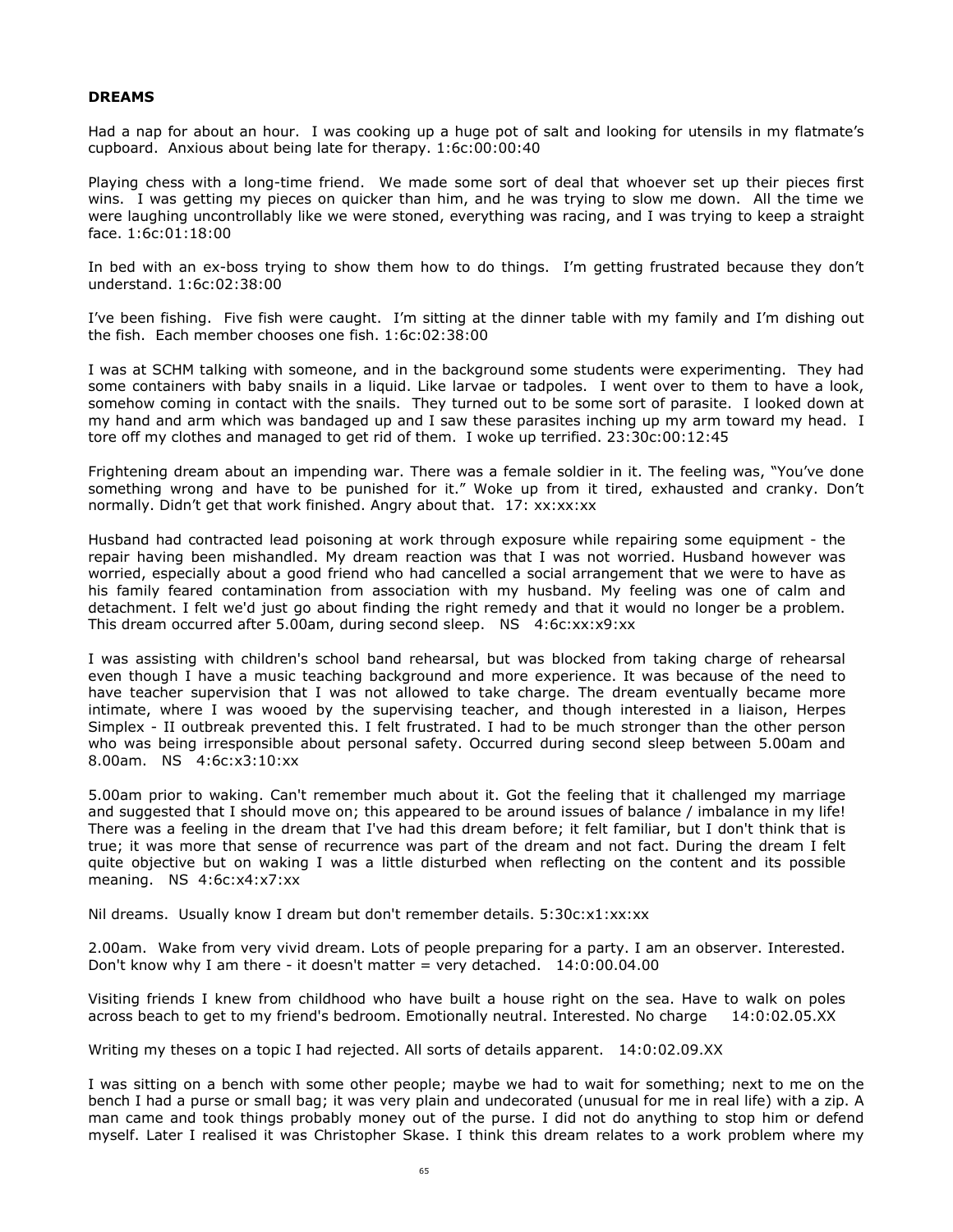employer (a management committee of 13 people) is trying to negotiate with the workers to reduce pay and conditions. I found this dream funny; it was more curious than disturbing. NS 3:6c:x3:17:xx

I am by myself in a small empty square room. The room is a cube, light and airy, like a sacred space; it is perfectly symmetrical and pure, the surfaces and clear, it is austere and perfect, clinically clean. The light in the room is luminous without a light source. There is one window not exactly a window you can open but a rectangular panel of clear glass also very clean. I am facing the window. Then I see a young woman looking in; she is about 20 with fair hair and blue eyes, healthy, middle class. The frame of the window defines her from the head to the abdomen like a portrait. At the sight of her I am absolutely terrified and wake up. NS (Comment: I have a lot of issues in my life relating to young women, ie my two younger sisters and my four nieces as well as young women generally particularly at work both co-workers and clients. I feel like I have to provide for them ie be a role model or help them tangibly. Either they see me as their mother or they fall in love with me; either way it's a burden for me. As soon as I resolve one of these relationships, another appears the same. Later in the week I ran into one of these young women who recounted to me that she had had a dream in which I had gone away; she was a bit anxious about it and asked in reality if I was really going away). 3:6c:x4:xx:xx

For some reason and Christmas I take a month off work and instead work for a month in a warehouse owned by Filipino people. I am really looking forward to this. They are really warm and friendly to me. The boss is a Filipino man aged about 40; he is very pleasant. But later in the dream is a red headed kind of pirate aged about 45 ie probably with tatoos and a lot of experience of raw life. At one stage I am with a group of these people and we are walking together. I am carrying a child, a girl, blond aged about one year; she is probably the daughter of the boss. As we walk she gets heavier and heavier. We are in a kind of stony area near water (a landscape like Kakadu). She keeps wriggling and then she actually falls into the water. I jump in and rescue her; luckily she is alright. Everyone is very worried about it. I am just relieved she is safe. (Comment: I did not have any big emotions in this dream, it was just curious). NS  $3:6c:x4:xx:xx$ 

I am visiting my mother (who has dementia in real life); she is in an institution in a kind of communal ward which is spacious and airy with other people in beds also. I go to make a cup of tea and I see the brick work in the wall is a bit buckled with water trickling out. I am a bit concerned about this but there is nothing I can do about it. Then I go out with a group of people; we are in some kind of very beautiful idyllic wilderness area; there are mountains with rainforest, beaches and sea with breakers, the colours are vibrant and remarkable, like colours in a rainbow; it is pristine and unspoiled. I can see vistas of landscape into a great distance. The people I am with go on further, but for some reason I cannot follow them. I feel very frustrated and entirely at a loose end and don't know what to do with myself. (Comment: My main feeling in the dream is frustration). NS 3:6c:x6:xx:xx

5.00am. I'm at the beach in some place like Mexico; maybe I have been swimming. I am looking for my dress (cotton, blue) which is buried in the sand; the sand is very dirty and blown about by the wind. Eventually I do find the dress. I then meet up with my sister and mother. (Comment: I interpret this dream as issues to do with anxiety and identity. I did not have any strong emotions in the dream). NS 3:6c:19:xx:xx

[My husband had a very disturbing dream last night – he was butchering/slaughtering "live" pigs that turned into dogs as he was carving them up.]

Dream of my mother giving me photos of her as a young woman – outside shots, in a garden, tall trees; she was wearing a long white dress; her hair was long and curly. Feeling around the dream was good. I have never had a dream about my mother like this; if I dream about her (which is extremely rare) it is usually angry/fighting. 20:01:23:xx

Dream of buying dog food; had Mabel (the dog) with me and realized her leg was really bad – dragging her foot – felt GUILTY! I was getting the food from the guy I got Mabel from and was worried he'd think I was mistreating her. 20:03:23:xx

Dream of being a teenager, fighting with my parents, the house catching on fire. 20:10:xx:xx

We were walking along the footpath; it was an urban landscape with trees. An acquaintance of mine was hanging from ropes as if abseiling down a wall. The ropes were from trees above, possibly fir or pine trees, big trees. I looked in the distance and saw a herd of kangaroos jump over a high brick wall into someone's place, a villa with, again, lots of trees. Then I heard and saw another herd of them coming along the street. Behind were a bunch of vehicles with their lights on. The procession of vehicles and kangaroos was very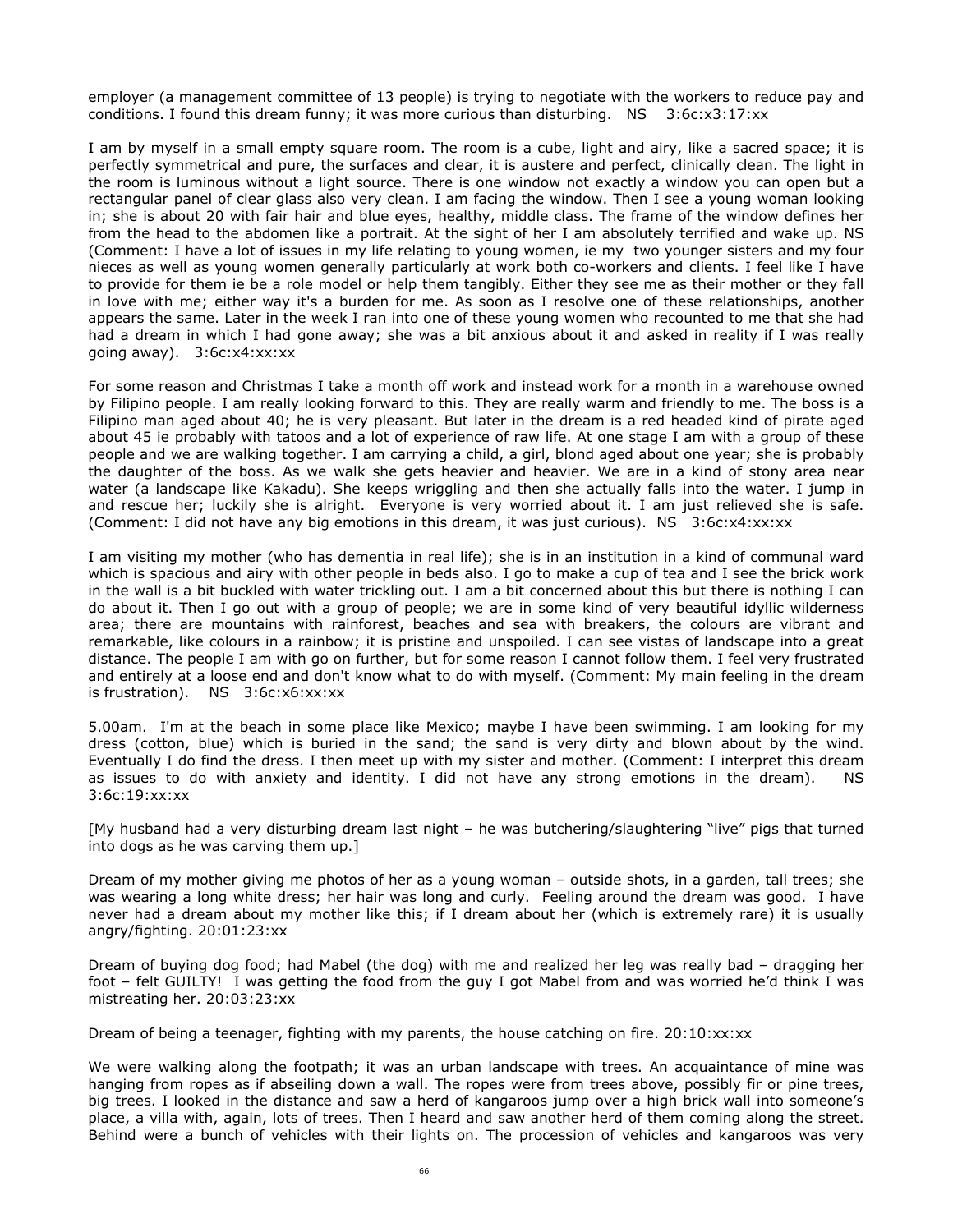loud. The kangaroos were big and powerful. I remember thinking how awesome it would be to be pushed over and stomped on by one.

Another dream. There was a long wall. We walked up to the top of the hill to a place for dinner. It was quite crowded. My cousin walked in in a pair of shorts - this seemed a little incongruous. 2:6c:00:xx:xx

A car like a French Deux-Chevaux van with a snail-like back. It was painted black and seemed to be made of wood or some smooth substance. Another dream - A vague dream about bricks. 2:6c04:xx:xx

I was under water. This shining object with filaments of light, a bit like an amoeba, about the size of a tealight candle only thin, came towards me and zapped my right outer thigh. I didn't notice any reaction. 2:6c:15:xx:xx

I was with some friends; we were driving around to different places; it seemed as if it were to find spiritual sustenance or something like that. We went to places like churches and bodies of water. There was one place in a forest with a waterfall and a river. We were looking at it from the car. It seemed like late afternoon. Later on I was in a house looking after a white cat. The cat was my friend, so there was more to it than just feeding it etc.; it was almost that there was communication between us, and I was concerned with its wellbeing. 2:6c:17:xx:xx

Sleep disturbed. Haven't had a dream that I actually remember for ages. Dreamt of being near an ocean, low tide, water is far away but can hear it thundering. Something or someone stuck in the mud. A here. Anxious. Afraid of the water – waves coming closer. Eventually waves break over wooden logs very close by. Just got away in time. Left me with a frightening feeling for a long time. 17: xx:xx:xx

On waking remembered dream about being in a bar where people were reading out pieces they had written like poems. A man got up and did his. I can't remember what it was but everyone was saying, "Wow! He can write!" Then they said the next space was empty - who wants to come up and perform? I had my piece and was thinking, "Do I have the guts to get up and deliver it?" Then I thought, "Don't let the challenge of performing it interfere with its quality." I knew it wasn't ready yet. I decided not to perform it but rather work on it more until it was the quality I wanted. 7:30c:x3:xx:xx

On waking remembered dream of a man who was going through my front door to get to his place upstairs. Even when I closed the door and latched it he was easily able to get it open. I confronted him saying I didn't want him walking through my front door into my place all the time. He didn't seem to understand what I was concerned about. I was really angry. (This is a recurring dream theme I've been having for the last year or so. A man or men are coming into my place and I'm a bit scared but most of all furiously angry. Usually I'm shouting at them to "Fuck

off." 7:30c:x5:xx:xx

Had a very disturbed night, lots of dreams(!) about an impending war/invasion. Quite frightening. Woke up every hour between 1.00am and 6.00am. Dizzy on waking. Unusual. Dizziness, <upright. 17: xx:xx:xx

I have to shift my practice and I have to shift the database of every client I've ever had into an inner city called Echinacea. 21:xx:xx:xx

# **CHTLL**

1.30pm. I feel tired and cold. Am physically weary, but mentally okay. Found myself yawning. My eyes are difficult to focus and feel like they are rolling back in my head and that I'll fall asleep in the middle of an interview. Having difficulty concentrating and following what the client is saying. (I had been very focussed until now, so it

feels somewhat quick in onset). I noted feeling indifferent to the idea of exercise (which I know would help). Am feeling cold. RS 4:6c:x1:16:xx

### PERSPIRATION

9.10pm. Feel very cold, >for putting on jacket and scarf, then feeling suffocated, > for taking scarf off. I normally love wearing things around my neck. 8:30c: xx:xx:xx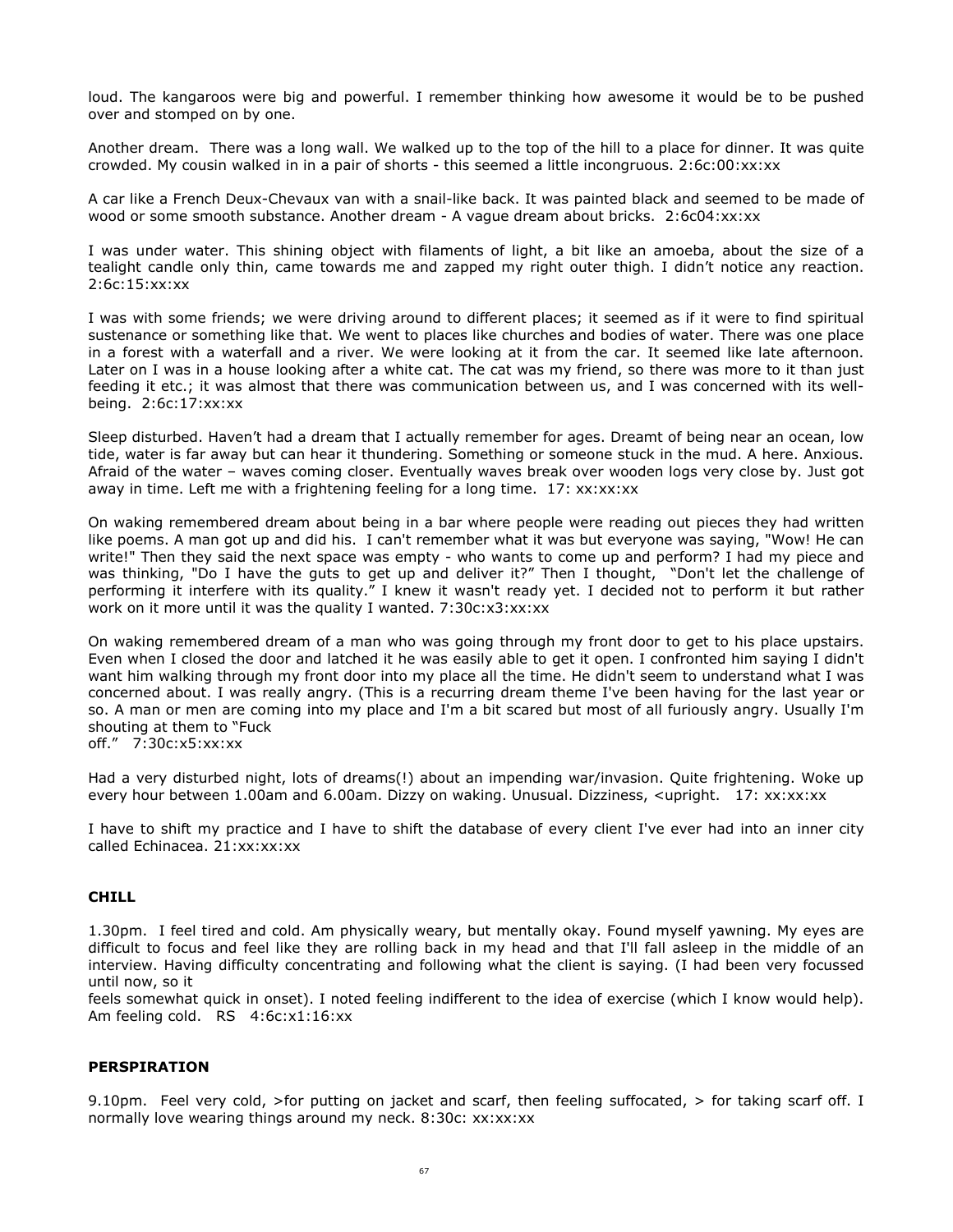# **SKIN**

## Eruptions

Small hard burning red pustules in each axilla, worse for movement and worse for body heat. Existing skin tags in right axilla became enlarged and swollen. Several existing flat brown crumbly moles on the nipple line of the right distal thorax increased in size markedly. Very unpleasant prickly sensation. Burning. Lasted for 3 days. 11:6c:23:00:00

Sudden and acute stabbing and burning pain in one of the enlarged moles on the side of the right thorax. Mole seems to have grown more. Top of mole crumbled and came off when rubbed. Bled for a short while bright blood. 11:6c:23:00:00

Existing large flat mole on inner/upper right thigh very itchy. Bleed on scratching. Bleeding stopped with pressure. 11:6c:23:00:00

Skin is tingling, prickling, and almost itchy. Mostly located on head under hair, but also on face, chest and upper back. Used to get this as a child when stressed and nervous. 9:30c:x1:13:xx

Existing eczema had been itching, red and raised (Note - and angry) on waking but was subsiding by 11.00am, and not noticeable . 4:6c:xx:13:xx

1.30pm. Noticed the skin on the back of my hands and was really amazed how soft it felt - it wasn't dry or cracked. As the day progressed I noticed that the skin on my face felt smoother too. NS 4:6c:x1:16:xx

Eczema became itchy after day of wearing jeans, legs felt hot and fabric was rough. Changing pants to a loose, soft fabric improved this. Had to really resist the desire to scratch. 4:6c:x2:19:xx

Eczema became very itchy when drying self after shower and when rubbing in moisturiser. I really wanted to scratch - it was an effort not to. Lasted 10 minutes and then died down. It was better for a drink of fresh fruit and vegetable juice. 4:6c:x3:11:xx

Skin (eczema) was very itchy and didn't settle until @ swimming and in the water 20 minutes later. After arriving home had to use Skin Balm (Biojuven) to control the itch. 4:6c:x4:x7:xx

Must scratch around it. The inability to not scratch is an old symptom. The area of the eczema is growing. It is rough, scratchy, sore and very itchy. 4:6c:x4:x7:xx

Minor itching. Used Skin Balm before bed last night and it appears to have settled down this morning. 4:6c:x5:xx:xx

Noticed itching on waking. It appeared worse from the heat of the bed, from covering (some pairs of pants) and the spring sun (weather is warmer). My body seems to retain the heat and overheats. Settled with a swim and activity, and so for drinking water and urination. Ankle - right is also breaking out again. 4:6c:x9:xx:xx

Very itchy eczema. Compelled to scratch left thigh. Drinking water helped but aggravated by the particular pants I had on and the heat of the day. 4:6c:x9:xx:xx

Eczema itching. Aggravated by washing in the shower ( the rubbing), but before that it was okay. It appears to be growing, covering more of legs. It feels rough and sore. There is a pale discoloured skin in the centre like scar tissue - and a red, raised dry scaly ring around the outside.  $4:6c:12:xx:xx$ 

All afternoon on and off I needed to rub it. It was sore and red and I really had a desire to scratch. 4:6c:12:xx:xx

Irritated, raw, sore, scratchy through the day – eczema.  $4:6c:13:xx:xx$ 

Eczema itching and had to scratch it. It was worse for the lingering perspiration from exercise - felt clammy. Better when wiped with cold wet rag. 4:6c:14:xx:xx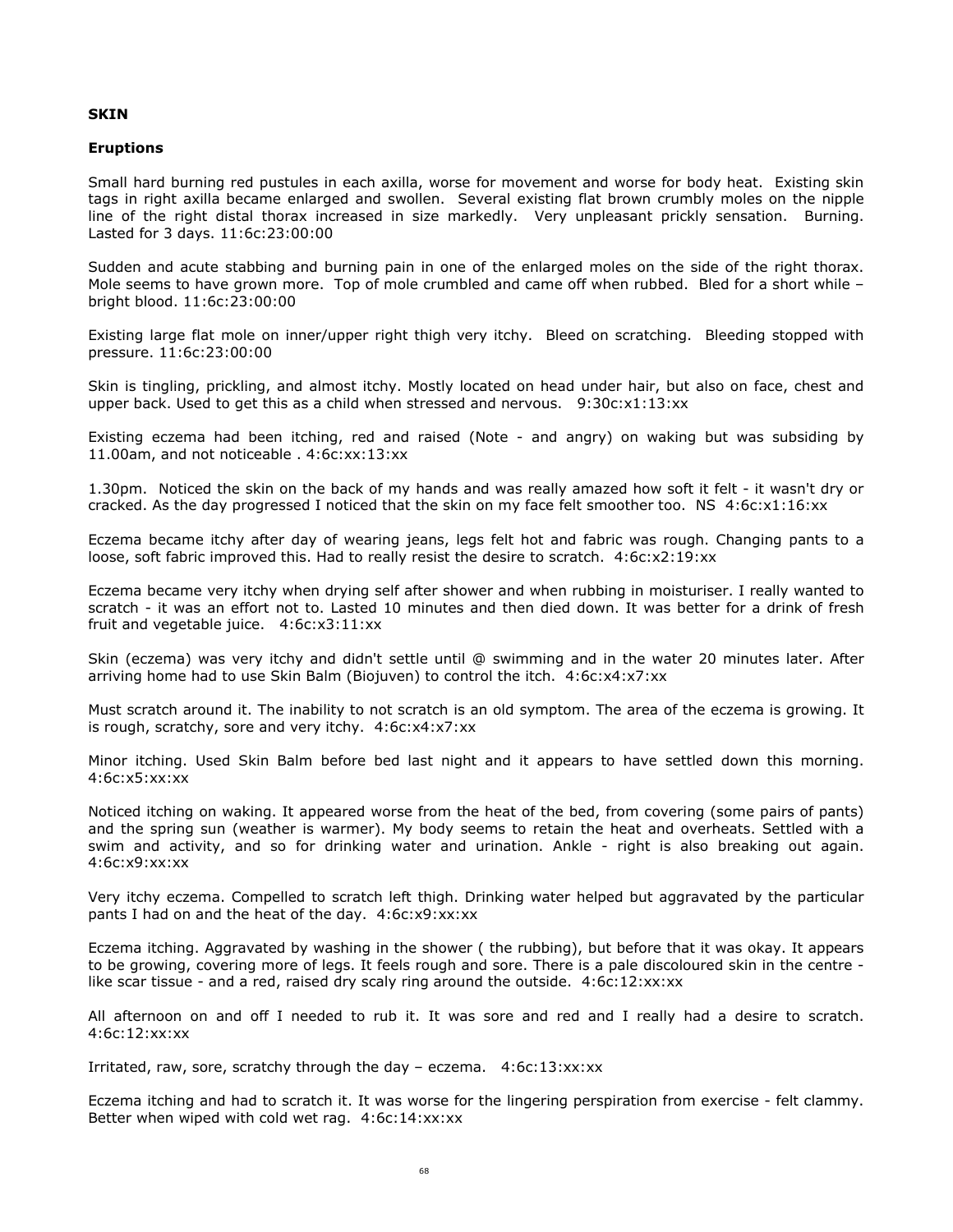All day - itching intolerable and spreading - will antidote tomorrow with Homoeopath. 4:6c:15:xx:xx

My symptoms are awful, bad eruptions, circular and spreading, I cannot resist the urge to scratch; it's never been like this before. 4:6c:15:xx:xx

#### GENERALITIES

#### Vibration

A very subtle vibration lasting about 10 minutes immediately after taking remedy. 23:30c:00:00:05

Vibration intensity, trembling sensation in my torso like a vibration as if lying on a massage pillow, very strange. 4:6c:xx:xx:xx

#### Exhaustion/Lethargy

I'm so incredibly tired today, I'll just stay in bed today, there's nothing I have to do and yet there's so much to do. 21:xx:xx:xx

I feel drained of energy. I just want to go and lie down. 23:30c:00:00:25

Generals - doing everything slowly. Feel very lethargic and tired. Found exercise very difficult and getting puffed easily. 12:30c:xx:xx:03

Generals - <<< mornings. Feel tired, depressed and distant from the world. 12:30c:xx:xx:04

Palpitations, along with general tiredness and confusion – slept for too long in the afternoon, heavy feeling, > rest. I'm feeling quite run down. My body is demanding more sleep. 17:xx:xx:xx

Unusually tired, can't keep going, go to bed although should work on assignment. > rest, yet still very productive in spite of this. 17:xx:xx:xx

Whole body tired, worn out. Only had 4 hours sleep. < occupation. 17:xx:xx:xx

Unconquerable tiredness. 17:xx:xx:xx

Amazingly good energy, considering. Worked hard getting stuff ready for garage sale. Surprisingly fit until late. 17:xx:xx:xx

Feeling very tired. My whole body feels weary. 4:6c:x1:x1:xx

Energy better. Got quite a lot done. Nostrils better. Spoke to F. Said she will start taking remedy on Thursday. 17:XX:XX:XX

All the symptoms I had over the last 2 weeks are better. Now there is this great sadness and anxiety. Had a very bad night last night. F phoned (message) to say she had started taking the remedy this morning and we will talk tonight in detail. 17:xx:xx:xx

From 8-11.00am, heavy as a lead brick. Lying in bed. So heavy. Just lying here waiting for some energy to return to me. Spent last 2 days getting 2 assignments finished - so I'm just exhausted. 18:x5:xx:xx

Woke up very tired. Slept OK, but woke up early and felt exhausted. 9:30c:x2:xx:xx

I'm feeling very tired. I had a hard day, but seem to be more tired than I should be. Need rest. 9:30c:x8:xx:xx

Felt restless and in need of a cigarette to calm me. Felt better after smoking. 9:30c:x9:xx:xx

Easily irritated, tired. Worse for noise. Feeling very tired. Noise of the boys playing computer games has been very annoying! I am often irritated, but this seemed more than usual. 20:01:13:xx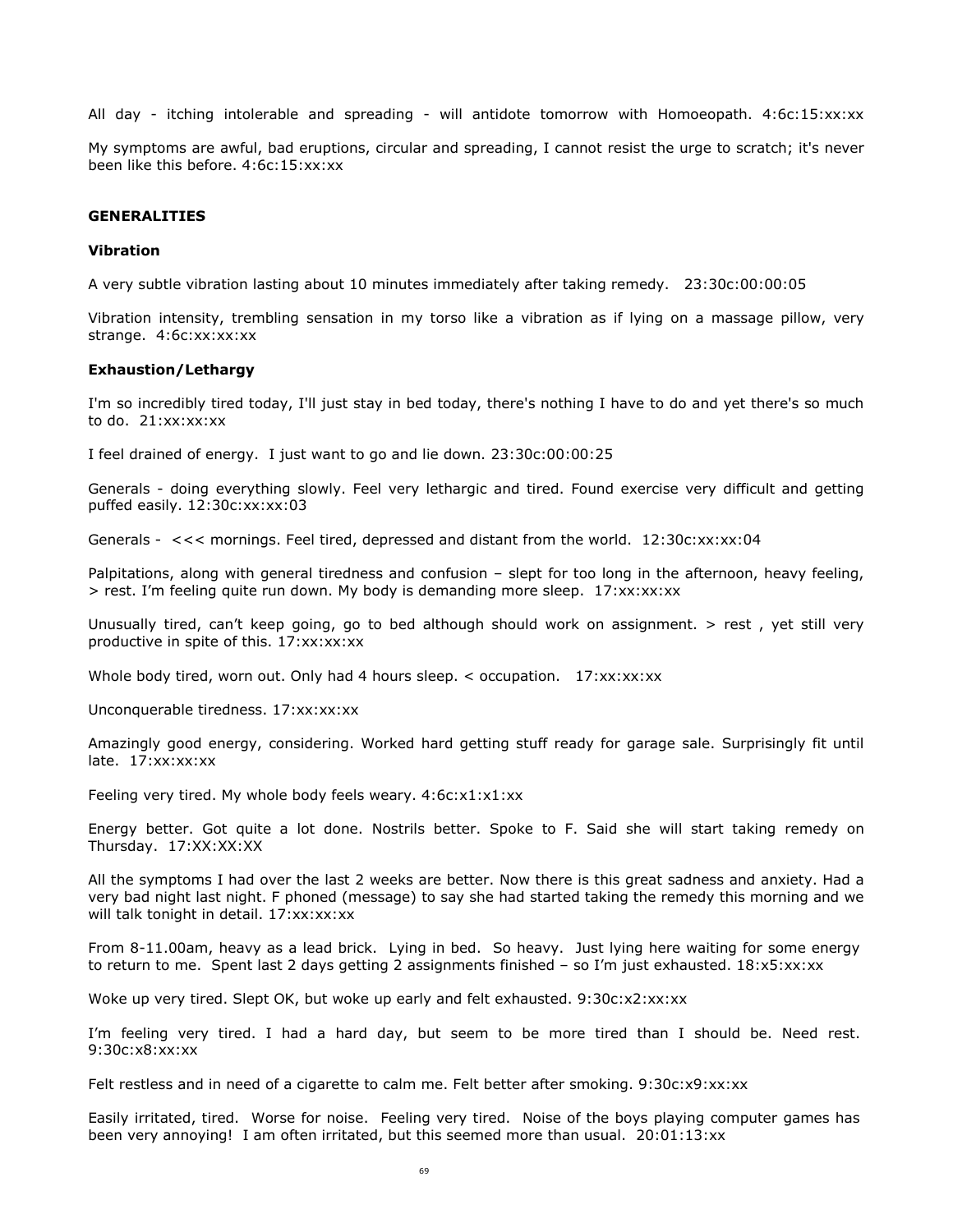Tired. Period heavy. Still slight cramping. 20:01:23:xx

Feeling good. Period still heavy, cramping gone - don't feel tired! This is unusual, when my period is heavy I am usually quite tired and irritable. 20:02:06:xx

Haven't felt irritable tonight. Period a bit lighter. Tired but not pissed off. 20:02:12:xx

Mood crap - really down. Tired. 20:10:xx:xx

Fatigue. Was quite tired all day yawning etc. Quite a common symptom for me a few days prior to my period. 7:30c:x3:xx:xx

From 2-4.00pm, sleepy, uncontrollable yawning. So, so tired, want to go home. 18:x8:xx:xx

#### Coldness

So incredibly cold, need to wear woolly hat. 21:xx:xx:xx

1.30pm. I feel tired and cold. Am physically weary, but mentally okay. found myself yawning. My eyes are difficult to focus and feel like they are rolling back in my head and that I'll fall asleep in the middle of an interview. Having difficulty concentrating and following what the client is saying (I had been very focussed until now, so it

feels somewhat quick in onset). I noted feeling indifferent to the idea of exercise (which I know would help). Am feeling cold. RS 4:6c:x1:16:xx

9.30pm. I was very tired. Almost asleep when husband called me to answer phone from supervisor irritated with husband for waking me. Found it difficult to return to sleep - took about 30 minutes. Helped by the noise of the TV and radio. 4:6c:x3:xx:xx

11.40am - 12.00noon. The whole body including arms and legs experienced a sensation of chilliness. NS 5:30c:x1:x1:30

8.18pm - 8.30pm. Body / Face. Face still hot but body very cold. Feeling really cold and shivering even though I am sitting in front of the heater. NS 5:30c:x1:10:x8

8.35pm onwards. Body feeling really jittery, can't sit still. Physically restless. Felt compelled to move from sitting at TV, to walking to kitchen, to TV, to bedroom; this continued, had to move. Still feeling really cold; body shaking from cold. NS 5:30c:x1:10:25

9.30pm. onwards. Physical restlessness continued though less intense. NS 5:30c:x1:11:20

Felt really good today. Better than usual. No new or old returned symptoms. Increased energy and improved spirits. Usually awake still tired and improve at 12noon, now improve at 10.30am. 5:30c:x3:xx:xx

Woke up feeling really good but still tired during the morning. Felt pretty good the whole day. 5:30c:x4:xx:xx

Still feel an increased energy, improved spirits and improved morning disposition. 5:30c:x9:xx:xx

I felt frozen all over. (Note - Used the word icy. Keeps complaining of being cold). 6:30c:00:02:15

(Note - Feels like she needs to stretch out in bed - muscles feel like stretching. Last 2 mornings). 24:30c:05:00:00

(Note - Yawning a lot). 24:30c:05:00:00

#### Food and Drinks

10.00pm - Hungry and must eat. Like this with cakes at 5.00pm (4:19:xx) and dinner at 9.30pm (4:23:xx).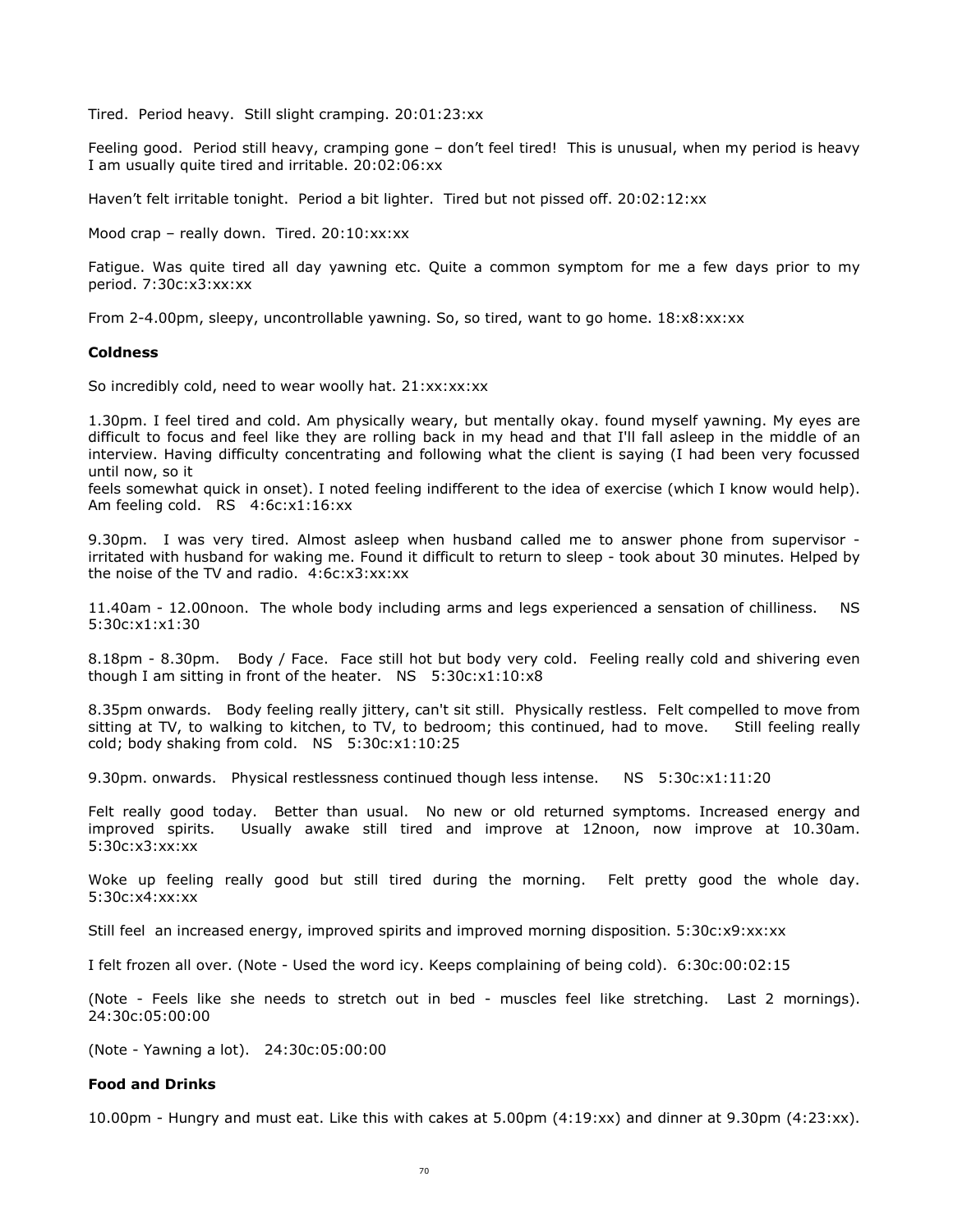Also before 9.30pm had cutting sensation in the abdomen, but still had to eat (pasta, bacon, cream). Too much tea drunk today and not enough water. 4:6c:x5:xx:xx

Generals - desire for warm drinks. 12:30c:xx:xx:02

Generals – Food. Desire coffee++, sweets+++, fruit+, yogurts +++. Need to eat constantly even when I'm not hungry. 12:30c:xx:xx:06

11.00pm. Had one drink of Sambucca - really craved alcohol - would have preferred whisky but didn't have any. Also craved sweets ( really had strong craving for sweets over the last 2 days!!!) Appetite appears to be back to normal. I don't eat and eat - there is a sense of being full. 4:6c:x8:xx:xx

5.30pm. I wasn't very hungry but had a great desire for "special" food so I got a bruchetta and an Italian sweet pastry ie desire for a "treat". Usually I have sensible healthy food. NS 3:6c:xx:1x:3x

6.00pm. My appetite has returned to normal, I'm hungry with desire for wholesome food. RS 3:6c:x4:xx:xx

Noticed overall that I'm not desiring alcohol in the same way, to the same degree as usual. Husband suggested a drink with dinner and I said no! Haven't done that for a long time. 4:6c:x2:xx:xx

#### **Other**

All elimination ameliorates,  $>$  for routine tasks, the more normal I behaved the better I felt. 8:30c:xx:xx:xx

Heat - I felt hot flushes all over; it came on with nausea. 8:30c:xx:x1:30

I'm really hot and really cold. 8:30c:x2:xx:xx

Heat throughout my body. 4:30c:x2:xx:xx

Suddenly I thought I was coming down with flu because of my hot head and the coldness in my body. 8:30c:x2:xx:xx

Noticing symptoms have a 1/2 hour periodicity, noticing this since onset of period, then off for hours, < afternoon.. 8:30c:x2:xx:xx

My body feels good, looser, child like, and move less rigid, maybe due to some loosening exercises, a new sensation. 8:30c:x8:xx:xx

Much more energy today than yesterday - feel quite well. Periodicity - Since taking remedy from first day calm and self-contained. Following day not. That has repeated itself till today where it was back to calm selfcontainment.. 7:30c:x4:xx:xx

I feel very good, energy levels are very good, sleeping much better. 5:30c:x5:xx:xx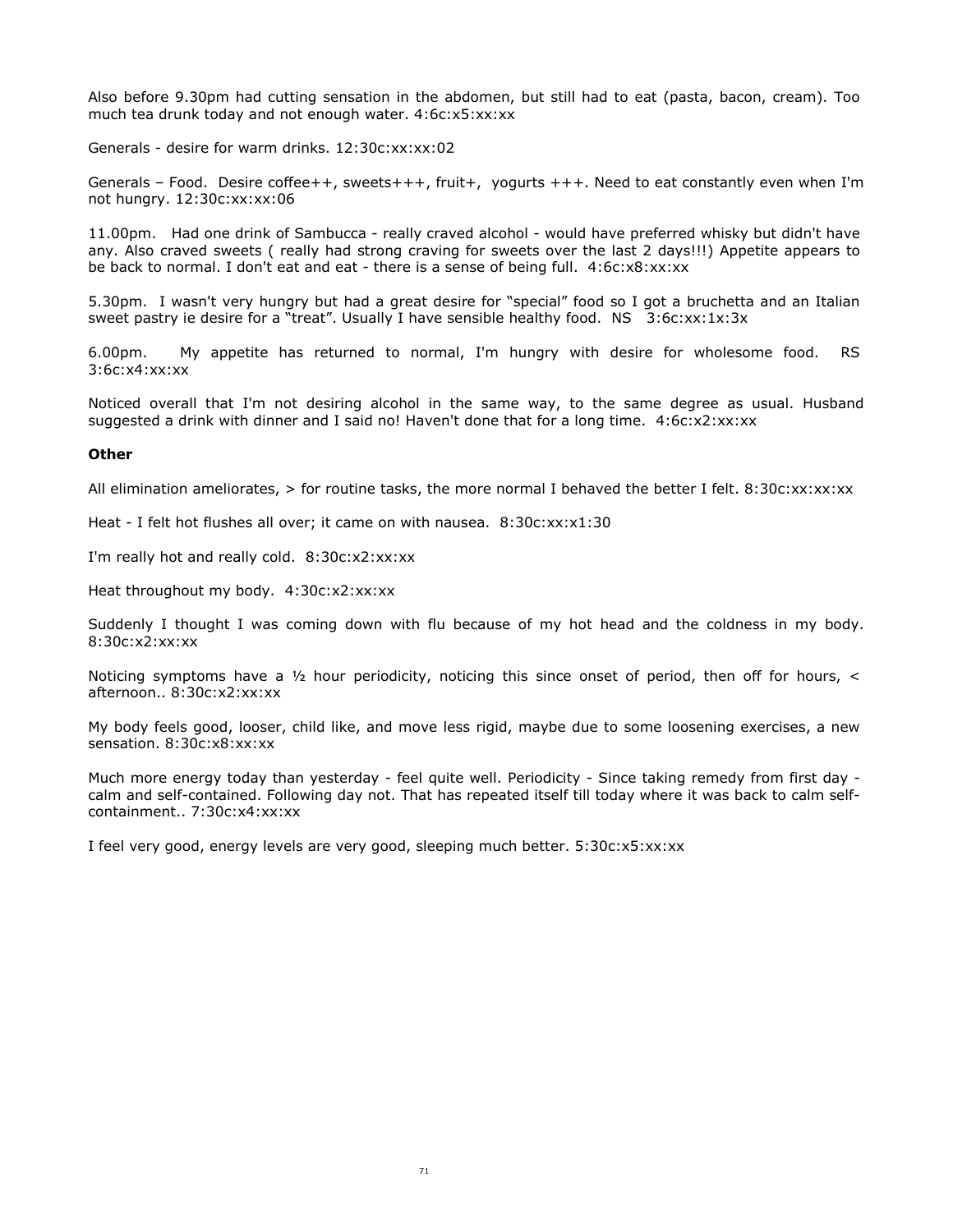# The Chronology of the Major Provers

# Prover 5

# Mind

Don't know if it was due to the remedy, but felt slightly scattered, hard to focus on the computer. I also found myself looking at something then knowing I needed to go and get another folder to look something up but I just sat there not moving. Mind developed a spaciness, the body did not respond to the thought, a delayed response. Lasted about 15-20 minutes. NS

# Face

My forehead started to slightly heat up, heat on other parts of my face remained the same. Body felt slightly colder. Coldness in my body gone by 12.00 but forehead still hotter then usual. Felt like flu symptoms starting. NS

# Generals

The whole body including arms and legs experienced a sensation of chilliness.

# Chest

Stabbing pain in rib area just below right underarm. Sensation lasted about 5 minutes, a deep stabbing, burning pain located on the lateral aspect of the outer chest, right side on 3<sup>rd</sup> lateral rib line. Pain was uncomfortable and intense. Tried to relieve the pain by rubbing, < rubbing.

# Face

Itchy face especially jaw area.

# Mind

Left wallet in the office. Did not notice until I was on the bus.

Face

Hot flush in face. Face hot, feels as if it has been stretched. Forehead not as hot as last time. Shook face which helped a bit. NS

# **Generals**

Face still hot but body very cold. Feeling really cold and shivering even though I am sitting in front of the heater.

Chest

Stabbing pain in the rib area under right underarm is back. Pain more intense then last time. Sensation as if being poked. Deep, burning, stabbing local pain lasting about 7 minutes.

**Generals** 

Body feeling really jittery, can't sit still. Physically restless. Felt compelled to move from sitting at TV, to walking to kitchen, to TV, to bedroom; this continued, had to move. Still feeling really cold, body shaking from cold.

Mind

Restless with less concentration. Random, unrelated, unremembered thoughts entered mind.

# **Generals**

Physical restlessness continued though less intense.

Mind

Mental disorganized continued though less intense.

# Sleep

Slept very well. Improved sleep (last 3 nights poor sleep). Good solid sleep but felt really tired when I got up, nothing unusual for me.

Right foot great toe joint. Woke up with painful foot symptoms of gout. Thought I would get my bad gout pains but pains disappeared by 11.00am ( >). Sensation of an ache, like touching a bruise. < Worse for pressure (stepping on).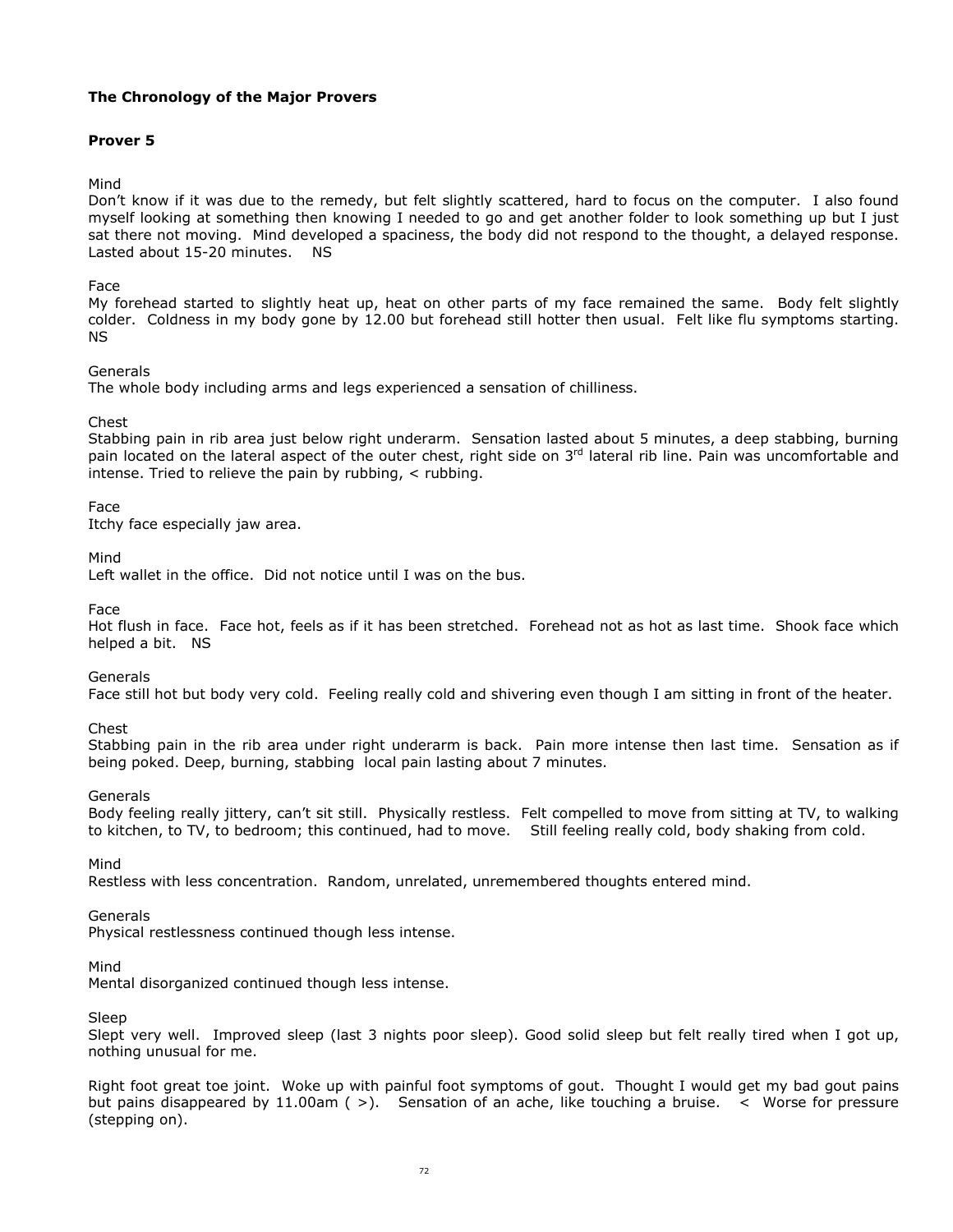# **Stomach**

Not feeling hungry tonight, normally starving about this time of the night No appetite with nausea. Made myself eat a chicken dinner.

Abdomen

Started getting really bad stomach pains. Very bad cramps. Above navel, towards the left. > better for lying on back with stomach stretched.

Generals

Felt really good today. Better than usual. No new or old returned symptoms. Increased energy and improved spirits. Usually awake still tired and improve at 12noon, now improve at 10.30am.

**Generals** 

Woke up feeling really good but still tired during the morning. Felt pretty good the whole day.

Extremities

Foot. Right great toe joint. Pre-gout bruise-like ache. < Worse for walking. > Better for rest/sitting.

**Generals** 

Still feel an increased energy, improved spirits and improved morning disposition.

Extremities

Pre-gout bruise-like ache in right big toe joint. Possibly triggered by previous night drinking beer and bourbon. However the intensity is much less and it disappears. The gout does not progress or get worse like it used to.

Generals Still improved.

# Prover 7

Throat / root of nose

Dry, burning pain on waking, < swallowing. Lasted for 10 minutes. Felt less intensely on and off throughout the day when swallowing.

Back

Aching pain, < sitting. This lasted about an hour. Felt like period pain. Could be ovulation pain.

Larynx

Pain on swallowing, < left side. Croaky voice lasting all day.

Back

Aching pain lasting all day in lower back and sacrum.

Eyes

Red and swollen under eyes after being out in the wind all day.

Back

Aching pain extending down right thigh. > occupation. Lasted on and off all day. < evening.

Larynx

Slightly croaky voice on and off all day. < evening.

**Back** 

Going to bed. Aching pain extending to lower buttocks and upper thighs. Much better than yesterday.

Larynx

Slight pain on right side when swallowing. On and off throughout day. Slightly croaky voice. On and off throughout day.

Nose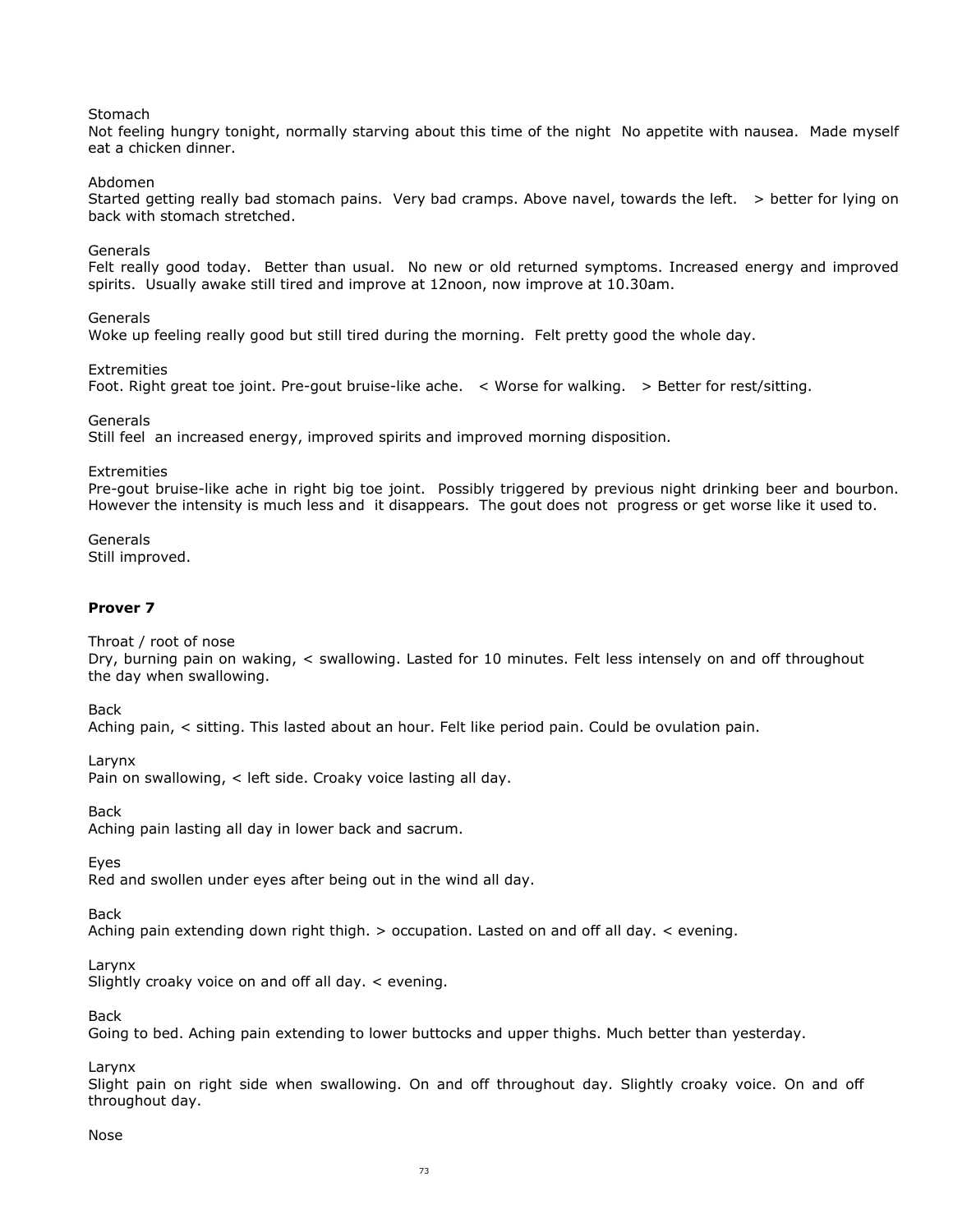Blocked left nostril on waking. Cleared after 10 minutes.

Larynx

Slight pain on right side when swallowing. On and off throughout day until the evening.

Larynx

Croaky voice, < night. All day into night.

Throat

Pain on swallowing, < right side. Lasted for an hour or so.

Larynx Croaky voice, < night.

Breasts

Aching soreness. In morning and at night. Had this at the same times the last 2 days. Very unusual. Have never had before in middle of cycle like this. Only ever pre-menstrually.

Sleep

Woke at 3.00am. Restless until 7.00am. Kept waking then going to sleep straight away. Very light sleep.

Mind

Did a meditation. Image. Almost immediately the image of deep forest, green trees and snow covered land. Hilly, coming down to a stream. It was all very clear. I saw snow and was aware of the silence and the way snow blankets and deadens noise. I could hear the stream water. It was an incredibly pristine environment and very, very peaceful. After 15 minutes the images were still there. It was a daytime image. There was a sense of Canada about it. This seemed an unusual image for me as most of my nature images are summer oceans, gardens and night.

Throat / root of nose

Dryish burning sensation lasting for 10 to 15 minutes.

**Cough** 

Dry on and off since waking and throughout the day.

Mind

Calm and tired. All day felt extremely calm. Mind not agitated at all. A bit tired too - almost as if drugged.

Mind

Almost immediately after taking the remedy I felt the combination of calmness and tiredness. Almost as if drugged.

Mind

Delusion a small black thing moved from the corner of the room. This happened 4 or 5 times in the space of half an hour. Have had this type of thing before but previously it was always the delusion of a spider. This was like it was a bigger object.

Sleep

Extreme tiredness with yawning. Had the feeling that I couldn't do the few jobs I needed to do before going to bed. I did do them and the tiredness was > for being occupied.

Breasts

Soreness in the morning and at night lasting about half an hour each time.

Throat / Root of nose

Dryish burning sensation on waking. Lasted 10-15 minutes.

Breasts

Soreness lasting about half an hour.

Mind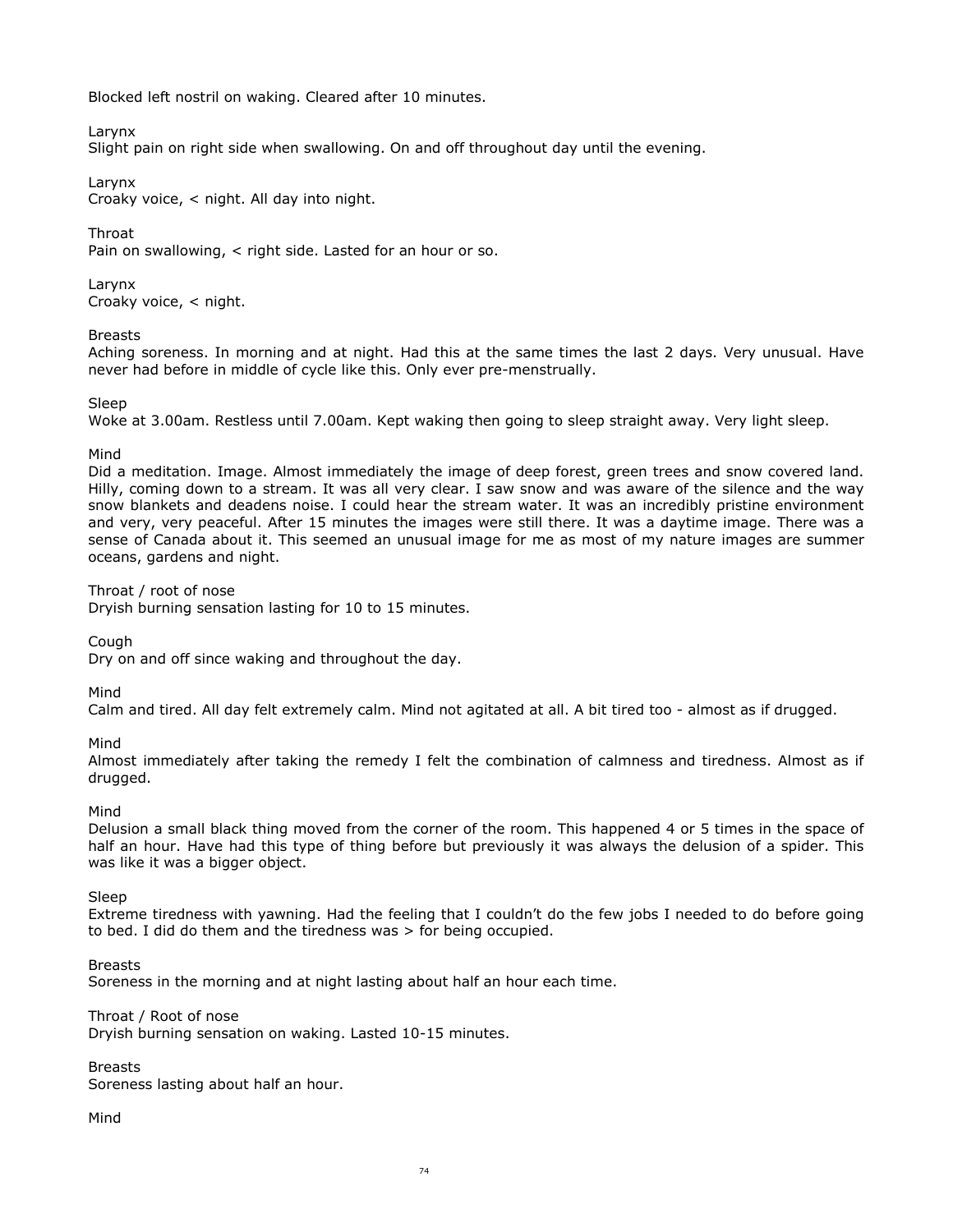Took third dose of remedy. Sometime after that became aware of rushed anxious feeling. Have lots to do today to get disorganized before going away overnight. Feel anxiety about being disorganized with all the 'jobs' I need to do.

### Throat / Root of nose

Dryish burning sensation on waking. On and off throughout day but more aware of it morning and evening.

Mind

Calm feeling throughout day and into evening. Mind not turning over and over.

### **Stomach**

On taking the remedy it makes me feel like I want to eat. This happened strongly when I took the first few doses, and to a lesser degree subsequently.

# Mind

People being friendly. Since taking remedy lots more people seem to be smiling as I walk past them. When away on Sunday people stopped to chat at beach - men, women and children.

### Mind

Self-containment. Since taking remedy feel good within myself. Driving back from up the coast I really felt the beauty of the sunset, listening to Marion Woodman tape, I thought of the endless possibilities life has to offer and how the Buddhists say we should be totally in the moment and always ready for death at any second. Part of this self-containment is feeling more adult. Also relief that J is no longer around. I feel free again.

### Mind

On waking remembered dream about being in a bar where people were reading out pieces they had written like poems. A man got up and did his. I can't remember what it was but everyone was saying, "Wow! He can write!" Then they said the next space was empty, who wants to come up and perform? I had my piece and was thinking, "Do I have the guts to get up and deliver it? Then I thought – "Don't let the challenge of performing it interfere with its quality." I knew it wasn't ready yet. I decided not to perform it but rather work on it more until it was the quality I wanted.

### Mind

Fatigue. Was quite tired all day - yawning etc. Quite a common symptom for me a few days prior to my period.

### Breasts

Soreness. Was only aware of this on and off late afternoon and into night. Not as intense as previously.

### Lower back / lower right buttock

Pain > pressure. Only aware of this in morning and at night - as if something was misaligned.

# Mind

Calmness and self-containment. Began in the afternoon and continued into the night.

# Generals

Much more energy today than yesterday - feel quite well.

# **Generals**

Since taking remedy from first day - calm and self-contained. Following day not. That has repeated itself till today where it was back to calm self-containment.

#### Dream

On waking remembered dream of a man who was going through my front door to get to his place upstairs. Even when I closed the door and latched it he was easily able to get it open. I confronted him saying I didn't want him walking through my front door into my place all the time. He didn't seem to understand what I was concerned about. I was really angry. This is a recurring dream theme I've been having for the last year or so. A man or men are coming into my place and I'm a bit scared but most of all furiously angry. Usually I'm shouting at them to "Fuck off".

### Mind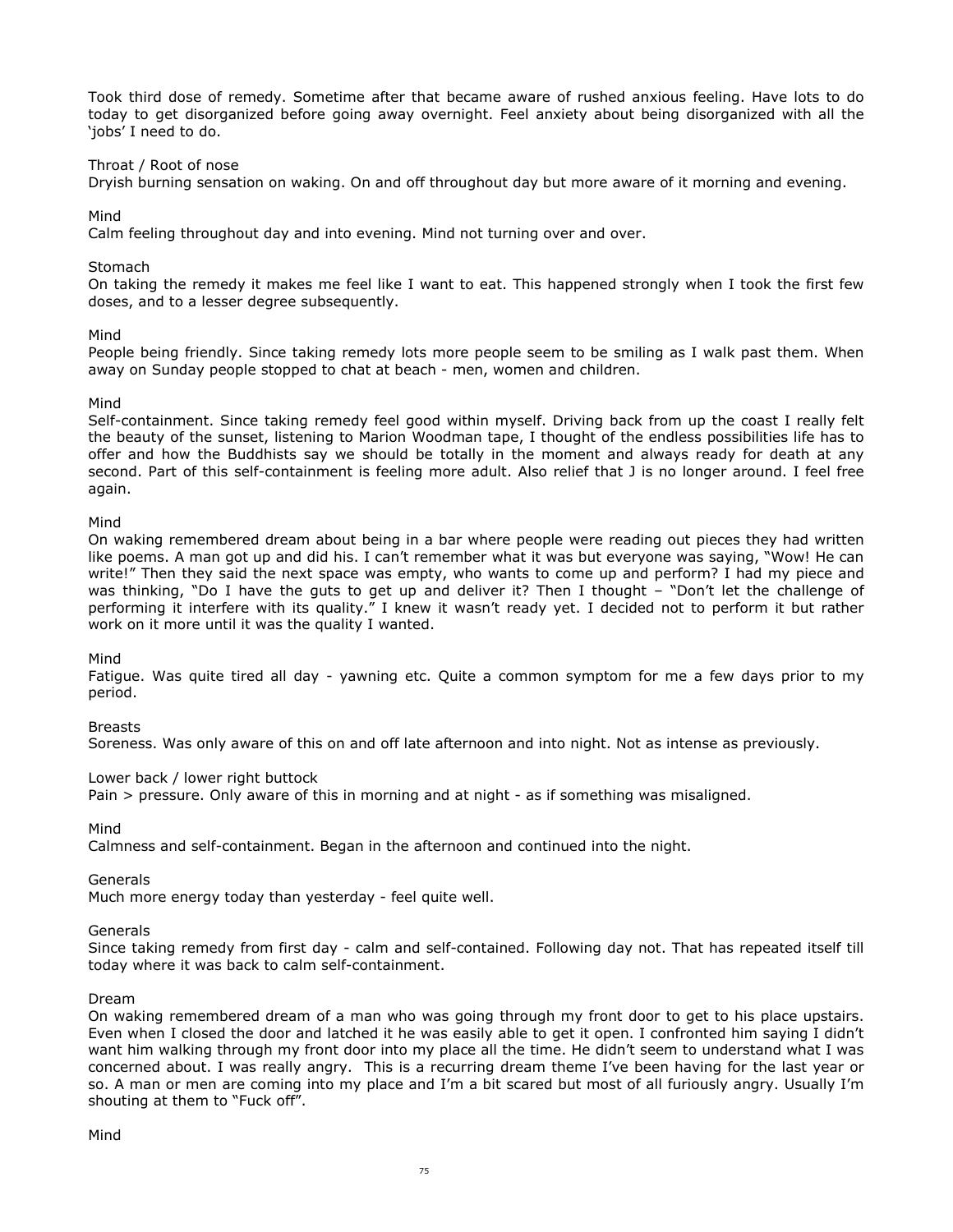Have been waking last couple of mornings feeling malaise over world events. Like in the movies where people toss and turn with words and images echoing around them. Consciously decided not to listen to radio except minimum to know what's going on. Too many thoughts with current tensions - too pervasive.

# Mind

General sense of well-being in self. Realised I have felt this quite a bit since taking the remedy.

Back

7.00pm - 11.30pm. Sudden onset. One minute I didn't have it at all then full on. Aching pressing pain, < standing and walking, lying down and turning in bed. > bending forward. Quite common for me to get lower back pain just prior to period but this is much more intense. Lying in bed, pain was extremely intense. Worried as to whether or not I could walk to the bathroom. OK but had to walk bending forwards.

# **Back**

Aching pressing pain extending down sides of buttocks into thighs. < turning over in bed. Same as previous night lasting all day. Had to walk bending forward. Very painful.

# Female

Period arrived and slightly relieved pain in lower back. Not enough to reduce its intensity from 3 to 2.

# Mind

Going to college on Saturday morning the idea came to my mind that even as non-indigenous Australians we are linked to the land and the wide open skies, and what a different sensibility to Europe with all the weight of visible history in buildings whereas Australia's history is all in the land. Strong sense of this is my place/land here. Most comfortable in it.

# Mind

Well-being. Feelings of well-being have continued. Felt liberated at the choice of not working and coming to Banerji seminar. Something I wouldn't normally do because of the pay I'd miss out on.

### Prover 8

### MIND

Held medicine in my hand through the whole break. Felt really stoned, like I am losing my mind. Spacey feeling over whole body; all of a sudden feel hot and sweaty.

### **STOMACH**

Feel like I am going to vomit and cry, > for drinking hot water; everything going back to normal. Feel weird again when writing.

### EARS

Can hear really well, a new sensation.

**STOMACH** 

Grumbling in stomach.

**CHEST** 

Feel a bit constricted in chest a dull sort of black hole deep in the chest going hot and cold. NS

MIND

Feel confused, can't think, get paranoid when I can't find what I am looking for. >for urination, always > elimination.

### PERSPIRATION

Feel very cold, >for putting on jacket and scarf, then feeling suffocated; > for taking scarf off. I normally love wearing things around my neck.

MIND

Feeling like I am sitting here in a heap, normally I sit very straight.

### FEMALE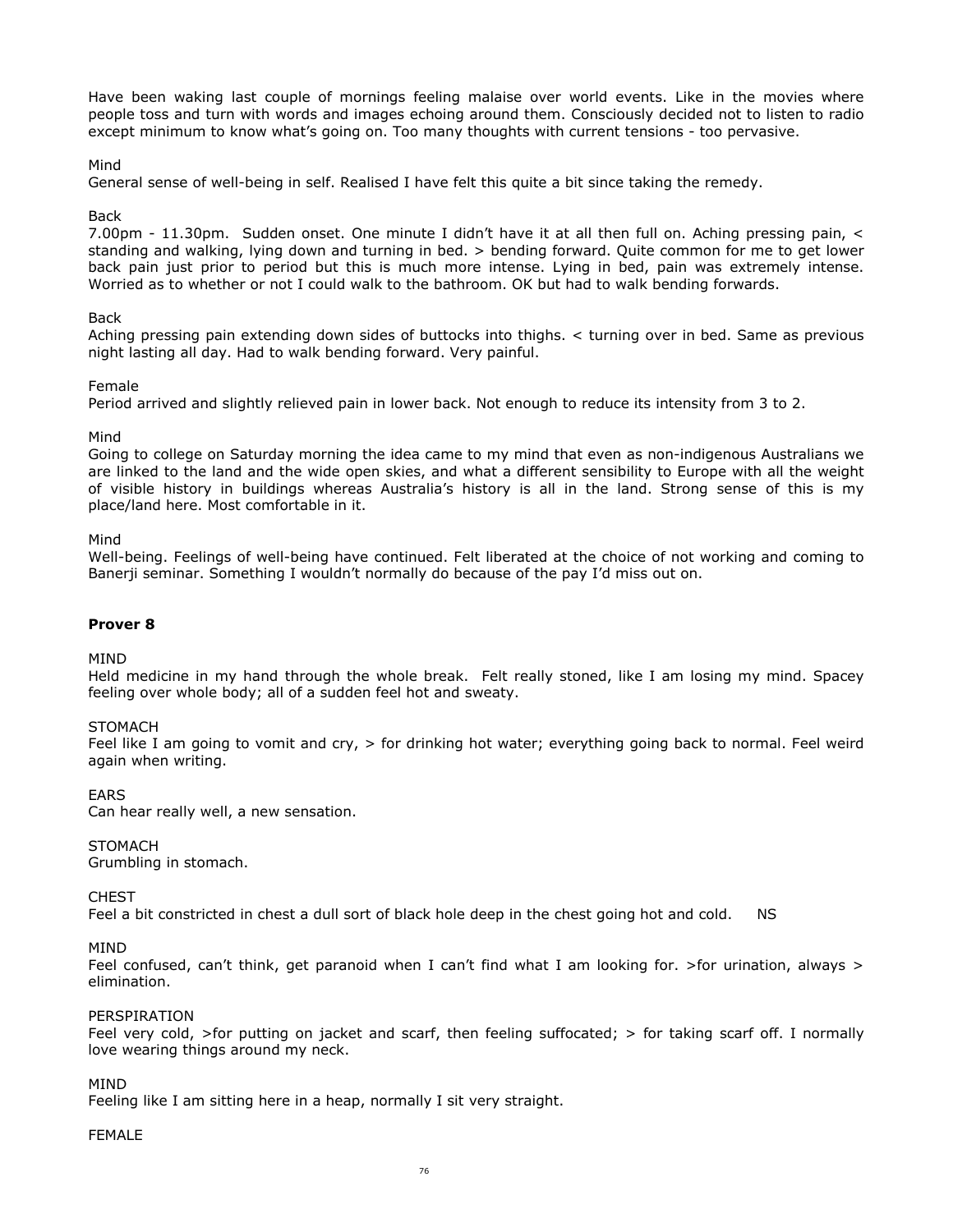9.15pm Pain in the right and left ovaries, dull aching pain that disappears 2-3 minutes later.

# ABDOMEN

Grumbling.

# MIND

Left college moaning and groaning; feel like I am getting a cold, feeling stoned, just want to have a cigarette.

# **STOMACH**

Water brash in the mouth, >for burping I do not experience water brash, unless I am sick.

# MOUTH, MIND

Dryness. I want to bite my fingernails. I have certainly never wanted to bite my fingernails ever before.

# MIND

Fear mixed with, can I do it, how much I have to do tomorrow; thought I just want someone to care for me, then start laughing hysterically.

### **VISION**

Whilst driving down Parramatta Road feel like I can see really far away. Another interesting new sensation.

# GENERALS

All elimination ameliorates, > for routine tasks, the more normal I behaved the better I felt.

# KIDNEY

9.50pm. Stabbing pain, moving in to the tip of the kidneys.

### MIND

Have to feel my face to make sure I am still me and I have not just become body or thoughts. I am still me.

### HEAD

Itching scalp for about 20 minutes.

### MIND

Feel afraid, have to get rid of the remedy, pulled a destiny card in the car, it said courage.

# URINE

Lots of urination; feel like I am passing foamy bubbles, like champagne and after I did this felt much >.

### MIND

Wake up feel shocking, great oppression of chest, <for smoking; feel generally better for meditation.

### CHEST

Chest feels separated from the body, like an air bubble. In the whole of my chest in the lung area.

### MOUTH

Mouth is very dry, tongue is sticking to palate.

### MIND

Feel depressed, sad, cold shivering.

### GENERALS

Heat, I felt hot flushes all over; it came on with nausea.

### MIND

Feel completely exhausted which was preceded with a feeling of happiness, dancing, smiling to myself, and then feeling nauseated and a dull circular pain, in my abdomen; the experience of a dull circular pain was new.

### MIND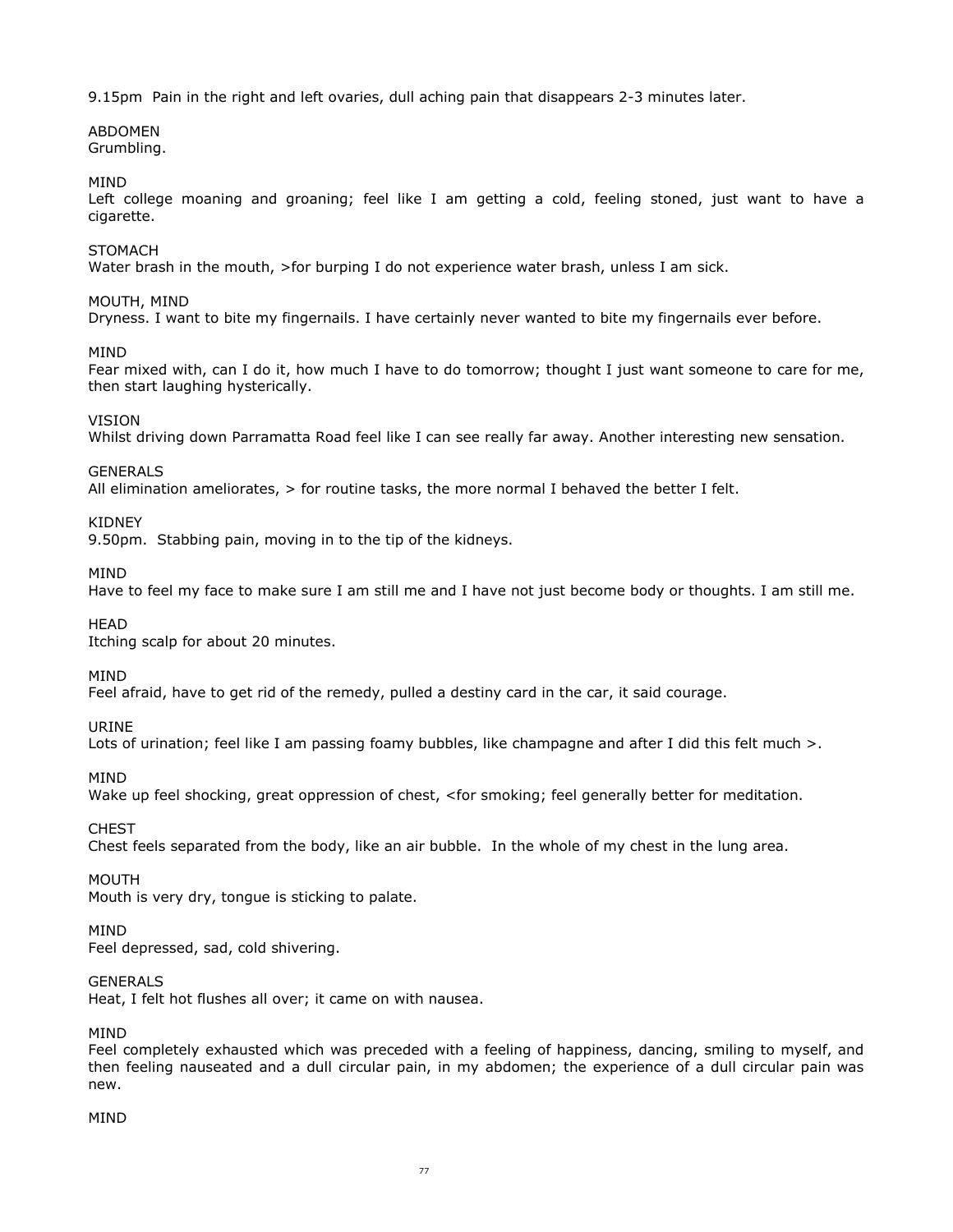Felt very sad by looking at the clock seeing it move, watching my daughter jump off a chair knowing it was all going to change. The sadness is incredible, time changes and eventually everything is going to change, so sad. This was a strange clear lucid, experience.

### EXTREMITIES

Pain above knee caps that moved down to the back of my calves; sore pain for about  $\frac{1}{2}$  hour. NS

### MIND

People seem strange looking at them in the coffee shop. I can't see them, can't see their inner life.

### **STOMACH**

Wave of nausea and feeling like I have to vomit. Vomit sits just in the back of the throat.

# **STOMACH**

Wave of nausea feeling like I have to vomit. I get that feeling in my mouth.

# MIND

Sadness as a background for the rest of the evening.

### **MIND**

Clumsy more than usual, I dropped a forty-dollar bottle of essential oil, and it broke my heart too. I had a tantrum, swore, broken gone, sad, it will never be the same.

# MIND

Felt really happy and joyful; fifteen minutes later feel down.

# MIND

Sad, just sad, may be an aggravation of my own symptoms so sad I could cry; what is it all about?

# MIND

Sitting feeling sad biting on one of my nails. I do not bite my fingernails.

### STOMACH:

Nausea dizziness I want to throw up and cry, feeling shaky, sort of cold, feels like I just got another dose from waiting for slow J at the college. Nausea seems to move down in the stomach. It feels like pregnancy nausea to me.

### MIND

I want to bite my fingernails and I go through both hands twice muttering to myself, "Oh my god." NS

### **ARDOMEN**

Strong pain in left groin whilst walking, >for pressure for about ½ hour. NS

### **STOMACH**

Nausea, faint, dizzy have to sit down; >for walking by the sea.

### FEMALE

Strong ovarian pains both sides first,  $\lt$  on the right, also disappears within  $\frac{1}{2}$  hour. NS

### **MIND**

I feel very strange, possessed by something else; may be just getting my menstruation.

### EXTREMITIES

Lower back pain and also strong dull aching pain in ovaries; >by a hot water bottle; had this idea it would be better by bandaging, >by 8.00am. I was sick in bed. My menstruation has never before caused me this much pain.

### **MIND**

Feel well at the moment, quite myself period has gone back to my normal experience of a period.

### FEMALE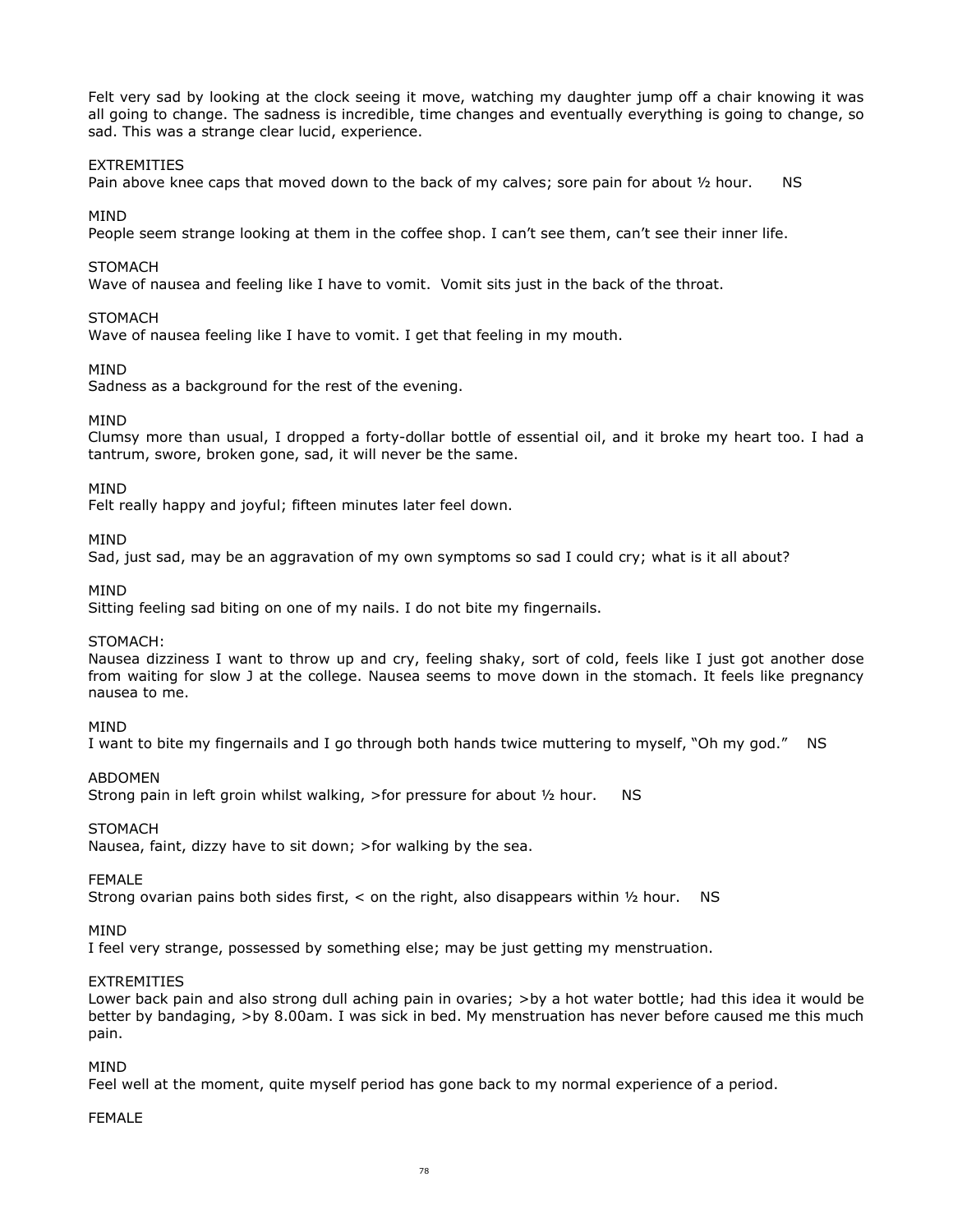Sore painful ovaries as if inflamed and the area is distended; feel a bit dizzy as I am walking around the museum, slight nausea; 3.30pm, experience sharp pain in a round spot on my right hip the pain sort of moves towards the middle of the lower abdomen, a sort of squeezing in. NS

### FEMALE

Sitting down giving Reiki to my ovaries; feel as if they are hard balls and are sticking to my hands; did not want to write this down; my menstruation was shocking pain; on day one flow was normal.

# **STOMACH**

The nausea is like pregnancy, nausea comes on quickly.

### MIND

Thinking how slim, fragile and beautiful everybody is except for me; normally this is not something that upsets me. My girlfriend pointed this out to me - "I have never heard you talk like this." NS

# MIND

Did yoga for ½ hour; then relaxation for a while; felt very sick and nauseous after.

# MIND

Felt like my head was cone shaped, got sick of doing the proving. NS

# MIND

Angry, slammed fist in to my wardrobe door, cried twice with my daughter and realized that I felt scared and confused as a child; remembered being scared of my father especially when he was angry. I was so angry I could have hit my daughter.

# ABDOMEN

Pain rectangle on the right of belly button. Sore dull aching, pulsating on and off. Like a rectangle inside my belly. >for slight rubbing. NS

# MIND

Sick of doing proving; talking with J; want to have an antidote.

### **ARDOMEN**

Pain is still there, now it is much more faint. I am so excited about homoeopathy, just did a case.

### ABDOMEN

Still got the pain, not so strong. >for soft rubbing; thoughts of the remedy pervade my mind; the idea of something strong, rectangular. Still sick of the proving, <for thinking about it.

### KIDNEY

Sharp pain rising from the kidneys, ovaries to the chest; shoulders intense, but short; happened whilst doing yoga, like something came unstuck. Never had this before.

### **MIND**

Feel premenstrual; my legs feel so fat I can hardly walk; I just had my period.

### MIND

Just talked to made me feel like crying, feel very sad, helpless, don't want help from others but need it.

### HEAD

Headache, pain in the top of the head, wish it could be cut off, then I would be better. Like a rectangular pain on head. I am not a headache person.

### **MIND**

Sadness, feel sad that life has its own rhythm and continuity whether I am there or not.

### ABDOMEN

Pain from yesterday is back again. I argue in my head whether or not I should write it down; the pain is more dull and it seems to sometimes get < by thinking about it, sometimes get > by thinking about it.

### MIND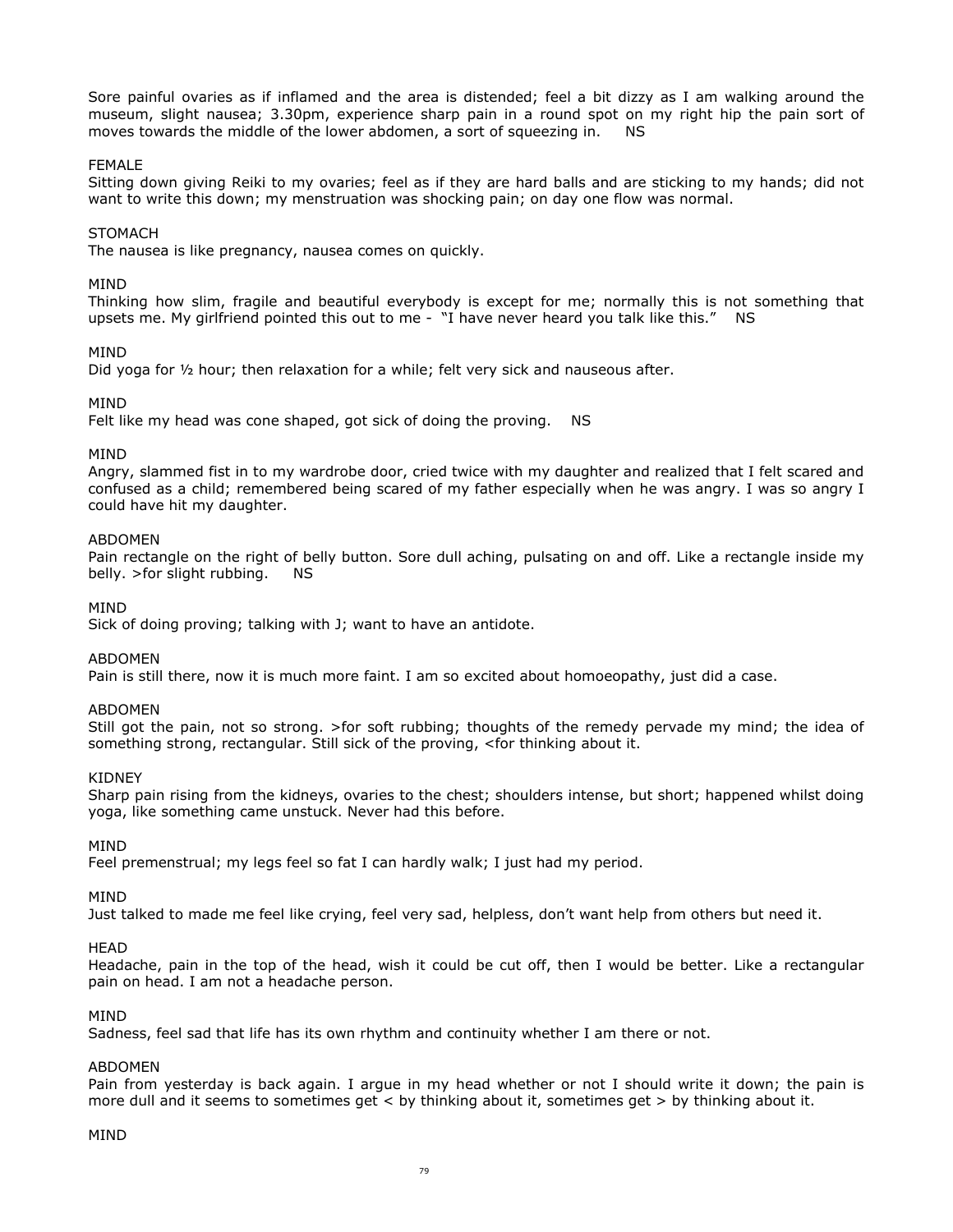Friend told me I seem to be really well and outgoing. Wow! And the word courage came up again like facing your own personal courage, or something like that.

# HEAD

Another head pain coming on right now in the front of my head; different from the one this afternoon but again feeling of rectangle; just cut a slice of my forehead off.

### MIND

Woke up with a cold and felt really pissed off; why me? why now?

# BACK

Twitching of muscle at the right side back around the floating ribs; never had it before, but maybe something in my back is coming loose.

# RECTUM

Diarrhoea like stool probably part of the sickness.

# EXTREMITIES

Again muscle spasm in the same spot.

# MIND

My body feels good more loose, childlike, and much less rigid, maybe due to some loosening exercises; a new sensation.

### MIND

Talking to my partner. He also says I have been more friendly. Surprise.

BACK

Muscle spasm, like yesterday about 3 times; they last 1-5 minutes, like when your eye twitches.

MIND

Still have a cold, husky voice, feel guilty for not having written in the book, had nothing to say.

# MIND

Felt like a little girl, felt bad for not having done the writing down.

### MIND

I cleaned my bathroom, and I put tea tree oil in the cleaning water and I loved it; it smelt so clean and wonderful.

# Prover 9

Ear

Left ear felt blocked. Moving my jaw made it block and unblock. It went away after 15 - 20 minutes.

### Mind

My grandmother's funeral is today, and I don't feel that I want to go to it. (I may be called on to be a pallbearer). I normally don't like funerals. Feel reluctant and anxious.

### Throat

Left side of my throat under my tongue was hurting. It felt like it was a little swollen. Swallowing felt a bit strange due to swollen sensation.

Face

Facial hair is a bit sensitive when stroked mostly on the right side. Under chin, throat and tongue. Irritation.

Mouth

Noticed 5 small lumps on inside of left gum at the back near the molars.

Head

Dull pain on top left side of my head. Lasted for a few minutes.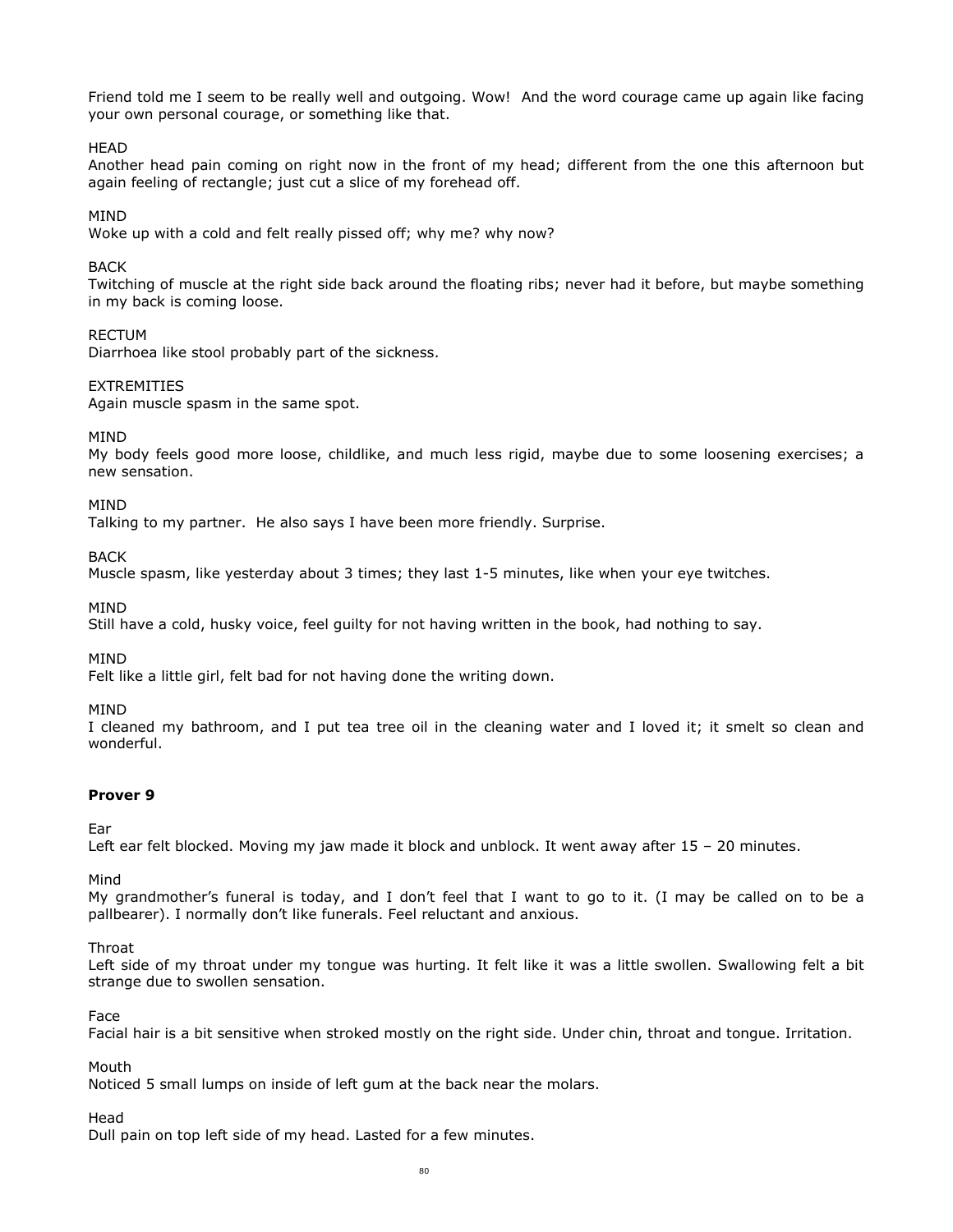# **Skin**

Skin is tingling, prickling, and almost itchy. Mostly located on head under hair, but also on face, chest and back. Used to get this as a child when stressed and nervous.

# Extremities

Prickly itch occurred above my left kneecap. It made me start like a pinprick at first, and then it was just itchy.

### Head

Itchiness started around lower back of my head.

### **Extremities**

Itchiness started on the heels of my feet.

Mind

Having difficulty working. I start something and then forget what I was about to do. I then stared blankly for a while thinking about what is next. Feeling tired. Can't concentrate.

**Generals** 

Woke up very tired. Slept OK, but woke up early and felt exhausted.

### Throat

Pain occurred in throat (and ear) that feels like an infection. Pain is on the right side, and hurts more when I open my mouth wide.

Ear

Pain occurred in ear (and throat) that feels like an infection. Pain is on the right side.

Sleep

Had a nap for approximately 20 minutes. Unusual.

Mouth

Cold sore reappeared on left side after I noticed an itchy sting, which was the same place that I first got one.

### Mouth

Pink patch appeared on lower lips.

Ear

Ear pain got worse at 1:30am. Worse when jaw is opened.

Mind

I have a lot of work to get through and feel overwhelmed by the amount. It is not normal for me to feel so anxious about workload. Feel frustrated.

Head

Slight prickling sensation felt on head under hair. Better for scratching.

Head

Slight prickling sensation felt around temples. Better for scratching.

Mouth

Slight prickling sensation felt on bottom lip near cold sore.

### Abdomen

Have had very bad, painful gas with bloating for most of the day. I have gone to the toilet 5 times.

Mind

Three lines of an Emenem song got stuck in my head: Christina Aguilera switch me chairs, so I can sit next to Carson Daily and Fred Durst, and hear them argue of who she gave head to first. Little bitch put me on Blast on MTV; "Yeah he's cute but I think he's married to Kim hee hee!"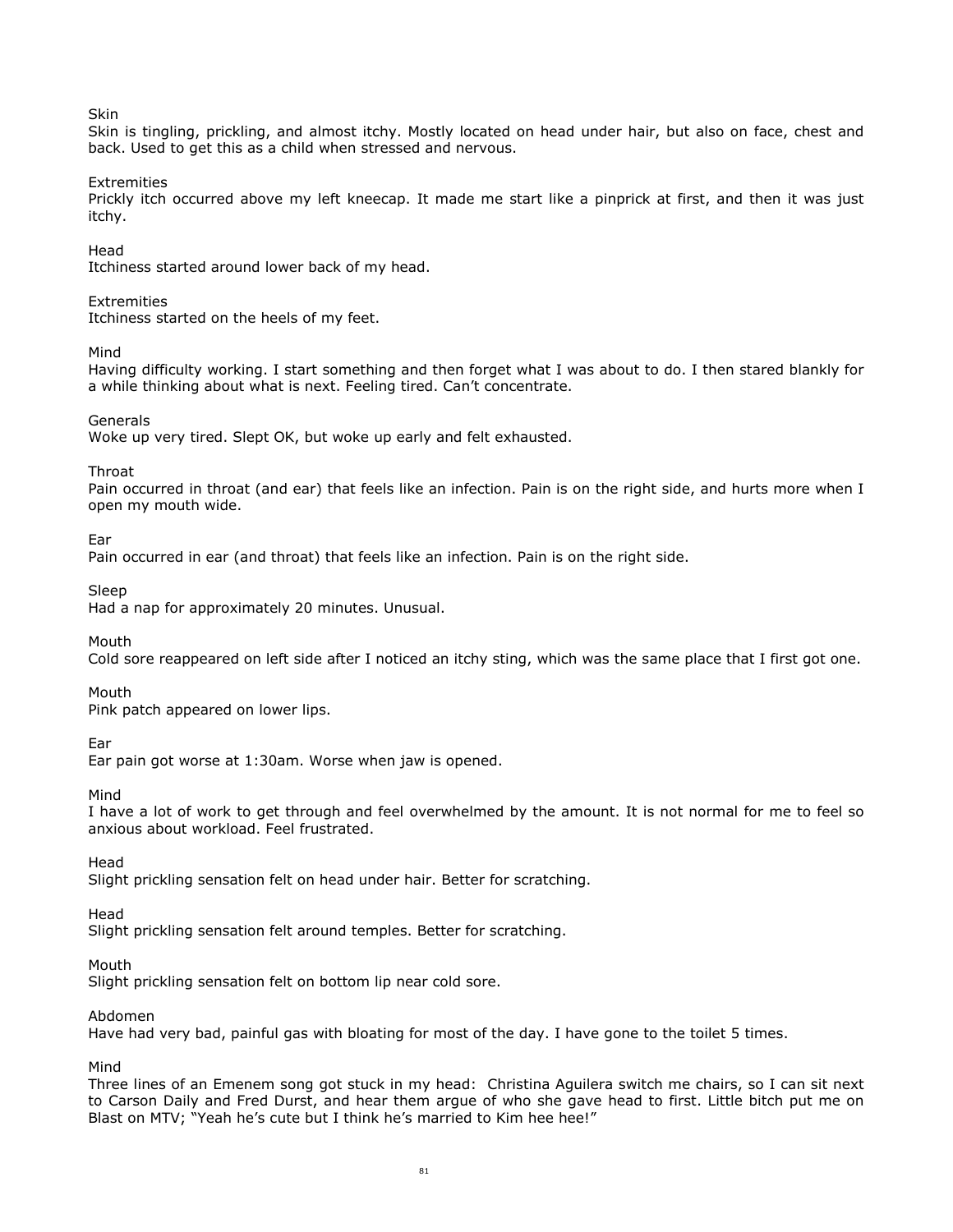# Generals

I'm feeling very tired. I had a hard day, but seem to be more tired than I should be. Need rest.

# Generals

Felt restless and in need of a cigarette to calm me. Felt better after smoking.

Ear

Left ear feels blocked and under pressure. Breathing deeply through my left nostril helps by causing pressure changes in both ears when I do this.

# Throat

I can feel some mucous in the back of my throat.

Mind

My sister leaves for O.S. tomorrow. Felt a bit angry that she didn't come over tonight until about 9:30pm. Mum had expected her for dinner.

Mind

Feeling restless. Craving cigarette. Felt better after smoking.

Ear

Ear feels blocked and painful like there is phlegm in it.

# Prover 6

Head

2 minutes after I took the remedy it felt like my glasses were really heavy on my forehead and nose.

Abdomen

I felt like I had butterflies in the abdomen - the hypogastrium area. It tingled for about 30 seconds.

General

I felt frozen all over, icy.

Mind

I feel much more mellow about stuff - relaxed. I thought I had posted a quick deposit envelope at the post office instead of at the bank - I just laughed. I have been getting to work late and leaving early and feeling ok about it.

Mind

Forgetful, vague, forget what I was about to do, got dates mixed up.

Eyes

My eyes were hazy. It felt as though I had just taken off my glasses at the end of the day. Usually they would focus again within minutes; 2 hours later they still hadn't focused.

Neck

It feels sore/strained, it is difficult to keep my head up.

Mind

I feel really unmotivated to do anything.

**Stomach** 

Fullness, feels like I am severely constipated, < walking, moving and leaning forward, > still.

**Stomach** 

I feel like I am severely constipated, it is worse for walking, movement and sitting down. It is better for standing still.

Stomach

On the right side of my stomach it felt as though someone was poking me. It felt like a sharp stinging pain.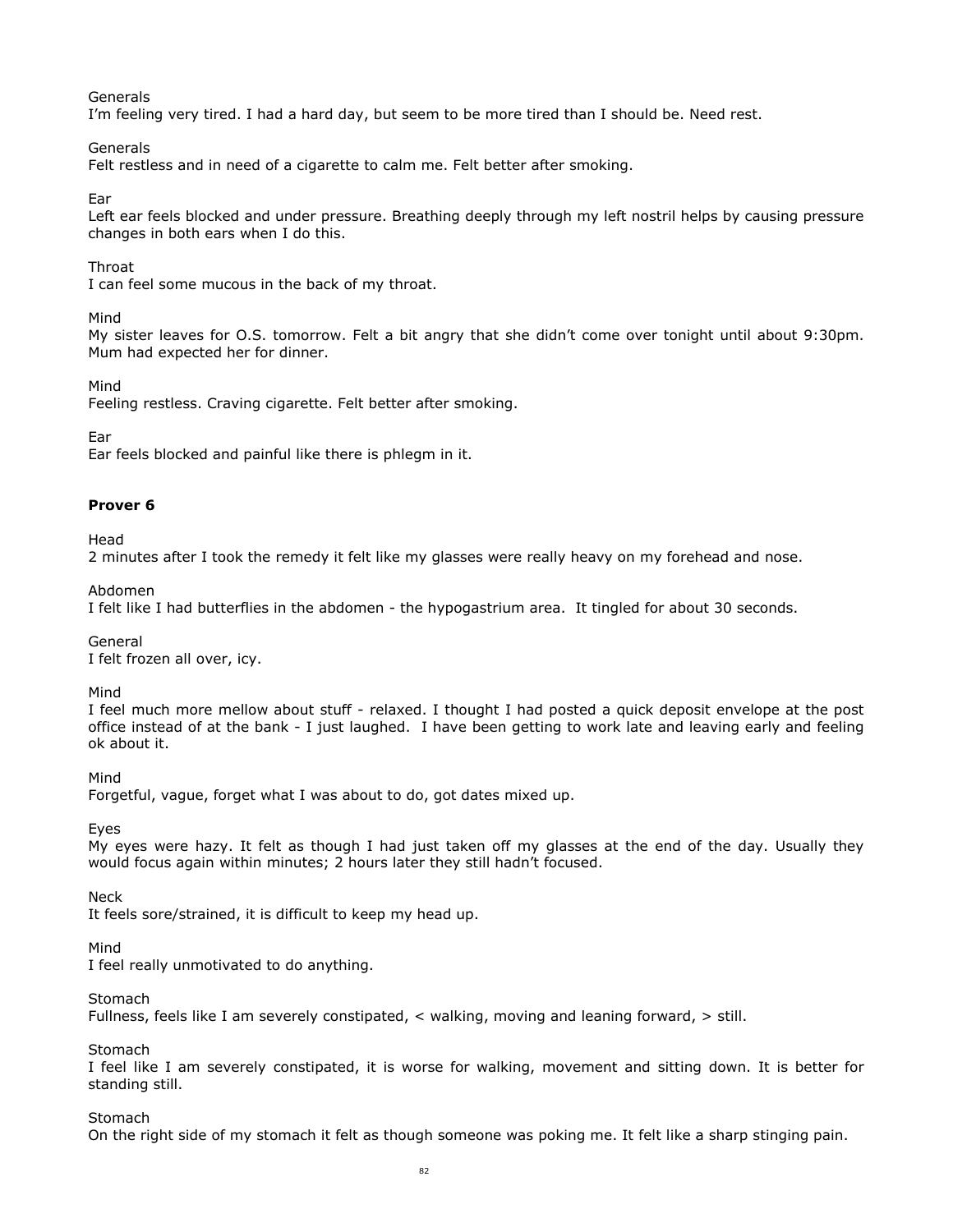Head

My head felt hazy as I was looking at my computer, a slight headache on the vertex - this happened instantly.

# External Throat

My jaw and glands felt as though they were swollen as though pressure was building up; however on palpating them they weren't.

# Extremities

It feels like my wrists are weak, like I have strained it on my right side. The pain runs up the ulna bone.

# Abdomen

Pain feels like period pain – during ovulation – don't usually have ovulation pain. Had to sit on ground.

Abdomen

Tummy upset, < walking, > not moving. It felt like potential diahorrea.

Back

When sitting on the couch my back felt strained. The pain was beginning at the lumbar region right across the back.

Stool

Runny stools with a sore lower back.

Abdomen

It felt as though I had the cramps that go along with diarhoea but I had no diarhoea to go with the cramps. < walking. Lasted 10 minutes.

Mind

I felt depressed for 5mins. I felt as though I wasn't in control of everything that I needed to be, e.g self and work. Worried about life in general. Like a cloud. Talked myself out of it.

Sleep

I feel as though I was awake when I was asleep - like dozing.

# Prover 24

Mind

I just can't be bothered doing anything. I get up and walk around forgetting what it was that I got up for. I guess I am confused. I have so much to do, but wander around wondering what to do.

Mind

I feel dazey. I walk around, I can't be bothered. Confused. So much to do but what should I do now? Couldn't be bothered going to gym today. Dozed in bed until 9.00am. Like sleeping while awake. Lack direction.

Mind Feel good today.

Abdomen

During an aerobics class I had chronic cramps in my lower abdomen - the type you get with diarrhoea, < movement.

General

Feels like I need to stretch out in bed – muscles feel like stretching. Last 2 mornings.

General Yawning a lot.

Sleep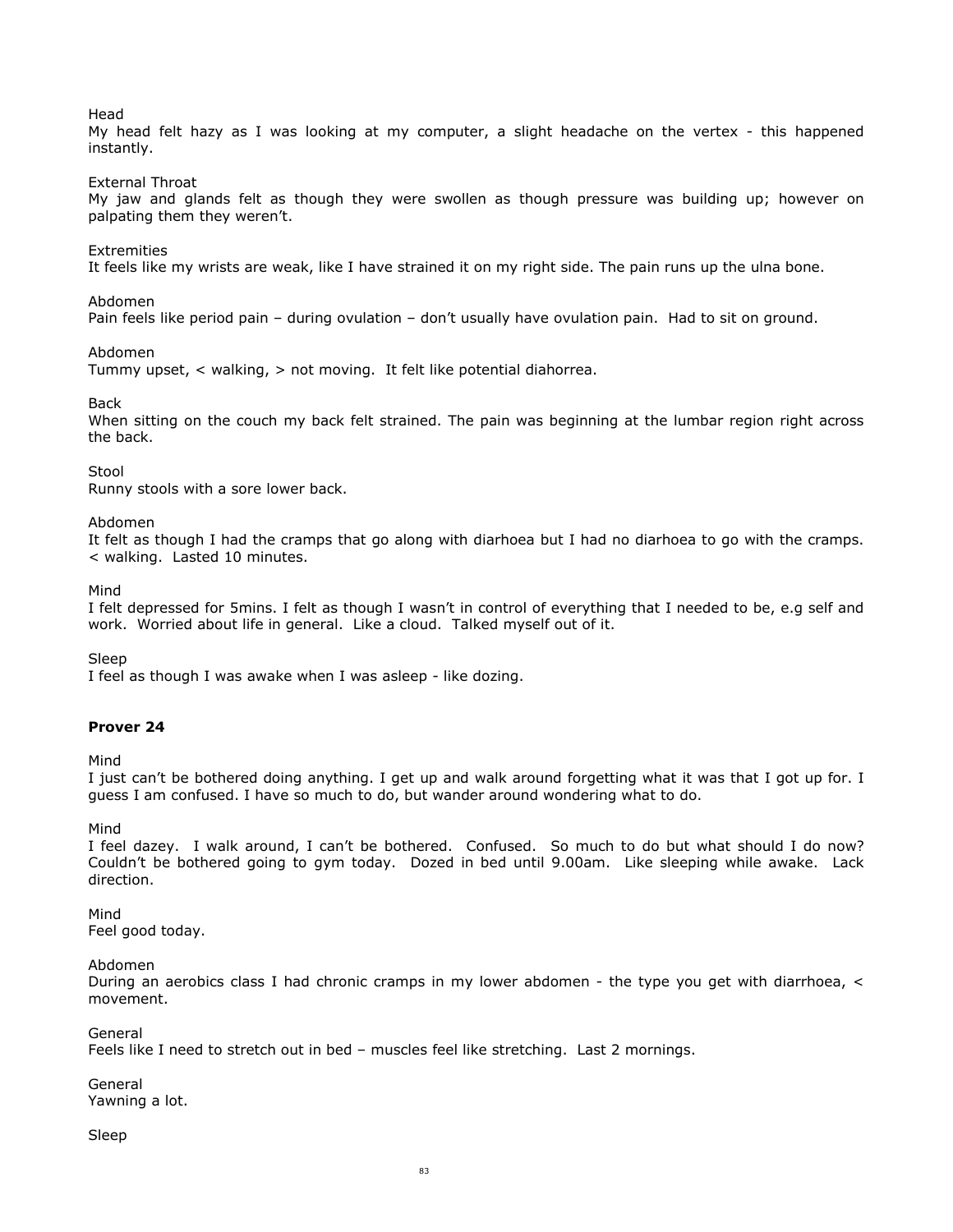Could not sleep - Fell asleep finally about 3.30am. But I still felt as though I was awake. I could still hear all the outside noises. Not been sleeping well for last few nights, restless, tossing, turning, and stretching. Sleeplessness is somehow related to the need to stretch.

#### Abdominal

Abdominal cramps with a sore lower back, I tried to go to the toilet but I was constipated. The cramps were better for stretching.

#### Prover 10

Head

Sitting doing some reading – slight dizzy feeling – difficulty focussing when reading, better when writing – lightness over eyes. I don't usually feel dizziness; odd feeling that persisted while I was working for about 17 to 18 minutes. Sensation as though aware of lightness inside my forehead and going down into my eyes; it started to dissipate when I was writing it down and intensified while I was talking about it. NS

#### Head

A hazy sensation – as though drugged. Similar to the feeling years ago when I was prescribed diazepam. Persisted until about 3.30pm. Every so often a hazy feeling settles over my head and eyes, feeling I might not be in control. I'm not comfortable with it; if I had woken up with it I would have thought I had too much wine yesterday.

#### Back

Heat, concentrated on the right hand side of my back from the waist up into my neck and down the back of my right arm, lasted about 20 minutes. A sensation as though the sun was shining on me, while standing in the kitchen.

#### **Back**

Heat sensation returned after about 10 minutes, but was restricted to torso and arm – from waist to shoulder.

Leg

Heat, the sensation progressed down the right side.

#### Bowel

Bleeding haemorrhoids. Constipation – tearing sensation in anus. I have had haemorrhoids for 28 years but have never before had so much difficulty passing a stool which resulted in more bleeding than I have ever experienced. Worse for sitting, better for hot shower. Stool unusually hard, could not get out, and had to remove mechanically.

#### Back

Dull ache across sacrum, worse sitting. Have had lower back/gluteal pain before but this is a dull ache and generalised over the whole area. AS

#### Abdomen

Dull discomfort – as though diarrhoea might be onsetting – backing up into stomach. Could be due to haemorrhoids and the trauma of this morning. Feel uncomfortable and lethargic. The abdominal discomfort and pain in the back went after eating lunch.

#### Chest

Like a lump under my sternum. About an hour after eating lunch (tuna and crackers) the lump started and is better for burping. NS

#### Rectum

Burning, stitching, worse sitting. Raw fissures still from yesterday, haemorrhoids soft but protruding after stool. Not constipated now, but still hurts, stinging.

#### Mind

Very embarrassed by this development. I feel like a crock; the many symptoms are unnerving.

#### **Stomach**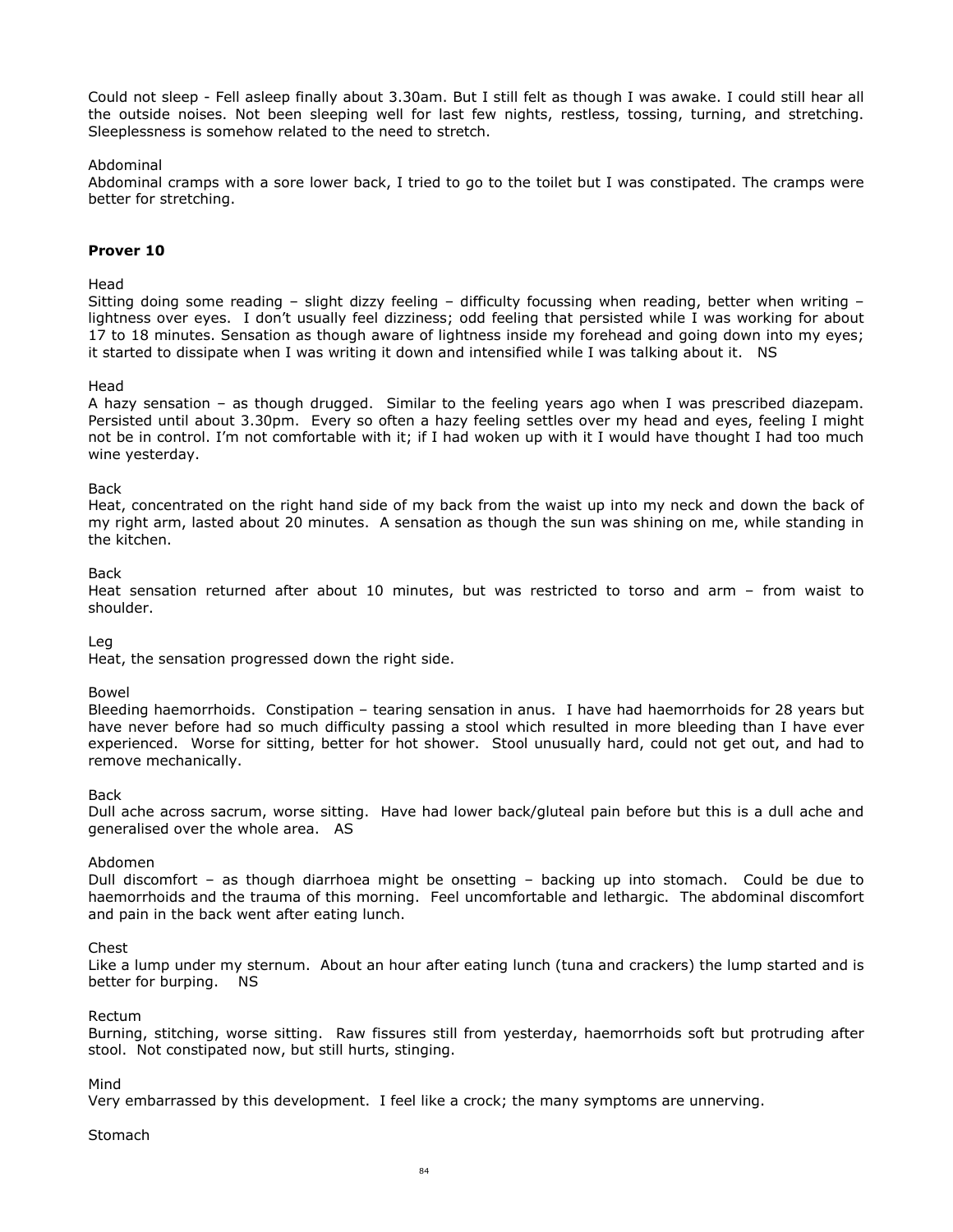Still discomfort, lump, burning, nausea. Not better or worse for eating – food is actually not my favourite thought, although I did manage to eat breakfast. Worse thought of food. Even my kick starter orange juice was not as enjoyable. I can't say I'm sick, but not 100%.

### **Stomach**

Stone, lump in pit of stomach, worse eating.

### Stool

Constipated. Usually go as soon as I get up  $-$  I have the urge, but nothing has happened yet – could be anticipating pain? I might be constipated, I'm nervous about going, I'm anxious about it, after the last experience. I don't feel so stupid now I spoken to someone about it. I wasn't sure the symptoms were from the remedy, it all happened so fast.

### **Stomach**

Still stone, lump in pit. Worse eating. Passed a stool about midday but the sensation is still there. Dry stool, feels like it wasn't complete, I don't feel super-dooper. I feel like the lumpy sensation will go when I flush the system so to speak; this has thrown my evacuation out. Flat.

### **Stomach**

The sensation of a lump in my gut has gone.

### Rectum

Pain, stitching, after stool. Usual pain that I get when my haemorrhoids are playing up – after stool – stinging for about 20 minutes until they settle.

### **Throat**

Pain / ache. Worse swallowing. Just a vague ache in my throat on the left-hand side. Like a slight bruising in the soft palate, ache in the back of my throat.

### Stomach

Fullness, worse eating, better eructation. This full feeling is radiating to my chest/breasts on both sides like a dull ache.

### Stomach

Thirst for cold drinks. Usually I am not a thirsty person – drank large quantities of cold juice. Drinking glasses of water or fruit juice two at a time.

### Face

Woke up with pimples over left eyebrow. Don't usually get pimples these days - these are very small. Not really noticeable but I can feel them with my finger and they are touch sensitive.

### Mind

Feeling lethargic, depressed – due to the death of a friend's father. Like I was carrying round a grey cloud, which lifted in the evening, when friends came round for dinner.

### Head

Dull ache. Have been rushing around this morning, pain slight.

### Head

Dull ache. I am becoming absent-minded doing odd things – because I am distracted. Started to feel nauseous and a bit vacant with it.

### **Stomach**

Lump, worse eating.

### Stool

Seems to be a constant since taking remedy – bowel habit has changed as to time and texture – haemorrhoids have settled back to normal. Now have knotty stools that come later in the day.

### Mind

Depressed. Apprehensive, wondering whether the symptoms are gone or if they'll be back tomorrow.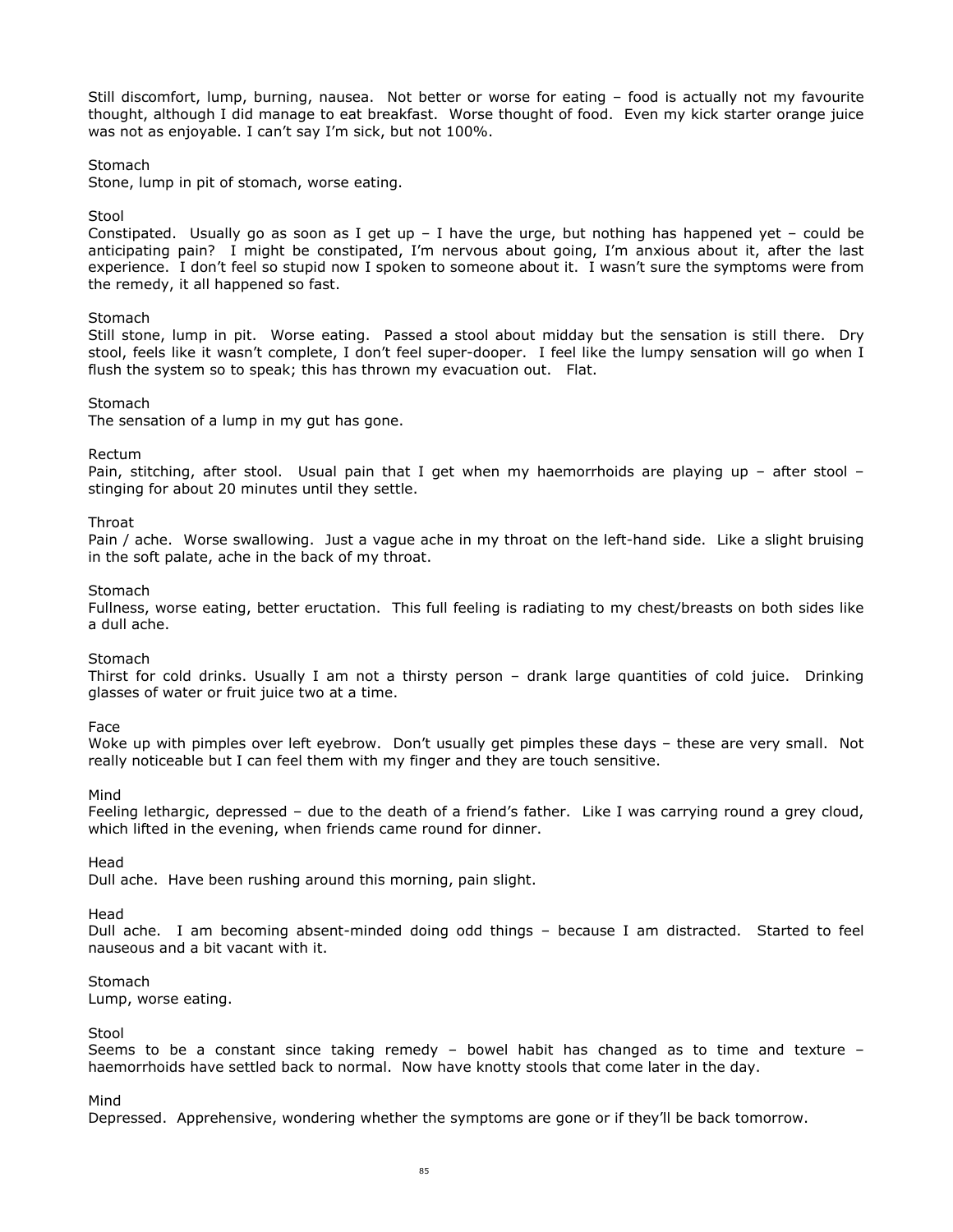Mind

Cheerful, happy. I think I'm finally through it.

# Prover 11

Mind

I began to feel as if I was drugged, very weary in the middle of the afternoon. Eyes felt as if they were fixed and starey. Very heavy. Sort of vacant feeling. Had to be very careful driving. Lasted 8 hours. Relieved by sleep.

Head

Stabbing pain in the left occipital region while driving. Lasted approximately 20 seconds.

# Eyes

Eyes very sensitive to glare. Had to squint all day.

# Chest

Began to regurgitate my dinner. Worse bending down. Acidic taste with whole food pieces at least 3 hours after eating. Happened 5 times over a 3 hour period. No flatus, but some burping.

### Stomach

Abdomen feels very heavy centrally. Feels as if something is stuck. Not like usual "too full" bloating. It was as if the food was caught at the top of the stomach and couldn't go any further. No pain as such, just very heavy. Relieved by sleep.

# Extremities

Woke up with a painful sensation in my right shoulder tip and upper arm. Pain shot down to elbow on pressure. Repeated several times during the day.

### Bladder

Unheard of hesitation at commencement of stream, and then poor and protracted stream. Once only.

### Extremities

Numbness and tingling down whole extent of left arm. Went down outer surface of upper arm, and then seemed to go under to the ulna side. Heel of hand, ring and little finger on left side were also numb and tingly. Intermittent episodes, lasting 15 minutes at a time.

### Extremities

Pain in whole left arm, commencing in upper arm and extending downwards. Worse abducting the upper arm. Like a boring pain in the bone. Lasted on and off for some hours. Not relieved by any position/movement.

### Extremities

Pain became lodged in left mid humerus. Like an ache now – heavy and dull. Can put two fingers over the spot. Worse abducting the arm. Not relieved by any position/movement.

### Abdomen

Violent movement accompanied by loud noise in transverse colon on and off for 2 hours. Followed by explosive dark fatty stool.

### Extremities

Tingling in little finger of right hand while driving. Lasted 15 minutes.

### Mind

Feel exhausted, drained, yawning a lot. Eyes feel poppy/starey. Want to lie down and shut my eyes. Lasted 1 hour.

### Skin

Small hard burning red pustules in each axilla, worse for movement and worse for body heat. Existing skin tags in right axilla became enlarged and swollen. Several existing flat brown crumbly moles on the nipple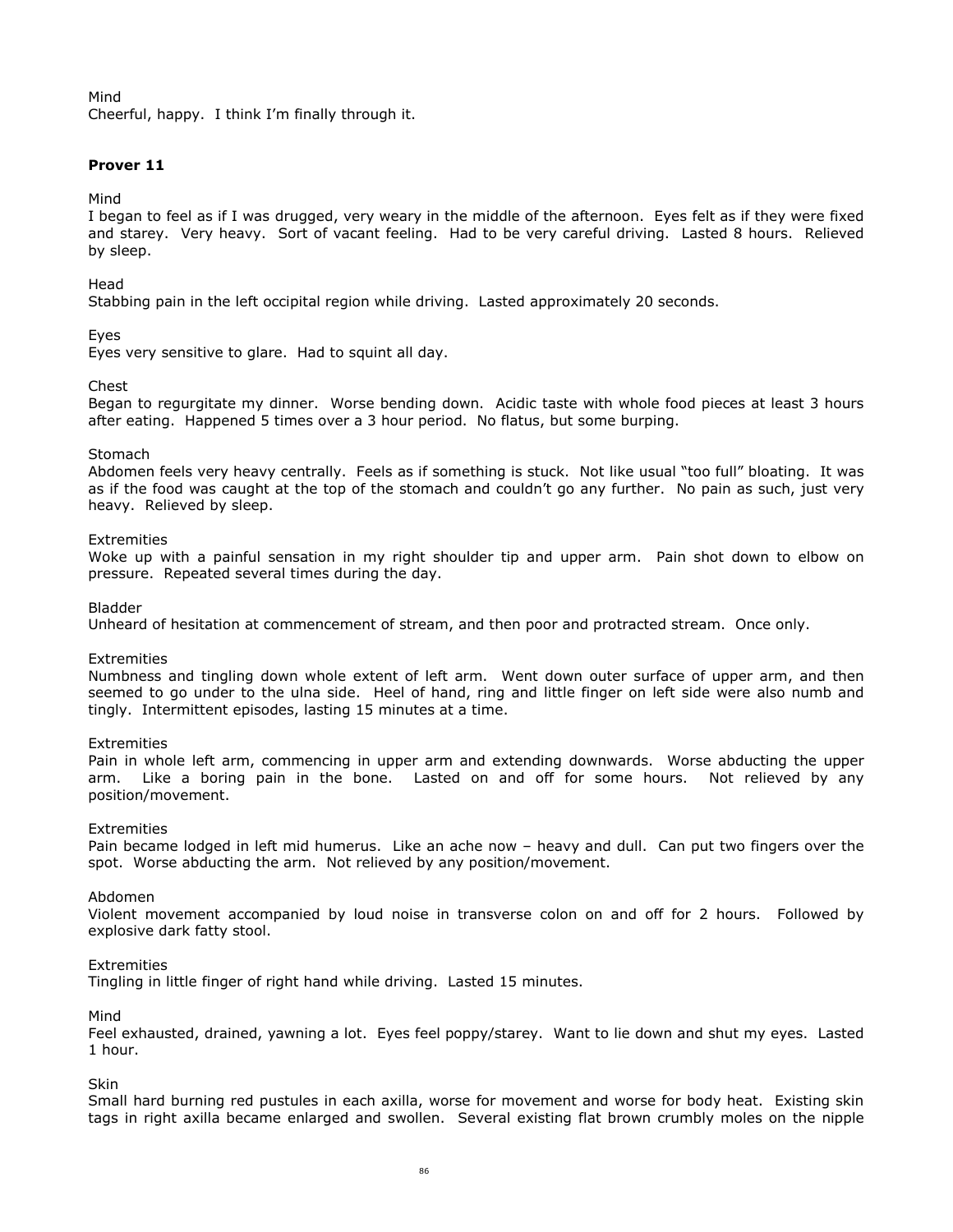line of the right distal thorax increased in size markedly. Very unpleasant prickly sensation. Burning. Lasted for 3 days.

#### Skin

Sudden and acute stabbing and burning pain in one of the enlarged moles on the side of the right thorax. Mole seems to have grown more. Top of mole crumbled and came off when rubbed. Bled for a short while bright blood.

Skin

Existing large flat mole on inner/upper right thigh very itchy. Bleed on scratching. Bleeding stopped with pressure.

#### Head

Woke up in a bind about competing priorities for the day. Head felt dull and heavy in the whole frontal area on waking. Developed into a full blown headache within 3 hours which was centred on the occipital region, relieved by constant hard pressure of the hand over the site. Nauseated, but headache relieved slightly by food. After 5 hours pain escalated and I was unable to function properly. Wanted to vomit but couldn't. Took analgesic without effect. Gradually improved with distraction, but came back full strength at the end of the day.

### Prover 23

Face

A shooting current-type sensation on the left side of my lower jaw bone a few minutes after taking the remedy. It travelled from the underside towards my teeth.

Generals

I feel drained of energy. I just want to go and lie down.

Chest

While lying down thinking about the remedy and what to write in the book I felt a quivering shaking sensation inside my torso, and while I am writing it extends along my arms and hands.

### Dreams

I was at college talking with someone, and in the background some students were experimenting. They had some containers with baby snails in a liquid. I went over to them to have a look, somehow coming in contact with the snails. They turned out to be some sort of parasite. I looked down at my hand and arm which was bandaged up and I saw these parasites inching up my arm toward my head. I tore off my clothes and managed to get rid of them. I woke up terrified.

### Extremities

Became cold on my arms and legs.

#### Mind

While sitting in my car waiting for someone I was thinking about the previous hour with my counsellor. Among other issues we talked about the proving and my sensitivity and I told him I didn't like the effect the remedy was having on me. He asked my why I was doing it a second time and I told him I was doing it because it felt incomplete. What I'm trying to get at is that I disregarded my feelings about the remedy and was prepared to make myself suffer again because I'm not used to listening to the more subtle and sensitive aspects of myself.

#### Mind

After speaking with my supervisor and she said I shouldn't take any more of the remedy I felt a great sense of relief. I was happy not to take the remedy any more.

### Prover 1

Head

Tingling on top of the head lasting about 20 seconds immediately on taking the remedy.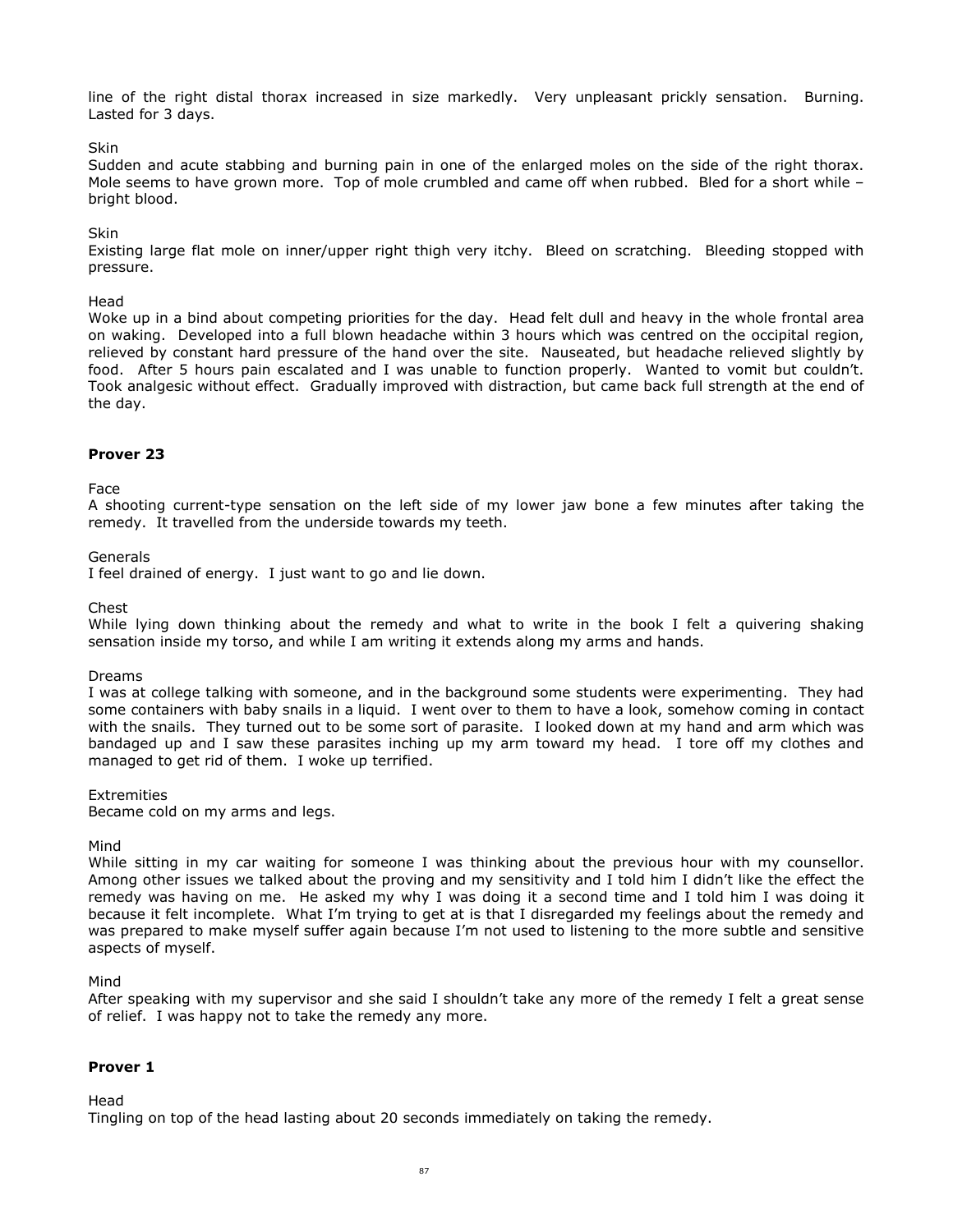# Face

Tingling lasting about 20 seconds immediately on taking the remedy. Had to answer the phone briefly, and then tingling changed to a needle-like sensation on both cheek bones.

# Dreams

I was cooking up a huge pot of salt and looking for utensils in my flat mate's cupboard. Anxious about being late for therapy.

Mind

While driving home from my lover's home I drove through a red light.

# Mind

While driving to a friend's place I felt very light headed and relaxed, almost as if I was stoned. As soon as I walked into her place the feeling disappeared, I think due to the smell of new paint.

# Dreams

Playing chess with a longtime friend. We made some sort of deal that whoever set up their pieces first wins. I was getting my pieces on quicker than him, and he was trying to slow me down. All the time we were laughing uncontrollably like we were stoned, and I was trying to keep a straight face.

# Extremities

While asking the universe for 20 minutes sun while sunbaking something landed on my left shoulder, fluttered about briefly and left a wet patch.

### Dreams

In bed with an ex-boss trying to show them how to do things. I'm getting frustrated because they don't understand.

# Dreams

I've been fishing. Five fish were caught. I'm sitting at the dinner table with my family and I'm dishing out the fish. Each member chooses one fish.

# Prover 3

Chest

7.30am. I felt constriction, in inner centre of chest, with the impulse to cough, slight dry cough, < movement, lasted 30 secs. I was surprised because this was completely new. NS

Chest

8.30am. I felt a slight wheeze in the chest on inspiration. It lasted 30 secs. Never had this before. NS

Mind

Morning, I felt clear, relaxed and grounded till 1.00pm, it was a complete change. NS

Sleep

2.15pm. I felt very sleepy, and actually slept in my car parked in a busy street for an hour and a half. I felt very refreshed, revitalised, relaxed. NS

Chest

5.00pm. I had a slight wheeze on the in breath like in the morning, lasting 30 secs the same. NS

Food

5.30pm. I wasn't very hungry but had a great desire for "special" food so I got a bruchetta and an Italian sweet

pastry, ie desire for a "treat". Usually I have sensible healthy food. NS

Abdomen

11.30pm. Belching, almost always at this time dropping off to sleep. OS

Sleep/Vision

11.45pm. I was dropping off to sleep lying on my right side. I had a swirling sensation very pleasant for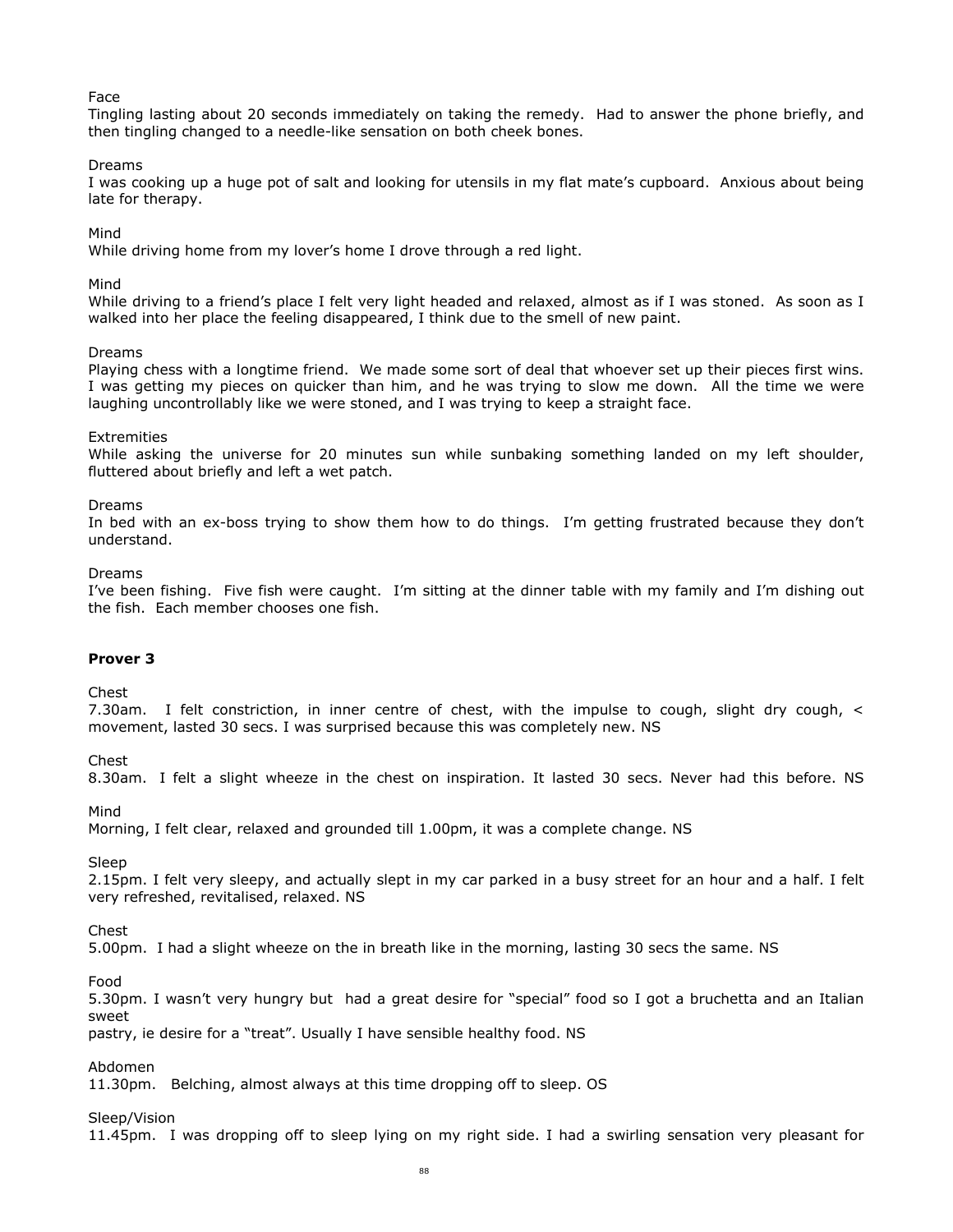about ten minutes, then I turned over to the left side and I saw with my eyes closed a purple light about the size of a 20 cent coin, in a kind of scratchy pattern like purple neon but brighter, for two minutes. I was shocked and thought, that's it, I have to stop taking that remedy. NS

Chest

7.30am. I had a slight wheeze on the in breath like Day 1, lasting 30 secs the same. NS

Heart

1.00pm. I noticed when I was at the gym on the exercise bike that my pulse rate stayed at 75 for much longer than usual. It took 5 minutes longer than usual to reach 120 which is my usual pulse when taking aerobic exercise. NS

# Chest

2.30pm. Sneezed six times loudly. No discharge. NS

Chest

3.30pm. I coughed a few times, dry slight (wussy) cough; this is new for me. NS

Sleep

Slept well and was refreshed, OS; no belching. NS.

Chest

7.30am. Slight cough again but with a small amount of clear, watery phlegm. NS

Chest

7.45am. Slight cough again the same, brought on by movement; feeling of subtle constriction in the chest, ie subtle so the feeling is on the edge of physical or emotional, it's hard to tell which. NS

Mind

Afternoon. Felt relaxed, a bit spaced out, lazy. NS

Sleep

Slept well and was refreshed, RS; no belching NS.

Saturday. Got up at 10.30am, felt very relaxed, did gardening instead of study, felt optimistic and happy / euphoric. NS

Stool

5.30pm. Slight cramp passing stool, slightly constipated; usually I pass stool when I get up in the morning. NS

Nose

9.30pm. I had sniffles, and slight watery discharge enough to blow my nose; this lasted about 10 minutes; it might have been like an allergy symptom. NS

Sleep

Restless. RS

Dream

I was sitting on a bench with some other people; maybe we had to wait for something; next to me on the bench I had a purse or small bag; it was very plain and undecorated (unusual for me in real life) with a zip. A man came and took things probably money out of the purse. I did not do anything to stop him or defend myself. Later I realised it was Christopher Skase. I think this dream relates to a work problem where my employer (a management committee of 13 people) is trying to negotiate with the workers to reduce pay and conditions. I found this dream funny; it was more curious than disturbing. NS

Mind

Sunday morning Just rested, could not be bothered doing anything; by the afternoon felt very relaxed. NS

Mind

Afternoon. Felt clear, energetic, grounded, optimistic. Put off doing study. NS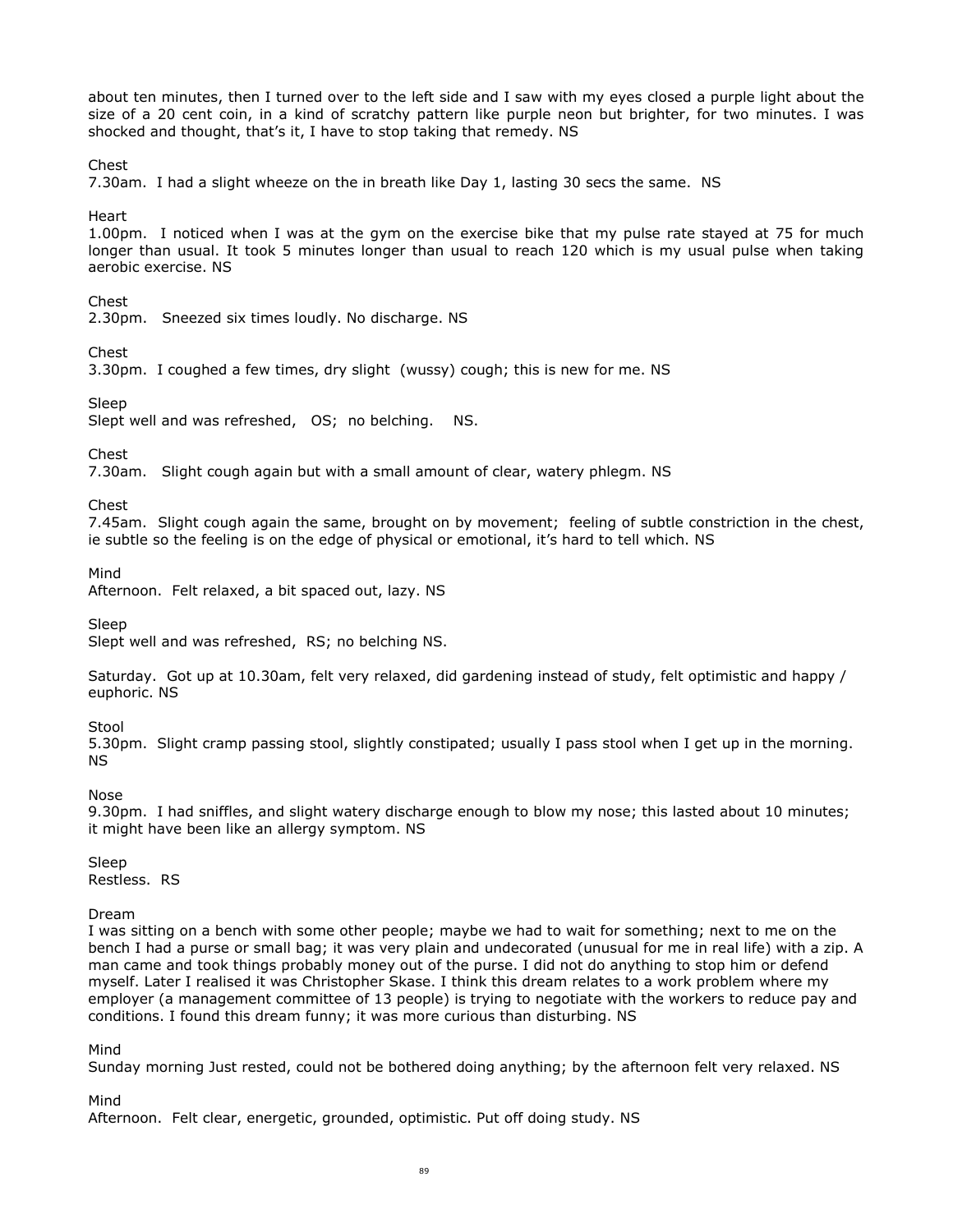# Nose

4.00pm. Six loud violent sneezes one after the other. NS

# Food

6.00pm. My appetite has returned to normal, I'm hungry with desire for wholesome food. RS

# Head

8.00pm. I noticed a very sore spot on the top back of my head where there is a kind of groove; it was sore like a bee sting, also like a bruise say in a peach, the sensation that my finger would just sink though the skull. If I did not touch it, it did not hurt. However rubbing it was better in that the pain also gave relief (like pain in a massage), ie > for pressure. The pain was still there slightly when I woke up next morning, then it went completely after I got up. NS

### Abdomen

8.30pm. Belching, empty, lasted on and off until I went to sleep. RS

# Dream

I am by myself in a small empty square room. The room is a cube, light and airy, like a sacred space; it is perfectly symmetrical and pure, the surfaces and clear, it is austere and perfect, clinically clean. The light in the room is luminous without a light source. There is one window, not exactly a window you can open but a rectangular panel of clear glass also very clean. I am facing the window. Then I see a young woman looking in; she is about 20 with fair hair and blue eyes, healthy, middle class. The frame of the window defines her from the head to the abdomen like a portrait. At the sight of her I am absolutely terrified and wake up. NS

(Comment: I have a lot of issues in my life relating to young women, ie my two younger sisters and my four nieces as well as young women generally particularly at work both co-workers and clients. I feel like I have to provide for them, ie be a role model or help them tangibly. Either they see me as their mother or they fall in love with me; either way it's a burden for me. As soon as I resolve one of these relationships, another appears the same. Later in the week I ran into one of these young women who recounted to me that she had had a dream in which I had gone away; she was a bit anxious about it and asked in reality if I was really going away).

### Dream

For some reason and Christmas I take a month off work and instead work for a month in a warehouse owned by Filipino people. I am really looking forward to this. They are really warm and friendly to me. The boss is a Filipino man aged about 40; he is very pleasant. But later in the dream is a red headed kind of pirate aged about 45, ie probably with tatoos and a lot of experience of raw life. At one stage I am with a group of these people and we are walking together, I am carrying a child, a girl, blond aged about one year; she is probably the daughter of the boss. As we walk she gets heavier and heavier. We are in a kind of stony area near water (a landscape like Kakadu). She keeps wriggling and then she actually falls into the water. I jump in and rescue her; luckily she is alright. Everyone is very worried about it. I am just relieved she is safe. NS (Comment: I did not have any big emotions in this dream, it was just curious).

Chest

11.30am. Again I had sense of sensitivity in the inner middle chest with a slight cough and wheeze; it lasted about 10 minutes. NS

### Mind

4 to 6.00pm. Sleepy, so I went and got some coffee; instead of waking me up, it made me more sleepy. NS

### Chest

6.00pm. Sneezed twice with a stuffed nose, the right nostril was blocked; this lasted 10 minutes. NS

# Abdomen

10.00pm. Belching, lasted till I went to sleep at midnight. RS

Sleep

The full moon, usually I am a bit "hyper" and restless, but this time I feel tired and sleep well undisturbed. NS

Stool

7.00am. Slightly more urgent and the stool more mushy than usual. NS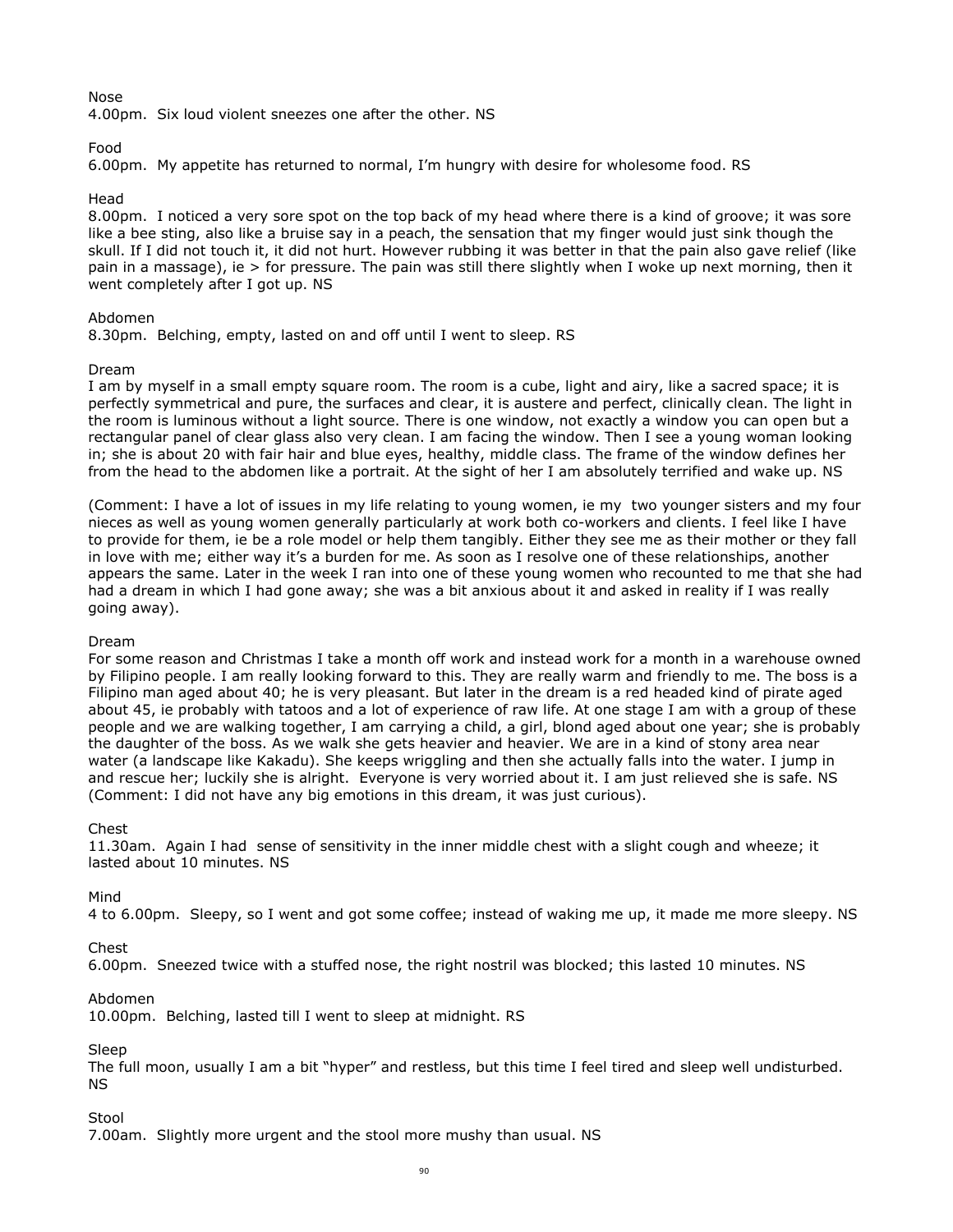# Chest

7.00am. I had a dry cough and feeling of subtle tightness in the chest; it lasted a few minutes and came and went throughout the morning. NS

# Pain

9.00am. Sharp pain on the right rib cage on the bone just to the side of my right breast, sensitive to touch and better for rubbing, very unusual. Size of the area of pain was the size of my thumb, very localised. It lasted till midday. NS

# Extremities

10.00am. Strong jerking twitch 3 times in close sequence in the right hand in the flesh, the web, between the thumb and index finger, strong enough to jerk the index finger visibly sometimes. Twice in the left hand also (but not left and right together). It happened the same about every hour for the morning and a couple of times in the afternoon. I remember now it also happened once or twice on Day 3 but never before that. NS

# Dream

I am visiting my mother (who has dementia in real life); she is in an institution in a kind of communal ward which is spacious and airy with other people in beds also. I go to make a cup of tea and I see the brick work in the wall is a bit buckled with water trickling out. I am a bit concerned about this but there is nothing I can do about it. Then I go out with a group of people; we are in some kind of very beautiful idyllic wilderness area; there are mountains with rainforest, beaches and sea with breakers, the colours are vibrant and remarkable, like colours in a rainbow; it is pristine and unspoiled. I can see vistas of landscape into a great distance. The people I am with go on further, but for some reason I cannot follow them. I feel very frustrated and entirely at a loose end and don't know what to do with myself. NS (Comment: My main feeling in the dream is frustration).

# Head

7.00am. I wake up with a very bad headache and take the day off work. The headache is pain radiating from the top of the head and I have a sore throat for a while also. I stayed in bed till 11.00am but felt fragile and unrefreshed, just wanted peace and quiet and nothing to do with people. NS I am anxious about documenting the proving and type out these notes. I also feel guilty about taking time off work even though I take very little sick leave. I think this is a part response to the proving and part to life events generally, ie work and the end of the semester at SCHM.

# Nose

2.00pm. Sniffles, no discharge, no other symptoms. NS

Mind

3.00pm. Restless, feel spaced out, like I'm about to get flu, slight headache, lazy. NS

Chest

Throughout the day, dry cough and feeling of tightness in the chest, very subtle. NS

Chest

7.30am. Dry cough and feeling of subtle tightness in the chest; came and went throughout the day. NS

### Mind

During the day generally. Relaxation, felt clear and grounded; things normally I would be upset about or worry about for quite a while, I got through quickly. NS

### Teeth

10.30pm. Twinge of pain in the teeth, lower left molars; the pain moved around a bit on the left side. This happened when I was trying to get to sleep. NS

### Chest

7.30am. Dry cough and feeling of subtle tightness in the chest, lasted till early afternoon. NS

Ear

2.30pm. Pain on and off in right ear, quite sharp, lasted till 3.30pm when it extended to the right cheekbone. NS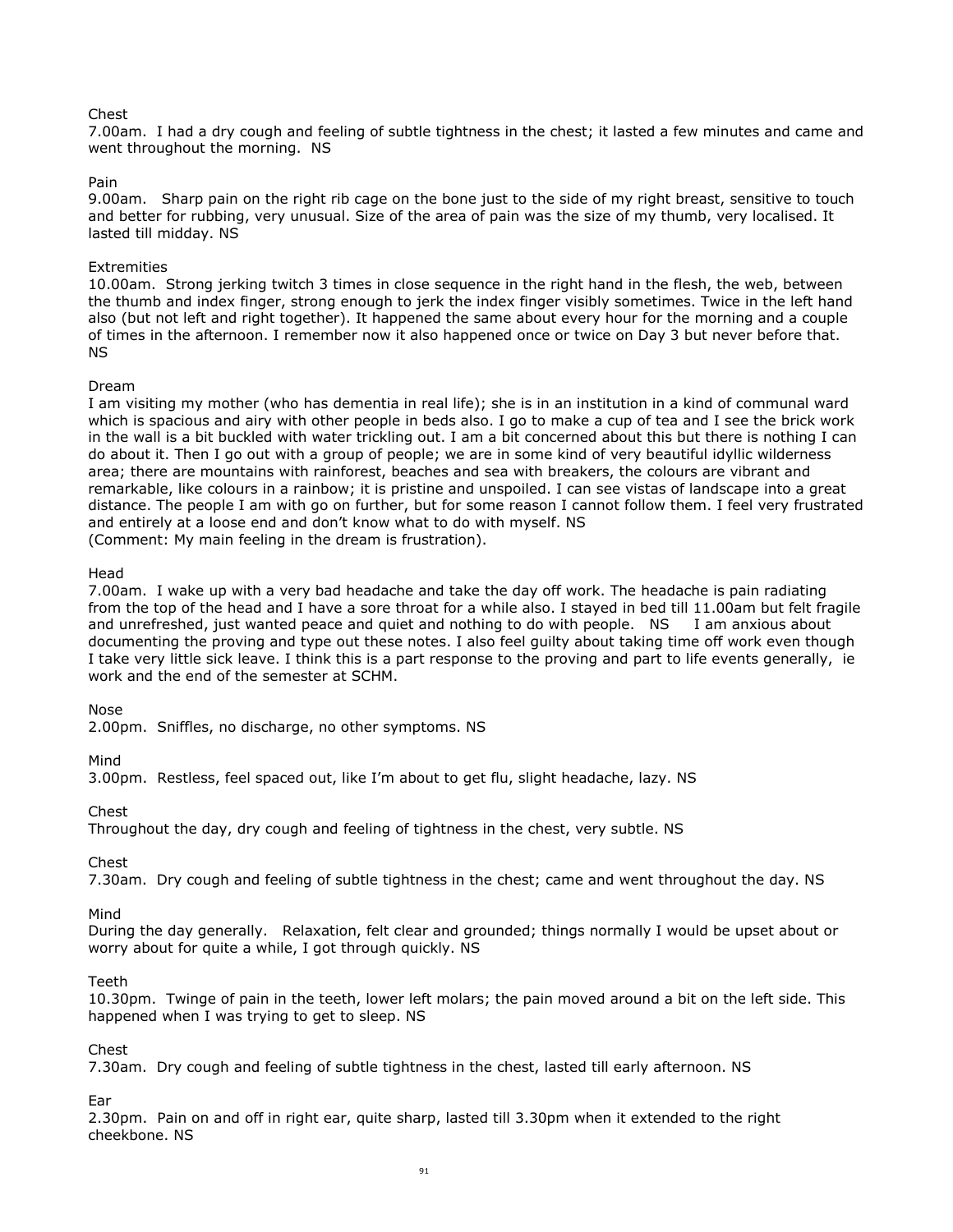Face

3.30pm. Pain in the right cheekbone on and off, sensitive to touch, but touch does not ameliorate; the area of pain is about the size of a 10c piece. NS

Head

4.00pm. Shooting pain at the right side of the top of the head, pain in spasms extending to the right jaw bone, pain worse than ever before, pain in waves, shooting pain, sore spot on top of head, not < or > for pressure. Lasted till 8.00am next morning. AS

Chest

7.00am. Feeling of subtle tightness in the chest, came and went throughout the day lasting until early evening. NS

Chest

7.00am. Feeling of subtle tightness in the chest, came and went throughout the day. NS

Extremities

9.00pm. Twitch in right hand as before, lasted half an hour. NS

Extremities

1.00pm. Twitch in right hand once only. NS

Chest

3.00pm. Subtle feeling of tightness in the chest, lasted 30 seconds. NS

Mind

Recovered from shock (the disaster and world events) quicker than usual. AS

Dream

5.00am. I'm at the beach in some place like Mexico; maybe I have been swimming. I am looking for my dress (cotton, blue) which is buried in the sand; the sand is very dirty and blown about by the wind. Eventually I do find the dress. I then meet up with my sister and mother. NS (I interpret this dream as issues to do with anxiety and identity. I did not have any strong emotions in the dream).

# Prover 16

6.15pm. Putting shopping away, I knocked a glass bottle of apple juice and it shattered on the kitchen floor. I felt the most intense anger, and I threw a packet of rice down, which also broke and made even more mess. I felt murderous, poisonous anger. I felt like smashing the whole kitchen up. I was horrible to everyone who tried to help me or placate me. The anger was physical and I had to fight to control it. 15 minutes duration. NS

Noticed I am making mistakes in writing and spelling. Leaving letters off the beginning and end of words, forgetting how simple words are spelt, getting worse for and better for symbols confused. NS

Spells of totally forgetting how to spell words – feels like a blank space in my consciousness. NS

Back

Had an extremely stiff lower back, couldn't walk properly. Have this anyway, but much worse than usual. Had to keep stretching and moving.

Extremities

9.45pm. Itching sensation on back of left arm, above elbow. Felt like prickling heat.

8.00pm. While driving I felt a sudden, intense pain in my whole right calf. Lasted about 20 seconds. NS I thought of cancer. OS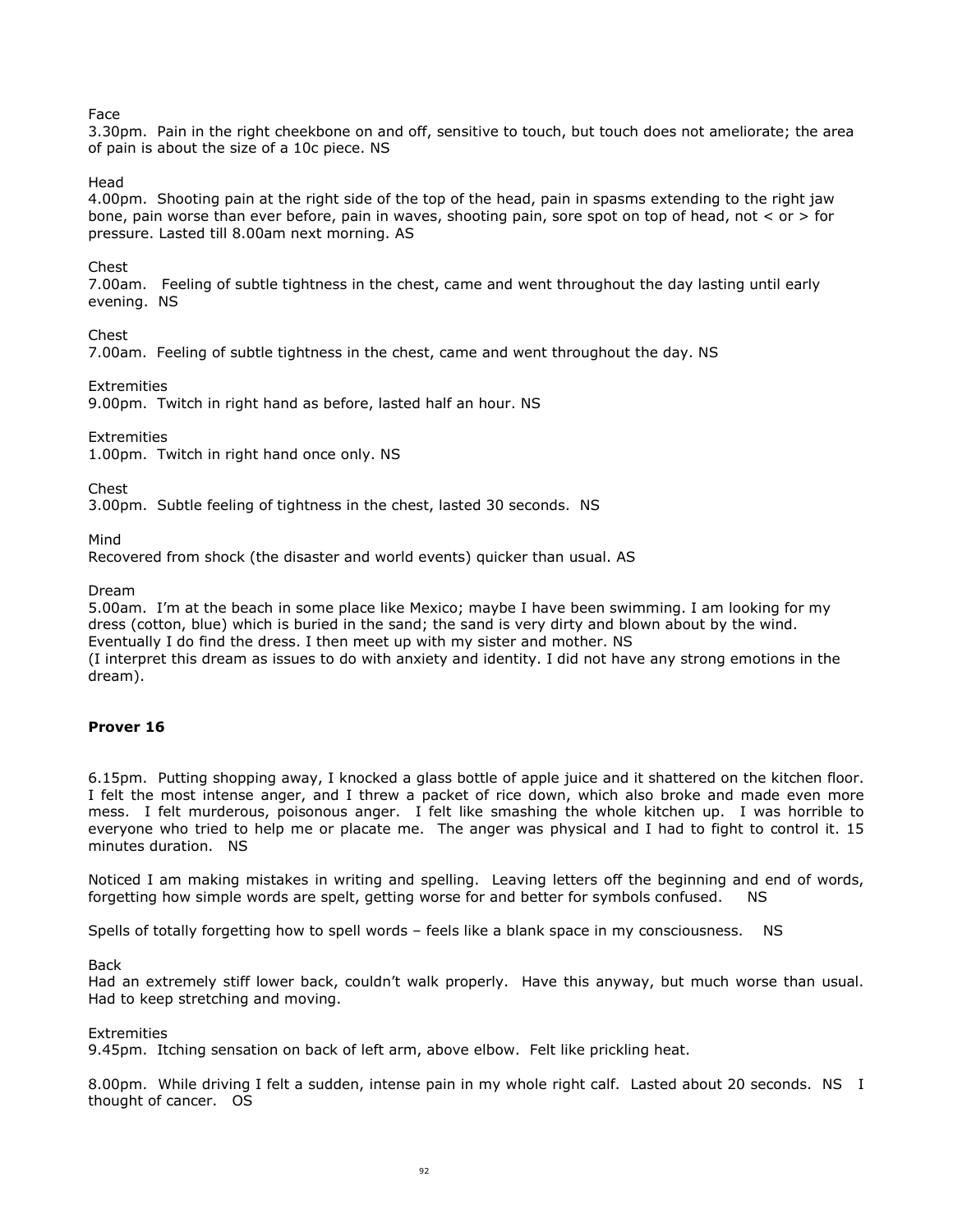# Female Genitalia

9.55pm. Neurological pain on right side of pubic bone. Sharp electrical type pain like a needle being pushed in and pulled out. Stopping and starting. Happened 4 or 5 times over 2 minutes. NS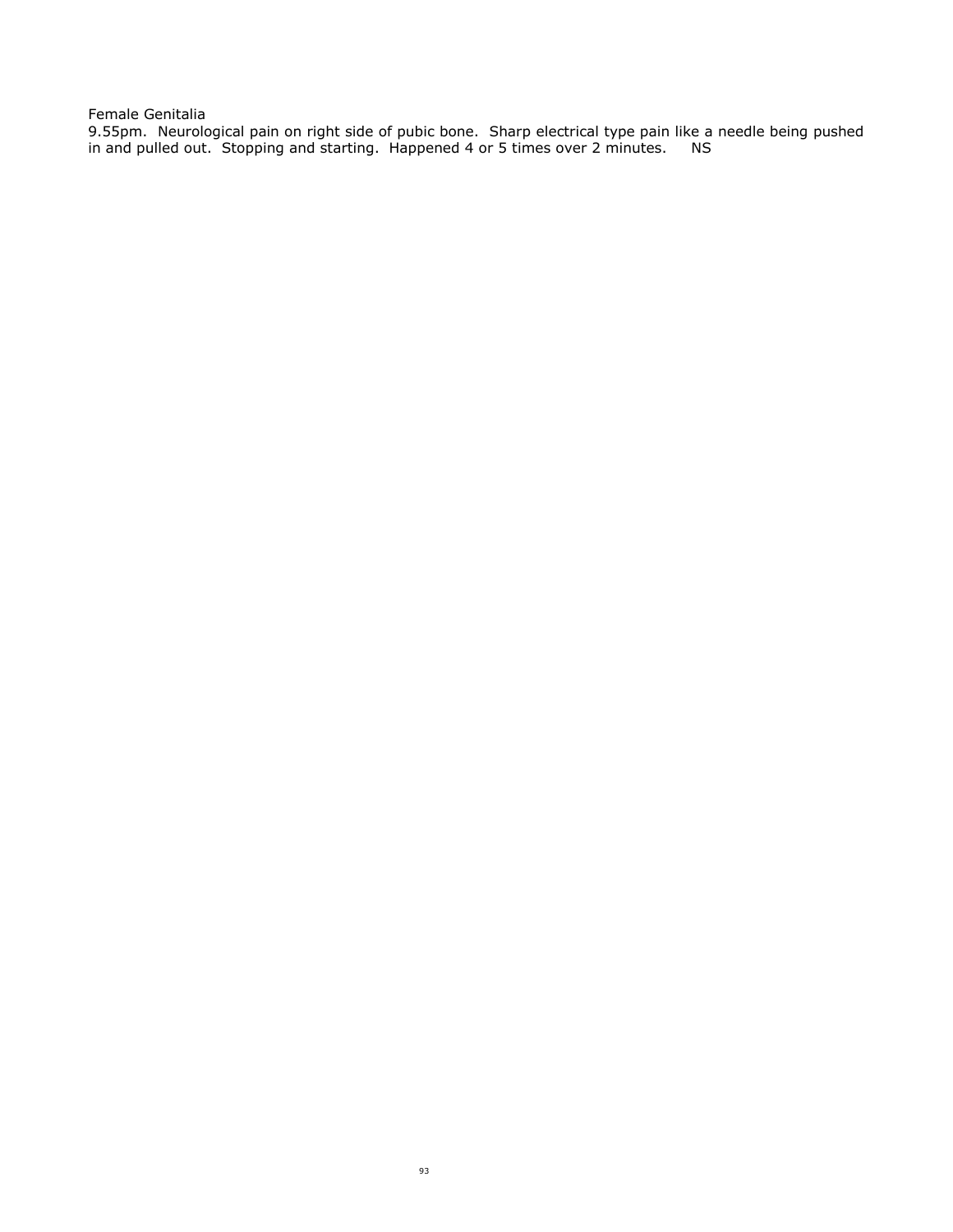# Rubrics

From B = BONNINGHAUSEN  $C = COMPLETE$  $M = MURPHY$  $P = PHATAK$ NR = NEW RUBRIC S = SYNTHESIS

# MIND

Absent minded Ailments mental exertion Alert Anger Anger beside oneself; being Anger exaggerated Anger shouting Anger stabbed anyone so angry he could have Anger sudden Anger throwing things around Anger trifles at Anger violent Anxiety Anxiety bed driving out of Anxiety business about Anxiety excitement emotional

Biting finger nails

Calm Carefree Cheerful Clarity of mind Company aversion to people Company aversion alone amel when Company aversion to desire for solitude Concentration active Concentration difficult Concentration difficult driving while Concentration difficult working while Confidence lack of self Confusion Consolation amel Consolation agg Cursing Cursing rage in

Delusions butterflies of Delusion body chest separated from body Delusion black hole in chest Delusion cloud black cloud enveloped her a heavy Delusion cloud head were confused by a cloud Delusion drugged as if Delusion drugged imagines he has been Delusion head seems too large Delusion neglected duty he has Delusions marriage dissolve marriage must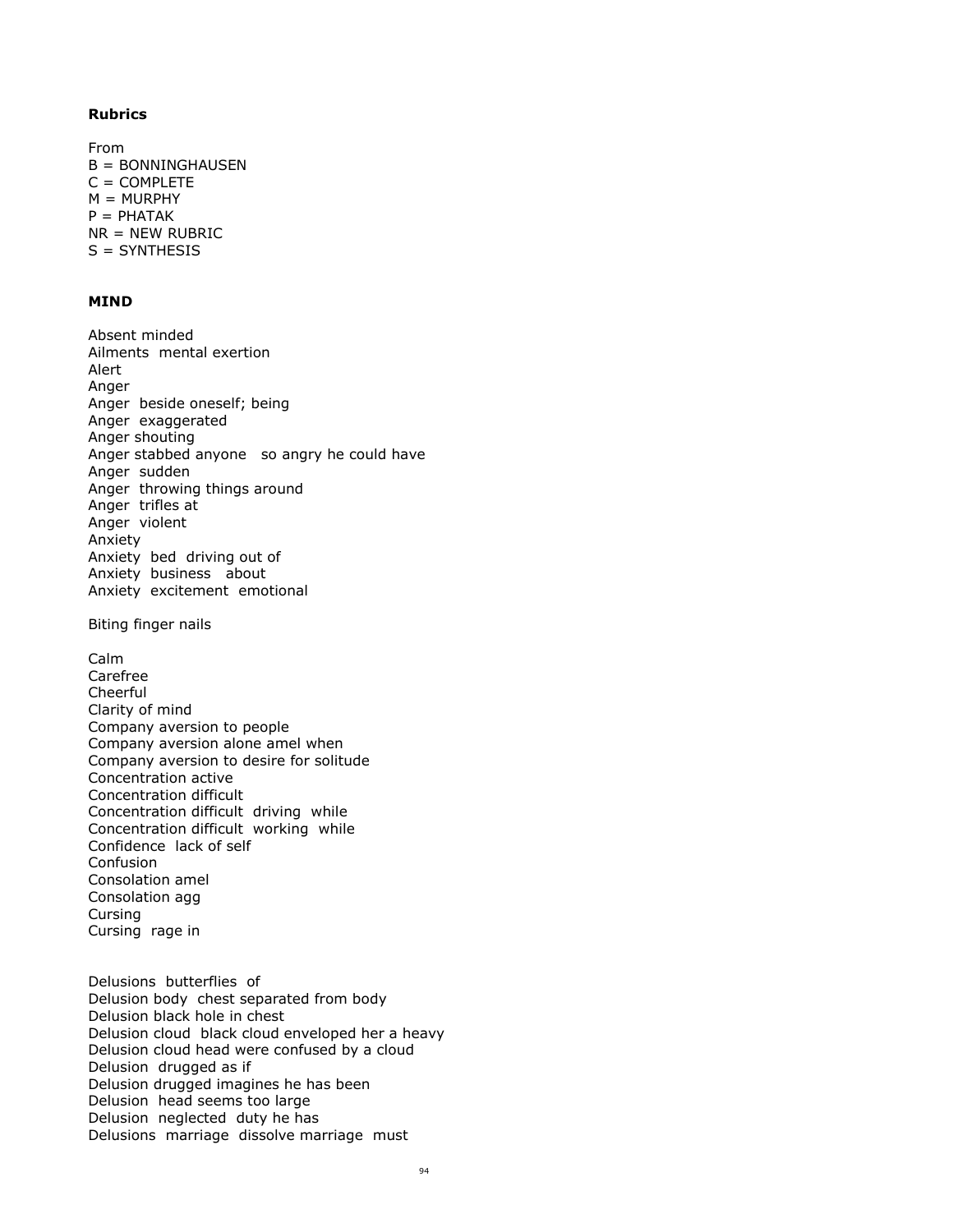Delusion separated mind body are separated Delusion succeed he does everything wrong he cannot Delusion ugly is Dream as if in a **Dullness** Dullness morning on waking Embarrassment Estranged wife from his Fear happen something bad will Fear suffocation of Fear unaccountable vague Forgetful Forebodings Heedless Hurry haste movements in Ideas abundant clearness of mind Indifference to family Indifference to husband Indifference loved ones Indolence Industrious Insanity anger from Irritability Irritability alternating with sadness Irritability family to her Laughing serious matters over Laughing uncontrollable Laziness afternoon Mistakes makes Mistakes misplacing words Mistakes omitting letters Mistakes omitting words Mistakes reading in Mistakes reversing words Mistakes side right and left about Mistakes side or vice versa Mistakes spelling in Mistakes space in Mistakes space in time in Mistakes speaking in Mistakes time in Mistakes writing in Mistakes writing in transposing letters Mistakes wrong letters figures Mood changeable Patience Playful Prostration of mind Rage Restlessness Restlessness feverish Restlessness internal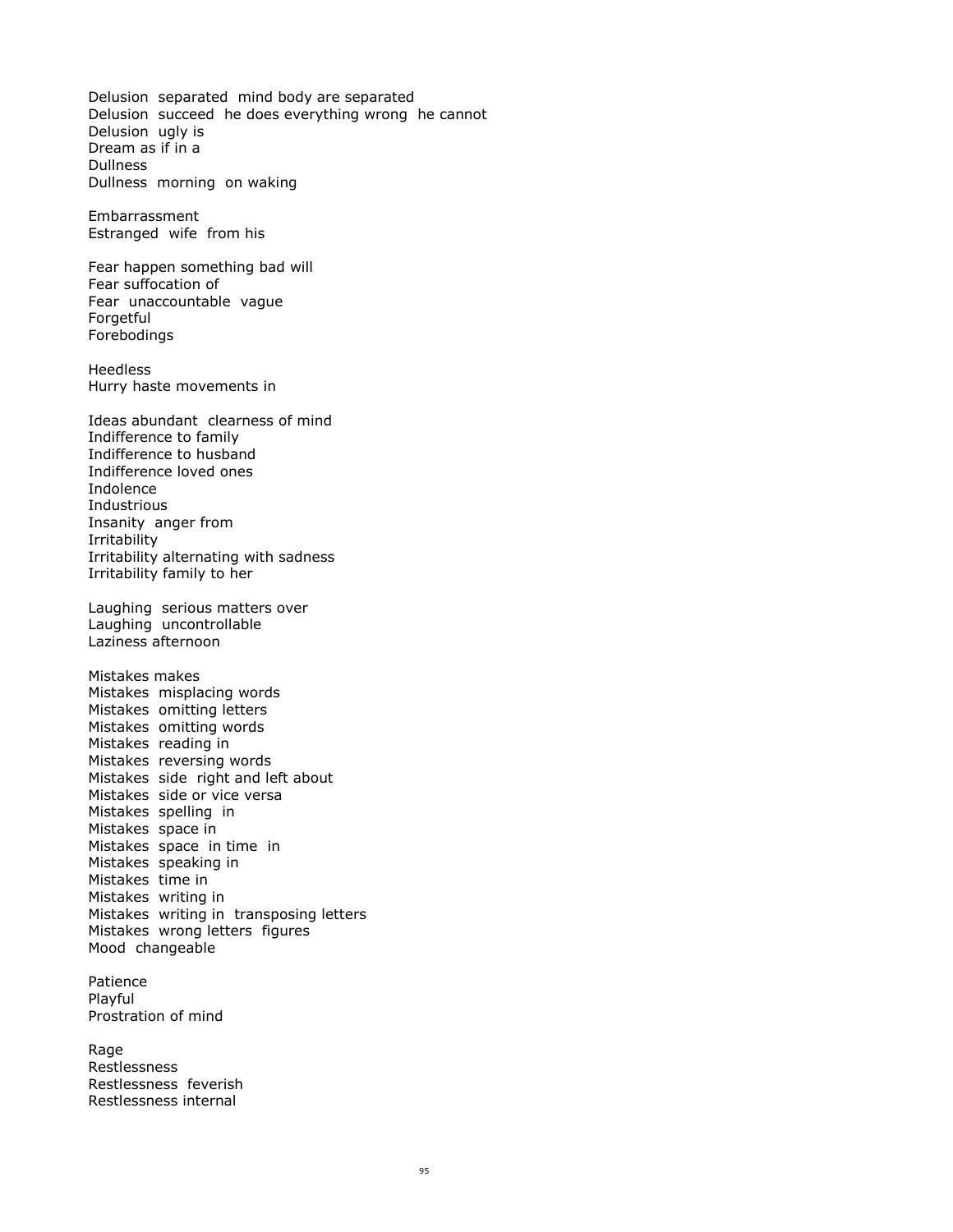**Sadness** Sadness company aversion to desire for solitude Senses vanishing of Senses dull blunted Spaced out feeling Stupefaction intoxicated as if Spacey

Talking amel Thoughts disconnected Thoughts intrude and crowd around each other Thoughts persistent. Thoughts persistent repetition of. Thoughts persistent music song of since Thoughts vagueness of Thoughts vanishing of. Thoughts vanishing of : work at Thoughts wandering Tranquility serenity calmness Tranquility serenity calmness Tranquility serenity calmness tiredness with NR

Weariness

# **VERTIGO**

Vertigo accompanied by vision blurred Vertigo nausea with Vertigo reading while Vertigo sitting while Vertigo talking Vertigo writing while

# **HEAD**

```
Head confusion in head 
Head heaviness falls forward head would fall as if 
Head heat coldness body with 
Head heat coldness face with 
Head heat vertex 
Head itching scalp 
Head itching occiput 
Head itching scalp 
Head lightness sensation of forehead in NR 
Head pain 
Head pain accompanied by company aversion to 
Head pain aching sore 
Head pain coryza: as from: 
Head pain coryza: dry with: 
Head pain dull 
Head pain dull pain forehead eyes over extending to vertex 
Head pain dull: Forehead: morning: 
Head pain dull pain: morning: waking on: 
Head pain dull occiput 
Head pain dull sides: left. 
Head pain dull right sides 
Head pain dull right side extending to temples NR 
Head pain eminence frontal 
Head pain forehead 
Head: pain forehead extending to frontal eminence extending to supraorbital foramen
```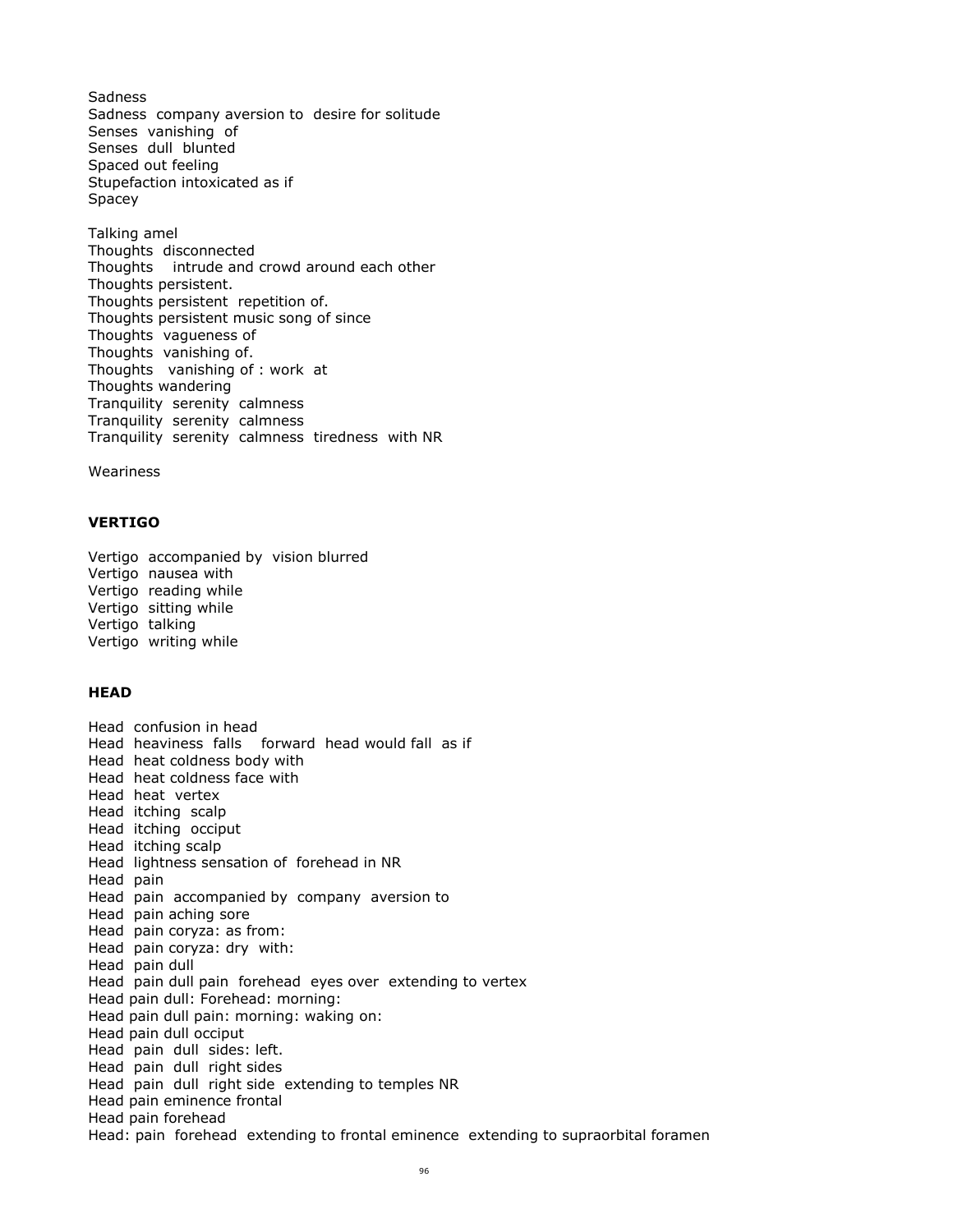Head pain forehead waking on: Head pain forehead in nose above root of Head pain lancinating forehead afternoon Head pain lie down must Head pain morning waking on Head pain occiput right Head pain paroxysmal Head pain pressing forehead afternoon Head pain pressing forehead sudden Head pain pressing forehead extending to eyes over Head: pain pressing forehead night NR Head pain pulsating Head pain quiet wants to be Head pain rubbing: amel Head pain rectangular sensation as is NR Head pain scalp when touching Head pain shooting side right Head pain shooting extending into teeth Head pain shooting vertex Head pain sides right side Head pain sides right side temples extending to Head pain sore vertex Head pain sore vertex spots in Head pain spot pain in small extending to all directions Head pain temples right Head pain waking on Head pain vertex left. Head pain vertex Head prickling hair under. Head prickling temples Head shocks electric like Head sinking sensation Head stuffy sensation Head tingling forehead

# EYE

Eye dryness Eye dryness morning waking on Eyes heaviness Eye itching canthi inner Eye itching left Eye itching lids Eye itching rubbing agg. Eye pain burning Eye pain left Eye pain dryness of eyeballs with Eye pain rubbing agg. Eye pain stinging Eye pain touch agg.

# VISION

Vision blurred Vision colours before the eyes black Vision colours before the eyes black objects Vision colours before the eyes purple Vision distant objects seen Vision distorted Vision dim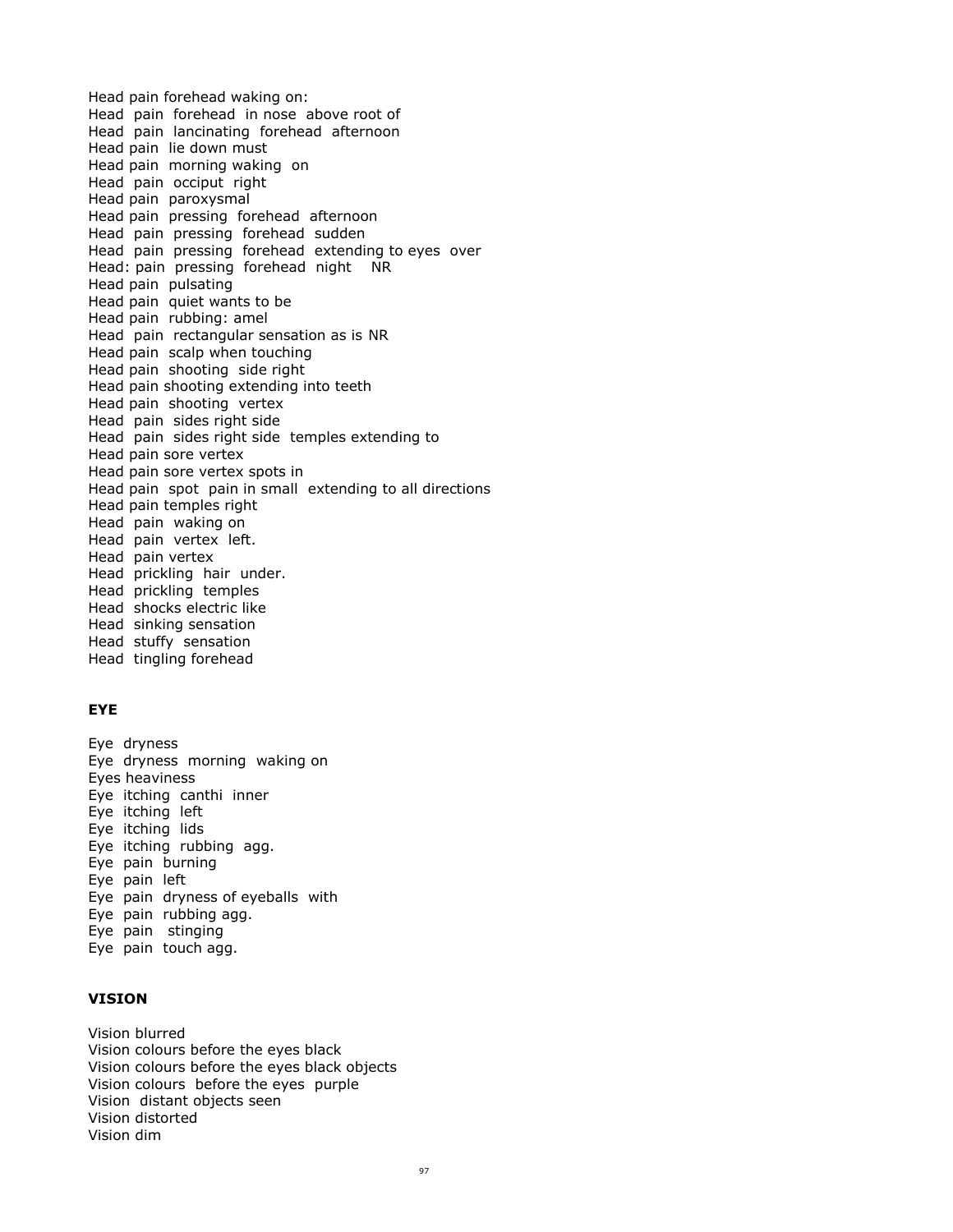Vision flashes closing the eyes on Vision illusions falling asleep when Vision foggy Vision weak morning as if the eyes were strained

# **NOSE**

Nose catarrh post nasal Nose discharge Nose discharge bland Nose discharge clear Nose discharge posterior nares Nose discharge right side Nose discharge scanty Nose discharge watery Nose discharge watery right Nose heaviness root Nose sneezing Nose sneezing coryza without Nose sneezing tingling in nose Nose sneezing violent Nose tingling Nose tingling inside Nose tingling inside right

# EAR

Ear catarrh. Ear fullness sensation of left ear blocking and unblocking on movement of jaw. Ear fullness sensation of left breathing deeply through nostril amel. Ear inflammation eustachian tube right. Ear noises ringing excitement from Ear noises anxiety agg Ear noises excited when Ear pain extending to face Ear pain right Ear pain lancinating Ear pain motion on lower jaw Ear pain night. Ear pain opening the mouth. Ear stopped sensation

### FACE

Face discoloration red Face eruptions Face eruptions forehead Face eruptions herpes lips Face eruptions herpes lips about Face eruptions lips. Face eruptions pimples Face eruptions pimples forehead painful Face eruptions pimples forehead sore to touch Face eruptions vesicles lips fever blisters lower Face heat Face heat coldness of Face heat coldness body with Face heat flushes Face itching lips.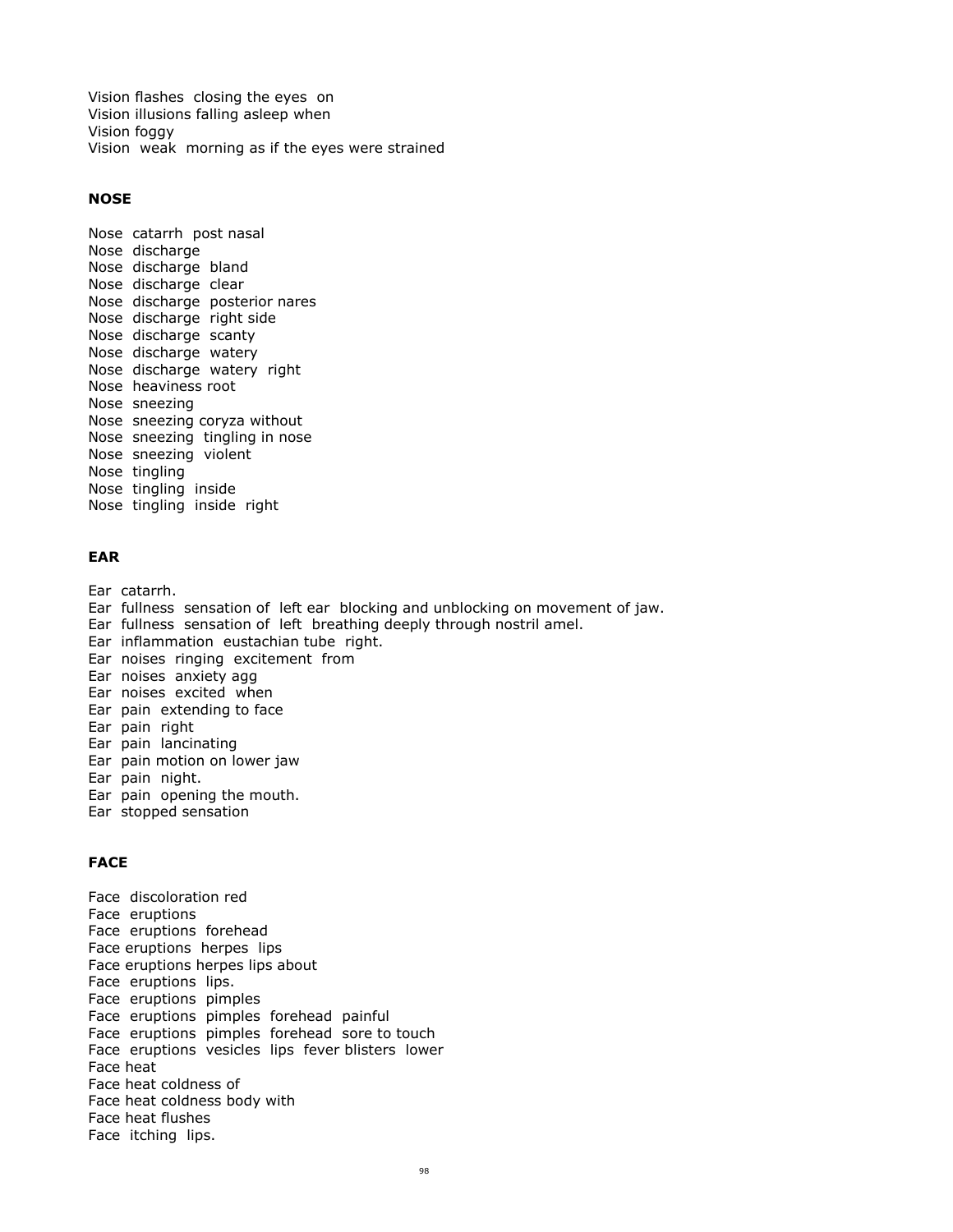Face itching stinging Face itching jaws Face pain extending to teeth Face pain lancinating malar bone Face pain malar bones Face pain right Face pain stitching malar bones Face pain stitching jaws lower Face pain stitching needles as of Face sensitive Face tingling. Face tingling lips lower.

# MOUTH

Mouth dryness Mouth dryness tongue Mouth swelling gums Mouth swelling gums inner upper Mouth swelling gums right

# **TEETH**

Teeth pain aching: Teeth pain appearing suddenly and disappearing suddenly Teeth pain boring: molars: Teeth pain drawing: Teeth pain drawing: Molars: lower: Teeth pain drawing: Molars: upper: Teeth pain extending to: another from one tooth to: Teeth pain intermittent: Teeth pain left Teeth pain lower teeth Teeth pain molars: Teeth pain paroxysmal: Teeth pain prickling Teeth pain sleep on going to

#### THROAT

Throat catarrh Throat mucous Throat pain Throat pain aching Throat pain left Throat pain left side on waking Throat pain opening mouth Throat: pain pharynx Throat pain rawness Throat pain right Throat roughness Throat pain sore Throat pain sore left side Throat pain stitching Throat pain stitching left side Throat pain swallowing Throat pain swallowing on Throat pain waking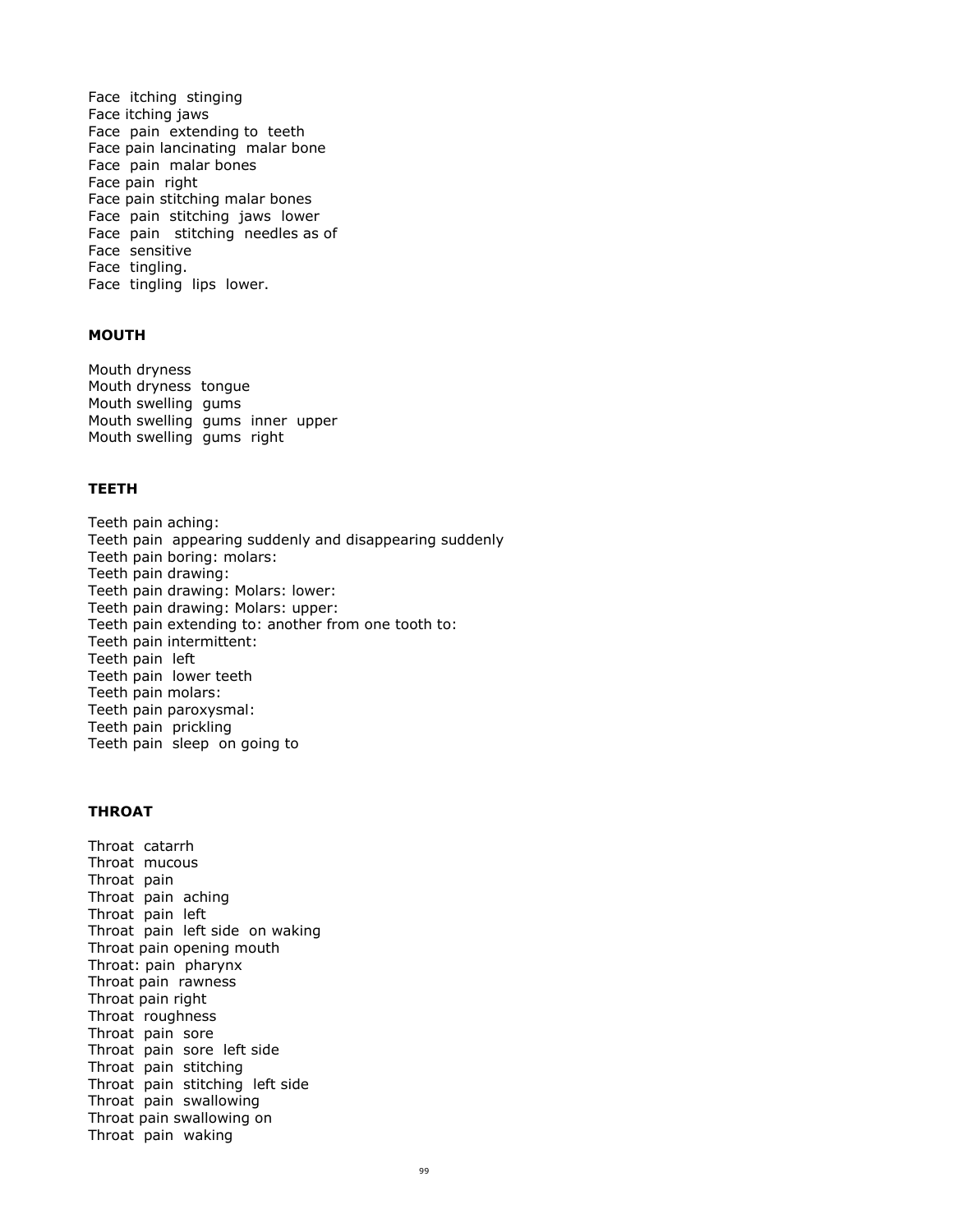### EXTERNAL THROAT

External throat swelling sensation of

### **STOMACH**

Stomach appetite diminished eating when time for Stomach appetite diminished nausea with Stomach appetite ravenous Stomach eructations amel Stomach nausea Stomach nausea descending Stomach eructations type of food eating five hours after Stomach eructation waterbrash Stomach food lodges at cardia Stomach fullness sensation of Stomach fullness sensation of eating after Stomach fullness sensation of eructations amel. Stomach lump sensation of a Stomach lump sensation of a eating after Stomach lump sensation of a eructation amel. Stomach nausea Stomach nausea food thought of Stomach pain Stomach pain aching eating after Stomach pain burning Stomach pain cramping Stomach pain extending to chest into Stomach stone sensation of a Stomach stone sensation of a eating after Stomach thirst Stomach thirst cold water amel. Stomach thirst frequently drinking Stomach thirst large quantities for Stomach thirst large quantities for often and

### ABDOMEN

Abdomen diarrhea sensation as if diarrhea would come on Abdomen distension painful Abdomen flatulence Abdomen: fullness sensation of Abdomen heaviness Abdomen movements in Abdomen noises Abdomen pain ache Abdomen pain cramping Abdomen pain cramping hypogastrium Abdomen pain cramping griping Abdomen pain cramping griping backache with Abdomen pain cramping griping sitting amel Abdomen pain cramping griping while walking Abdomen pain cramping griping Abdomen pain cutting Abdomen pain cutting ovulation during Abdomen pain cutting sitting amel Abdomen pain diarrhea would come on as if diarrhea Abdomen pain eating amel.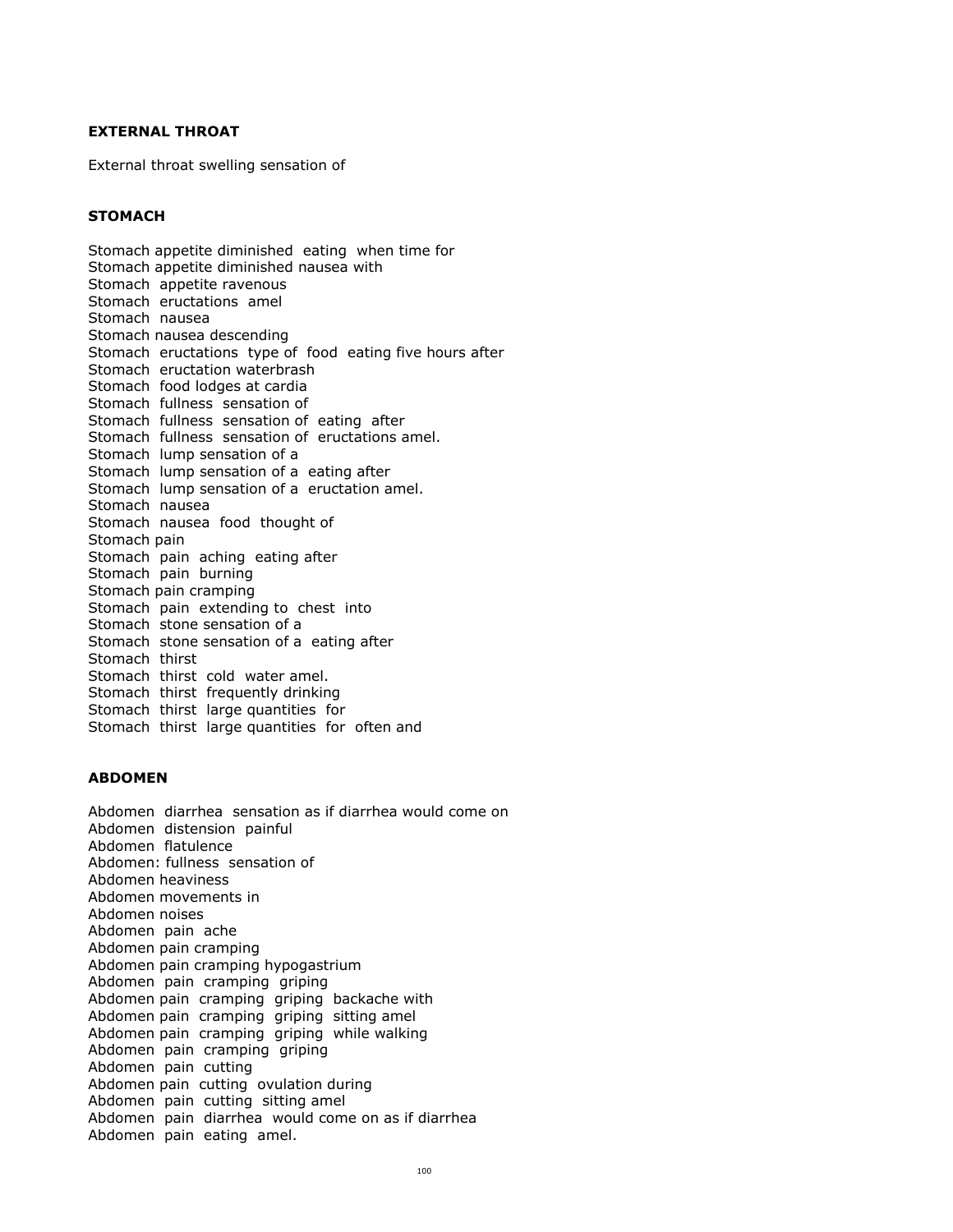Abdomen pain extending stomach Abdomen pain rectangle sensation as if Abdomen pressure ameliorates Abdomen rumbling Abdomen pulsation Abdomen stopped sensation

#### **RECTUM**

Rectum constipation Rectum constipation difficult stool Rectum constipation ineffectual urging and straining Rectum constipation mechanically must remove stool Rectum constipation painful stool Rectum constipation stool remains long in the rectum Rectum constipation stool remains long in the rectum anxiety with awful Rectum excoriation stools from the Rectum flatus Rectum haemorrhoids protrude stool after Rectum haemorrhage from anus Rectum haemorrhage from anus morning Rectum haemorrhage from anus morning stool after Rectum haemorrhage from anus stool after Rectum haemorrhage from anus stool difficult stool from Rectum haemorrhage from anus stool hard stool from Rectum pain Rectum pain bathing warm amel Rectum pain cramping stool during Rectum pain morning Rectum pain morning stool after Rectum pain stool during Rectum pain stool after Rectum pain stool straining at after Rectum pain tearing Rectum pain tearing morning Rectum pain tearing stool during Rectum pain tearing stool after Rectum pain tearing stool after hard Rectum pain stitching Rectum pain stinging Rectum pain burning

# **STOOL**

Stool dark Stool dry Stool fatty greasy Stool frequent. Stool hard Stool green Stool knotty Stool mushy Stool sheep dung like Stool shooting out torrent in a Stool yellow Stool yellow brownish

#### BLADDER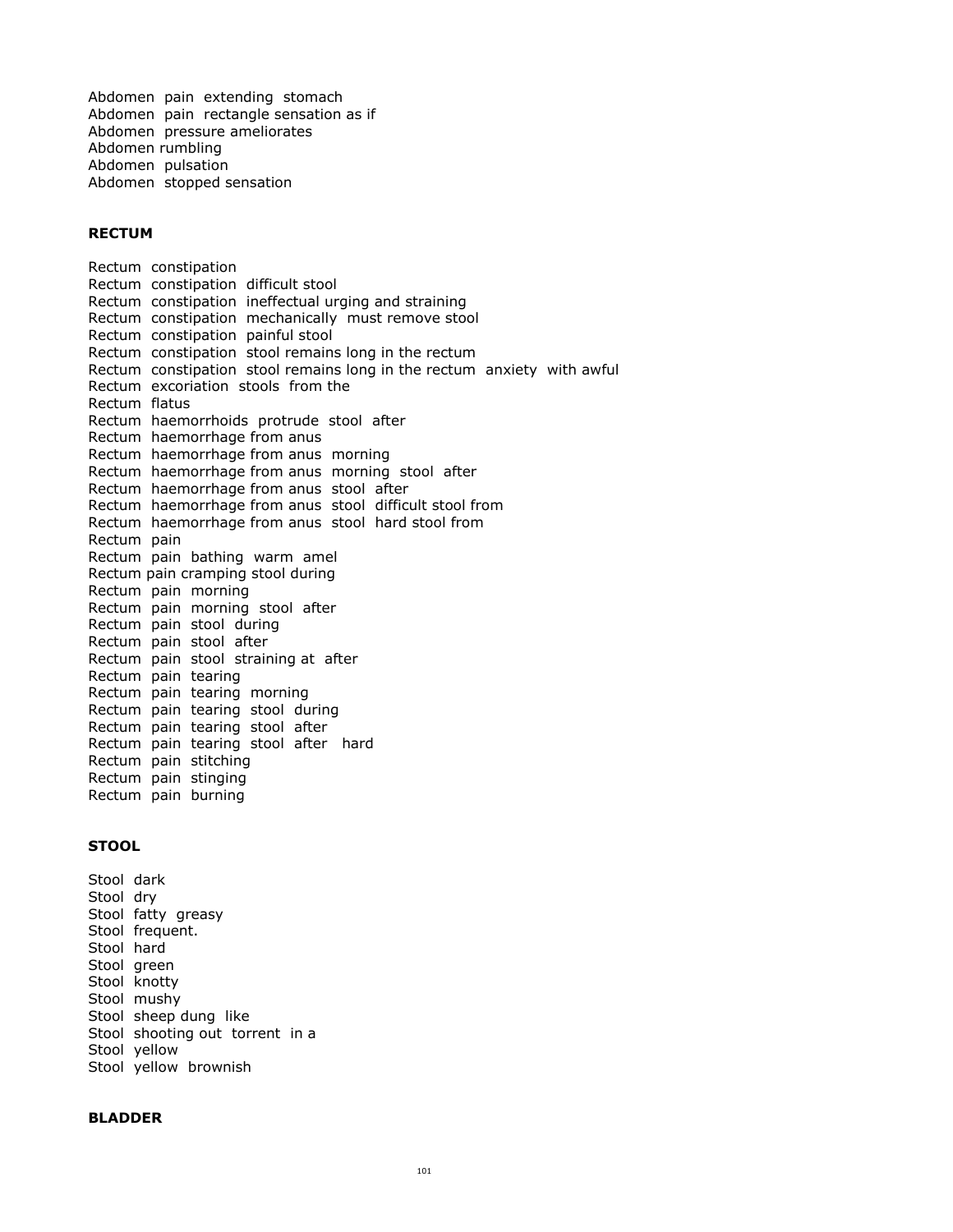Bladder urging to urinate constant Bladder urination retarded must wait for urine to start with urging to urinate Bladder urination feeble stream

# KIDNEY

Kidney pain stitching Kidney pain tearing radiating NR

#### PROSTATE

# URETHRA

#### URINE

Urine odour strong Urine foaming

# MALE

### FEMALE

Female genitalia/sex eruptions, herpetic Female genitalia/sex pain cramping Ovaries Female genitalia/sex sexual desire: diminished: Female genitalia/sex sexual desire suppressed: Female pain ovaries

# LARYNX AND TRACHEA

### SPEECH AND VOICE

Speech voice croaking Speech voice hoarse evening

#### RESPIRATION

Respiration wheezing Respiration wheezing inspiring while

#### **COUGH**

Cough dry Cough dry waking on Cough loose expectoration without Cough morning rising after Cough motion agg.

#### EXPECTORATION

Expectoration difficult Expectoration difficult night Expectoration watery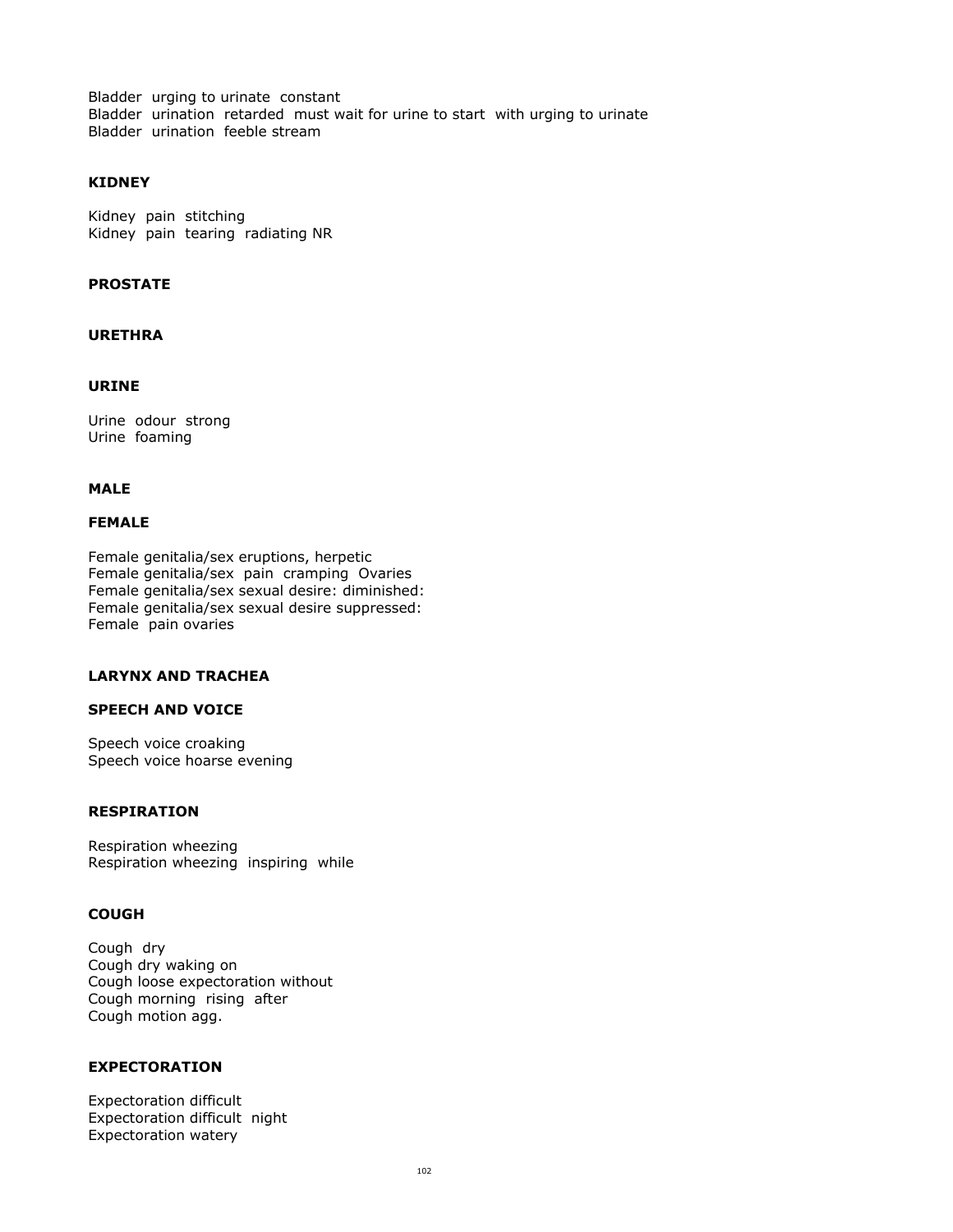Expectoration yellow morning Expectoration yellow lemon colored

### **CHEST**

Chest apprehension heart region of Chest constriction Chest constriction morning Chest constriction middle Chest fullness eating after Chest heat Chest impulse of heart excessive Chest lump sensation Chest lumps sternum under Chest lumps sensation of sternum under Chest pain aching Chest pain aching eating after Chest pain aching eructations amel Chest pain aching morning Chest pain aching night Chest pain burning Chest pain burning ribs Chest pain dull in sternum Chest –pain lower chest left: Chest pain mammae Chest pain mammae under: left: Chest: pain mammae right Chest pain morning Chest pain pinching Chest pain pressing: ribs: lower: left Chest pain ribs Chest pain ribs under Chest pain rubbing amel. Chest pain sides: left: Chest pain sides right Chest pain sides pressure amel. Chest pain stinging Chest: pain stinging mammae right NR Chest pain stitching Chest pain stitching axilla Chest pain stitching axilla right Chest pain stitching mammae Chest pain stitching mammae nipple Chest pain stitching mammae nipple rubbing amel Chest: palpitations anxiety with Chest palpitation of heart Chest: palpitation eating after Chest palpitation digestion during Chest palpitations tumultuous violent vehement Chest prickling. Chest: pulsation heart Chest tightness sternum Chest tingling mammae in Chest trembling Chest trembling heart Chest twitching heart region of Chest vibration sensation of

#### BACK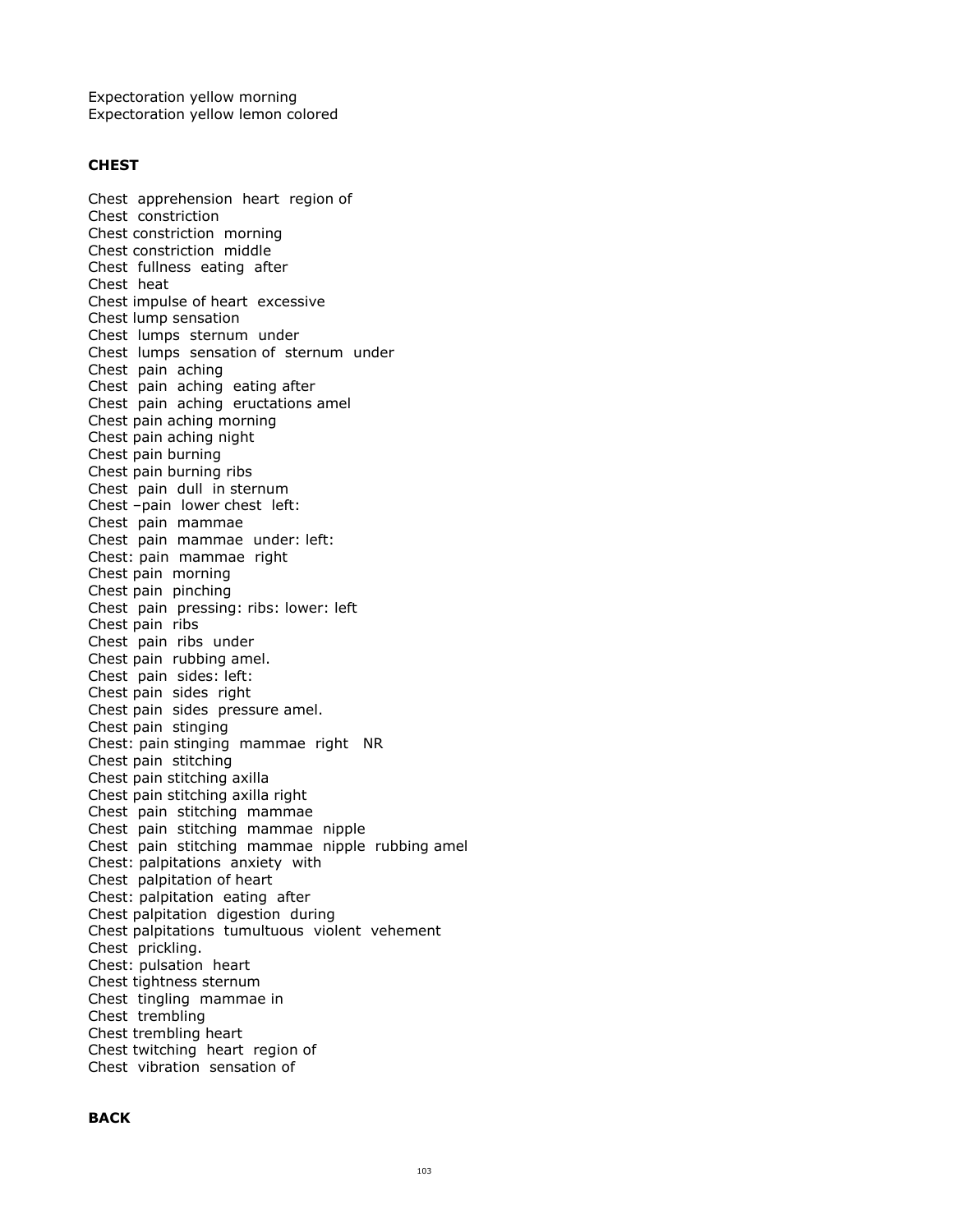Back cracking cervical region Back heat Back heat sun shining on as if NR Back heat extending to up the back Back heat dorsal region Back heat dorsal region spreads to limbs Back heat dorsal region extends to cervical region Back heat lumbar region Back pain Back pain right Back pain aching lumbosacral region Back pain aching lumbar region walking bent amel Back pain aching lumbar region stooping on amel Back pain aching lumbar region menses before Back pain aching sitting while Back pain lumbar region sitting while Back pain menses amel Back pain pressing Back pain pressing lumber region Back pain pressing lumbar standing Back pain pressing lumbar walking Back pain sacral region Back pain sacral region sitting Back pain sacral region standing amel. Back pain sitting while Back pain sore lumbar region stool after Back pain sprained as if lumbar region sitting while Back prickling thoracic region. Back twitching right Back twitching lumbar Back stiffness cervical region Back stiffness cervical region waking on Back stiffness waking on

### EXTREMITIES

Extremities chilblains toes Extremities coldness lower limbs Extremities coldness toes Extremities coldness upper limbs Extremities: cramps foot left Extremities cramps foot left extending to calf NR Extremities cramps foot sole night Extremities discoloration toes blackness Extremities heat upper limbs Extremities heat upper limbs right NR Extremities heat upper limbs sun shining on as if NR Extremities itching foot sole of heel left Extremities itching knee patella Extremities numbness upper limbs left Extremities pain aching Extremities pain aching fingers fourth joints Extremities pain aching leg Extremities pain aching leg right Extremities pain aching leg extending to hip Extremities pain aching lower limbs Extremities pain aching hip Extremities pain aching hip sitting while Extremities pain aching upper arm left Extremities pain aching upper limbs Extremities pain aching wrist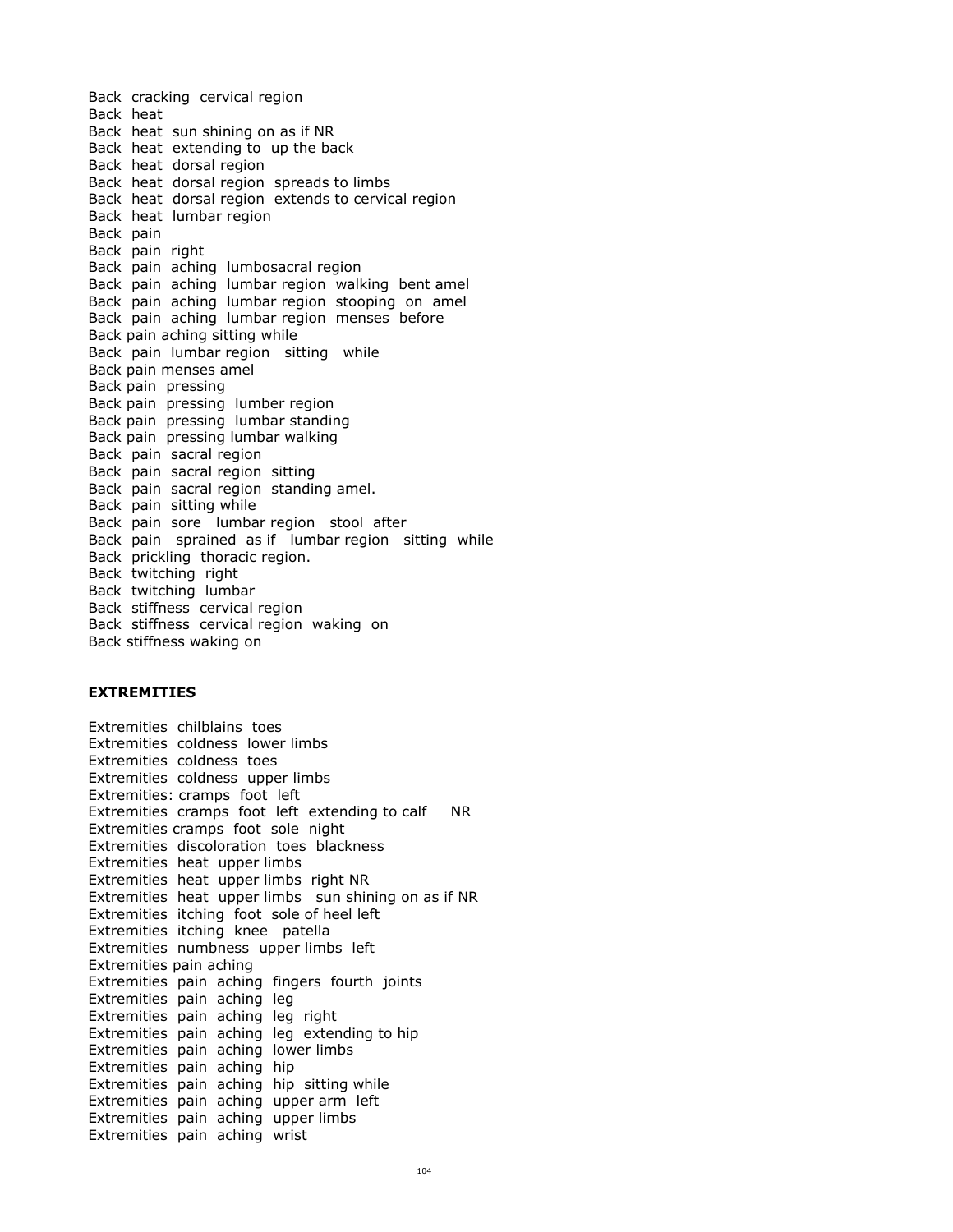Extremities pain aching – wrist left Extremities pain boring upper arm bone Extremities pain calf Extremities pain dull upper limbs Extremities pain elbow extending to wrist Extremities pain fingers Extremities pain fingers fourth joints metacarpal Extremities pain fingers right Extremities pain fingers writing Extremities pain hand back of Extremities pain hand left Extremities pain hand writing while Extremities pain hip Extremities pain hip motion amel Extremities pain hip sitting while Extremities pain knee descending Extremities pain lower limbs Extremities pain lower limbs extending to upwards Extremities pain lower limbs motion amel Extremities pain leg Extremities pain leg extending to hips Extremities pain leg right Extremities pain shooting upper arm morning waking on Extremities pain shoulder morning on waking Extremities pain sore bruised forearm ulna near wrist Extremities pain sprained as if forearm near wrist Extremities pain sprained as if wrist Extremities pain stitching knee left Extremities pain stitching knee patella Extremities pain stitching knee patella electric sparks like Extremities pain twinging upper arm Extremities pain upper arm deltoid region left Extremities pain upper arm left Extremities pain upper arm extending to forearm Extremities pain upper arm right Extremities pain upper limbs Extremities pain upper limbs right Extremities pain upper limbs shoulder Extremities pain upper limbs shoulder right Extremities pain wrist left Extremities tingling upper limbs extending to fingers Extremities twitching hand Extremities twitching hand between second index finger and thumb Extremities twitching thumb between thumb and index Extremities weakness hand Extremities weakness hand grasping objects on

# SLEEP

Sleep bad Sleep deep unrefreshing Sleep dozing daytime. Sleep restless. Sleep sleepiness afternoon Sleep sleepiness afternoon 14 16 h: Sleep sleepiness overpowering Sleep sleepiness occupation amel Sleep sleepiness menses before Sleep unrefreshing Sleep waking difficult Sleep waking frequent night midnight after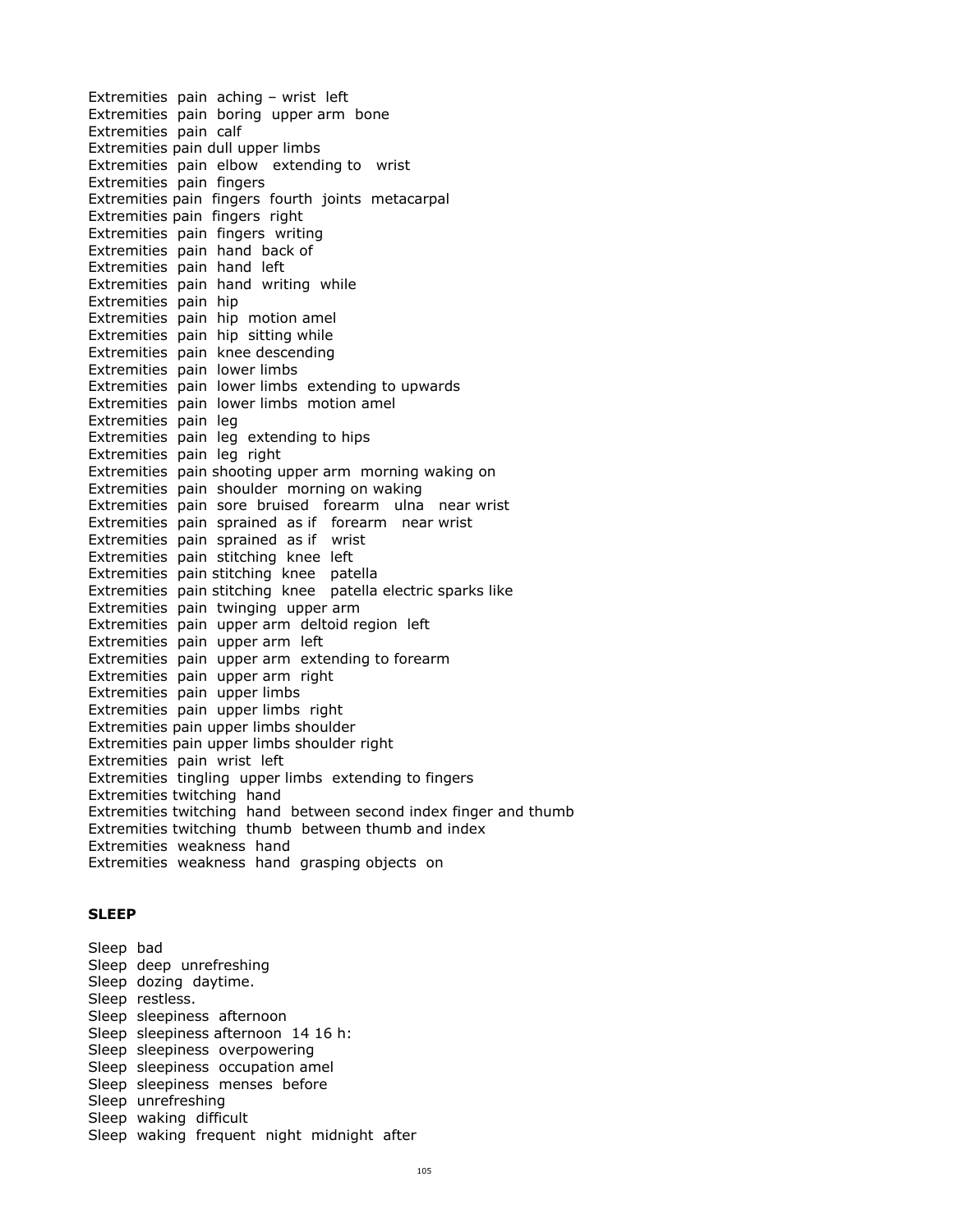Sleep waking slept ones's fill as having Sleep waking urinate with desire to Sleep yawning Sleep yawning afternoon 14 h Sleep yawning frequent Sleep yawning sleepiness during Sleep yawning weariness with

# DREAMS

Dreams amorous Dreams anger Dreams: animals wild kangaroos NR Dreams anxious Dreams: cats Dreams children: about rescuing of Dreams churches Dream clothes Dreams contamination Dreams cooking Dreams country beautiful Dream country foreign Dreams criminals of Dreams disease Dreams disease poisoning Dreams fishes Dreams fishing Dreams falling water into Dream family own Dream fear followed by Dream frustrated Dream journeys Dreams laughing Dreams men Dreams money Dream mother Dreams: object shining entering body NR Dreams parasites Dreams robbers Dream rousing the patient Dreams salt Dreams sea Dreams swimming Dreams unpleasant Dream unsuccessful efforts reach a distant place to Dreams wading water in Dreams water Dream window people are before the Dreams work

#### **CHILL**

Chill in general

#### FEVER

PERSPIRATION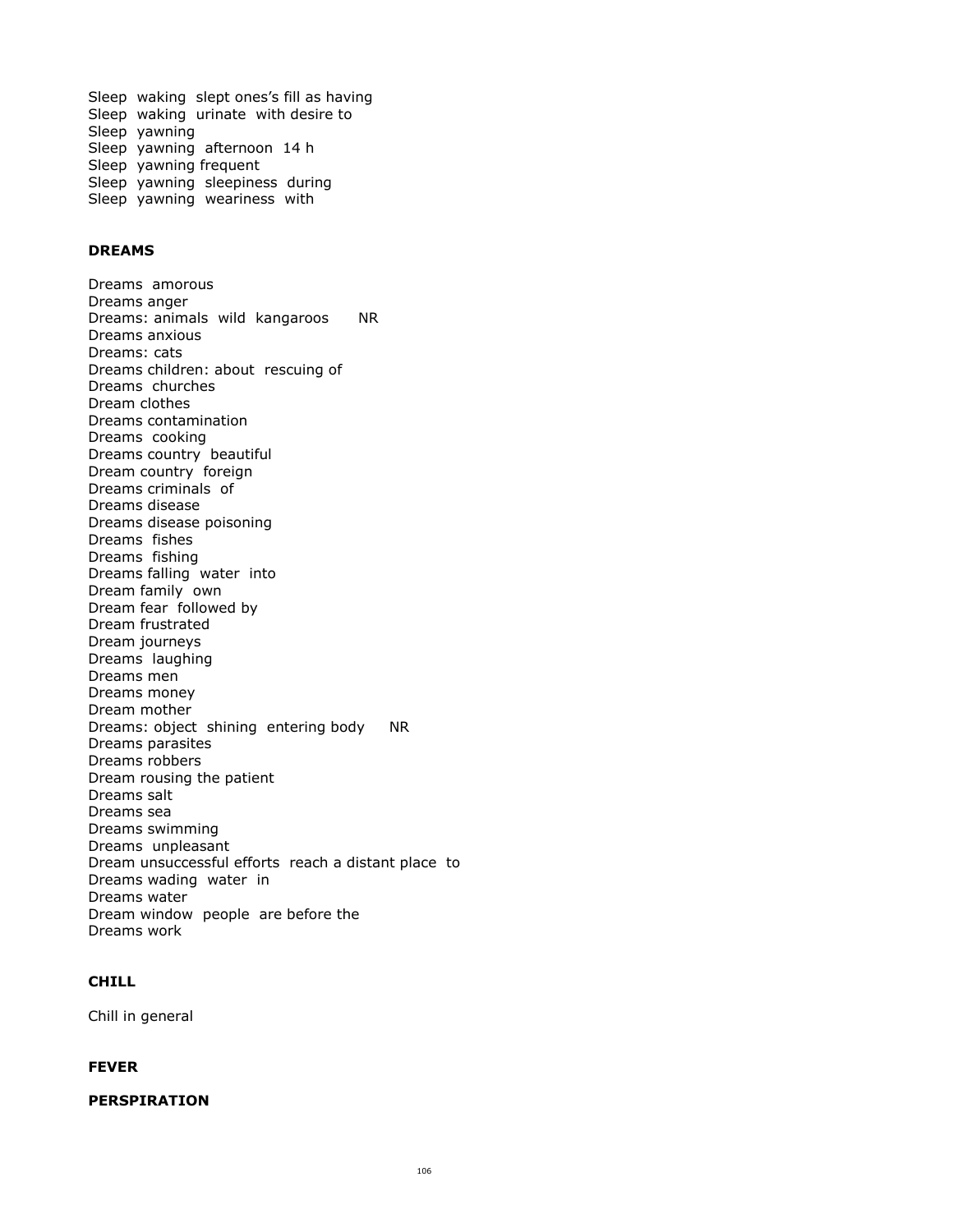# **SKIN**

Skin electric sparks sensation as from electric Skin eruptions herpetic stinging Skin itching tickling Skin prickling.

# GENERALS

Generals air sea ameliorates Generals closed room agg Generals coldness General eating after amel. Generals energy sensation of Generals food alcoholic drinks aversion Generals food alcoholic drinks desire Generals food delicacies desire Generals food sweets desire Generals heat flushes of Generals heaviness internally Generals lassitude General moon full agg Generals quivering lying while Generals periodicity half hour Generals restlessness Generals rubbing amel Generals scratching amel. Generals senses acute Generals sleepiness Generals tobacco desire for. Generals tobacco ameliorated. Generals vibration fluttering etc General vibration sensation Generals weakness General weakness as from sleepiness Generals weariness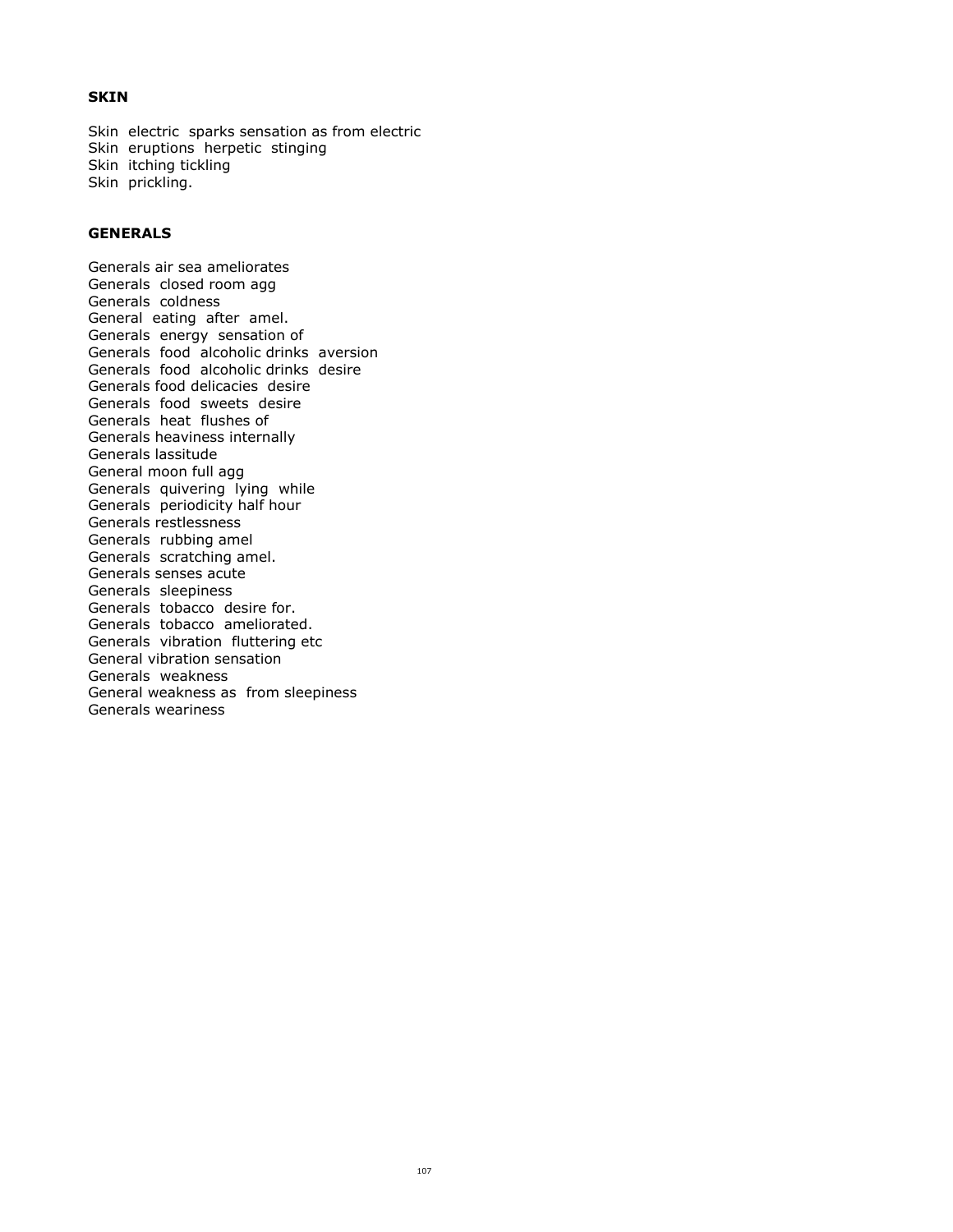# CASES

Hi Alastair

I hope life is good with you.

About three weeks ago my work colleagues were all coming down with a virus lots of respiratory symptoms that lasted for a few weeks. I did not have it.

However I suddenly got a kind of virus at that time it came on quickly, first I noticed I was a bit giddy, I came home and went to bed, I also had nausea and exhaustion and a bit of a fever plus a craving for garlic. I was a bit delirious with the fever.

The next day I was a bit more lucid and remembered after a while that I had experienced something like this (but without the fever) before, tick, tick, tick, it was the melaleuca proving. I took one Melaleuka 30c, as soon it touched my tongue I felt better without relapsing.

Other than that ...occasionally I see purple lights before going to sleep, like in the proving.

Best wishes

Helen McGuire

# EPILOGUE AND THANKS

| Typing      | Deborah Fowler    |
|-------------|-------------------|
|             | Meagan Johnson    |
| Opportunity | Jude Cresswell    |
| Editing     | Annalisa Turner   |
| Inspiration | Misha Norland     |
| Knowledge   | Jeremy Sherr      |
| Research    | Pam Sutton        |
|             | Dr Carol Pederson |

The students and volunteers at the SCHM my heartfelt thanks

Alastair Gray Sydney 2003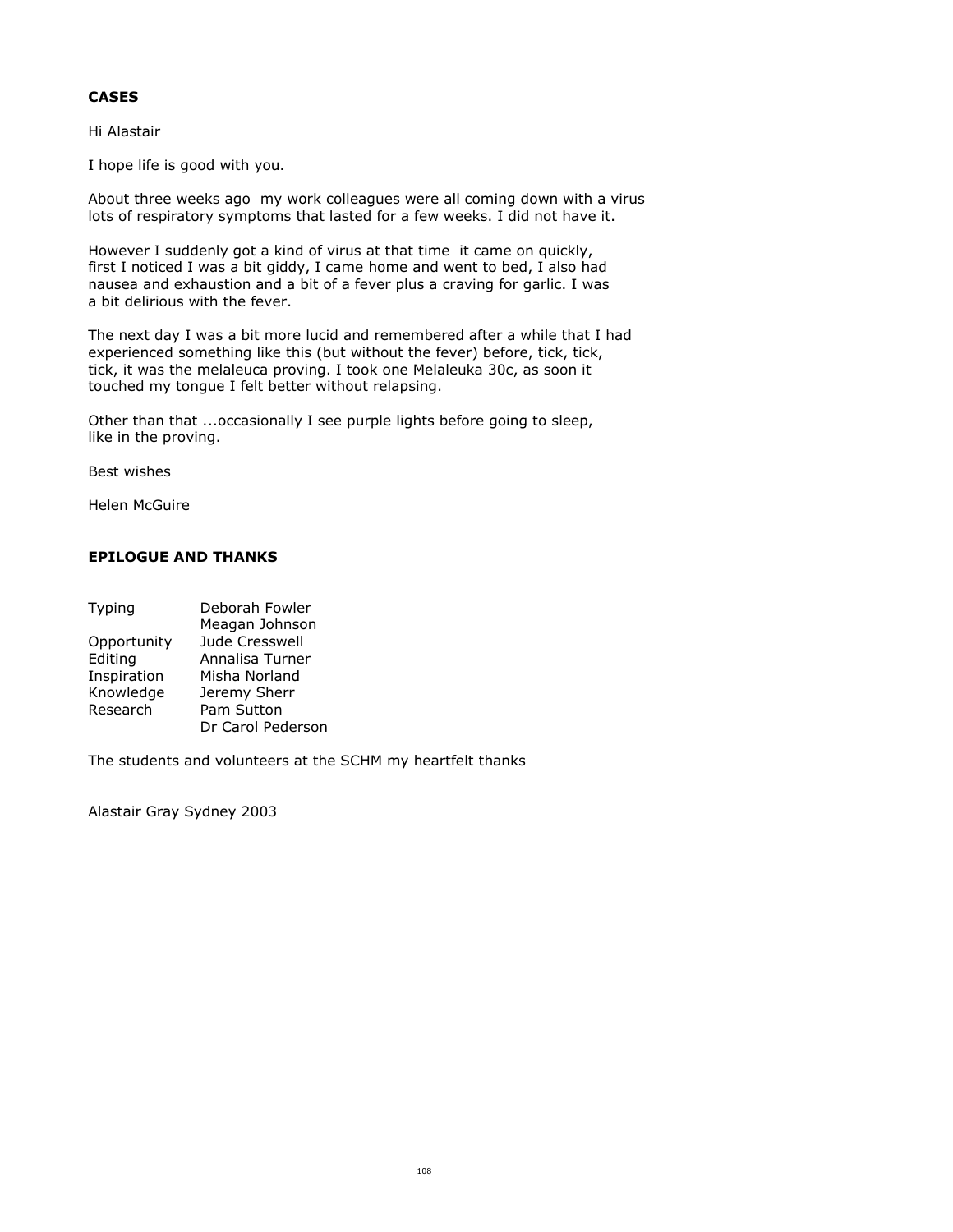Some final thoughts

A conversation with Steven Olsen

Tee Tree Oil Melaleuca Alternifolia Proving by Steven Olsen ND

Mind

 Sensitive to noise (p1). Anxiety on waking, fear there will not be enough food in the house (p2). Aversion to people and crowds (p2). I fall asleep easily watching TV in the daytime (p2). Fear I will not get enough food to eat (p2). I worry before people visit, fear they will criticize me (p2). When people are going to come over to visit, I get up early to clean the house (p2). Fear of judgment and criticism of how I am dressed (p2). I want to be accepted and liked (2). Anxiety that people will think my house is untidy (p2). I feel self conscious with my guests. I therefore find it difficult to talk to them (p2). I want to be accepted and liked (p2). Fear I will be judged and then rejected by others (p2). I find it difficult to confront others (p2). Fear of poverty (p2). Irritable from the noise when people chew food (p2). It's about survival, food, security, having people around that can take care of you (p2) Worry that I have a serious illness, such as a tapeworm, I feel like a hypochondriac (p2). I feel that everything is coming down on me, that I will be overloaded with things that I will not be able to deal with, such as a major illness (p2). I am upset about money and scared about finding a job (p2). Head Headache better to close the eyes, worse to close the eyes (p1). Headache worse from car head lights (p1). Headache like a hangover (p2). Headache as if hit on the head (p2). Dull pain in the middle of the face (p1). Pain forehead (p2). Pain in head wakes him at 3 a.m (p2). Eye Twitch in the left eye lid (p2). Dry eyes (p2). Ear Popping sensation in the right ear (p2). Pain and pressure in the right ear (p2). Pain in the right eustachian tube (p2). Pain below the ear, extends into the jaw (p2). Pain in the right ear, better from pressing downward on the ear canal with my finger (p2). Nose

 Very sensitive to odors. I can smell peoples feet in the next room (p2). My sinuses feel all clogged up (p2). My sinuses are very dry inside, clear, but painful (p2). If I lie on my right side my nose drains, then the mucous hits my sore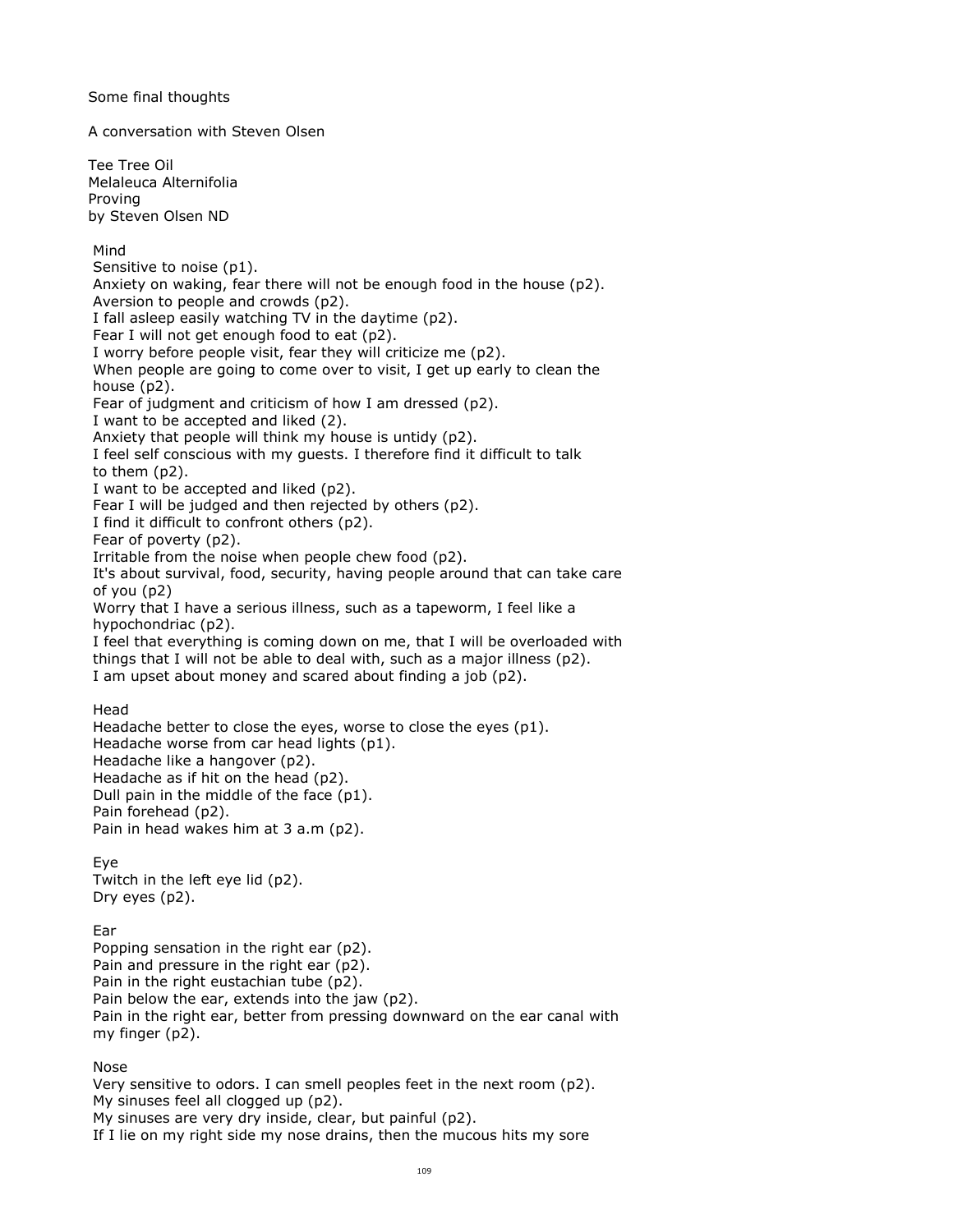throat and I can't sleep (p2).

 Face Cold sores on the lips, painful (p2). Herpes on the lips, painful (p2). On opening the jaw wide, it sounds like sandpaper rubbing in my ears (p2).

Mouth

 Aphthae of the tongue (p2). Very painful canker sores in the mouth (p2).

Teeth

**Throat**  Aphthae of the throat (p2). Throat pain, worse to swallow or to talk (p2). Throat pain, worse from eating (p2). Throat pain, better to gargle with warm salty water (p2).

**Stomach** 

 Lots of belching, burping every day all through the proving (p2). Great amount of gas come up from the stomach, belching gas (p1). Heartburn with burping (p2). Eructations into the throat from the stomach (p1). Nausea, better to sit still, worse to move about. Nausea from the smell of things, such as bread being baked or brewed coffee. (2p). Aversion to milk (p2). Milk curdles in the stomach (p2). After I blow my nose I feel that I will gag or throw up (p2). My appetite is increased, I am eating twice what I normally would eat (p2). I want to eat all day non stop (p2). I do not feel full after eating (p2). I am hungry after eating. (p2) Gas in the stomach with nausea (p2).

 Rectum Lots of flatulence (p2).

 Extremities Stiff in the joints (p2). Skin eruption left elbow (p2). Fingernails are ridged crosswise (p2). Eruption about the left knee, very itchy (p2). Rash on the joints like a rug burn (p2).

 Female Itch in the vaginal area, it feels like a yeast infection (p1).

 Back Stiff neck (p1) Stiff and painful neck (p2).

**Skin**  Skin eruption itchy (p2). Skin eruption like a rug burn (p2).

 Perspiration Profuse perspiration and I feel too warm (p2).

 Sleep Sleepless from sinus drainage (p2).